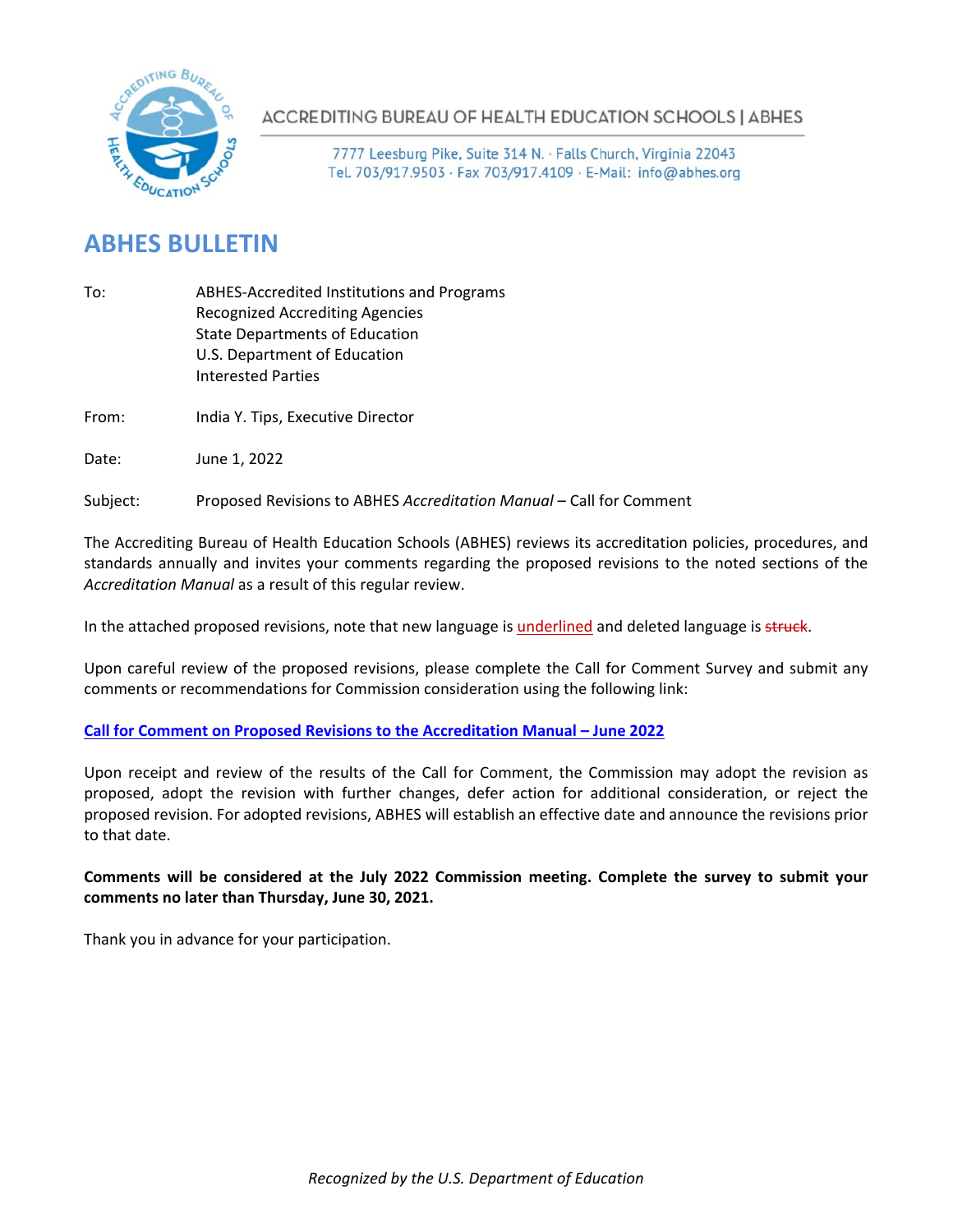### **INTRODUCTION TO ACCREDITATION**

Unlike other countries, which have centralized authority exercising national control over educational institutions, the Constitution reserved to the states and local governments the primary responsibility for education. In interpreting and exercising that responsibility, however, the states often differed radically, and the unevenness and lack of uniformity of educational standards and practices led in the late 19th century to the beginnings of what later came to be called **accreditation.**

The Accrediting Bureau of Health Education Schools (ABHES) is an independent non-profit accrediting agency unrelated to any trade or membership organization. ABHES serves as both an institutional and programmatic accreditor. Formed in 1964 as the Accrediting Bureau of Medical Laboratory Schools, the present name was assumed in 1974 to identify ABHES' activities and expanded scope more properly. ABHES is recognized by the U.S. Secretary of Education as an accrediting body determined to be a reliable authority as to the quality of training offered by the educational institutions and programs it accredits.

ABHES is recognized by the U.S. Secretary of Education for the accreditation of private, postsecondary institutions in the United States offering predominantly allied health education programs leading to a certificate, diploma, and degrees at the level of the Associate of Applied Science, Associate of Occupational Science, Academic Associate, Baccalaureate and Master's; and the programmatic accreditation of medical assisting, medical laboratory technology, and surgical technology programs, through the Associate degree, including those offered via distance education. The scope extends to the Substantive Change Committee, jointly with the Commission, for decisions on substantive changes.

The mission of ABHES is to serve as a nationally recognized accrediting agency of institutions predominantly providing health education and programmatic accreditation in specific health education disciplines.

ABHES enhances the quality of education and training and promotes institutional and programmatic accountability through systematic and consistent program evaluation. Its key objective is to assure the quality of the programs it accredits and assist in the improvement of the programs. This quality-determination is accomplished by rigorous and systematic evaluation based on valid standards.

Accreditation by ABHES allows graduates of certain programs to meet eligibility requirements for credentialing examinations administered by various recognized certifying agencies.

Accreditation was and is a direct creation of the academic and professional educational communities. The accrediting bodies are voluntary, non-governmental associations of institutions, programs, and professionals or practitioners in particular fields involved as a community in fulfilling two fundamental purposes: **quality-assessment** (evaluating an institution or program to determine whether it meets or exceeds stated standards of quality), and **qualityenhancement** (assisting the institution or program in continuing to improve itself). Accreditation meets these purposes through a rigorous self-evaluation by the institution or program, an appraisal by competent professionals who are respected peers, and a subsequent review and decision by the ABHES Commission.

ABHES standards define the qualitative and quantitative characteristics of an effective institution/program. These characteristics assist staff and faculty in evaluating and adjusting its major activities to ensure achievement of accreditation and the continuous improvement of qualitative and quantitative outcomes. The standards in this manual are used by evaluation teams and the Commission to determine an institution's compliance with quality expectations. There are two types of educational accreditation: **institutional**, and **specialized** or **programmatic**. Accrediting bodies that conduct accreditation are national or regional in scope and comprise the institutions that have achieved and maintain accredited status. Accrediting bodies that conduct accreditation of a program that prepares students for a profession or occupation are often closely associated with professional associations in the field.

**Commented [KC1]:** Revisions in this section streamline and modernize the introduction to better match the overviews of ABHES provided on the website.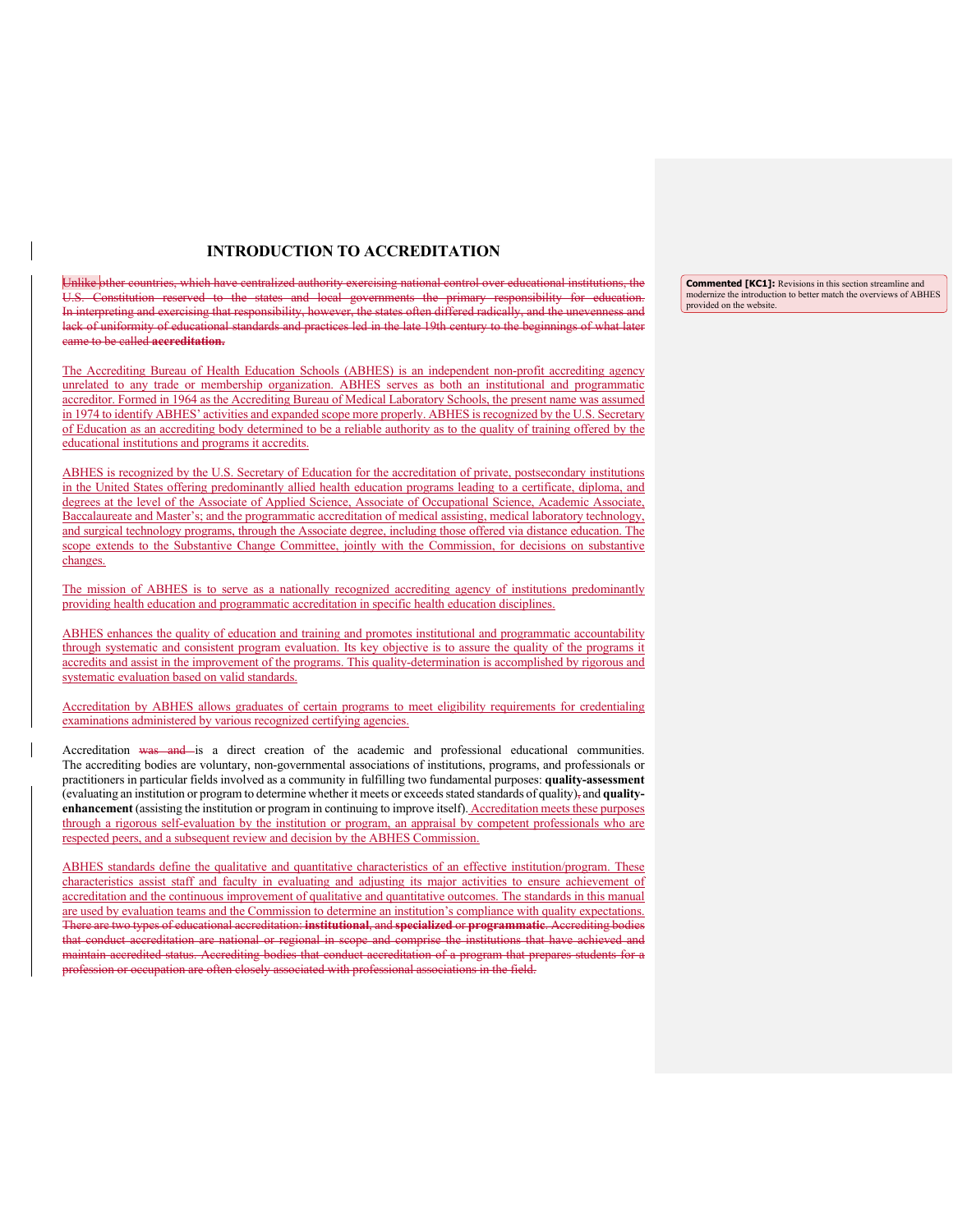The Accrediting Bureau of Health Education Schools (ABHES) conducts both institutional and specialized, programmatic accreditation. Formed in 1964 as the Accrediting Bureau of Medical Laboratory Schools, its present name was assumed in 1974 to identify more properly its activities and expanded scope. ABHES is recognized by the Secretary of Education as a specialized, national accrediting body determined to be a reliable authority as to the quality of training offered by the educational institutions and programs it accredits. Its approved and recognized scope i degree and non-degree granting private, postsecondary institutions offering educational programs predominantly in allied health; and the programmatic accreditation of public and private medical assistant, medical laboratory technology, and surgical technology programs.

Accreditation provides assurance of quality through a rigorous self-evaluation by the institution or program, an appraisal by competent professionals who are respected peers, and a subsequent review and decision by the ABHES Commission. Periodic re-examinations are required to ensure that standards are being maintained, areas in which improvement is needed are identified, and plans are developed for addressing needed improvements. The accrediting annually publishes lists of institutions and programs that continue to achieve an acceptable level of quality based on the established standards included in this manual.

The *Accreditation Manual* describes the (1) general information relative to Commission operations; (2) eligibility criteria and requirements for institutional and programmatic application; (3) procedures used in the accreditation process; and (4) standards used in evaluating both institutions, including each of its programs, and those seeking programmatic accreditation.

## **HOW hisTTO USE THE ABHES ACCREDITATION MANUAL**

2

The *Accreditation Manual* is organized as follows:

- **Chapter I**: General information relative to Commission operations
- **Chapter II**: Eligibility criteria and requirements for institutional and programmatic applicant
- **Chapter III**: Procedures used in the accreditation process
- **Chapter IV**: Standards used in evaluating institutions
- **Chapter V**: Standards used in evaluating each program

**Chapter VI**: Standards used in evaluating degree-level programs

- 1. Associate of Applied/Occupational Science
- Associate of Science
- 3. Bachelors
- 4. Master's

**Chapter VII**: Standards used in evaluating programs programmatically accredited by ABHES

- Medical Assisting
- **Medical Laboratory Technology**

3. Surgical Technology

**Chapter VIII**: Standards used in evaluating specific programs

- 1. Dental Assisting I
- **Dental Assisting II**
- 3. Diagnostic Medical Sonography
- 4. Massage Therapy and Bodywork
- 5. Pharmacy Technology
- 6. Radiologic Technology/Radiography

**Chapter IX**: Standards used in evaluating distance education methods of delivery

#### **Appendices**:

- A. Enrollment of Ability-to-Benefit Students
- B. Standards of Satisfactory Academic Progress
- C. Catalogs

**Commented [KC2]:** This section was added to provide clarity on how the different pieces of the manual connect and apply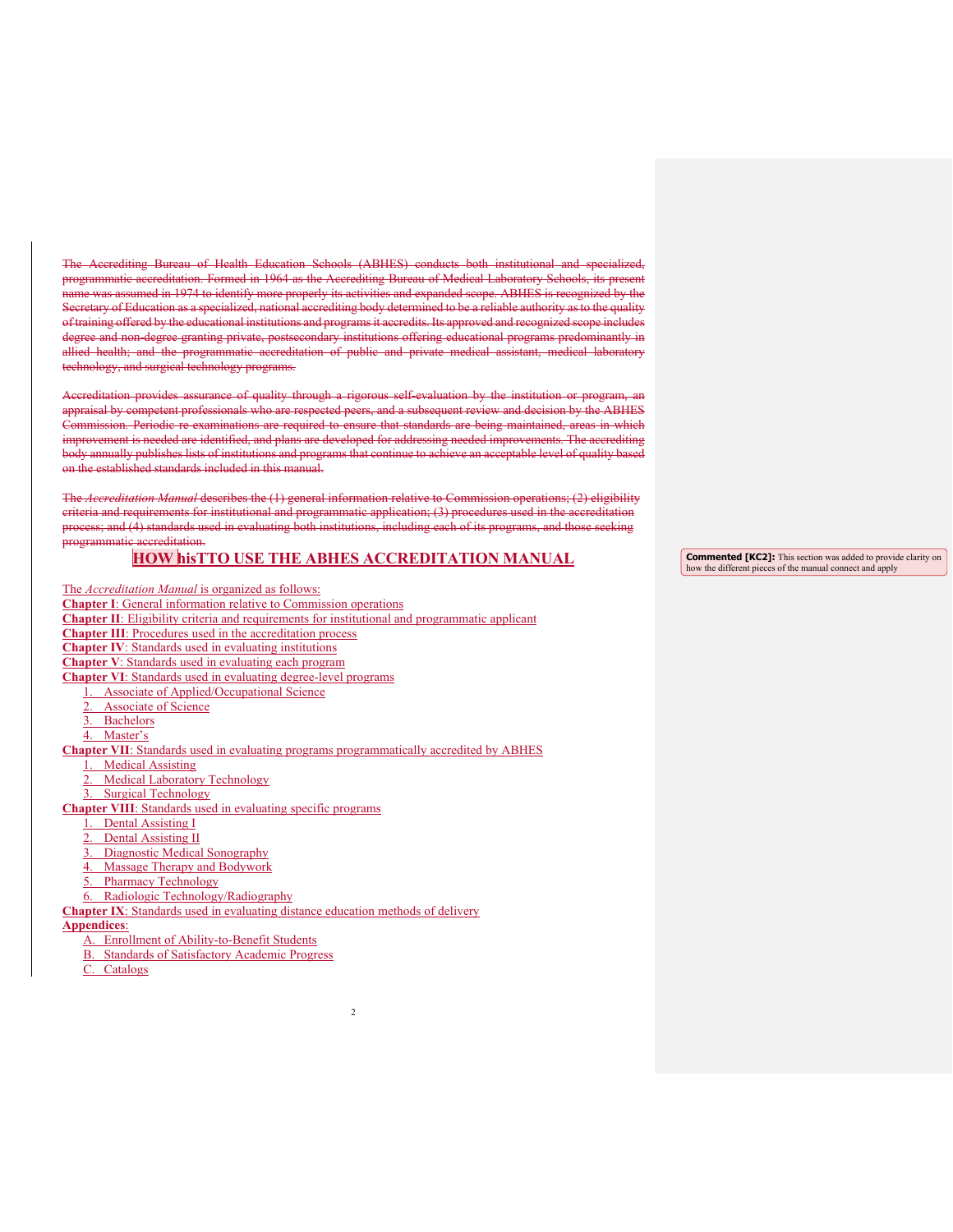- D. Enrollment Agreements<br>E. Records Maintenance
- Records Maintenance
- F. Course Syllabi Requirements
- G. Fees

H. Bylaws

## **Glossary**

#### **How to Apply ABHES Standards**

To receive and maintain a grant of institutional accreditation:

- 1. Adhere to the policies and procedures set forth in **Chapters I, II, and III**.
- 2. Demonstrate compliance with all evaluation standards in **Chapter IV**.
- 3. Demonstrate that each educational program offered by the institution complies with the evaluation standards set forth in **Chapter V**.
- Demonstrate that each educational degree program offered complies with the evaluation standards set forth in **Chapter VI**.
- 5. Demonstrate that each educational program offered in a field for which ABHES has established additional program standards complies with the applicable evaluation standards set forth in **Chapters VII and VIII**.
- 6. Demonstrate that each educational program offered via a distance education method of delivery complies with the evaluation standards set forth in **Chapter IX**.

To receive and maintain a grant of programmatic accreditation:

- 1. Adhere to the policies and procedures set forth in **Chapters I, II, and III**.
- 2. Demonstrate that the Medical Assisting, Medical Laboratory Technology, or Surgical Technology program complies with the evaluation standards set forth in **Chapter V**.
- 3. Demonstrate that a Medical Assisting, Medical Laboratory Technology, or Surgical Technology degree program complies with the evaluation standards set forth in **Chapter VI**.
- 4. Demonstrate that the Medical Assisting, Medical Laboratory Technology, or Surgical Technology program complies with the applicable evaluation standards set forth in **Chapter VII**.

3

5. Demonstrate that a Medical Assisting, Medical Laboratory Technology, or Surgical Technology program offered via a distance education method of delivery complies with the evaluation standards set forth in **Chapter IX**.

Note: Chapters IV and VIII never apply to programmatically accredited programs.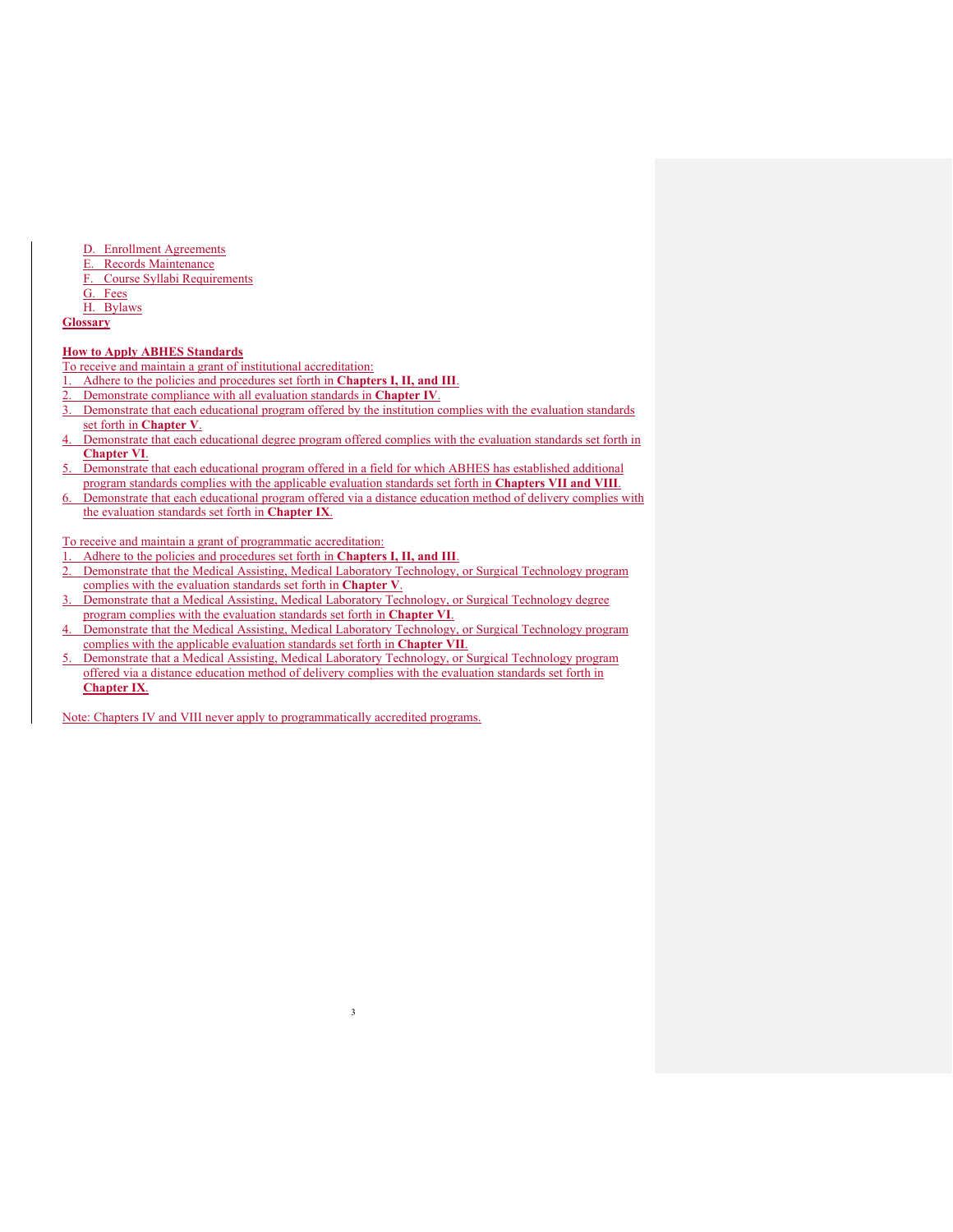## **CHAPTER I – GENERAL INFORMATION**

### **SECTION B – Policies Affecting Institutions and Programs**

#### **Subsection 10 – Non-instructional service provider contracts**

J

Institutions must maintain authority over the institution's operations and ensure stability in the delivery of education and student support services, including maintaining authority and responsibility over educational quality. Of particular interest to ABHES is the extent to which such contracts may impact key metrics such as student outcomes, satisfaction, or the administrative and financial capabilities of an institution or program. Institutions or programs are expected to have systems in place to identify and monitor such effects if they occur. Institutions or programs are responsible for ensuring service or vendor contract terms, bundled services contracts, and online program management contracts are sustainable and support the continuity of educational delivery.

Common forms of non-instructional service provider contracts include but are not limited to marketing, admissions/recruitment, IT infrastructure/support, institutional research, data analytics, regulatory compliance, student finance (billing, collections, default management), financial aid, HR (benefits, Title IX), payroll, legal, bookstore, food service, and housing. Non-instructional service provider contracts are agreements for services not including instruction, clinical affiliation, practicum, or externship. *(See Subsection 7 – Education Provider Agreements for contracts related to the delivery of academic content).*

Institutions or programs may not enter into non-instructional service provider contracts for the following: establishing admissions criteria for students; making final admissions decisions; selecting, approving, and appointing faculty; awarding credit for prior or experiential learning; awarding and recording of academic credit and credentials; approving course content and program curriculum; assigning grades and the evaluation of student performance; and assessing program and institutional outcomes (defining outcomes, analyzing, and interpreting evidence, using information for improvement).

While non-instructional service provider contracts do not require prior approval from ABHES, institutions or programs may be required to make such contracts available during the course of any accreditation review.

4

**Commented [KC3]:** A vendor services taskforce met to propose additional guidance after the addition of the education provider agreements in January 2022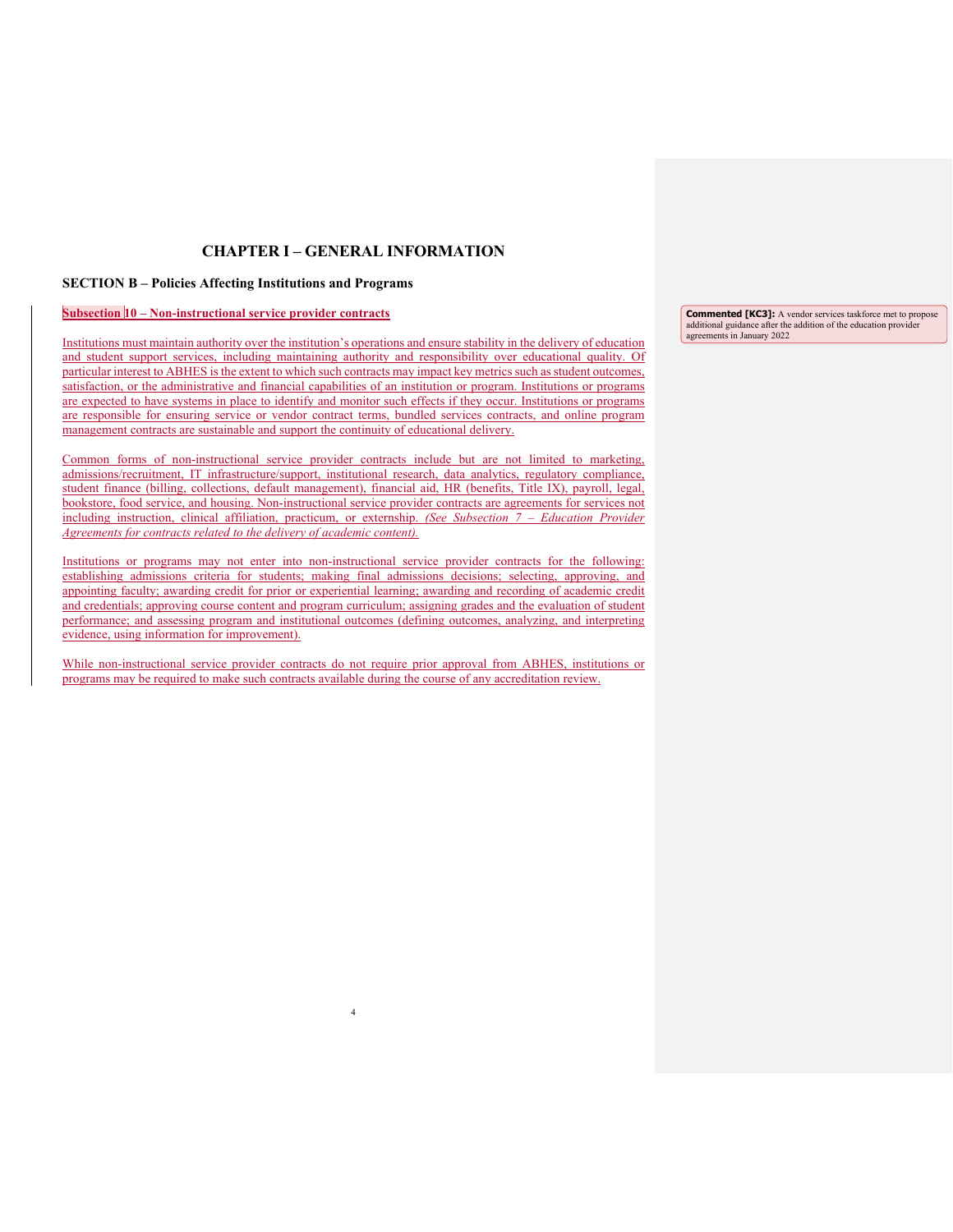## **CHAPTER II – ELIGIBILITY AND CLASSIFICATIONS**

### **SECTION A – Eligibility for Application**

#### **Subsection 1 – Basic requirements**

### **b) Programmatic Eligibility**

An organization offering a program in medical assisting, medical laboratory technology, or surgical technology education is eligible to apply for programmatic accreditation, and to remain programmatically accredited, if it meets the following criteria:

- (1) At the time of the initial application, it has active student enrollment in the program to allow evaluation of student outcomes. (Applicable only to initial applicants for programmatic accreditation except current institutionally accredited schools applying for initial programmatic accreditation).
- (2) It is (a) a public or private institution at the postsecondary level institutionally accredited by an agency recognized by the U.S. Department of Education or Council on Higher Education Accreditation (CHEA) whose principal activity is education, (b) a hospital or laboratory-based training school, or (c) a federallysponsored training program.
- (3) Its program is career focused and designed to lead to employment or advancement in the eareer program field.
- (4) It is located in the United States or its territories.
- (5) At the time of the initial visit, the program will have (or have had within the past twelve months) student participation in clinical experience activities to permit evaluation of program operations and of student progress, satisfaction, and retention. In addition, the program will have enrolled students who have completed at least 50 percent of the program or at least 25 percent of the core coursework. (Note: Does not apply to those institutionally accredited members seeking initial programmatic accreditation; however, an additional onsite evaluation may be required.)
- (6) The coursework required for graduation, including didactic instruction and clinical experience, provides the following:

(6) **NOTE**: This requirement also applies to institutionally accredited members offering the following programs.

### (a) **Medical Assisting**

i. Attainment of entry-level competencies (see MA.A.1. in Chapter VII-MA). The Pprogram length must consist of at least 720 clock hours, including a minimum oft least 160 clock hours in clinical experiences (externship).

#### (b) **Medical Laboratory Technology**

Attainment of entry-level competencies (see MLT.A.1. in Chapter VII-MLT) and at least 60 semester credit hours, 90 quarter credit hours, or its recognized clock-hour equivalent (normally two academic years) of training. The program must consist of at least 800 clock hours in combined clinical and laboratory experience, including a minimum of 400 clock hours in a clinical experiences (externship) environ

**Commented [KC4]:** Use of program field throughout manual for consistency

**Commented [KC5]:** The definition for clinical experience in the Glossary clearly notes that an externship is considered a clinical experience by ABHES.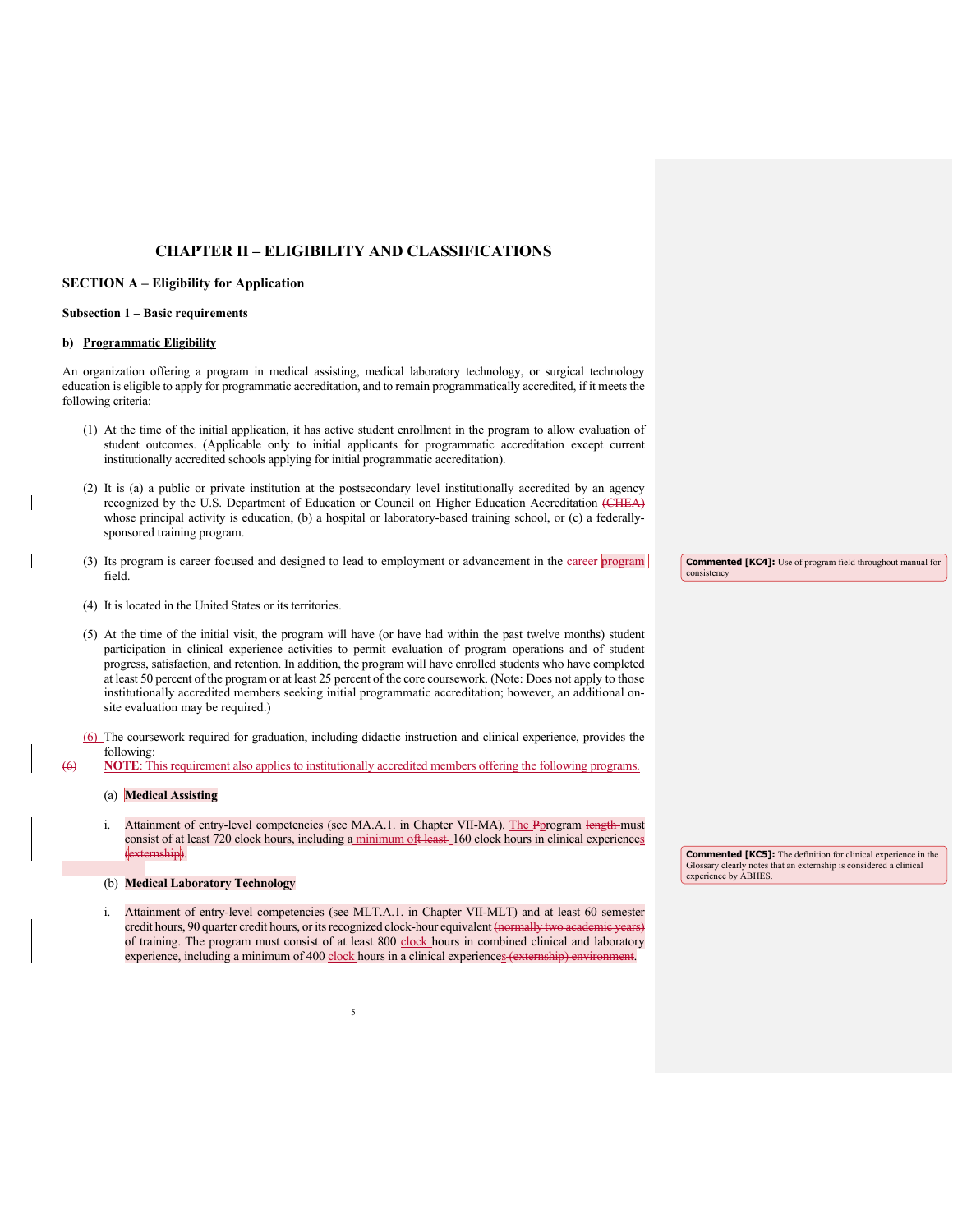### **(c) Surgical Technology**

i. Consistency with the current Core Curriculum for Surgical Technology, produced by the Association of Surgical Technologists [\(www.ast.org\)](https://abhes01.abhes.org/exchweb/bin/redir.asp?URL=https://abhes01.abhes.org/exchweb/bin/redir.asp?URL=http://www.ast.org/). Note: Currently accredited institutional members must adhere to the requirements for programmatic eligibility when adding a surgical technology program, which includes submission of the *Application for Programmatic Accreditation*. The Pprogram length must consist of at least 1100 clock hours, including at leasta minimum of 500 clock hours in clinical experiences (externship). At a minimum, all graduates must complete the surgical technology program with an associate degree. Note: Currently accredited institutional members must adhere to the requirements for programmatic eligibility when adding a surgical technology program, which includes submission of the *Application for Programmatic Accreditation*.

6

**Commented [KC6]:** Moved last, as is consistent for notes throughout manual

**Commented [KC7]:** Increased consistency between program types in wording of this requirement.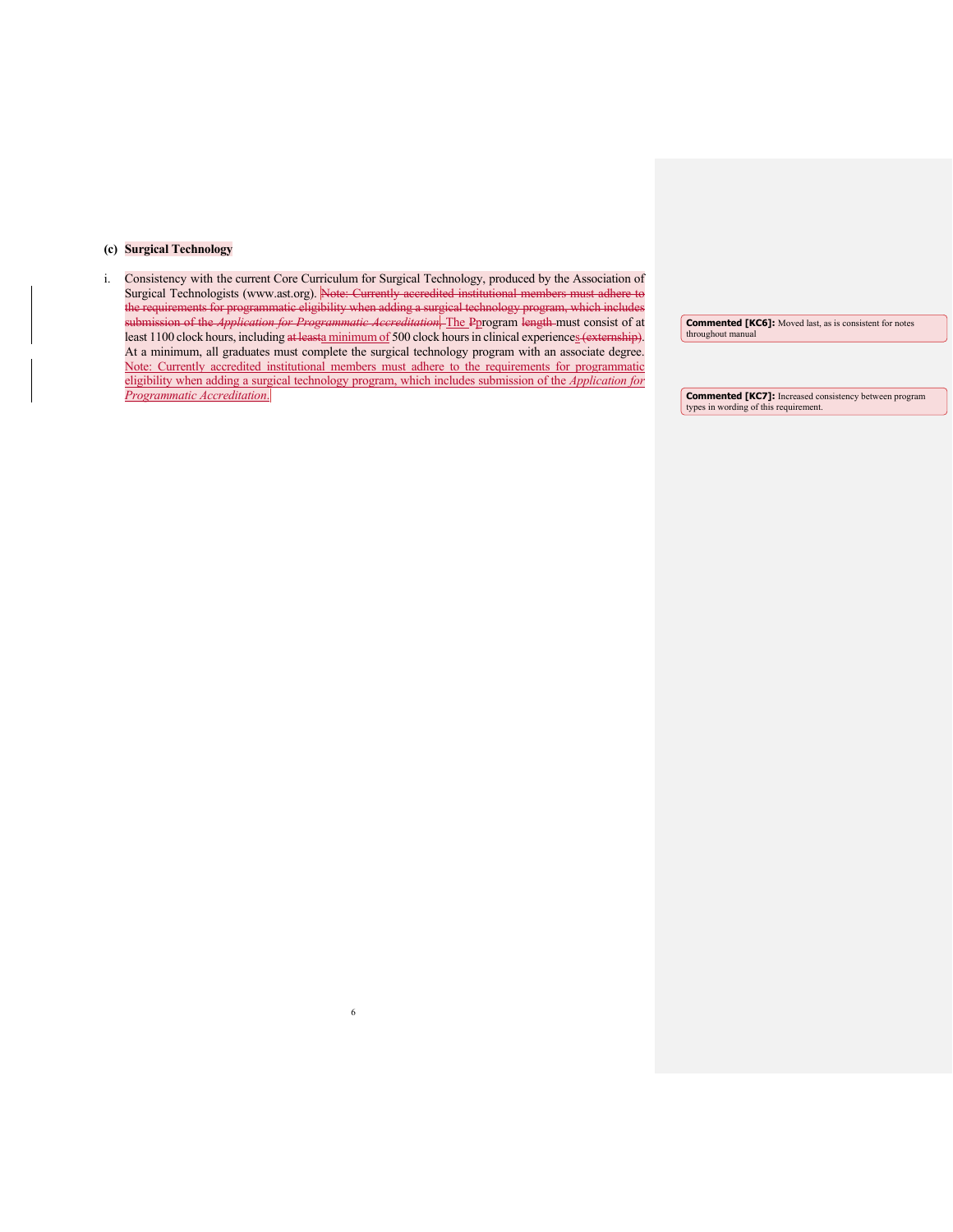## **CHAPTER III – GENERAL PROCEDURES** (APPLIES TO INSTITUTIONS AND PROGRAMS)

#### **SECTION A – Application, Evaluation, Approval Process, and Recordkeeping**

#### **Subsection 7 – Teach-out requirements**

#### **(ii) Teach-Out Agreements**

A teach-out agreement is a legally binding contract between an institution or program that may terminate cease operation and another institution that provides for the education of students enrolled by the former. In its discretion, ABHES may direct an institution or program to provide a teach-out agreement as part of its submitted teach-out plan.

An institution that enters into a teach-out agreement with any other institution, either on its own or at the discretion or request of ABHES or any other agency or authority, must submit that teach-out agreement to ABHES for approval using the required *Teach-Out Agreement Form*. The teach-out agreement must include:

- 1. A complete list of students currently enrolled in each program in teach-out. Updates are normally required on a quarterly basis. **Commented [KC9]:** Provide flexibility, if needed
- 2. The program requirements each student has completed.
- 3. A plan to provide all potentially eligible students with information on obtaining a closed school discharge or information on state refund policies.
- 4. A record retention plan provided to all enrolled students and delineates the final location where student records (academic and financial) will be maintained.
- 5. Information on the number and types of credits the teach-out institution will accept prior to the student's enrollment.
	- a. ABHES may waive requirements regarding the percentage of credits that must be earned by a student at the institution awarding the educational credential if the student is completing his or her program through a written teach-out agreement or transfer. ABHES requires all transfer credit notifications provided to students to be submitted for review to ensure that information accurately represents students' ability to transfer credits.
- 6. A clear statement about tuition and fees of the educational program and the number and types of credits that will be accepted by the teach-out institution.

ABHES will only approve teach-out agreements that provide for the equitable treatment of students by ensuring that each of the required elements of a teach-out plan listed above are met. If ABHES deems necessary, the amount of time to conduct the teach-out may be approved for a shorter amount of time than the institution or program requested.

**Commented [KC8]:** Clarification of terminology

**Commented [KC10]:** Allows discussion regarding teach out timelines

#### **Subsection 10 – Maintaining accreditation**

To remain accredited with ABHES, institutions and programs must respond to Commission directives, including responses to visit reports, payment of fees (see Appendix G) or visit expenses, and submission of documents,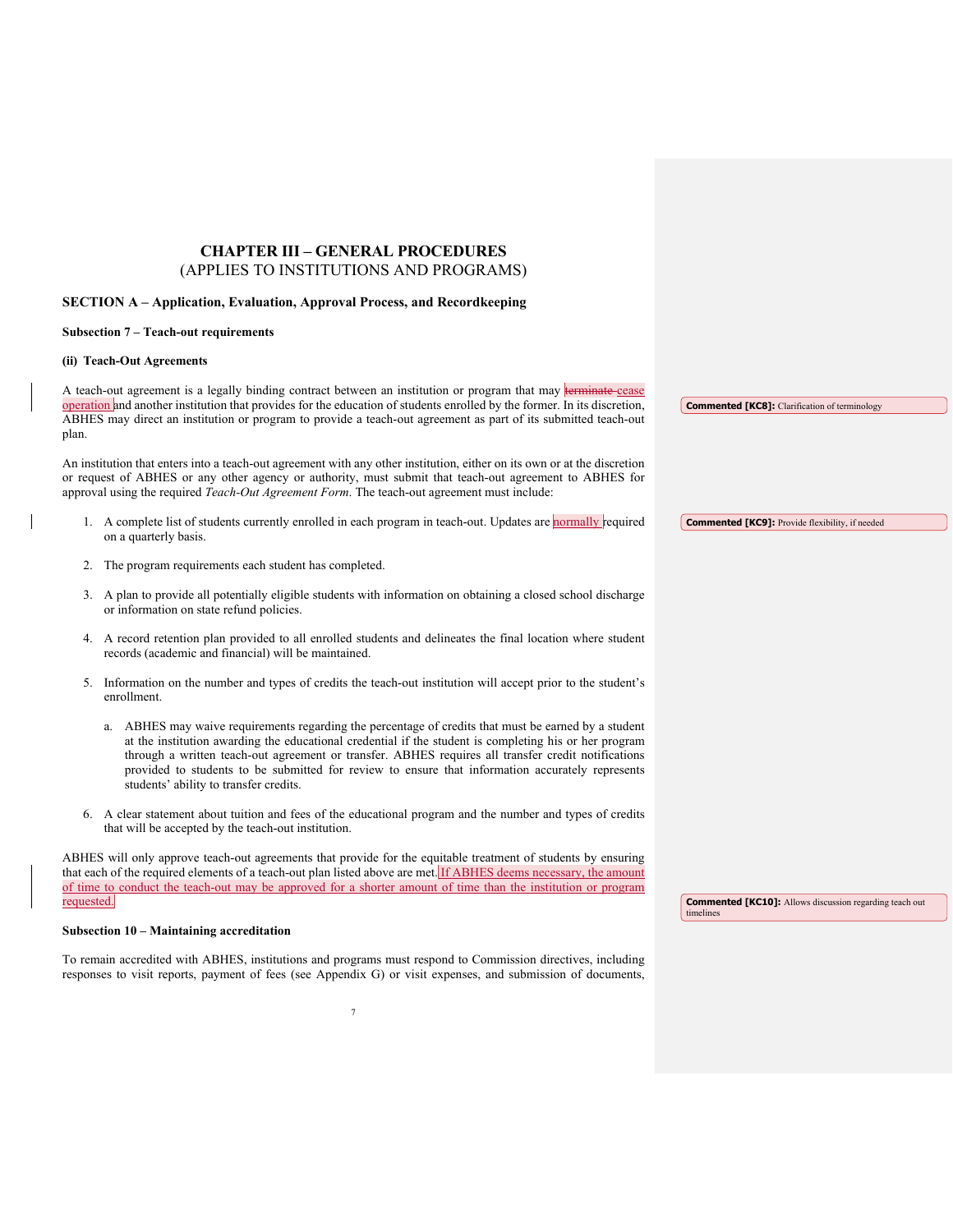including the complete Annual Report, supporting documentation, and financial statements. Failure to respond to directives by deadlines identified by the Commission will result in a late fee assessment and may result in a show cause directive or withdrawal of accreditation.

ABHES reviews key fiscal indicators reported in annual financial statements and key student achievement indicators reported in the Annual Report of every accredited institution and program.

Institutions accredited by ABHES must submit externally audited financial and other statements to the Commission within six months after the completion of their fiscal year or 30 days after an audit is released, whichever is earlier. Audited statements must be prepared according to Generally Accepted Accounting Principles (GAAP) by a thirdparty accounting firm/sole practitioner.

Annually the Commission reviews an institution's profitability and net worth in order to evaluate its financial capability. Minimally, an institution must submit an audited financial statement that evidences one or more of the following: a ratio of current assets to current liabilities that is at least 1:1 for the most recent operating year, a history of operating surpluses for the most recent two years, a positive net worth for the most recent operating year (i.e., total assets which exceed the institution's total liabilities).

The Commission will examine both parent and subsidiary/department/program financial statements for compliance. Even if a subsidiary or department can prove compliance on its own by providing separate financial statements, the Commission will defer to the parent company's financial statements in all cases; a signed affidavit from the parent company to affirm that the subsidiary, department, and/or program will be supported by that company is required.

Failure to demonstrate compliance with the key financial indicators set forth above will require, at a minimum, that the institution respond evidencing that it will meet its obligations to students and that it has a fiscally responsible plan to come into compliance with the ABHES financial requirements within a certain timeframe. The Commission may require the submission of other financial information to clarify the financial status of an institution (e.g., a financial plan, financial reporting, response to a show cause, teach-out plan, or any combination of these reports).

Failure to demonstrate at least 70 percent retention, placement, or applicable credentialing rates for each program using the formula provided by ABHES in the Annual Report, as well as failure to meet applicable state mandated results for credentialing or licensure required for employment, raises a question whether accreditation requirements are being met. In addition, Surgical Technology programs must demonstrate 100 percent credentialing participation prior to graduation and 70 percent credentialing pass rates. Failure to meet accreditation requirements will result, at a minimum, in the institution or program being required to demonstrate that it has effectively analyzed the situation and taken measures to correct the deficiency through implementation of an action plan. The Commission may require the submission of other outcomes information to clarify the status of an institution or program (e.g., request for additional information, outcomes reporting, response to a program specific warning, response to a show cause, teach-out plan, or any combination of these reports).

ABHES also reviews student population growth by program compared to the previous reporting year. Any increase in the population of any program of 50 percent or greater than the prior year must be explained by means of an appendix to the annual report that addresses the impact of the growth on (1) availability of resources including class sizes, classrooms facilities, laboratories, faculty, student services, and clinical education experiences, (2) program retention, (3) graduate results on required licensing or credentialing, and (4) program placement in the subject field. Failure to demonstrate accommodation of enrollment growth and the institution's or program's compliance with accreditation standards related to that growth may result in the institution or program being directed to respond to a request for additional information, program specific warning, or show cause directive.

Any failure to meet the requirements above related to student achievement indicators, financial indicators, or enrollment growth of 50 percent or greater may result in the Commission taking an adverse or negative action.

**Commented [KC11]:** Relocated from ST.A.3. to be with other outcomes benchmarks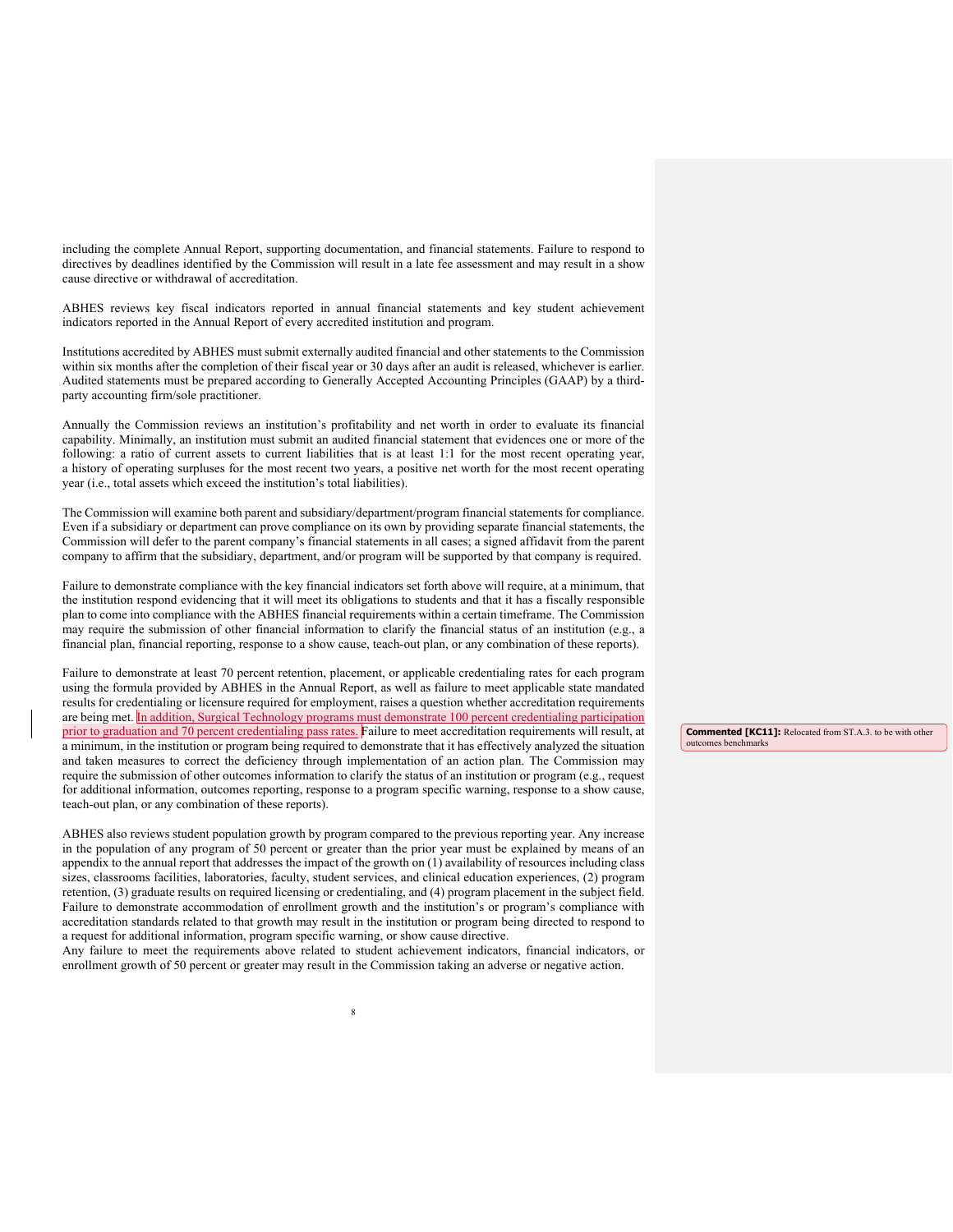#### **SECTION B – Institutional Changes**

#### **Subsection 4 – Notifications**

Notification to ABHES is required for:

- i. An adverse or probationary equivalent action placed upon an institution or program by a recognized accrediting agency, state approval agency, or federal regulatory agency.
- ii. A campus closure. Institutions must submit notification prior to closing. Notification must be submitted on the *Campus Closure Form*.
- iii. The discontinuation of a program (defined as any program that has not been in operation for a continuous 12 month period). Institutions and programs must submit notification when a program is discontinued. Notifications must be submitted on the *Notification of Discontinuation of Program and/or Delivery Method Form*.
- iv. The discontinuation of a previously approved delivery method, i.e., residential, blended, or full distance education (defined as any delivery method that has not been in operation for a continuous 12-month period). Notification must be submitted on the *Notification of Discontinuation of Program and/or Delivery Method Form*.
- v. The hiring or appointment of a new On-site Administrator.
- vi. Change of length in weeks to an existing program(s).
- vii. The practice of allowing an individual to register in a course or courses while not enrolled in a program of study at the institution. Notification including the course name, hours, and credit awarded must be submitted.
- vii. Any change in board members or overall board composition. Notification must be submitted on the *Notification of Board Composition Form*.

The Annual Report is not a means of notification and may not substitute for such notifications. Notifications must be submitted electronically on the form indicated. If no form is indicated, the notification must be submitted on the institution's letterhead and emailed to  $\frac{info(@abhes.org)}{info(@abhes.org)}$ 

#### **Subsection 10 – Change in legal status, ownership, or form of control**

An institution or program must notify ABHES of any change in its organizational oversight or legal structure as it may constitute a change in legal status, ownership, or form of control, herein referred to as a change in control. The Annual Report is not a means of notification and may not substitute for such notifications. Based upon this notification, ABHES will determine whether the change constitutes a change in control and is subject to further reporting.

A change in control includes, but is not limited to:

- i. Sale of an institution or the majority of its assets.
- ii. Transfer of controlling interest of stock of an institution or its parent corporation.
- iii. Merger of two or more eligible institutions.
- iv. Division of one or more institutions into two or more institutions.

**Commented [KC12]:** Supports process required in subsection 10 - change in legal status, ownership, or form of control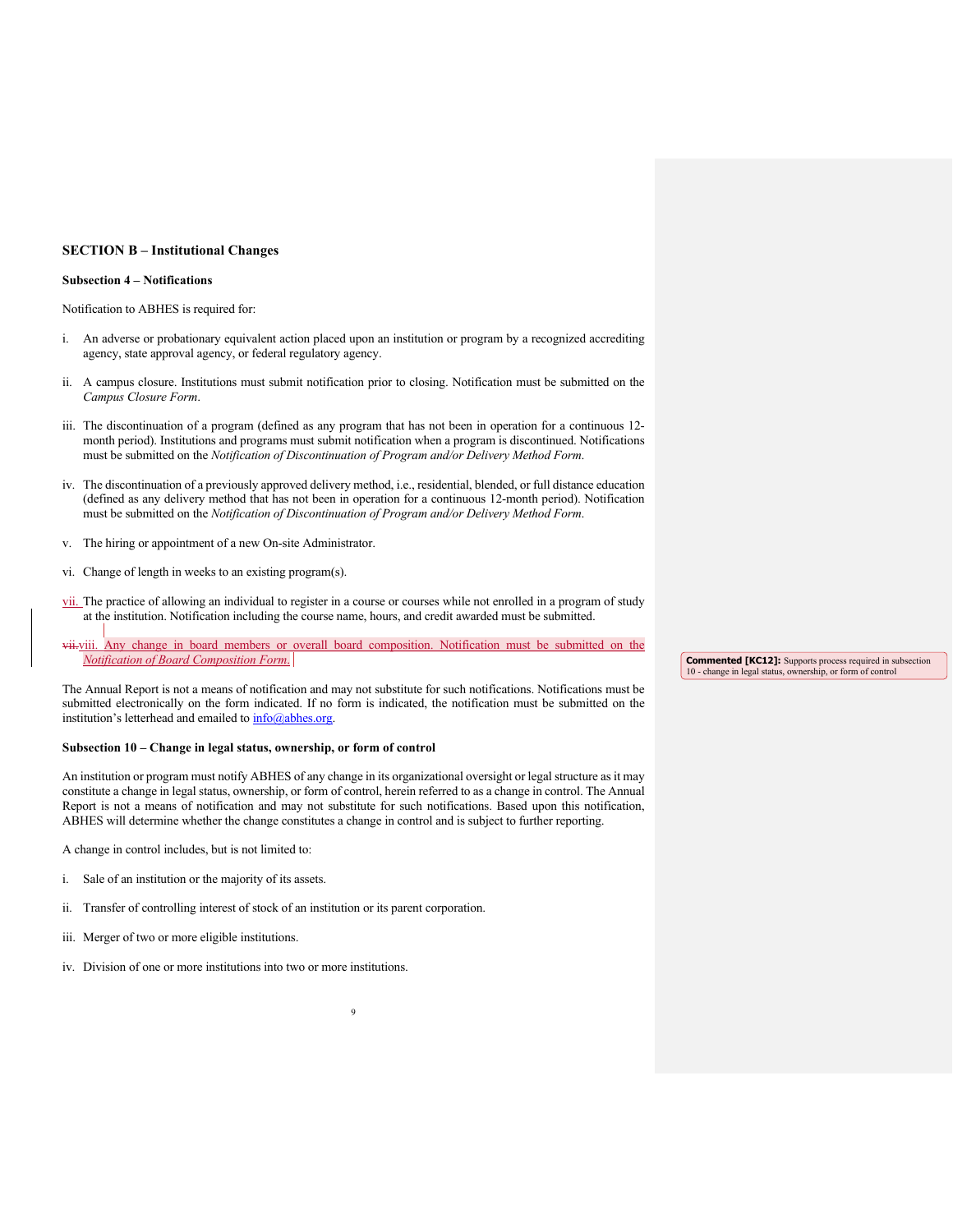v. Transfer of controlling interest to a parent corporation.

vi. Transfer of liabilities of an institution to its parent corporation.

vii. Change of 50 percent or more in board members within a 12-month period.

viii.Change in status from profit to non-profit, or vice-versa.

Control of a non-profit organization rests with its members if it is a membership organization, and the Control ave the right to elect the board of directors. Control of a non-profit organization rests with the board of dire if it is not a membership organization.

A change in the membership of the board of directors or governing board of a non-profit corporation through the regular exercise of the bylaws of that corporation and normal expiration of board member terms except as set forth ition of a Change of Control for Non-Profit Org

A non-profit organization will be considered to have a change of control if fundamental changes are made to its mance structure or if more than two-thirds of its board changes within a 12-month period. The Commi will not approve a change of control transaction which would allow the board to be controlled by an individual, entity, or group that would have a financial interest in the non-profit organization.

The sale or transfer of ownership interest after the death or retirement of an owner of an institution to either a close family member or a current stockholder of the corporation may not be considered a change in ownership leading to a change in control, particularly where the recipient party of the stock has been actively involved in the prior operation of the institution. The Commission may determine that other transfers should also be excluded.

Sale of a non-main campus automatically suspends inclusion of that non-main campus within the grant of its main campus. A non-main campus is no longer accredited when it is sold separately from the institution from which it originally derived its accreditation.

Control of a non-profit organization rests with its members if it is a membership organization, and the members have the right to elect the board of directors. Control of a non-profit organization rests with the board of directors if it is not a membership organization.

Ordinarily (or "customarily"), a change in the membership of the board of directors or governing board of a nonprofit corporation through the regular exercise of the bylaws of that corporation and normal expiration of board member terms will not trigger a change of control. The Commission reserves the right, however, to require a completed *Application for Change of Control for a Non-Profit Organization* to be submitted to ABHES and to determine that a change of control has occurred in the event fundamental changes are made to a non-profit corporation's governance structure or if more than two-thirds of the board changes within a 12-month period.

The Commission will not approve a change of control transaction which would allow the board to be controlled by an individual, entity, or group that would have a financial interest in the non-profit organization.

Institutions must receive prior approval from ABHES when the institution or a majority of its interest is sold or when there is a change in legal status or form of control. Accreditation does not automatically transfer to an institution when the institution or a majority of its interest is sold or when there is a change in legal status or form of control. Failure to secure prior ABHES approval of the change causes the institution's accreditation to be withdrawn effective the date of the change in ownership, control, or legal status.

**Commented [KC13]:** Relocated below for better context

**Commented [KC14]:** Moved from above and reworded to read clearly.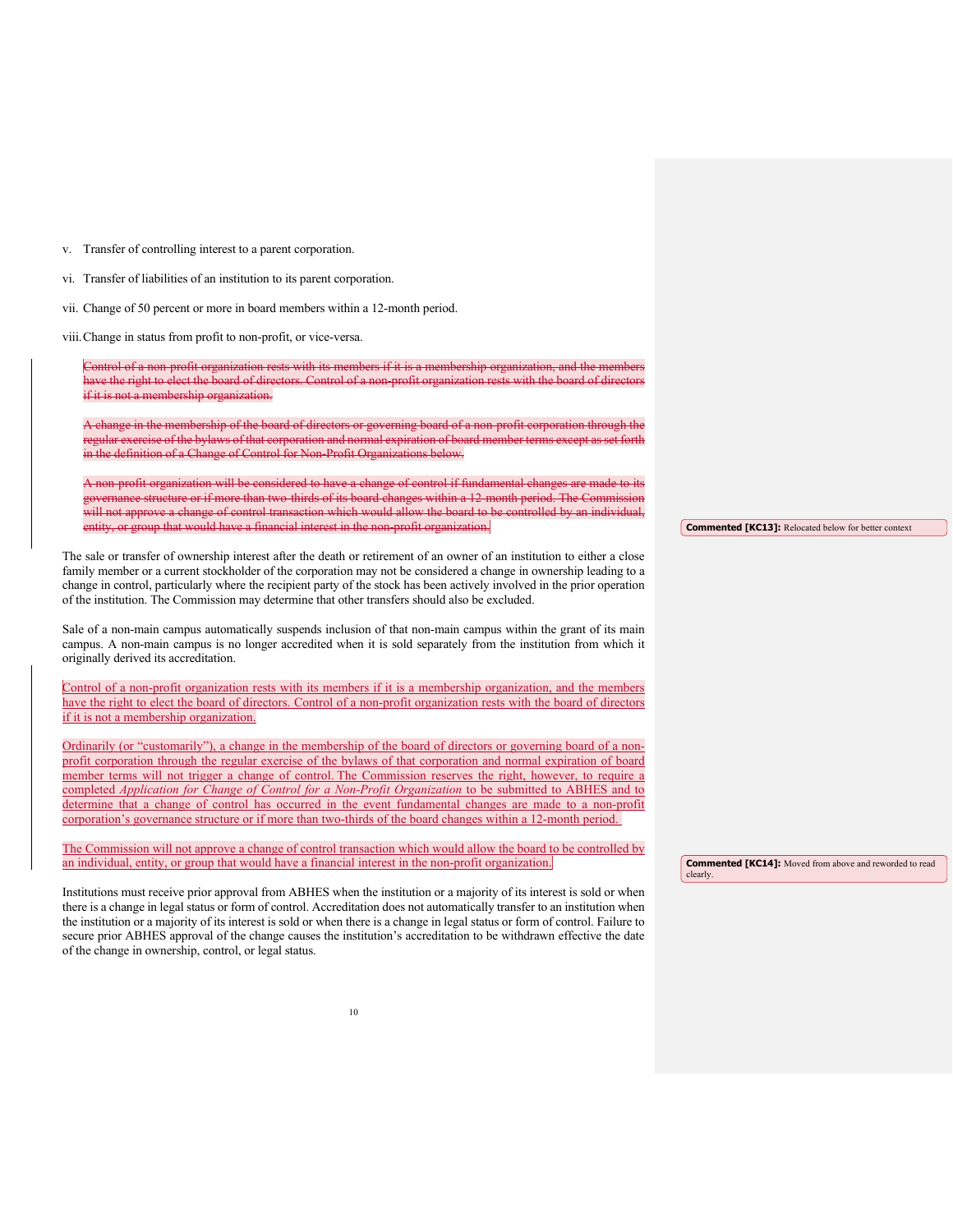Institutions must submit a completed *Application for Institutional Change in Legal Status, Ownership, or Control – Part I* to ABHES at least 45 days prior to the planned date of change. Completion and submission of the *Application for Change in Legal Status, Ownership, or Control – Part II* is required within 5 days following the change in legal status, ownership, or control, which ABHES consented via approval of the Part I application. Sponsoring institutions that hold ABHES programmatic accreditation must submit a completed *Application for Programmatic Change in Legal Status, Ownership, or Control* within 5 days following the change in legal status, ownership, or control.

The Substantive Change Committee of the Commission has the ability to approve a change of control. Only the full Commission can deny an application. An on-site evaluation to an institution will be made within six months of the effective change date following after Commission approval of a change in control. A post change of ownership visit is not required for sponsoring institutions that hold only programmatic accreditation.

Institutions participating in Title IV programs are reminded of their responsibility to notify the U.S. Department of Education in writing of all such changes and that approval by ABHES in no way indicates approval by any other agency.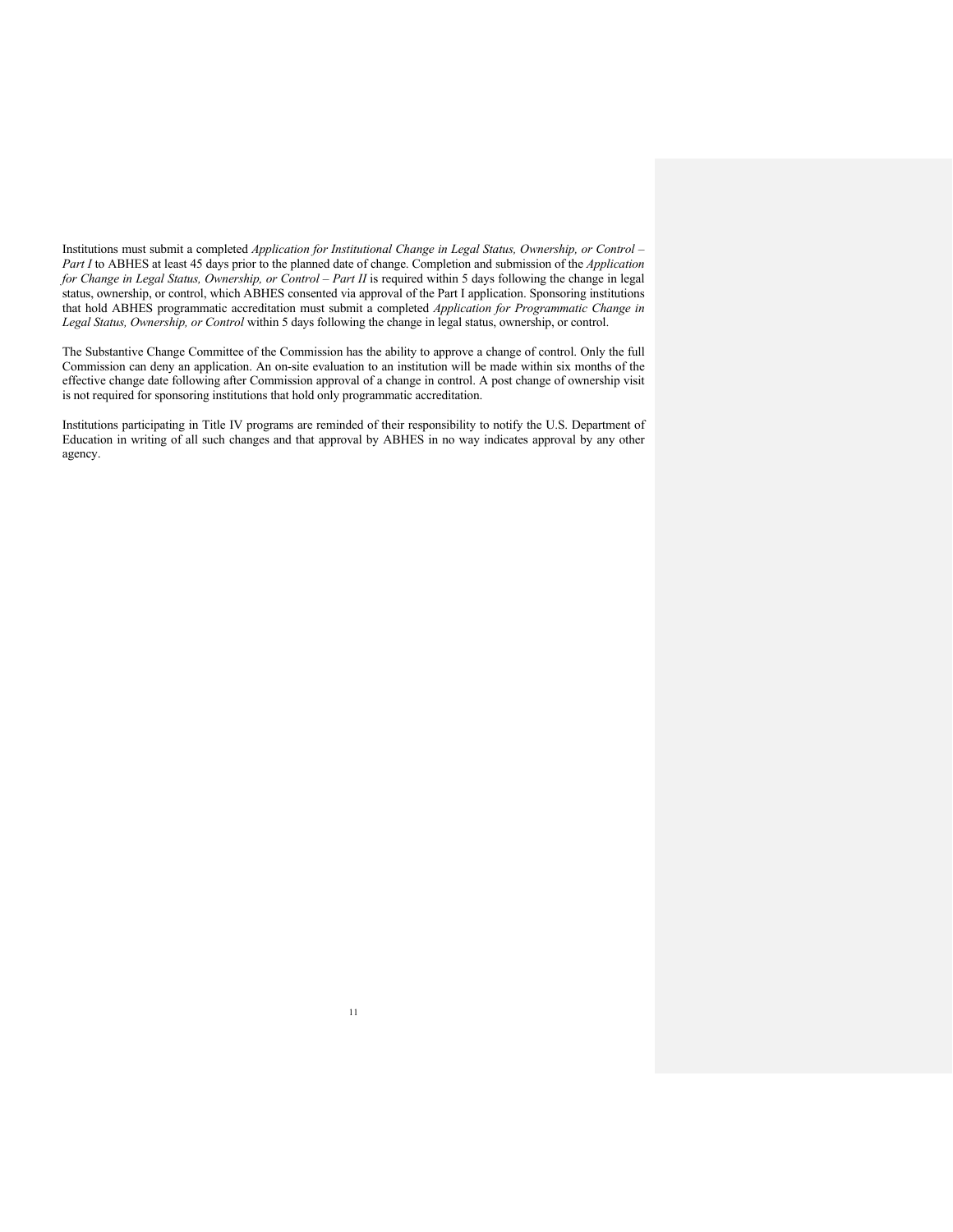## **CHAPTER IV – EVALUATION STANDARDS APPLICABLE TO INSTITUTIONALLY ACCREDITED MEMBERS**

Standards define the qualitative and quantitative characteristics of an effective institution. These characteristics assist an institution's staff and faculty in evaluating and adjusting its major activities to ensure achievement of accreditation and the continuous improvement of quantitative and qualitative outcomes. These standards direct and teaming di and the Commission to evaluate an institution as part of the accrediting process.

To receive and maintain a grant of institutional accreditation an institution must adhere to the policies and edures set forth in Chapters I, II, and III, and must:

- 1. Demonstrate compliance with all ABHES accreditation standards set forth in Chapter IV.
- monstrate that each educational program offered at the institution complies with the evaluation standards that apply to all programs set forth in Chapter V.
- Demonstrate that each educational program offering a degree complies with the evaluation standards set forth in Chapter VI.
- 4. Demonstrate that each educational program offered in a field for which ABHES has established additional program standards complies with the evaluation standards set forth in Chapter VII and Chapter VIII.
- nstrate that each educational program offering a distance education method of delivery complies with the evaluation standards set forth in Chapter IX.

#### **SECTION C – Administration and Management**

*The following requirements apply to the main and each non-main campus included within an institution's accreditation.* 

#### *IV.C.1. The on-site administrator demonstrates effective management capability.*

Each campus evidences that there is an on-site administrator responsible for the management of operational effectiveness, adherence to the accreditation standards, and overall quality of curricular offerings.

The on-site administrator:

- a. Is responsible for the daily operation of an institution.
- b. Engages in professional development activities annually that complement the operations of the institution.
- c. Implements policies and procedures in keeping with the mission and scope of the institution, accreditation standards, and other regulatory requirements.

The on-site administrator or designated representative employed by the institution and involved in the accreditation and self-evaluation process (e.g., school director, director of education, program director) from each campus is required to attend an ABHES Accreditation Workshop within 12 months prior to submission of the Self-Evaluation Report or within 12 months of a change in on-site administrator.

*IV.C.2. The on-site administrator and management are qualified for their positions.* 

**Commented [KC15]:** Navigation information relocated to introduction at beginning of the manual

**Commented [KC16]:** Specifies how often a designated campus representative is expected to attend an ABHES Accreditation Workshop (copied language from III.A.3.)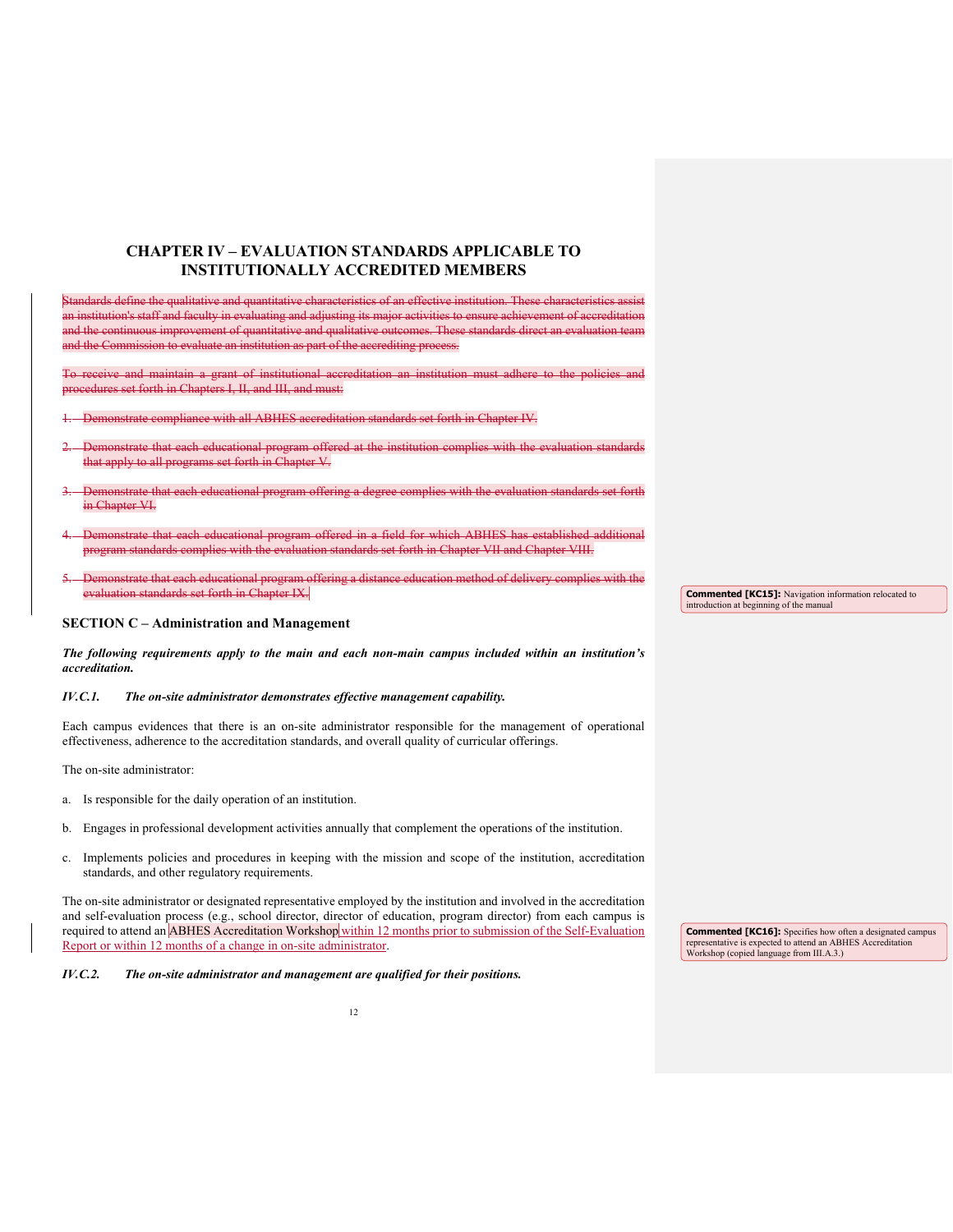| Minimally, the on-site administrator and management (e.g., Campus President, Director of Education, Director of      |  |
|----------------------------------------------------------------------------------------------------------------------|--|
| Admissions, Director of Career Services, Director of Financial Aid, Registrar, Director of Student Services) of each |  |
| campus:                                                                                                              |  |

- a. Are qualified to perform the duties of the position as prescribed by the institution.
- b. Evidence training and management skills through experience and/or education to fulfill their responsibilities and functions.
- c. Are responsive to the needs and requirements of faculty, staff, and students.
- *IV.C.3. The on-site administrator and management demonstrate integrity in the execution of their duties.*
- *IV.C.4. Non-academic staff are available to support the institution's operations.*

#### **SECTION D – Compliance with Government Requirements**

*IV.D.1. An institution complies with current applicable local, state, and federal laws.* 

#### *IV.D.2. An institution that participates in a Federal student aid program is required to self-report to ABHES.*

A<del>n institution that participates in a Federal student aid program is required self-report to ABHES t</del>The following must be self-reported:

- a. Status as a participant in the Federal program and immediately informs ABHES of any change in that status.
- b. Federal student loan default rates as defined by the United States Department of Education, and for any rates that are defined by the Department as too high, it must also submit a corrective action plan to address such rates.
- c. Any audit, program review or any other inquiry by Federal agencies including the United States Department of Education or any Office of Inspector General regarding the institution's participation in Federal financial aid programs. Promptly update ABHES regarding all communications until resolution or conclusion.
- d. Any findings or actions by the U.S. Department of Education relative to the institution's participation in the Title IV program.

Failure of an institution to maintain compliance with its requirements under the Title IV program will be evaluated by ABHES to determine whether it raises a question of potential noncompliance with accreditation requirements. ABHES will direct the institution to provide whatever evidence it deems necessary to resolve the question and may conduct an on-site visitation.

#### **SECTION E – Representations, Advertising, and Recruitment**

#### **Subsection 1 – Representations**

#### *IV.E.1. Representations are accurate and ethical.*

All communications with existing and prospective students about the nature of the institution, its educational programs, its financial charges, and the employability of its graduates are accurate and not misleading. Such representations are not used in a manner that gives an incorrect impression about the institution and its programs.

**Commented [KC17]:** Adds specificity of expectations with examples

**Commented [KC19]:** To align with change throughout Manual

**Commented [KC18]:** Revised so that the standard is not

duplicated in the guidance

for consistency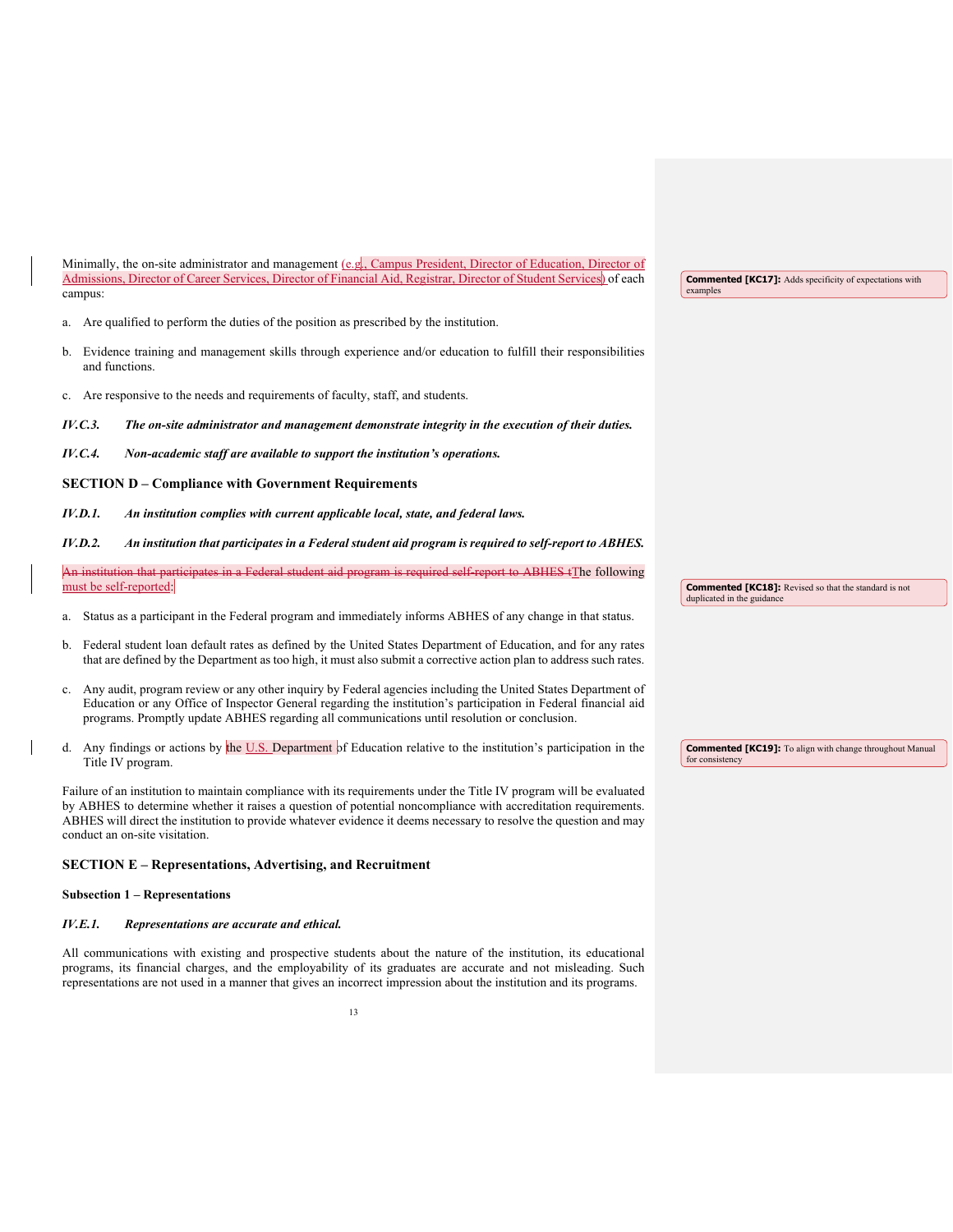#### **Subsection 2 – Advertising**

#### *IV.E.2.a. Advertising and promotional materials contain clear and provable statements.*

Advertising is ethical in every respect and does not include misleading or erroneous statements. Errors are expeditiously corrected through the same means of advertising (e.g., newspaperhardcopy, mailing, social media, website).

All advertising and promotional materials must:

- i. Celearly indicate that education and not employment is being offered.;
- ii. Uuse the correct name and physical address of the institution;. (A post office box number is not acceptable as an address.) **Commented [KC21]:** This guidance seemed misplaced so struck and clarified to physical address

#### and

iii. Ceorrectly references accreditation for each location.

Endorsements, commendations, or recommendations may be used in institutional catalogs, recruitment literature, or advertising, provided prior written consent has been obtained, and such communications are maintained and are subject to inspection. Testimonials may be used only when they are strictly factual and portray current conditions.

Advertising and promotional materials may not:

- i. Offer programs of instruction at "reduced tuition" from what is in fact marked up or fictitious tuition.
- ii. Make offers of scholarships or partial to prospective or current students without providing specific detailed eligibility requirements.
- iii. Emphasize financial aid as the focal point.
- iv. Use so-called "blind" advertisements that may be considered misleading and contrary to the ethics of an accredited institution.
- v. Use "Employment" or "Help Wanted" classifications.
- vi. Represent any service as "free" when in fact such service is regularly included as part of the program of instruction.
- vii. Use exaggerated or unsubstantiated claims.
- viii.Make inaccurate representations about competitors.
- ix. Use any name, title, or other designation, by way of advertising or otherwise, that is misleading or deceptive as to the character of an institution, its courses or programs of instruction, its faculty, or its influence in obtaining credentialing or employment for students. An institution whose name includes "university" must demonstrate that it meets the ABHES definition of "university" as appropriate, either at the time of application for accreditation or through a *Change in Name Application*.

**Commented [KC20]:** Aligned slightly with next standard and updated to more current forms of advertising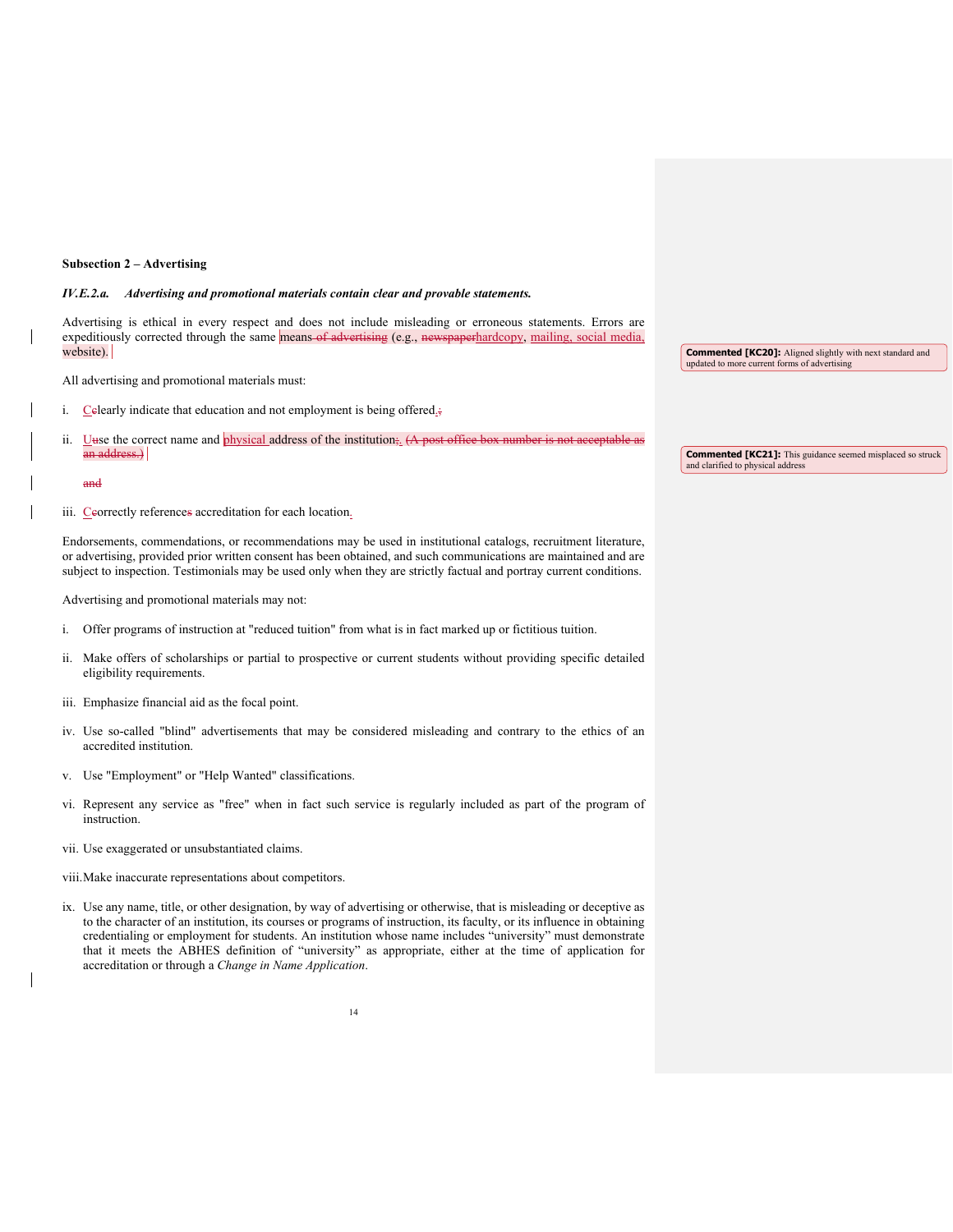All institutions currently using "university" in their names and accredited by ABHES on or before June 8, 2018, may continue to use the title "university."

xi. Falsely represent the character or scope of any program of instruction, service offered or its transferability of credit.

xii. Use a photograph, cut, engraving or illustrationan image in catalogs, sales literature, or otherwise use media in such manner as to convey a false impression as to the size, importance, or location of the institution, or the institution's equipment and facilities.

**xiii.** Xii. Advertise unapproved programs. Only those programs approved by ABHES may be included in an institution's advertising, publications, or other promotional materials. Programs or courses excluded from ABHES accreditation are clearly identified as non-ABHES accredited.

xiii.Advertise a non-accredited campus together with an ABHES-accredited campus.

#### *IV.E.2.b. An institution accurately presents its accreditation status to the public.*

If an institution chooses to refer to its accreditation in advertising, it must use the statements "Accredited by the Accrediting Bureau of Health Education Schools," "ABHES Accredited" or "Accredited by ABHES." The statement must clearly distinguish between programmatic and institutional accreditation and include contact information for ABHES.

If an institution releases incorrect information regarding its accreditation status, the contents of a site-visit report, or accreditation actions with respect to the institution, the institution must expeditiously make a public disclosure of correction through the same means of advertising. Institutions in the application stage, including but not limited to a new campus or program, may not make reference to ABHES accreditation or the expectation of accreditation.

#### **Subsection 3 – Recruiting and Admissions**

#### *IV.E.3.a. Recruiting and admission methods and strategies reflect realistic expectations with regard to salary, employment opportunities, and job placement.*

If institutional personnel provide information with regard toAny salary, employment opportunities, and job **Exployment placement information to prospective students, it** must be accurate and identify the source and date of information.

#### *IV.E.3.b. Personnel responsible for recruiting and admissions are trained and monitored to present accurate information in an ethical and responsible manner.*

An accredited institution assumes the responsibility for representations made by admissions personnel or other employees enrolling students on its behalf. The institution provides a formal orientation, training, regular supervision, and evaluation of its representatives.

Personnel responsible for admission of students are trained to provide prospective students with information on the educational programs offered, student services, and post-graduation credentialing requirements.

Methods of selecting, training, supervising, and compensating recruiting and admissions personnel commonly accepted business practices. The institution provides a formal orientation, training, and regular ision of its representatives before permitting them to represent the institution. Field ust be directly responsible to the institution as agreed to in a written document signed b

**Commented [KC22]:** Updated to make more modern

**Commented [KC23]:** Simplified without those terms

**Commented [KC25]:** Think this is an important addition related to oversight of admissions personnel and ties back to monitoring in standard

**Commented [KC24]:** Distinguishes from clinical placement and

simplifies the guidance

**Commented [KC26]:** Simplified into above added sentence. Removed field rep as out-dated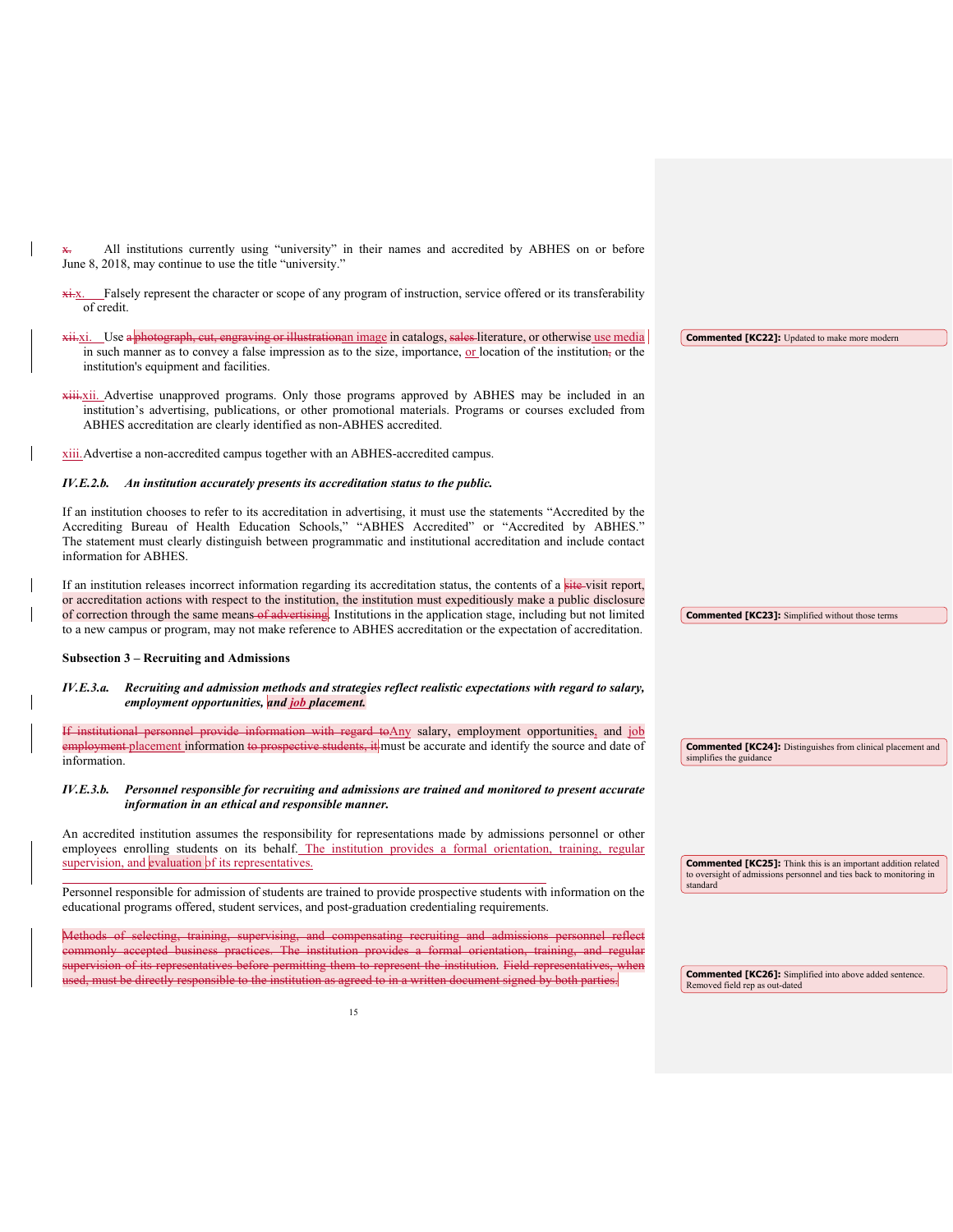#### *IV.E.3.c. Personnel responsible for recruiting and admissions meet all applicable regulatory requirements.*

Institutional personnel comply with all state and federal regulatory requirements as related to recruiting and admissions procedures.

*IV.E.3.d. An institution does not provide a commission, bonus, or other financial incentive or payment to employees involved in the admissions of students or financial aid based directly or indirectly on success in securing enrollments.*

#### **Subsection 4 – Enrollment documents**

*IV.E.4.* An enrollment agreement and other enrollment documents fully and a curation that meets the requirements of complexible requirements of complexible requirements and the requirements of complexible requirements and *information that meets the requirements ofcomply with Appendix D, Enrollment Agreements.*

The institution furnishes to an enrolling student, upon registration, a copy of the institution's enrollment agreement and other enrollment documents outlining the specifics of the applicant's chosen educational program including cost and other financial information.

Unless otherwise contained in the enrollment agreement, each student must sign and date a separate statement confirming student receipt and review and institutional explanation of policies and procedures regarding (i) student cancellation of enrollment (ii) withdrawal, dismissal, or termination of students, (iii) notification and procedures for program termination, and (iv) refund policies.

#### **Subsection 5 – Catalog**

*IV.E.5.a. An institution publishes an informative and accurate catalog and addenda, as applicable, that is in compliance with the requirements of comply with Appendix C, Catalogs.* 

A catalog serves as an official document of an institution and is professional in appearance and provides accurate information. A catalog is written in English, legible, organized, grammatically correct, and in compliance with applicable accreditation requirements and local and federal government laws and regulations.

Catalog addenda must reference the published volume of the catalog to which they apply. Institutions under the same ownership structure may use a common catalog; however, differences, when applicable, are denoted (e.g., faculty, programs).

#### *IV.E.5.b. An institution provides a current catalog and addenda, as applicable, to each student upon enrollment.*

A catalog may be either hard copy or delivered electronically. A hard copy is available if requested by an applicant.

#### **Subsection 6 – Disclosure**

*IV.E.6. An institution discloses in writing, prior to enrollment, any material circumstance that may adversely impact an applicant's ability to complete a program or gain employment in the field for which they are trained (e.g., criminal record, credentialing requirements for employment).* 

#### **SECTION F – Student Finance**

**Commented [KC27]:** Aligned language across all standards referencing an appendix

**Commented [KC28]:** Aligned language across all standards referencing an appendix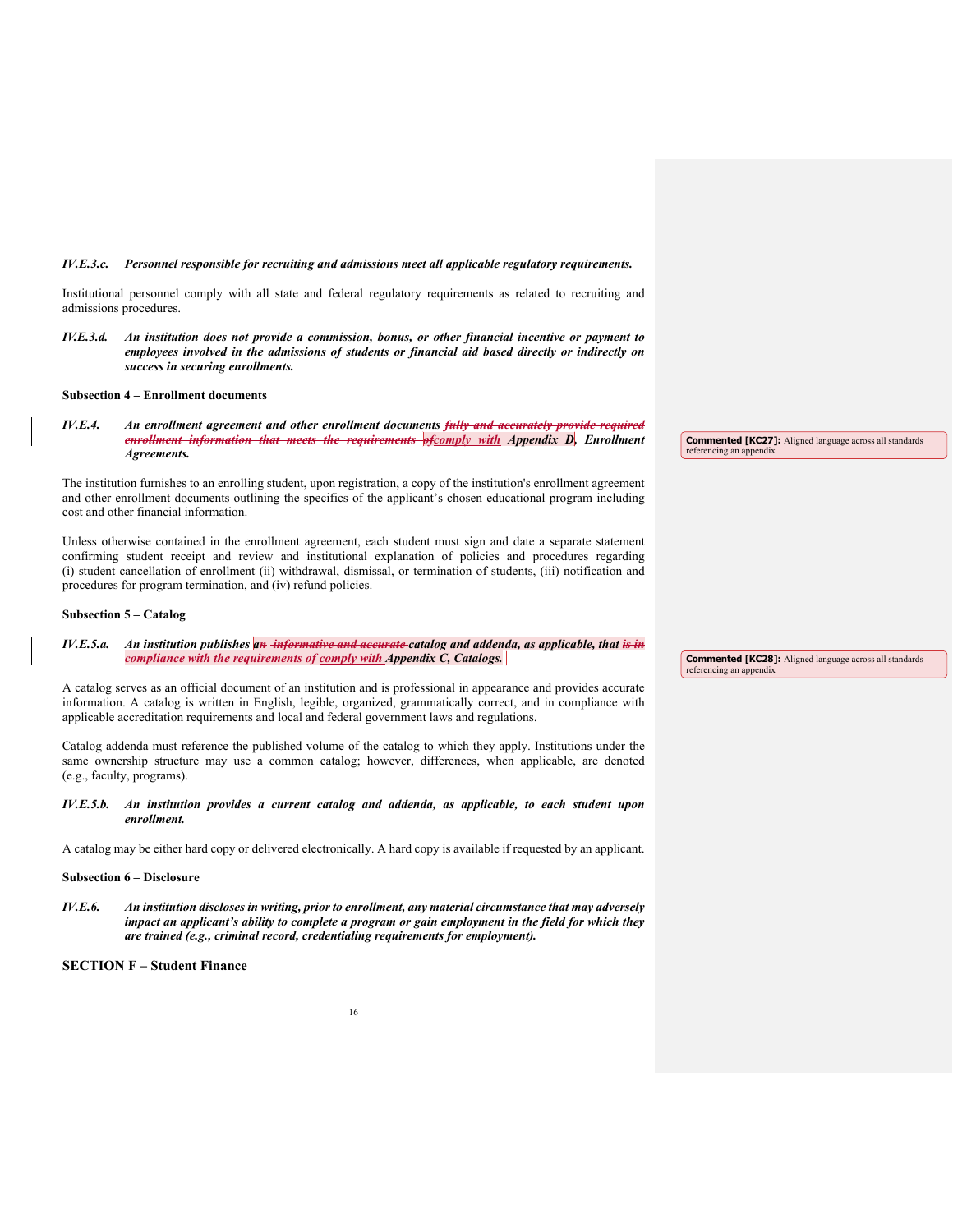#### **Subsection 1 – Tuition and fees**

*IV.F.1.a. Tuition and other fees charged are reasonable in light of the market demand and the operational costs of the educational services provided (e.g., length of the program of study, equipment and resources required).* 

| All charges are clearly and accurately stated in an institution's catalog and enrollment agreement<br>— на спитуся иго силиту или исситиклу мика иг иг пыниноп в силиоз или сптонной изтестилы | <b>Commented [KC29]:</b> Already required per Appendix C and D |
|------------------------------------------------------------------------------------------------------------------------------------------------------------------------------------------------|----------------------------------------------------------------|
|                                                                                                                                                                                                | so struck here.                                                |

#### *IV.F.1.cb. A schedule of charges is administered uniformly.*

Students admitted under similar circumstances are charged consistently.

*IV.F.1.cd. An institution maintains a current record of charges and payments and makes available confirmation of all applicable transactions.* 

The institution maintains current and accurate records and keeps students informed of their financial status and payment obligations.

#### **Subsection 2 – Collection practices and procedures**

*IV.F.2. Collection practices and procedures are fair, reflect sound and ethical business practices, and encourage student retention and goodwill.*

The institution has a written collections policy and demonstrates that it is applied consistently to all students. **Subsection 3 – Cancellation and refund policies** 

#### *IV.F.3.a. An institution has and uniformly applies a published cancellation and refund policy that complies with all applicable state, federal, and accrediting agency requirements.*

The institution's refund policy provides for a refund to a student the larger amount required by state law or federal law. Institutions that participate in Title IV programs comply with all federal requirements.

Records are maintained on refunds and enrollment cancellations.

The minimum acceptable refund policy for all students includes the following:

- i. A description of the procedures a student must follow to officially withdraw. (Note: Regardless of whether a student follows these procedures, if an institution terminates a student or determines that a student is no longer enrolled, all withdrawal/termination procedures must be followed.)
- ii. A cancellation clause, which allows a student, at a minimum, to cancel within three business days of signing an enrollment agreement, with a full refund of all monies paid. Subsequent to this three-day cancellation period, an applicant requesting cancellation prior to the start of classes is entitled to a refund of all monies paid less a registration fee of 10 percent of the contract price or \$100, whichever is less. Institutions may require notice of cancellation to be given by certified or registered mail provided this requirement is stated in the enrollment agreement. An institution may require that notice of termination or cancellation be made by the purchaser if a student is under legal age.
- iii. A statement that defines a student's last day of attendance as the last day a student had academically related activity, which may include projects, clinical experience, or examinations.

**Commented [KC30]:** Grammatical change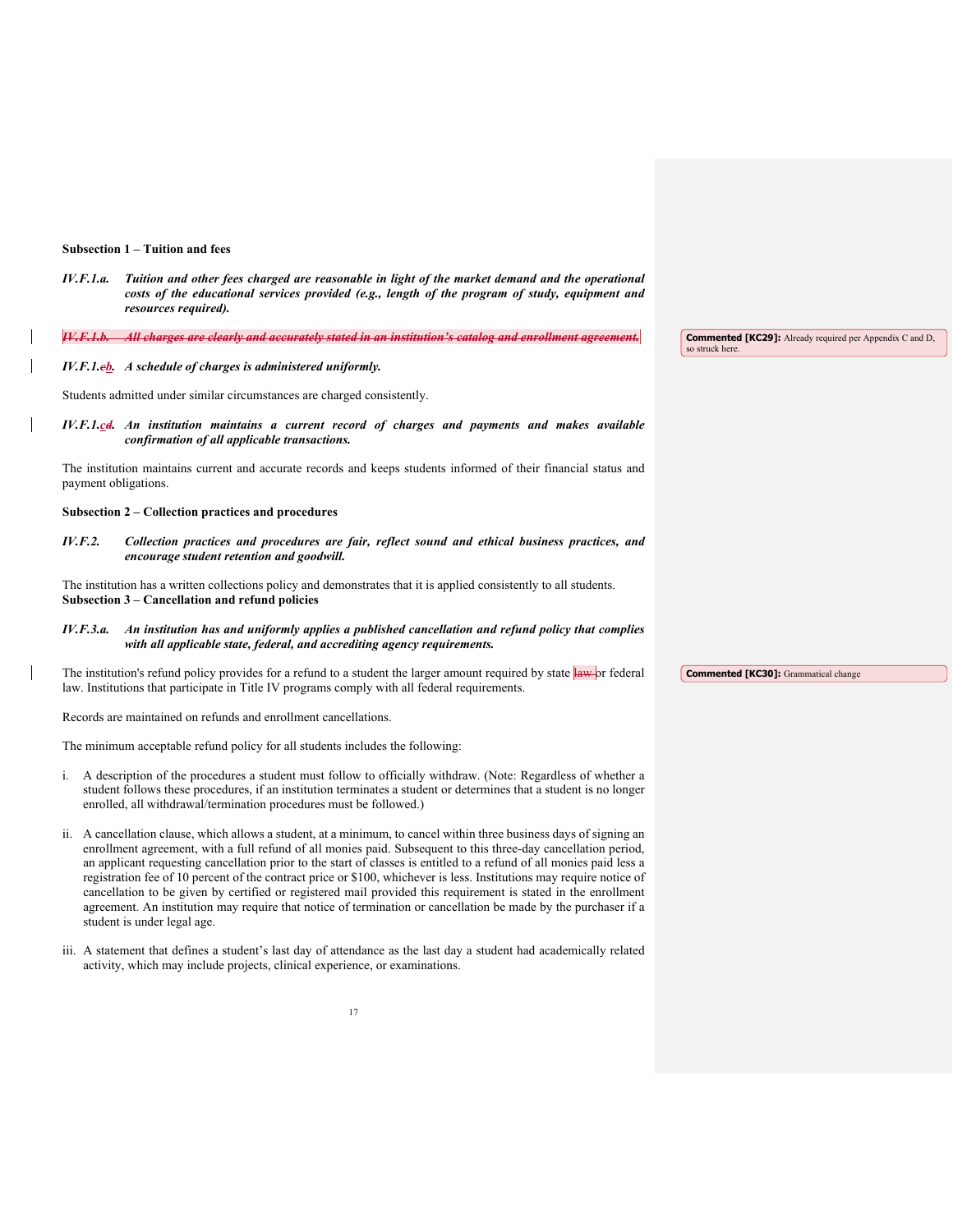- iv. A statement which defines a determined date of withdrawal. This is the date that an institution determined that a student was no longer in school, referred to as the date of determination.
- v. A statement of the institutional formula or rules for refunds based on program length or cost which provides a fair and equitable refund. The policy defines the obligation period for which a student is charged (program, academic year, credit hour, quarter, semester, non-standard, or other term designation).
- vi. Items of extra expense to a student such as instructional supplies or equipment, tools, student activities, laboratory fees, service charges, rentals, credentialing fees, deposits and all other charges need not be considered in tuition refund computations when they are separately shown in the enrollment agreement, catalog, or in other data furnished to a student before enrollment.

#### *IV.F.3.b. Refunds are made within 45 days after the date of the institution's determination that the student has withdrawn.*

The institution evidences through clear and accurate recordkeeping that refunds to withdrawn students are made. State or federal requirements, if more stringent, are followed.

### **SECTION G – Programs**

#### *IV.G.1.a. Standard academic conversion methodology is applied in calculating and awarding academic credit. (Clock-hour programs do not fall under these requirements.)*

Institutions adhere to the following definitions and use the formula in calculating credit hours awarded on a courseby-course basis:

Semester - minimum of 15 weeks in length. One semester credit is equal to:

- a. one hour of lecture per week for a semester or the equivalent number of hours.
- b. two hours of lab per week for a semester or the equivalent number of hours.
- c. three hours of externship/clinical experience per week for a semester or the equivalent number of hours.

Quarter - minimum of 10 weeks in length. One quarter credit is equal to:

- a. one hour of lecture per week for a quarter or the equivalent number of hours.
- b. two hours of lab per week for a quarter or the equivalent number of hours.
- c. three hours of externship/clinical experience per week for a quarter or the equivalent number of hours.

Non-Standard Term - a non-traditional term length, allowing enrollment at various points in the calendar year.

Programs offered on a block basis or continuous term may elect either the semester or quarter formula for determination of credit. The minimum conversion formulas are as follows:

Quarter Semester 10 15 hours of lecture 20 30 hours of laboratory 30 45 hours of externship/clinical experience

Partial credits for a course are rounded to the next lowest half or whole number. A course may be comprised of any combination of lecture, laboratory and/or **externshipclinical experience**. Care is taken in scheduling breaks.

An example of the calculation is as follows:

**Commented [KC31]:** This better aligns with changes in IV.G.1.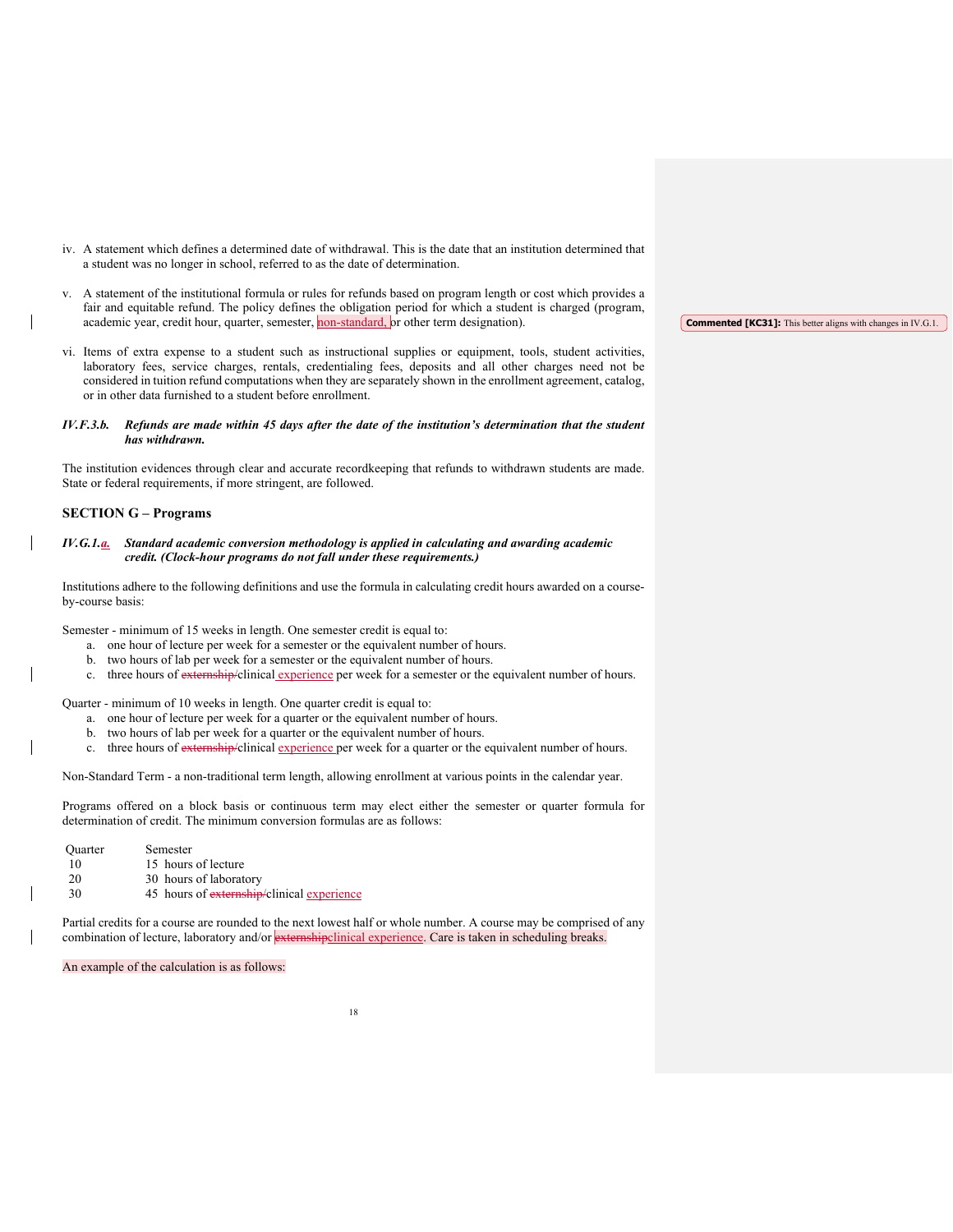| Quarter system                             |     |      | Semester system |     |                                             |  |
|--------------------------------------------|-----|------|-----------------|-----|---------------------------------------------|--|
| 6 hours lecture                            | $=$ | 0.60 | 6 hours lecture | $=$ | 0.40                                        |  |
| 25 hours lab                               | $=$ | 1.25 | 25 hours lab    | $=$ | 0.83                                        |  |
| 70 hours externshipclinical experience $=$ |     |      | 2.30            |     | 70 hours $ext{emshipclinical experience}$ = |  |
|                                            |     |      |                 |     |                                             |  |
| Total                                      | $=$ | 4.15 | Total           | $=$ | 2.78                                        |  |

Rounding occurs following the calculation of the lecture, laboratory and externshipclinical experience components resulting in a total of 4.0 quarter or 2.5 semester credits when rounded down to the next lowest half or whole number.

If a program offers both a distance education and a traditional campus-based component, the quality of the education and credit awarded is equivalent in all three aspects of the curriculum: didactic, laboratory, and clinical.

Institutions should be aware that federal requirements regarding the calculation of clock and credit hours, including minimum number of weeks per academic year required for Title IV purposes, may vary from ABHES requirements.

| IV, G.1.b. Credit-awarding programs include outside hours. (Clock-hour programs do not fall under these |  |  |  |  |
|---------------------------------------------------------------------------------------------------------|--|--|--|--|
| <i>requirements.)</i>                                                                                   |  |  |  |  |

All programs that award credit hours must include outside hours regardless of whether the institution requested recognition.

Minimum course-by-course outside hours for certificates, diplomas, associate of occupational science degrees, and associate of applied science degrees are calculated by using the following formula:

Semester Credit Hours- 7.5 outside hours for each credit hour of lecture/laboratory (Outside hours for clinical experiences will be reviewed and evaluated on a case-by-case basis. In general, however, clinical experiences may not require outside hours. If outside hours are awarded, the institution or program must provide justification and the rationale for these hours).

Quarter Credit Hours- 5.0 outside hours for each credit hour of lecture/laboratory (Outside hours for clinical experiences will be reviewed and evaluated on a case-by-case basis. In general, however, clinical experiences may not require outside hours. If outside hours are awarded, the institution or program must provide justification and the rationale for these hours).

Minimum course-by-course outside hours for academic associate degrees, baccalaureate degrees, and master's degrees are calculated by using the following formula:

- i. For one (1) hour of classroom or direct faculty instruction, a minimum of two (2) hours of outside preparation.
- ii. For one (1) hour of laboratory work and other academic work leading to award of credit hours, a minimum of one (1) hour of outside preparation.

The institution may elect to include more outside hours than the minimums listed above, and these will be reviewed for academic quality and rigor by course. The institution is also expected to justify outside hours and substantiate how these hours are determined. Justification of the outside additional hours must be on file for on-site evaluation teams to review.

*IV.G.2. An institution that participates in Federal Financial Aid programs complies with Federal requirements for clock-to-credit hour conversions.* 

**Commented [KC33]:** Made its own standard to help break apart all the complexity of former IV.G.1.

**Commented [KC32]:** Better aligns with ABHES use of clinical

experiences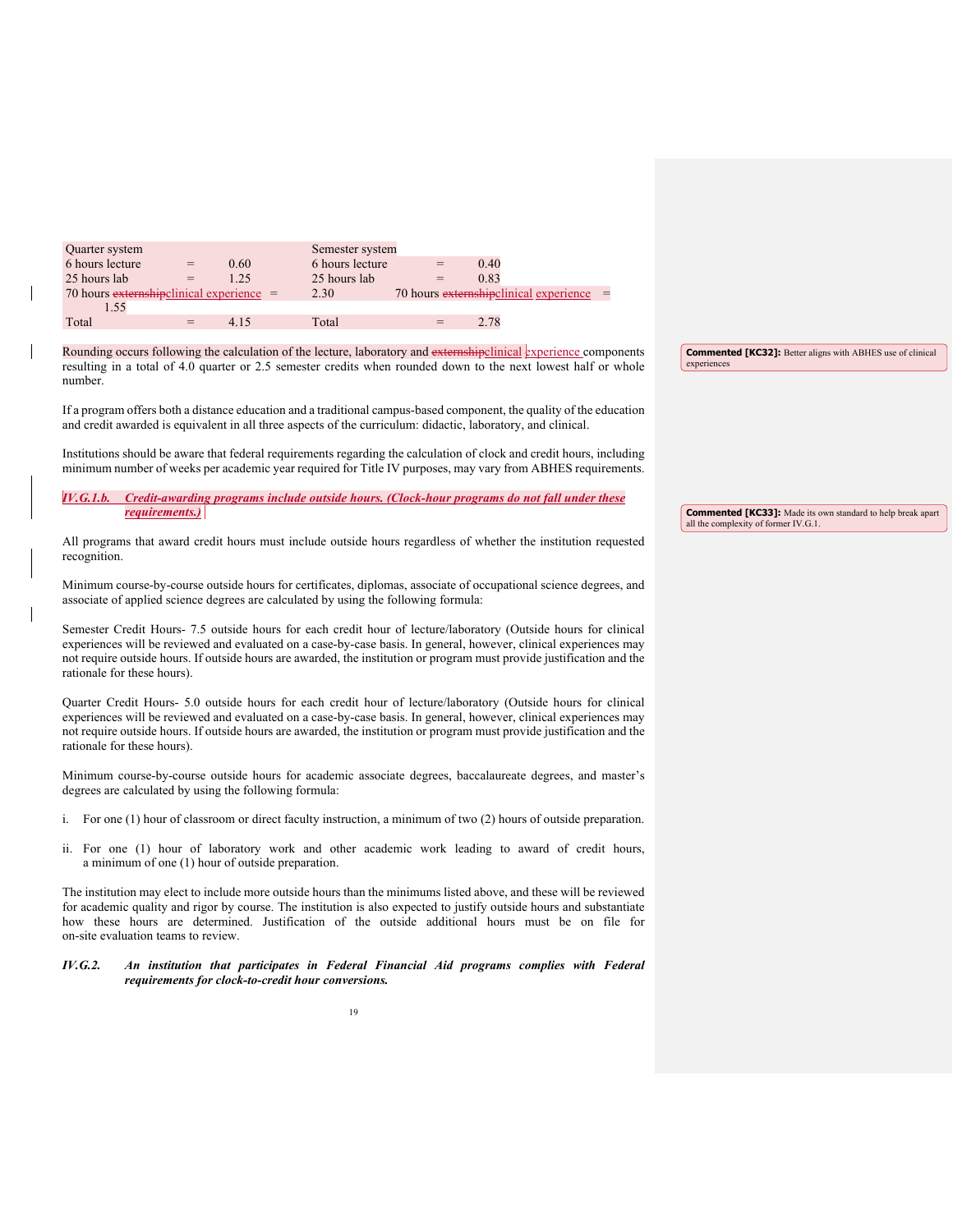ABHES will evaluate whether the institution is meeting the Federal Financial Aid requirements. If the Commission finds systemic or significant non-compliance regarding one or more programs at the institution, ABHES will promptly notify the U.S. Secretary of Education.

#### **SECTION H – Satisfactory Academic Progress**

- *IV.H.1. An institution's published Satisfactory Academic Progress policy complies with the requirements of Appendix B, Standards of Satisfactory Academic Progress.*
- *IV.H.2. An institution complies with its written and published institutional Standards of Satisfactory Academic Progress policy.*

An institution consistently monitors and applies its policy equally to all students ensuring they are meeting satisfactory academic progress in their educational program.

#### *IV.H.3. Students are encouraged and offered assistance when experiencing difficulty in progressing satisfactorily in their programs.*

Students who fail to do satisfactory work are encouraged throughmust be offered advising and instructor assistance to improve their performance. Students whose performance does not improve are handled in accordance with the institution's policy for standards of satisfactory academic progress.

#### **SECTION I – Student Satisfaction**

#### *IV.I.1. Students are satisfied with the administrative and student services offered by an institution.*

An institution demonstrates through the use of regularly administered surveys that students are satisfied with the administrative and student services offered by an institution. Identified areas of deficiency are addressed for improvement.

#### *IV.I.2. A published grievance procedure for addressing complaints by students is made available.*

A grievance procedure is provided in writing, whether through catalog publication or other means, to each student upon admission.

#### *IV.I.3. An institution maintains a written record of all formal complaints and their disposition.*

In accordance with the published grievance procedure the complaint record includes clear documentation of the complaint and details of its resolution.

### **SECTION J – Physical Environment**

#### *IV.J.1. Common areas complement and support instruction and learning.*

All common areas such as lobbies, offices, restrooms, lounges, and campus grounds are accessible, clean, welllighted, safe, suitably furnished, and large enough to meet the purpose of the area.

#### *IV.J.2. An institution has a written emergency preparedness plan that is available to all students and staff.*

**Commented [KC34]:** Aligned language across all standards referencing an appendix

**Commented [KC35]:** Simplifies and aligns more with IV.H.1. rewrite

**Commented [KC36]:** Centers on availability of such required services and not documentation that students receive encouragement through those services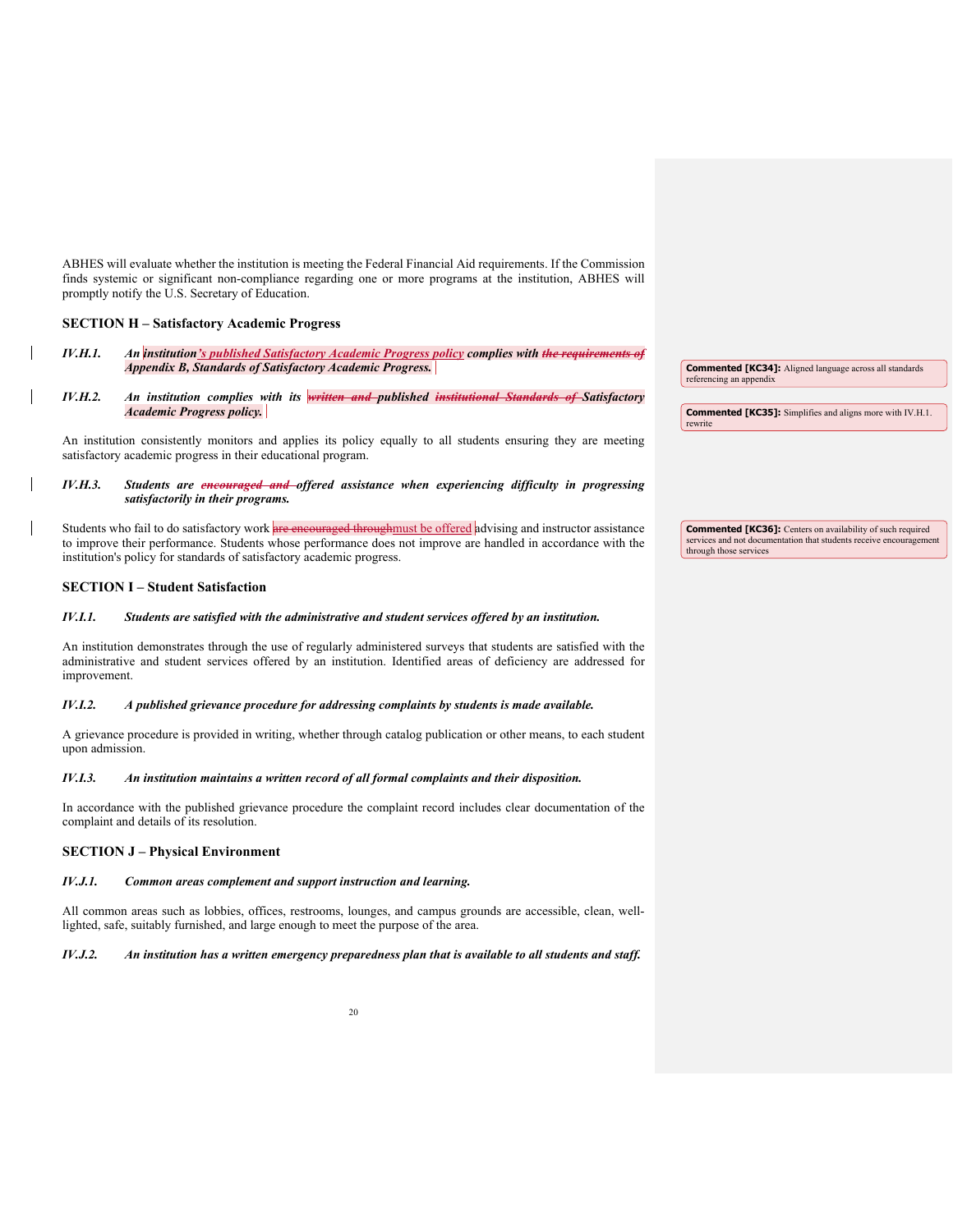The emergency preparedness plan includes, but is not limited to, the following:

i. Risk Assessment and Planning

ii. Evacuation

- iii.ii. Lockdown (if the danger is a threat to students on campus)Policies and Procedures (including evacuation plans, sheltering in place, and tracking students, faculty, and staff during an emergency)
- iv.iii. Communication Plans (means of including communicationg with staff, students, designated emergency contacts (if applicable), and family membersvisitors, and media during an, and immediately post, incident to minimize or mitigate risks as well as immediately post-incident)
- v.jv. Media (designated Responsible pPerson(s) designated to confirm emergency and execute communication planswho may address the media and what information, minimally, that will be released)
- vi.v. Training and Testing (including method and timeframe for orienting staff and students and conducting tests of plan elements)
- *IV.J.3. Student rRecords (in accordance with Appendix E, Section A) are maintained in a secure manner that is safe from risk of loss and are located at a reasonably accessible place.*

Examples Institutions may manage of prevention of risk of loss include through fire-resistant cabinets, off-site storage, computer back up, or web-based storage. Off-site storage may be used but must meet the provisions of the<br>standard. Other records are maintained in accordance with current educational, administrative, business, and standard. Other records are maintained in accordance with current educational, administrative, business, and legal actices.

**Commented [KC37]:** Revised to make more generalized and align with federal requirements **Commented [KC38]:** Clarifies which records are expected and that security of those records is paramount

**Commented [KC39]:** Not must to open to other potential possibilities **Commented [KC40]:** Removed sentence and incorporated offsite into list of prevention of loss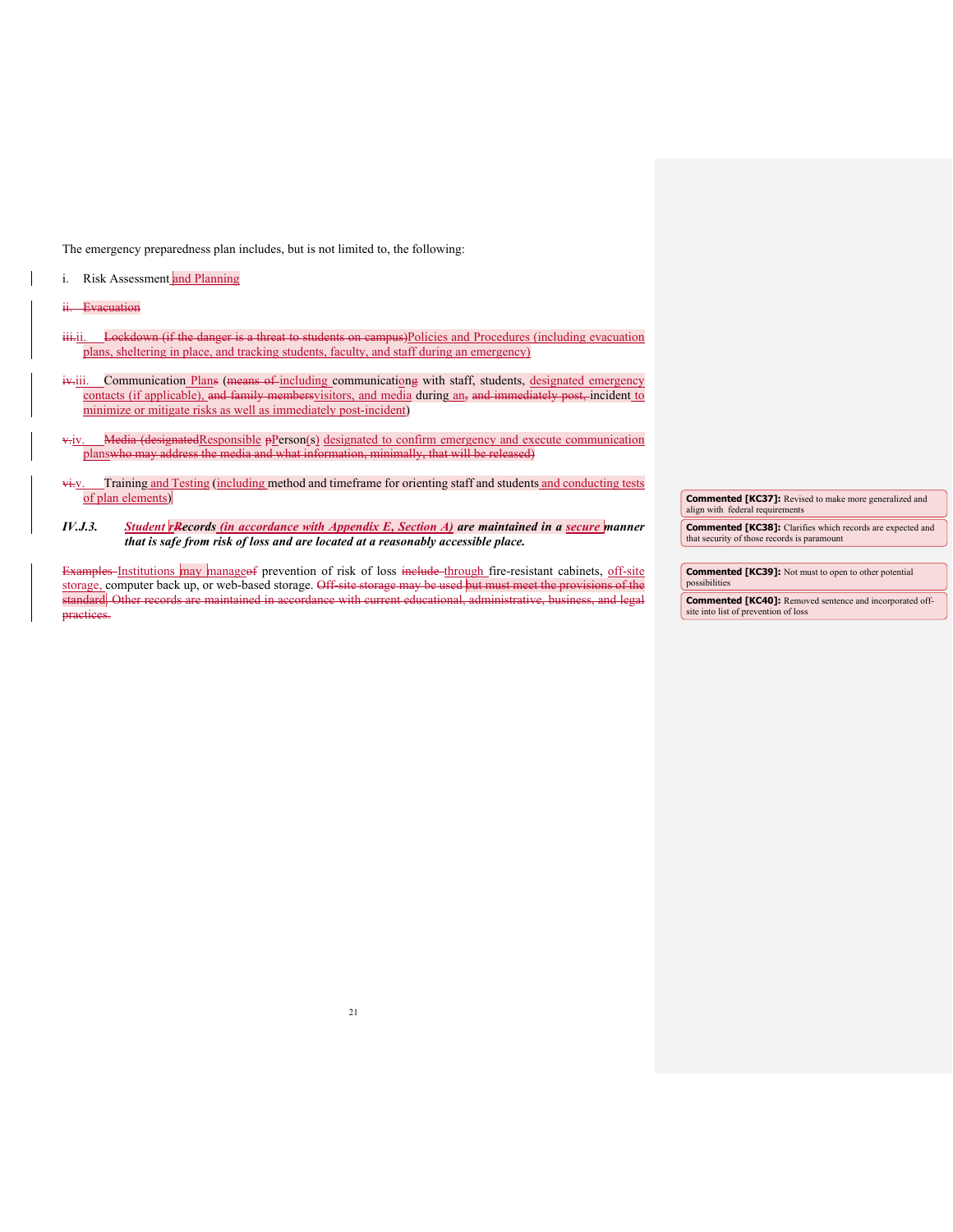## **CHAPTER V – EVALUATION STANDARDS APPLICABLE TO ALL EDUCATIONAL PROGRAMS**

#### **SECTION A – Goals and Oversight**

### *V.A.1.**A program is approved by the Commission.*

Programs must be offered and delivered as approved by the Commission. Changes in these programs or the addition of new programs must be approved by the Commission prior to implementation.

#### *V.A.21. Program enrollment is justified.*

The program demonstrates community demand for employment in the field.

#### *V.A.32. Program objectives are in keeping with the requirements of the profession.*

Program objectives are written in a manner to ensure that the curriculum is current with industry standards, meets the demands of the communities of interest (e.g., students, graduates, employers, and the public) and that students obtain related hands-on training, if applicable, that enables them to obtain viable employment in the field.

#### *V.A.43. Resources exist to meet the educational goals and objectives.*

A program documents the following:

-

- i. Allocation of sufficient resources to support curriculum, including periodic revisions to reflect current practices, to maintain equipment, to procure supplies and teaching resources and to hire and retain a qualified faculty.
- ii. Processes are in place for annually evaluating the program resources against a program's goals and objectives, including input from program stakeholders

iii. Evaluation process includes input from program management.

#### *V.A.45. Instructional continuity is maintained through faculty stability.*

Faculty employed must be sufficient to ensure sound direction and continuity of development for the educational programs. The institution demonstrates that the faculty's average length years of service to the institution allows the institution to meet its stated mission. **Commented [KC43]:** More appropriate term

Programs document, assess and remediate, as necessary, efforts made to retain faculty for the purposes of maintaining a strong teaching and learning environment in the educational setting including classroom, laboratory, and clinical components.

*V.A.65.a. A program has an active advisory board of in-field specialists, current in the applicable specialty, representing its communities of interest, to assist administration and faculty in fulfilling stated educational objectives and improving program effectiveness.* 

A program must convene a meeting of its advisory board a minimum of once per 12-month period.

Advisory board meetings <del>must a</del>ddress a broad range of topics that may include the program's mission, goals and objectives, curriculum, outcomes, program strengths and weaknesses areas for improvement in preparing graduates

**Commented [KC41]:** Moved this standard from disclosures. (Was V.H.1.) as it is really fundamental

**Commented [KC42]:** Simplifies to include iii. and allows school to define its program stakeholders and show their input

**Commented [KC44]:** Tweaks to be more appropriate terminology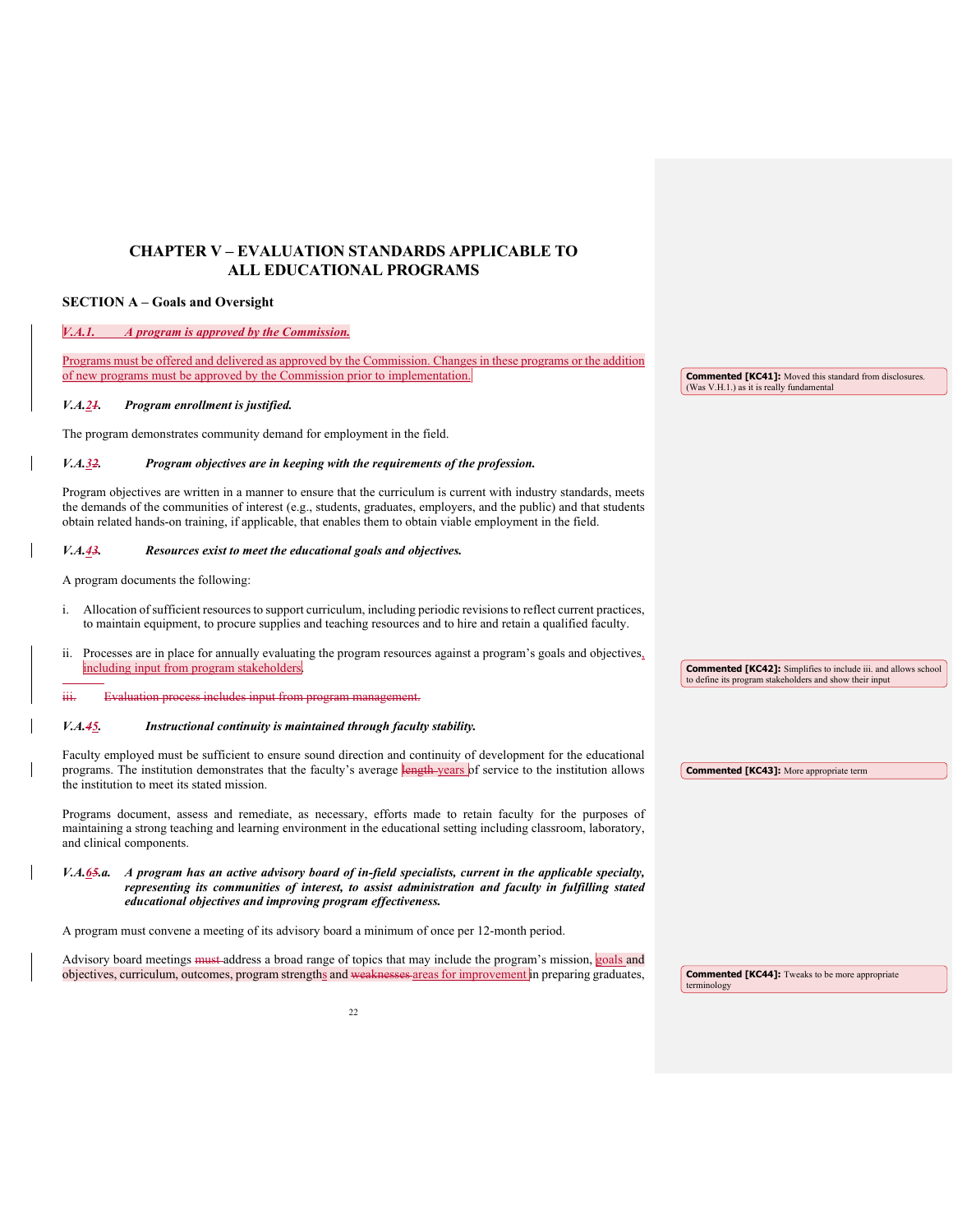current and projected community needs for graduates in the field, annual evaluation of program effectiveness, and student, graduate, clinical externship affiliate, and employer feedback.

| A minimum of three in-field specialists (e.g., employer, current practitioner, affiliated clinical site representative-<br>ete.) for each discipline or group of related programs (e.g., medical assisting and medical administrative assisting)<br>must attend each meeting. These individuals may not be employed by the institution and collectively provide a<br>reasonable sampling of the community and are knowledgeable about the current state of the field. | <b>Commented [KC45]: Grammatical</b>                                                                                                   |
|-----------------------------------------------------------------------------------------------------------------------------------------------------------------------------------------------------------------------------------------------------------------------------------------------------------------------------------------------------------------------------------------------------------------------------------------------------------------------|----------------------------------------------------------------------------------------------------------------------------------------|
| Programs with blended or full distance education method of delivery have a minimum of one representative, not<br>affiliated with the institution, experienced in this method of delivery. The distance education specialist's role is, at<br>a minimum, to review and comment on the method of delivery, process, and infrastructure in the context of the<br>courses or programs.                                                                                    |                                                                                                                                        |
| Institutions offering master's degrees have a minimum of one representative, not affiliated with the institution, who<br>possesses a terminal degree, i.e., earned doctorate, or professional degree such as J.D. or M.D.                                                                                                                                                                                                                                             |                                                                                                                                        |
| The program must provide evidence that each member qualifies for their role on the board.                                                                                                                                                                                                                                                                                                                                                                             |                                                                                                                                        |
| V.A.56.b. Prepared meeting minutes are maintained and distributed.                                                                                                                                                                                                                                                                                                                                                                                                    |                                                                                                                                        |
| Advisory board meeting minutes are recorded and Meeting minutes are detailed and include:                                                                                                                                                                                                                                                                                                                                                                             | <b>Commented [KC46]:</b> This revision better mirrors V.E.2.d.                                                                         |
| The community of interest each board member represents (e.g., distance education specialist, employer,<br>practitioner, program graduate).                                                                                                                                                                                                                                                                                                                            |                                                                                                                                        |
| Record of member participation input<br>ii.                                                                                                                                                                                                                                                                                                                                                                                                                           | <b>Commented [KC47]:</b> Thought this would clarify that we want to<br>see evidence of discussion and that the outside members provide |
| iii. Topics discussed.                                                                                                                                                                                                                                                                                                                                                                                                                                                | input                                                                                                                                  |
| iv. Summary of significant outcomes and activities.                                                                                                                                                                                                                                                                                                                                                                                                                   |                                                                                                                                        |
| Areas of unfinished business with projection for completion.<br>V.                                                                                                                                                                                                                                                                                                                                                                                                    |                                                                                                                                        |
| vi. A list of recommendations made by the advisory board.                                                                                                                                                                                                                                                                                                                                                                                                             |                                                                                                                                        |
| vii. The institution or program's response to the advisory board recommendations.                                                                                                                                                                                                                                                                                                                                                                                     |                                                                                                                                        |
| Timely dDistribution of meeting minutes to the advisory board, program personnel, and interested parties is<br>documented prior to the next meeting.                                                                                                                                                                                                                                                                                                                  | <b>Commented [KC48]:</b> To define timely                                                                                              |

*V.A.76. Services of support personnel are available to facilitate program operation.* 

Non-academic institutional personnel provide clerical and other administrative support services that contribute to program stability.

### **SECTION B – Curriculum, Competencies, Clinical Experience**

- *V.B.1. Program length and structure allow for attainment of required objectives.*
- *V.B.2. Students are scheduled to ensure a sequence of instruction to achieve the curriculum's defined competencies.*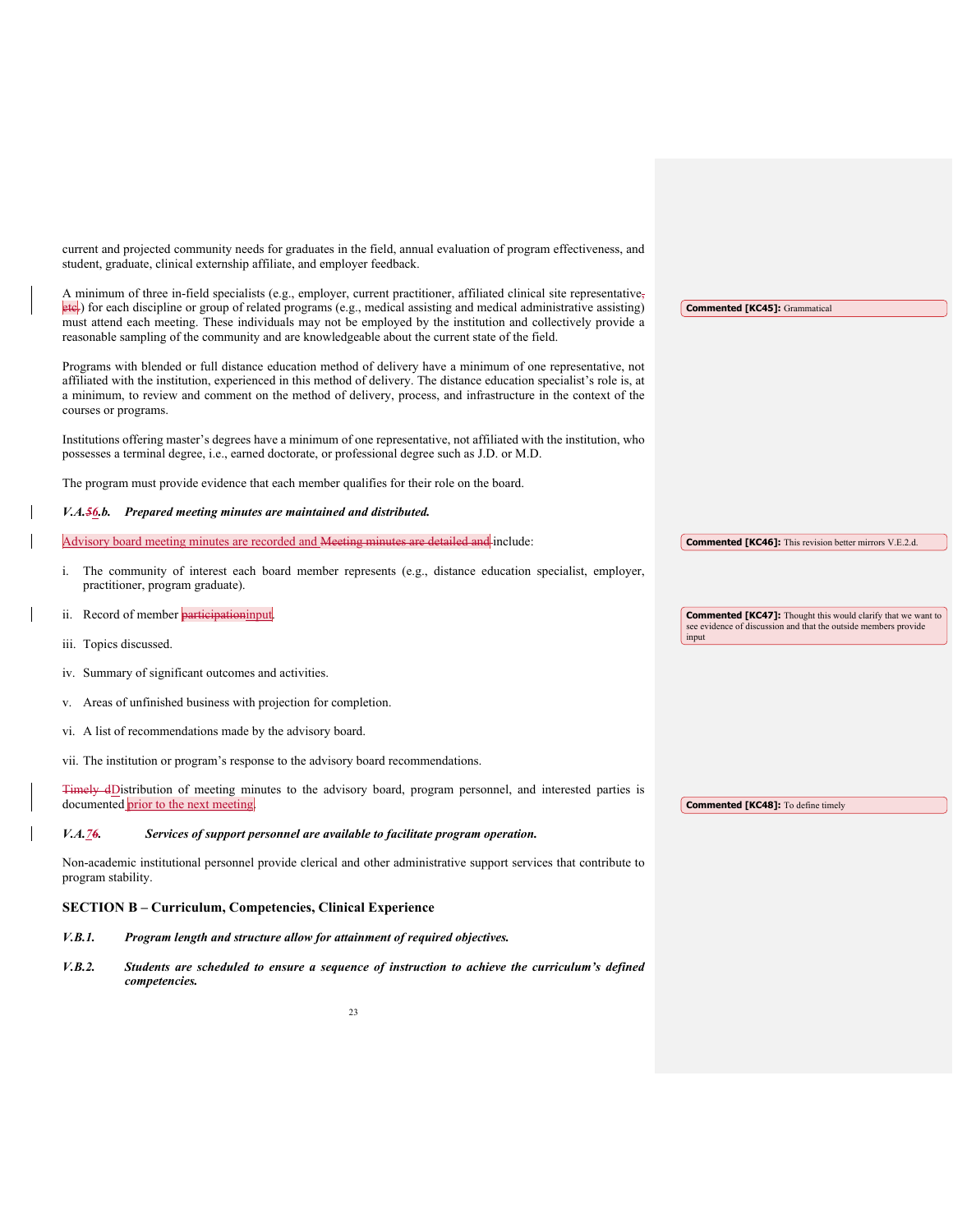#### *V.B.3. Competencies required for successful completion of a program are identified in writing and made known to students.*

Each student is clearly informed of competency requirements and the means of assessing individual student achievements of these requirements. Students are made aware any time the competencies or means of assessment are revised.

#### *V.B.4.a. External clinical experiences are available to serve the diverse needs of a program. (for applicable programs)*

Prior to initial assignment of students to a clinical experience site, an individual employed by the institution who meets the minimum qualifications of a program faculty member is responsible to prepare a signed documented evaluation per individual site or location ensuring that a viable environment exists for an effective learning experience that provides an opportunity for students to demonstrate required competencies.

Students are provided assistance in seeking placement at a clinical experience n externship site; the responsibility for placing students rests with the institution or program.

A program administrator maintains current, signed clinical affiliation agreements for all active clinical experiences.

#### *V.B.4.b. A program has clinical experiences to meet its goals and objectives. (for applicable programs)*

Clinical experiences are available for all enrolled students as they progress to that portion of the program. Clinical experiences may include simulated component(s) not to exceed 50% of the total program clinical hours provided that it does not conflict with the requirements of other oversight bodies, credentialing/licensure bodies, or programspecific standards of subsequent chapters. For a simulated clinical experience, a plan exists to ensure the quality of the learning experience approximates a field-based clinical experience.

ee, sStudents do not wait for sites and back up sites are availableclinical experiences to ensure that the educational process is continuous. If any clinical experience may occur beyond a customary and usual commuting distance to the location where the student receives the remainder of the program instruction, students are informed and agree in writing to the arrangement prior to enrollment. (see glossary for explanation)

For a field-based clinical experience, For all clinical experiences (campus-based or field-based, actual or simulated) a monitoring plan exists to ensure that students:

ited to the facility and the daily routine of the facility.

 $\frac{ii \cdot j}{i}$ . Initially observe activities and procedures and then begin to perform tasks and procedures.

Assist staff members with daily tasks, while under the supervision of staff.

 $\ddot{x}$ ii. Move into an array of different tasks and procedures as their clinical experiences progress.

v.iii. Are assessed with evaluation tools that are maintained to ensure a variety of competencies are performed.

**Commented [KC49]:** added so that whether shared address with multiple sites/clinics/departments or one company with many difference locations, it is clear that all sites must be evaluated for viability

**Commented [KC50]:** Language consistency change

**Commented [KC51]:** Moved from below to reorder

**Commented [KC52]:** Whether or not a clinical experience is campus-based, field-based, or partially via a simulated experience, the experiences should be available as the student progresses to that portion of the program.

Monitoring of students when participating in a clinical experience whether campus-based, field-based, or partially via a simulated experience should be monitored and the monitoring plan should be documented to ensure it meets the goals and objectives of the program.

**Commented [KC53R52]:** Broke apart expectations for all clinical experiences and then further requirements for field-based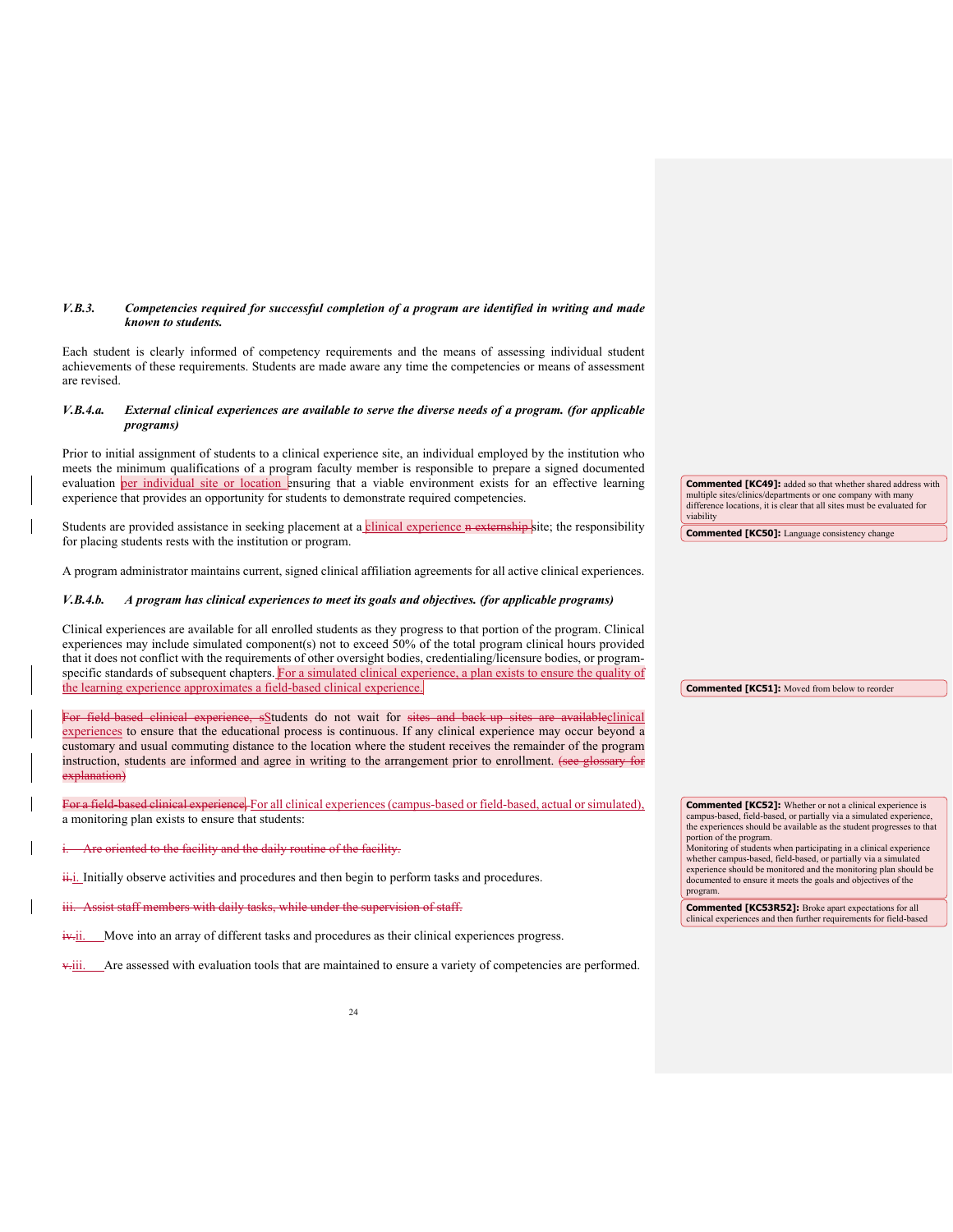vi. Do not replace or substitute for existing staff while participating in clinical experiences.  $vii.iv.$  Complete required hours which are monitored to ensure that all requirements are met. Further, for field-based clinical experiences, a monitoring plan exists to ensure that students: Are oriented to the facility and the daily routine of the facility. Assist staff members with daily tasks, while under the supervision of staff. iii. Do not replace or substitute for existing staff while participating in clinical experiences. Students must be made aware of the components of any monitoring plan regarding expectations for clinical experiences. For a simulated clinical experience, a plan exists to ensure the quality of the learning experience field-b *V.B.4.c. Supervision and evaluation of student performance is provided during the clinical experiences. (for applicable programs)* An individual employed by the institution who meets the minimum qualifications of program faculty member is responsible for ensuring and documenting oversight and evaluation of students while on clinical experiences and is in regular contact with sites. If a clinical experience includes a simulated component, the individual(s) employed by the institution to supervise that experience are trained in effective simulation instructional methods, including delivery, testing and evaluation, debriefing, and other techniques necessary to effectively facilitate the simulated clinical experience. **SECTION C – Instruction Subsection 1 – Syllabi** *V.C.1.a. Current course syllabi are maintained that fully and clearly describe the important characteristics of each course and meet the requirements ofcomply with Appendix F (Course Syllabi Requirements).* Course syllabi are reviewed regularly and revised, as necessary, to ensure the course encompasses current educational and training requirements. *V.C.1.b. A current course syllabus is provided to each student at the beginning of each course.* **Subsection 2 – Instructional resources and delivery**  *V.C.2.a. Instructors use a variety of contemporary teaching approaches or strategies to accomplish program goals and enhance student ability to achieve program outcomes.*  Examples may include, but are not limited toTeaching approaches and strategies may include, case studiesy, problem-based scenarios, computer simulations, web-based and distance technologies, and field or community **Commented [KC54]:** Added to note that clinical experience expectations and requirements are made known to stude **Commented [KC55]:** Aligned with other appendix standards **Commented [KC56]:** Tied to standard to clarify

experiences. Instructional methods are conducive to students' capabilities and learning needs. Faculty and program administrators ensure that instructional techniques and delivery strategies are compatible with the program

objectives and curricular offerings.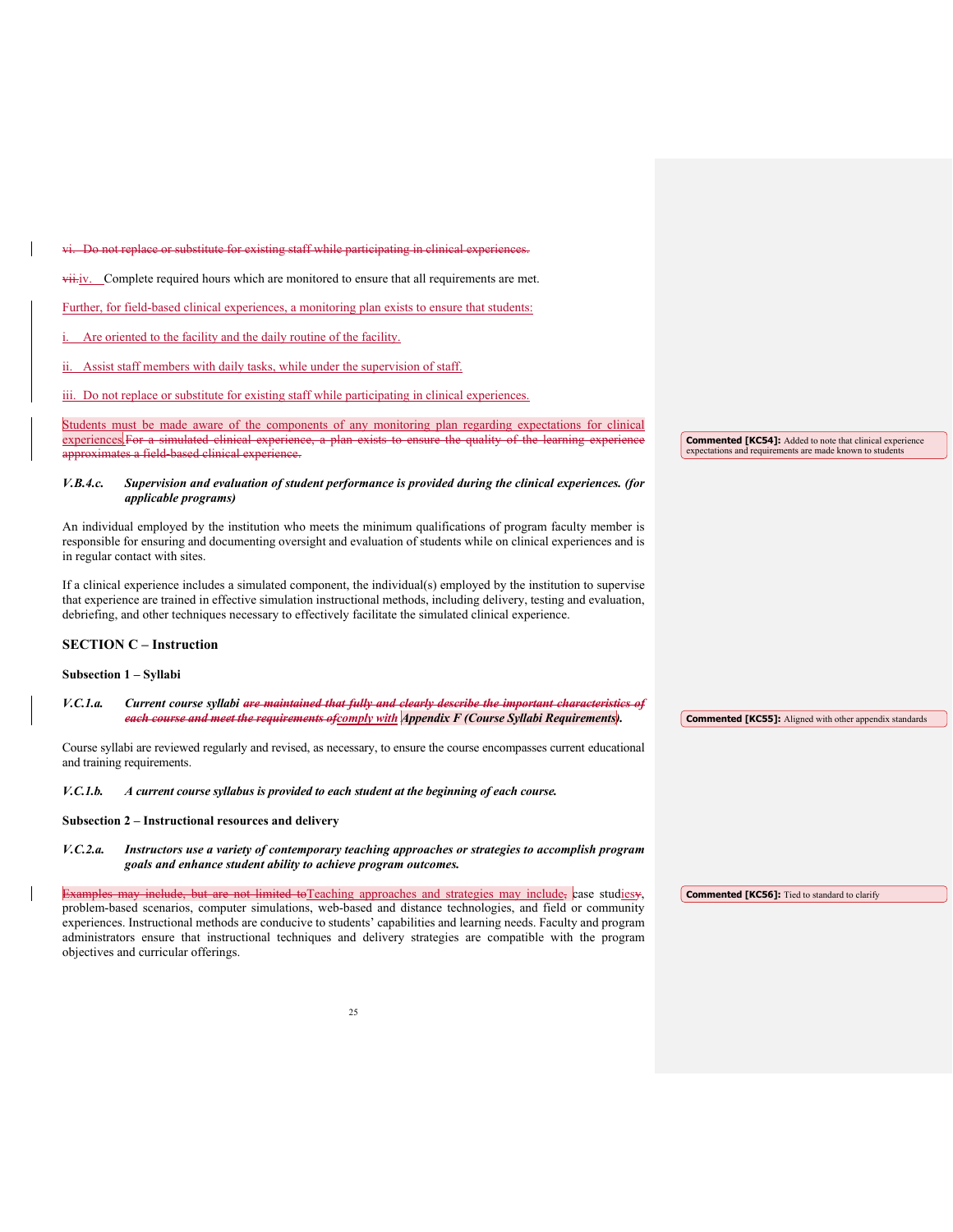Directed study is permissible on a case by case basis and credit may be awarded. No more than 10 percent of the didactic portion a student's program may be delivered in this format. Directed study must be under the supervision of a faculty member and a learning contract, signed by the faculty member and the student, must be developed to ensure that the course objectives are met. Directed study is the exception and not the rule. The number of courses that a student is allowed to take independently is limited.

#### *V.C.2.b. Relevant and industry-current learning resources exist to complement the program.*

Learning resources are accessible to all students during and beyond classroom hours and may be provided through hard copy reference materials and/or full-text virtual libraries. A program relying exclusively upon virtual libraries demonstrates that these resources meet the standard. All students, faculty, and relevant personnel are trained in use of the library, and adequate teaching and learning resources are available to support each program offered by an institution. Interlibrary agreements may supplement, but not replace, these resources.

The program requires the following:

- i. The learning resources provided or used by the program promote study, research and aid faculty in delivery and improving the program.
- ii. Learning resources are current and relevant to program offerings and student population and include standard reference texts, periodicals, and multi-media materials.
- iii. Knowledgeable staff, possessing documented experience or related training are available to assist students in the use of the technologies.
- iv. Students are made aware of available learning resources, including location, staff, hours of operation and materials.
- valuating the use of learning res<br>scibility and to the methods used **i** and to the methods used by faculty to encourage the use of these resources by students.
- When purchasing learning resources and related reference materials that are pertinent to the program (e.g., periodicals, computer hardware and software, instructional media), faculty guidance is included.

vii.vi. Current inventory records are maintained.

*V.C.2.c. Primary and supplementary instructional materials are relevant to the educational course content and objectives of each program.*

These materials are comprehensible and comply with fair use and copyright guidelines.

*V.C.2.d. Equipment and supplies are readily available to support the delivery of program didactic and supervised clinical and administrative practice components required in the curriculum.* 

Industry-current equipment in good working order and program supplies are available in a quantity that accommodates all enrolled students in classes/laboratories. Instructional equipment, laboratory supplies, and storage are provided for student use and for teaching the didactic and supervised elimical laboratory education components of a curriculum.

**SECTION D – Student Assessment**

**Commented [KC57]:** Added to include faculty

**Commented [KC58]:** So much technology/resources are available at the click of a button, this section seems to be obsolete as to the proof of usage and tracking as students have access to so many educational resources beyond what is provided by the institution and it is often a pain point in team evaluation

**Commented [KC59]:** Reference to clinical here could be confused with clinical experiences (campus-based/field-based).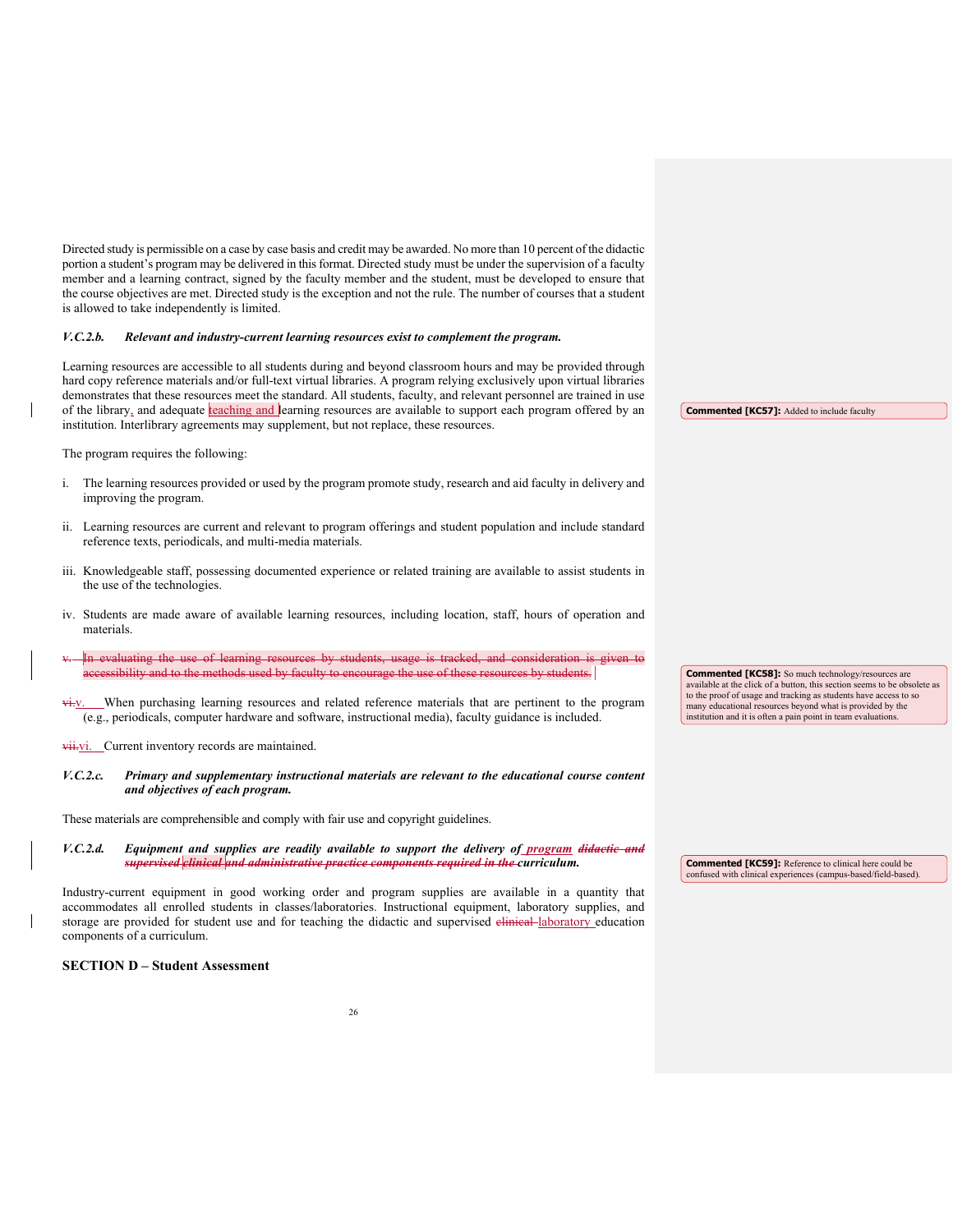## **Subsection 1 – Admissions**

| An <i>institution program</i> adheres to its admission policies and enrolls only students who can<br><i>V.D.1.a.</i>                                                                                                                                                                                                                                                                                                                                                 | <b>Commented [KC60]:</b> Chapter V so should be program                                                                                       |
|----------------------------------------------------------------------------------------------------------------------------------------------------------------------------------------------------------------------------------------------------------------------------------------------------------------------------------------------------------------------------------------------------------------------------------------------------------------------|-----------------------------------------------------------------------------------------------------------------------------------------------|
| reasonably be expected to benefit from the instruction.                                                                                                                                                                                                                                                                                                                                                                                                              | <b>Commented [KC61]:</b> Made ATB its own standard                                                                                            |
| An admissions process exists to screen and evaluate each applicant's credentials before an applicant is notified of<br>acceptance or rejection. Applicants are beyond the age of compulsory institution attendance in the state in which                                                                                                                                                                                                                             |                                                                                                                                               |
| the institution is located. A personal interview may be arranged at the discretion of the institution.                                                                                                                                                                                                                                                                                                                                                               | <b>Commented [KC62]:</b> Relocated from below                                                                                                 |
| Admission requirements clearly state the basis for admission, which may include testing, advanced standing,<br>experiential learning requirements, and transfer of credit. Remedial courses and refresher courses are not considered<br>for credit. When accepting students, reasonable assurances are made that applicant qualifications and background<br>are compatible with institutional and curricular objectives to ensure the likelihood of student success. |                                                                                                                                               |
| Applicants are beyond the age of compulsory institution attendance in the state in which the institution is located                                                                                                                                                                                                                                                                                                                                                  |                                                                                                                                               |
| and can be reasonably expected to benefit from the training offered by the institution. Institutions that accept non-                                                                                                                                                                                                                                                                                                                                                |                                                                                                                                               |
| high school graduates (ability to benefit students) into their programs must meet the additional requirements of<br>Appendix A, Enrollment of Ability to Benefit ("ATB") Students, with the exception of any program that is 300<br>elock hours or less. The information relative to ATB student admission is submitted prior to enrollment.                                                                                                                         |                                                                                                                                               |
| The evidence of high school graduation or its equivalent, with the exception of high school students concurrently<br>enrolled in another school, is supplied to an institution within 30 days after the student's first class or lesson begins,                                                                                                                                                                                                                      |                                                                                                                                               |
| and as permissible may be a signed attestation of graduation. The evidence or signed attestation of graduation must<br>include the name of the high school attended, city, state, and graduation year. The institution has the responsibility                                                                                                                                                                                                                        |                                                                                                                                               |
| of having a policy at the campus level to verify the high school or program was approved by the applicable                                                                                                                                                                                                                                                                                                                                                           | <b>Commented [KC63]:</b> grammatical                                                                                                          |
| governing or state approval agency and accrediting body (recognized by the U.S. Secretary of Education or by the<br>Council on Higher Education Accreditation), as applicable. Dual Enrollment agreements must be submitted for<br>approval prior to implementation.                                                                                                                                                                                                 |                                                                                                                                               |
| A program enrolls only students who can reasonably be expected to benefit from the instruction and<br><i>V.D.1.b.</i><br>complies with Appendix A, Enrollment of Ability-to-Benefit Students. (for applicable programs)                                                                                                                                                                                                                                              |                                                                                                                                               |
| Institutions that accept non-high school graduates (ability-to-benefit students) into their programs must comply with                                                                                                                                                                                                                                                                                                                                                |                                                                                                                                               |
| Appendix A, Enrollment of Ability-to-Benefit ("ATB") Students, with the exception of any program that is less<br>than 300 clock hours. The information relative to ATB student admission is submitted prior to enrollment.                                                                                                                                                                                                                                           | <b>Commented [KC64]:</b> Made ATB its own standalone standard                                                                                 |
|                                                                                                                                                                                                                                                                                                                                                                                                                                                                      | (relocated from above)                                                                                                                        |
| Subsection 2 – Scheduling and grading of examinations Student assessment and academic advising                                                                                                                                                                                                                                                                                                                                                                       | <b>Commented [KC65]:</b> Thought this more accurately reflected the<br>standards, especially as one was relocated from another section to fit |
| V.D.2.a.<br>Each student demonstrates the attainment of the required program competencies in order to<br>successfully complete the program.                                                                                                                                                                                                                                                                                                                          | here                                                                                                                                          |
| Evaluations by instructors are provided at intervals throughout a program. These may be demonstrated through the use<br>of completed competency checklists, faculty assessments and written or practicum examinations.                                                                                                                                                                                                                                               |                                                                                                                                               |
| V.D. 2.b.<br>Students are apprised of their academic status throughout a course through continuous evaluation<br>and review.                                                                                                                                                                                                                                                                                                                                         |                                                                                                                                               |
| Instructors grade assessments in a timely manner, evaluate other educational activities, and provide feedback and<br>graded materials to students.                                                                                                                                                                                                                                                                                                                   | <b>Commented [KC66]:</b> To better define the intent and<br>expectations of the standard                                                      |
| Students are provided academic advising to meet their individual educational needs,<br><i>V.D.2.c.</i>                                                                                                                                                                                                                                                                                                                                                               | <b>Commented [KC67]:</b> Relocated to make new section and<br>removed progress reports as outdated and now covered in V.D.2.b.                |
| 27                                                                                                                                                                                                                                                                                                                                                                                                                                                                   |                                                                                                                                               |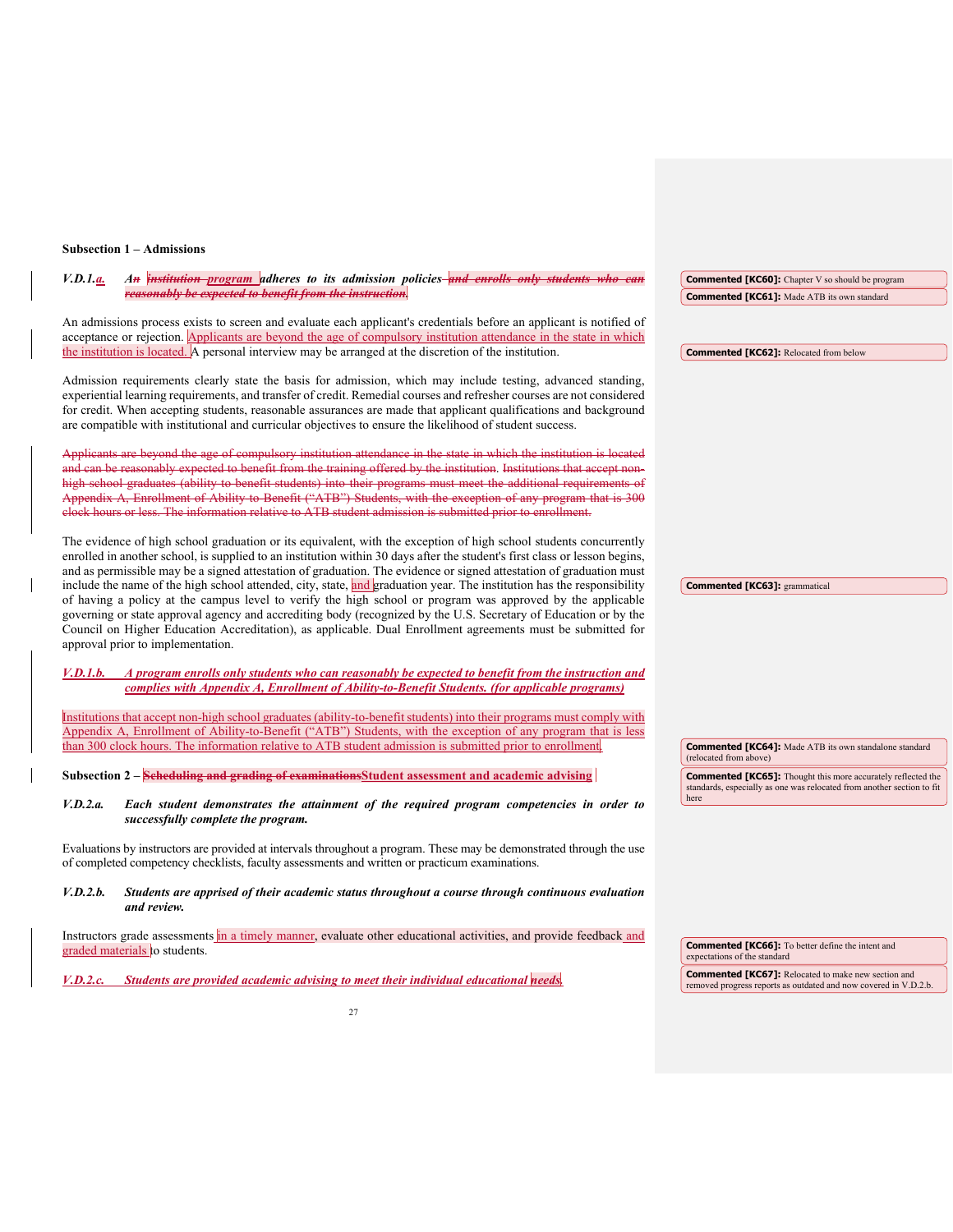## Tutorial and other academic services are available to meet student needs. Students are made aware of these services.

### **Subsection 3 – Student experience**

| V.D.3.a. | The program curriculum -educational environment exposes students to relevant work experiences-in                                                                                                                                                                                                                                                                                                       |                                                                                                                              |
|----------|--------------------------------------------------------------------------------------------------------------------------------------------------------------------------------------------------------------------------------------------------------------------------------------------------------------------------------------------------------------------------------------------------------|------------------------------------------------------------------------------------------------------------------------------|
|          | theory, clinical, and laboratory courses.                                                                                                                                                                                                                                                                                                                                                              | <b>Commented [KC68]:</b> Simplified and aligned language; V.D.5.<br>below references "lecture, laboratory, clinical"         |
|          | Students experience a relevant and diverse training environment appropriate for exposure to work experience or<br>employment. The educational experience simulates the expectations of a work environment through lecture,<br>laboratory, and clinical experiences.                                                                                                                                    |                                                                                                                              |
| V.D.3.b. | Students are satisfied with the training and educational services offered by an institution or program.                                                                                                                                                                                                                                                                                                |                                                                                                                              |
|          | Students express overall satisfaction with the training and educational services.                                                                                                                                                                                                                                                                                                                      |                                                                                                                              |
|          | <b>Subsection 4 Advising</b>                                                                                                                                                                                                                                                                                                                                                                           |                                                                                                                              |
|          | <del>Students are provided academic progress reports and academic advising to meet their individual</del><br>educational needs.                                                                                                                                                                                                                                                                        | <b>Commented [KC69]:</b> Moved to subsection 2                                                                               |
|          | Tutorial and other academic services are available to meet student needs. Students are made aware of these services                                                                                                                                                                                                                                                                                    |                                                                                                                              |
|          | Subsection $\frac{54}{9}$ – Graduation                                                                                                                                                                                                                                                                                                                                                                 |                                                                                                                              |
| V.D.54   | An institution adheres to its graduation policies and graduates students who have completed all<br>program requirements.                                                                                                                                                                                                                                                                               |                                                                                                                              |
|          | A program supports students to meet graduation requirements and complete the program by preparing them to<br>succeed on final, comprehensive, or capstone assessment of competencies, if applicable. Graduation credentials and<br>transcripts may not be withheld without justification if the student has completed all lecture, laboratory, clinical,<br>and financial requirements of the program. |                                                                                                                              |
|          | <b>SECTION E – Program Management and Faculty</b>                                                                                                                                                                                                                                                                                                                                                      |                                                                                                                              |
|          | Subsection 1 – Program management                                                                                                                                                                                                                                                                                                                                                                      |                                                                                                                              |
| V.E.1.a. | A program is managed.                                                                                                                                                                                                                                                                                                                                                                                  |                                                                                                                              |
|          | Each main and non-main location-campus provides for full-time, on-site oversight for each program which may be<br>met through one or a combination of individuals satisfying the requirements set forth below.                                                                                                                                                                                         | <b>Commented [KC70]:</b> Previous references indicate "campus"<br>rather than "location"                                     |
| i.       | (a) Graduation from an accredited program in the content area or program field at an institution accredited by an<br>agency recognized by the U.S. Secretary of Education or the Council for Higher Education Accreditation (CHEA)                                                                                                                                                                     | <b>Commented [KC71]:</b> Reordered and now consistent with<br>faculty requirement language                                   |
|          | in the program's specialty field or subject area;<br>(b) Graduation from an otherwise recognized training entity (e.g., hospital-based program) in the content area or                                                                                                                                                                                                                                 | <b>Commented [KC72]:</b> Clarifies that the education must come<br>from an institution accredited by a recognized accreditor |
|          | program's specialty field or subject area; or<br>(c) Graduation from an institution located outside of the United States and its territories in the content area or                                                                                                                                                                                                                                    |                                                                                                                              |
|          | program's specialty field or subject area must be supported with appropriate. The institution must have on file from                                                                                                                                                                                                                                                                                   | <b>Commented [KC73]:</b> These edits simplify and connect to the                                                             |

an agency which attests to the qualitative and quantitative equivalency of the foreign education <u>equivalency</u>and the specific courses. The institution must use the credential evaluation services of an agency that has published

**Commented [KC73]:** These edits simplify and connect to the Glossary definition stipulating what must be included in a foreign agencies.<br>education equivalency and criteria for appropriate evaluation agencies.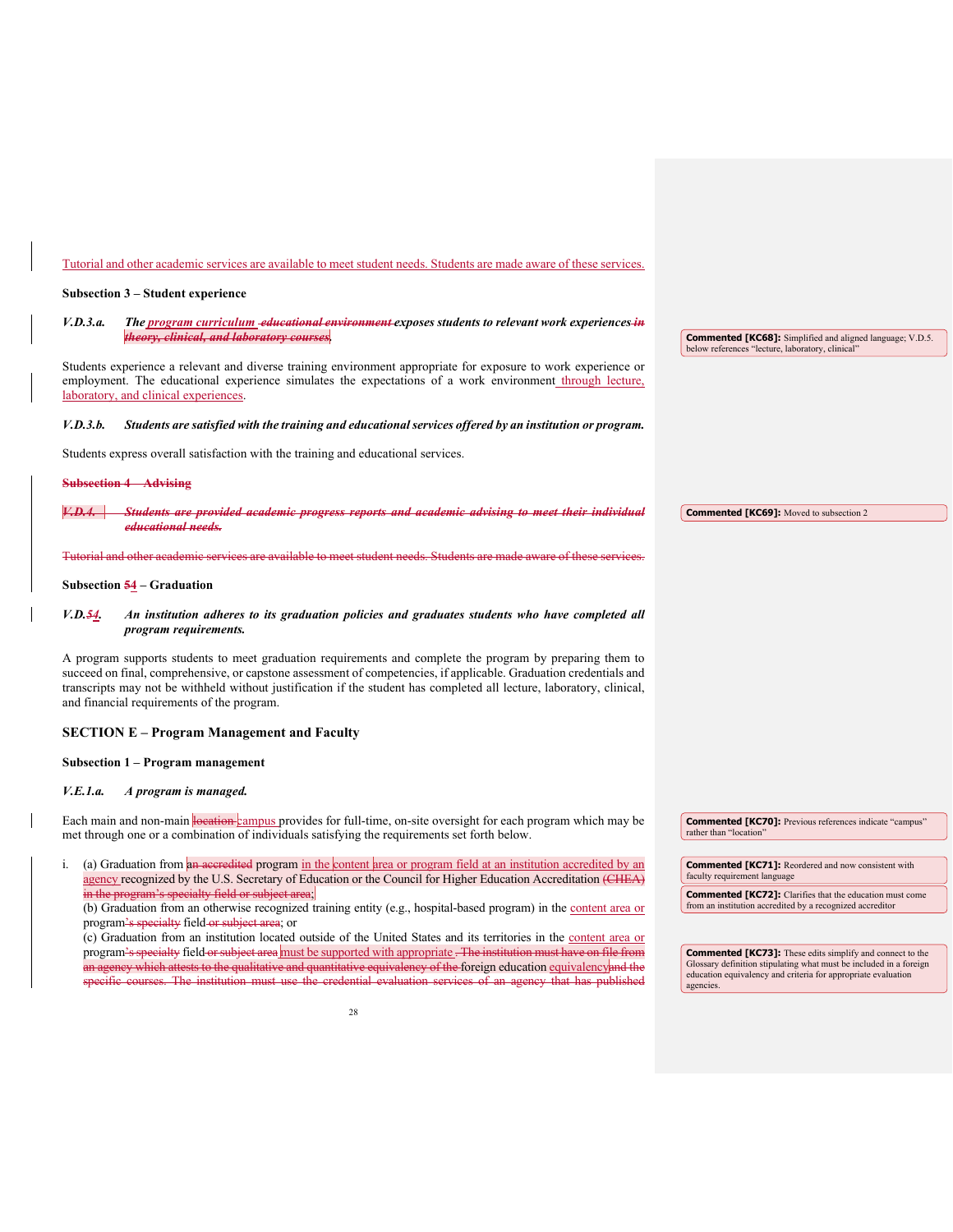standards for membership, affiliations to U.S.-based international higher education associations, and are frequently linked to and used by federal agencies, state agencies, educational institutions, and employers (e.g., NACES and AICE).

Exceptions to this requirement must be justified through documentation of an individual's alternative experience or education in the field (e.g., completed course work, related professional certifications, documentation of expertise).

- ii. At leastA minimum of three years of teaching or occupational experience, or a combination of the two, in the subject-program field.
- iii. A minimum of a baccalaureate degree from an institution accredited by an agency recognized by the U.S. Secretary of Education.
- *V.E.1.b. The iIndividual(s) responsible for program management participate in the organization, administration, periodic review, planning, development, evaluation, and assessment of the general effectiveness of the program has experience in education methodology.*

A program provides for management and oversight, including:

- i. Recommendation of resources to support the program.
- ii. Curriculum development and periodic revision based on learning science and current professional practices in the field of study.
- iii. Selection, supervision, assignment, and evaluation of faculty.
- iv. Periodic assessment and recommendation for modification of facilities and equipment in relation to current professional practices in the field of study.
- *V.E.1.c. Individual(s) responsible for program management are provided time, resources, and opportunities for professional development.*

Professional development activities may include and are not limited to professional association seminars, industry conferences, profession-related meetings and workshops, and research and writing for profession-specific publications.

*V.E.1.d. Annual training for iIndividual(s) responsible for program management are is provided annual training for the improvement of education-related management skills.*

Documentation of training and evidence of attendance is required. Training topics focus on program management functions and administrative responsibilities as it pertains to the educational product.

*V.E.1.e. Individual(s) responsible for program management are scheduled non-instructional time to effectively fulfill managerial functions.* 

#### **Subsection 2 – General faculty requirements**

*V.E.2.a. Faculty consists of qualified individuals.* 

Faculty evidence the following:

**Commented [KC74]:** Made more consistent with other standards and spelled out possibilities to comply with ii.

**Commented [KC75]:** Made more like other standards and clarified connection to guidance

**Commented [KC76]:** Aligned with the style of other standards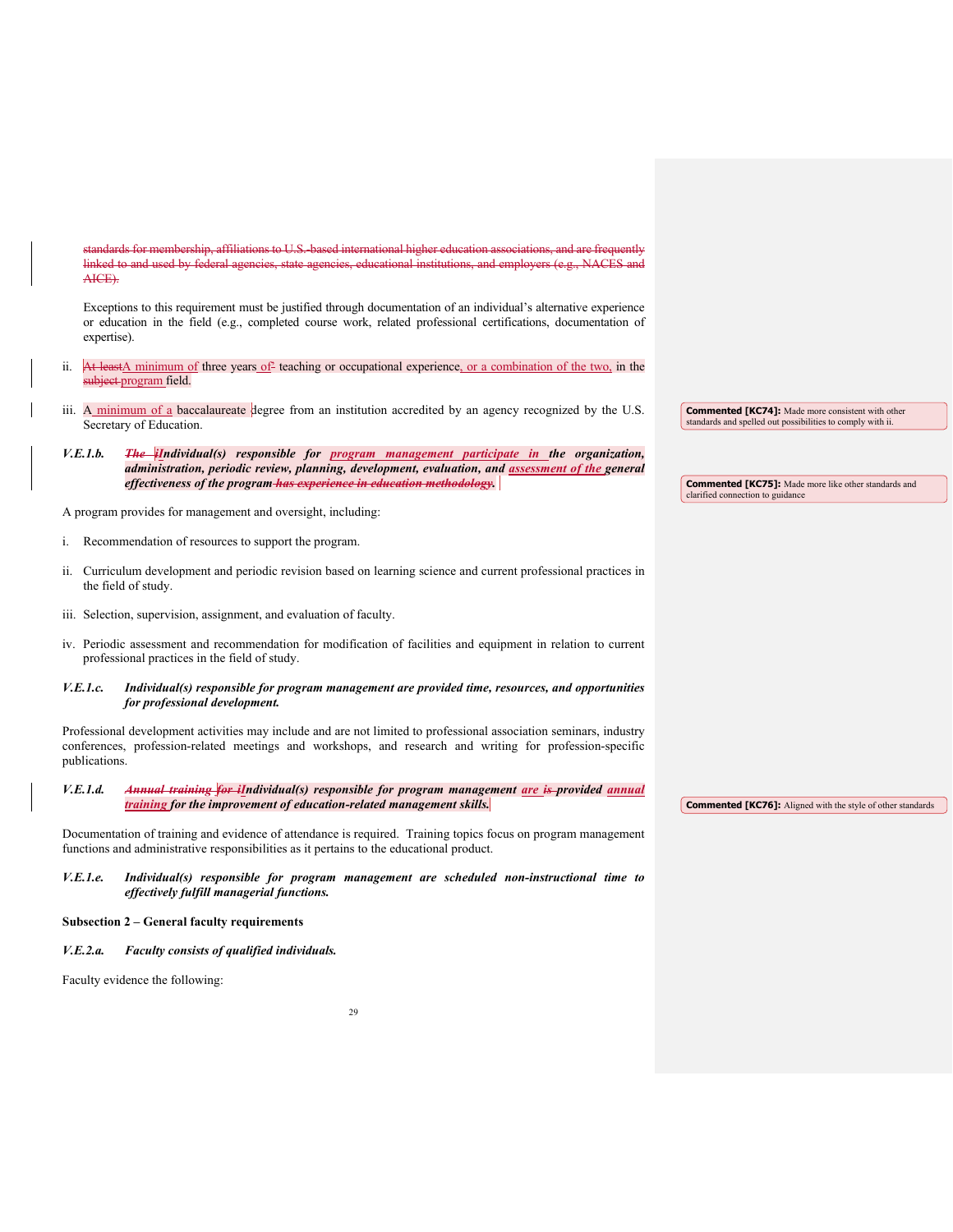i. (a) Graduation from an accredited program recognized in the content area or program field by the U.S. Secretary of Education or the Council for Higher Education Accreditation (CHEA) in the specialty program field or content area in which they teach; or

(b) Graduation from an otherwise recognized training entity (e.g., hospital-based program) in the specialty program field or content area in which they teach; or

(c) Graduation from an institution located outside of the United States and its territories in the specialty program field or subject content area in which they teach must be supported with appropriate. The institution must have on file from an agency which attests to the qualitative and quantitative equivalency of the foreign education equivalency. and the specific courses. The institution must use the credential evaluation services of an agency that has published standards for membership, affiliations to U.S. based international higher associations, and are frequently linked to and used by federal agencies, state agencies, educational institutions, employers (e.g., NACES and AICE).

- ii. Two  $(2)$ -years of practical experience in the content area in which they teach.
- iii. A current license, certification or other credential if required by local, state and/or federal laws to work in the field, with the exception of those teaching in non-core (e.g., general education) courses.

Individuals who do not meet the above education criteria may qualify through justifying documentation of alternative experience or education in the field (e.g., completed course work, related professional certifications, documentation of expertise).

These individuals must evidence:

- i. A minimum of three years of practical experience in the content area in which they teach.
- ii. A current license, certification or other credential if required by local, state and/or federal laws to work in the field, with the exception of those teaching in non-core (e.g., general education) courses.
- *V.E.2.b. Faculty receive training in educational methods, testing, and evaluation and evidence strength in instructional methodology, delivery, and techniques as indicated by evaluation by supervisory personnel within 30 days of beginning instruction, and annually thereafter.*

Prior to facilitating a simulated experience, faculty are trained in the use of the institution's current simul technology.

- *V.E.2.c. Personnel Faculty records for all full-time and part-time (including adjunct) faculty meet the requirements of comply with Appendix E, Section B, Records Maintenance, and are up to date and maintained in a well-organized and easily accessible manner.*
- *V.E.2.d. Faculty meetings are held, and the minutes are recorded.*

Minutes of these meetings are recorded and include:

- i. Topics discussed.
- ii. Resolution of outstanding issues.

**Commented [KC77]:** Changed to "content" area instead of "subject" to align with the other sections that were changed to "content"

**Commented [KC78]:** Simplifies and connects to updates in the Glossary definition for foreign education equivalency related to what constitutes an appropriate equivalency evaluation and the requirements of the agency .

**Commented [KC79]:** In terms of document organization, would like this to be with Subsection 4 so all the faculty training irements are together. Therefore struck here and created a new V.E.4.a.

**Commented [KC80]:** Thought faculty records was clearer than personnel records which might include lots of separate employee information. Also aligned with other standards for appendix wording **Commented [KC81]:** Edits in App E make this redundant so struck here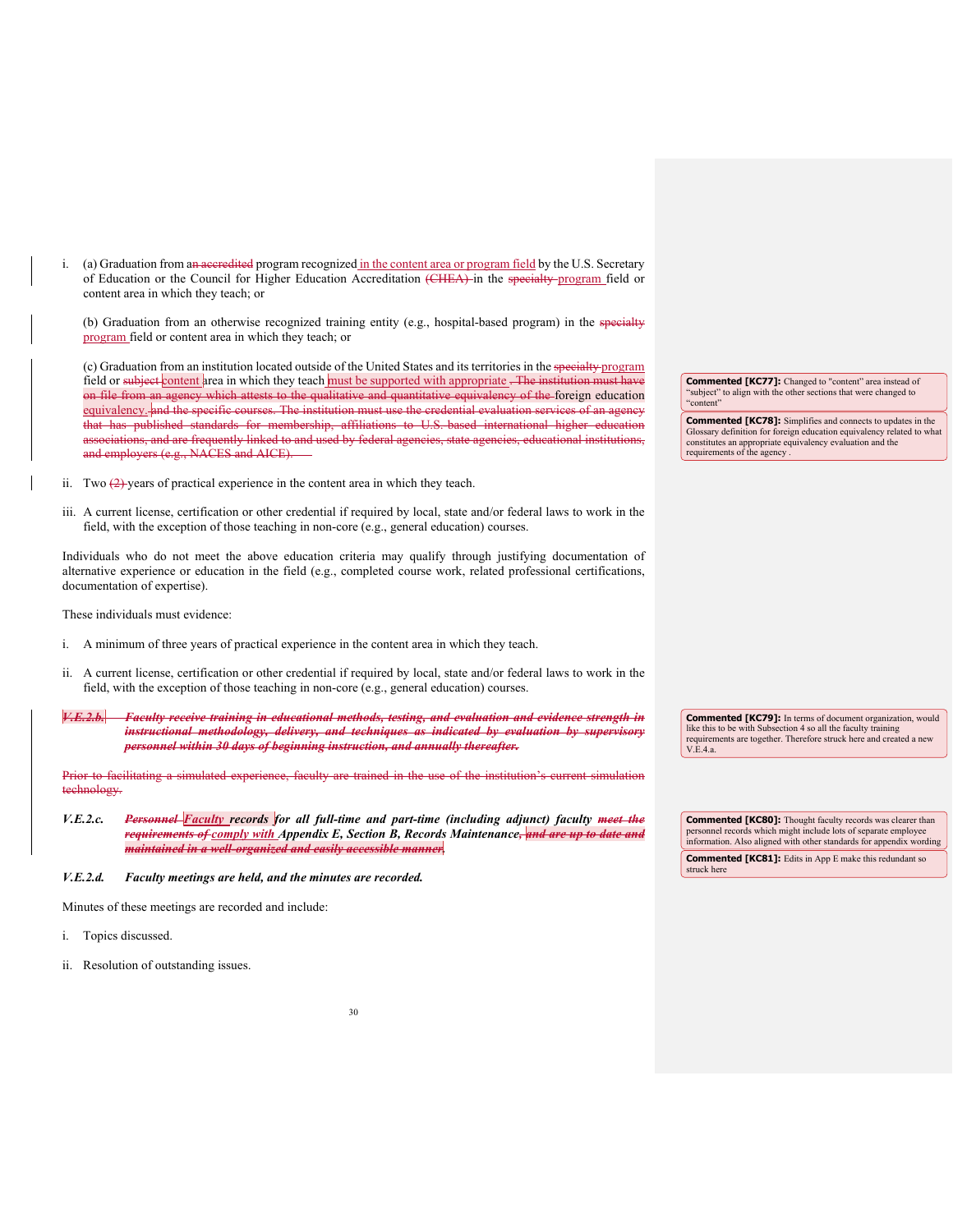#### iii. Record of faculty **participation**input.

#### iv. Record of attendance.

#### Timely dDistribution of meeting minutes to program personnel and other stakeholders is documented prior to the next meeting.

#### **Subsection 3 – Ratios and teaching load**

#### *V.E.3.a. Faculty numbers support program goals, stated educational objectives, and enrollment.*

#### *V.E.3.b. Laboratory ratio of students to instructor does not exceed 20 to 1.*

A program ensures that the number of students scheduled in a laboratory setting at one time prevents adverse effects on educational delivery. Deviations from the stated ratio are assessed in terms of their effectiveness.

Laboratory numbers may depend on the following factors:

- i. existing professional skills of students
- ii. previous educational experience of students
- iii. amount of lecture given in laboratory or clinical practice classes
- iv. amount of direct supervision provided by an instructor in a laboratory or clinical setting
- v. use of technology in providing alternative methods of instruction
- vi. type of procedures being demonstrated or conducted (e.g., invasive procedures require greater instructor oversight)

#### *V.E.3.c. Teaching loads for instructors are reasonable at all times.*

Allowance is made for non-instructional duties. The teaching load consists of classes taught, contact hours and subject preparation time. Care is taken in assigning administrative duties and classes so as not to overburden faculty.

| Subsection $4 - \overline{In}$ service training Faculty training                                                                                                                                                              | <b>Commented [KC83]:</b> Renamed and combined the three<br>previously separate parts. This subsection name mirrors that in      |
|-------------------------------------------------------------------------------------------------------------------------------------------------------------------------------------------------------------------------------|---------------------------------------------------------------------------------------------------------------------------------|
| V.E.4.a.<br>Faculty receive initial training in effective educational and instructional methodology to enhance<br>their effectiveness in the classroom.                                                                       | Chapter IX for consistency                                                                                                      |
| Through onboarding and orientation, faculty receive initial training on educational and instructional methodology,<br>which may include delivery, testing, evaluation, and other techniques necessary to effectively teach.   |                                                                                                                                 |
| Faculty are trained in the use of the institution's current simulation technology prior to facilitating a simulation.                                                                                                         | <b>Commented [KC84]:</b> Speaks to initial training                                                                             |
| Faculty participate in <i>in-service</i> -training with a focus on effective teaching at least twice annually.<br>V.E.4.b.                                                                                                    | <b>Commented [KC85]:</b> This term often causes confusion so struck<br>to note that it should be training on effective teaching |
| Documentation of in service-training related to effective teaching is required to be maintained in each faculty<br>member's faculty record. For internally delivered training, documentation must and should include topic(s) |                                                                                                                                 |

**Commented [KC82]:** Changes to align with V.A.5.a. proposed revisions

discussed, name(s) of presenter, and synopsis of the session(s) presented. For externally delivered training,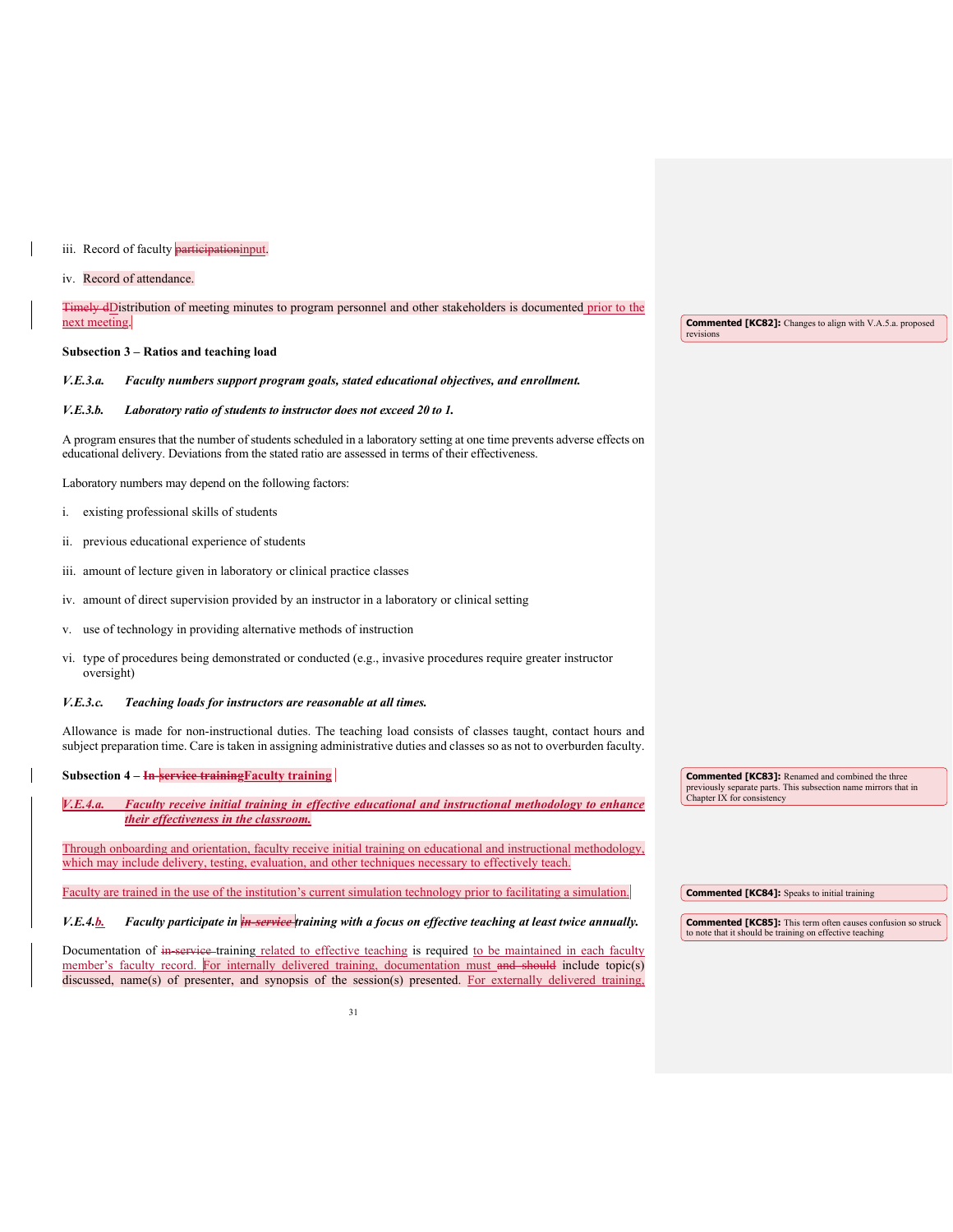| documentation must clearly identify the topic, delivering organization, and date completed. Evidence of faculty<br>attendance is maintained in each faculty member's file.                                                                                                                                                                                                                                                                                                                                                                                                                                                                                                                         | <b>Commented [KC86]:</b> Distinguished between internal and<br>external trainings so it is clear both are allowed but different |
|----------------------------------------------------------------------------------------------------------------------------------------------------------------------------------------------------------------------------------------------------------------------------------------------------------------------------------------------------------------------------------------------------------------------------------------------------------------------------------------------------------------------------------------------------------------------------------------------------------------------------------------------------------------------------------------------------|---------------------------------------------------------------------------------------------------------------------------------|
| Faculty responsible for facilitating simulated experiences participate, at least annually, in training specific to<br>simulation technology and/or pedagogy.                                                                                                                                                                                                                                                                                                                                                                                                                                                                                                                                       | information would be required                                                                                                   |
| <b>Subsection 5 Professional development</b>                                                                                                                                                                                                                                                                                                                                                                                                                                                                                                                                                                                                                                                       |                                                                                                                                 |
| Faculty is required to participate in professional growth activities at least twice annually.<br>V.E.45c.                                                                                                                                                                                                                                                                                                                                                                                                                                                                                                                                                                                          | <b>Commented [KC87]:</b> Mirrors previous standard wording                                                                      |
| Faculty is provided time, resources, and opportunities for professional development. Documentation needs to<br>demonstrate a combination of professional growth activities which may include, but are not limited to, programs of<br>continuing education, either for professional development or to maintain professional certification, membership and<br>participation in professional organizations, participation in field-related workshops or seminars, and subscription to<br>relevant periodicals or journals. Copies of certificates of attendance, current licensure/certification(s), and any other<br>professional growth documentation are maintained in each faculty member's file. |                                                                                                                                 |
| Faculty are assessed on educational methods in the classroom environment by supervisory personnel<br>V.E.4.d.<br>within 30 days of beginning instruction, and annually thereafter.                                                                                                                                                                                                                                                                                                                                                                                                                                                                                                                 |                                                                                                                                 |
| Faculty are evaluated in the environment(s) in which they deliver instruction (e.g., classroom, laboratory, clinical,<br>simulation).                                                                                                                                                                                                                                                                                                                                                                                                                                                                                                                                                              | <b>Commented [KC88]:</b> Relocated and edited V.E.2.b. to fit in this<br>section                                                |
| <b>SECTION H – Disclosures</b>                                                                                                                                                                                                                                                                                                                                                                                                                                                                                                                                                                                                                                                                     |                                                                                                                                 |

**Commented [KC89]:** Moved up to V.A.1.

## *V.H.1.**A program is approved by the Commission.*

re offered and delivered as approved by the Commis of new programs have been approved by the Commission prior to implementation.

#### *V.H.12. A program accurately presents its accreditation status to the public.*

If a program releases incorrect information regarding its accreditation status, the contents of a site visit report, or accreditation actions with respect to the program, it must expeditiously make a public disclosure of correction through the same means of advertising.

No reference to ABHES accreditation can be made prior to final action by ABHES granting inclusion of a program within an institution's current grant of accreditation or the granting of programmatic accreditation. Institutions or programs in the initial application stage, either for accreditation or a substantive change may not make any reference to ABHES accreditation.

The program clearly communicates its accreditation status to its prospective and enrolled students in the following situations: (i) the program does not currently hold programmatic accreditation that might have implications for the graduates to become employed in the profession, or (ii) the program is subject to an adverse action that might result in the loss of accreditation.

#### *V.H.23. All representations regarding the program are accurate, complete, and not misleading.*

All statements made by personnel are based on accurate, verified facts and are provided in a manner and in a context to assure that a reasonable recipient is not misled. Any information regarding salary, employment opportunities, and employment information provided to students, prospective students, and the public is accurate and realistic.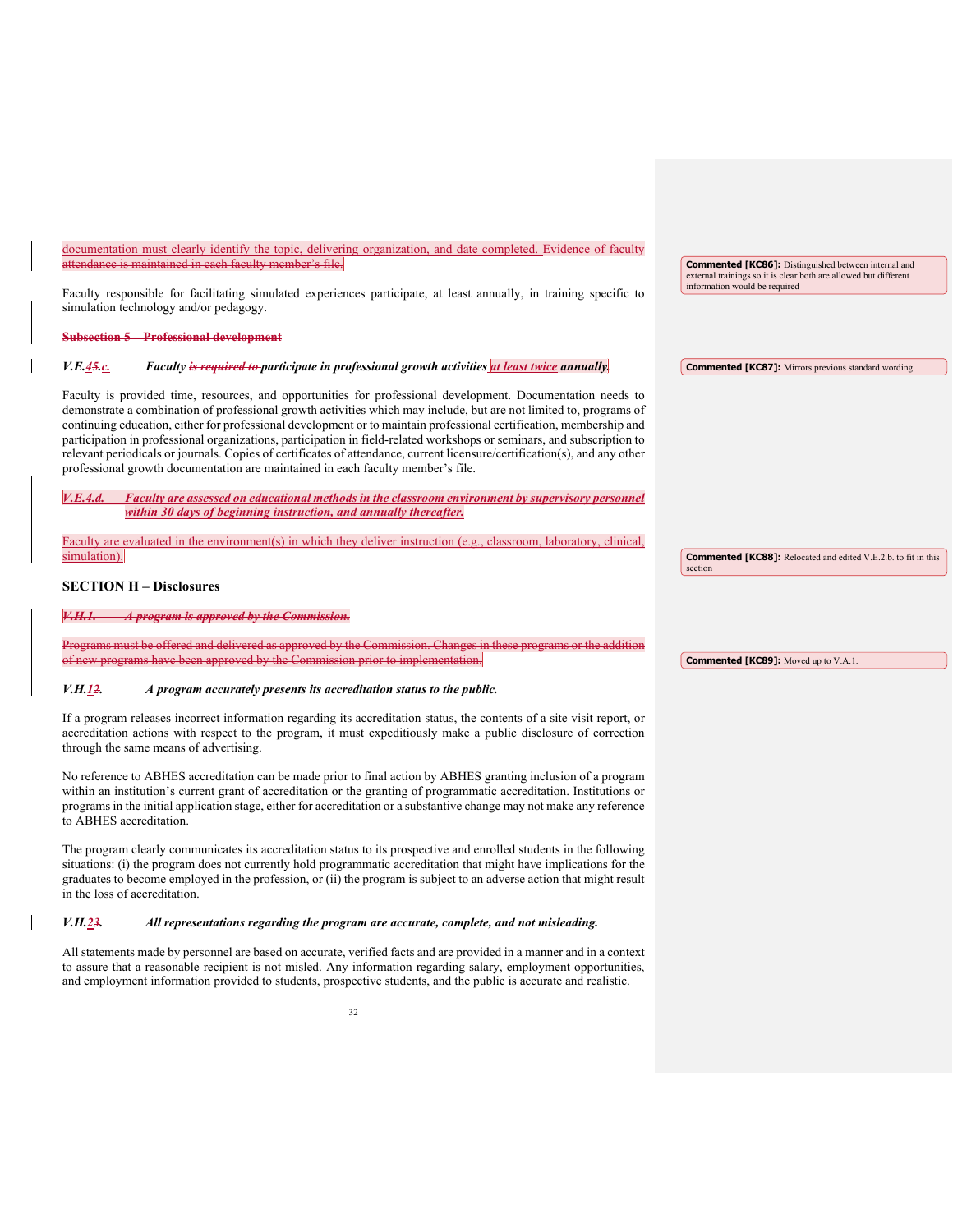*V.H.3. Policies regarding student physical location are published in the institution's catalog.* 

An institution or program publishes in its catalog a policy that includes:

The process by which the student's physical location at the time of enrollment is determined.

The process by which students notify the institution of a change to their physical location.

The basis for determining student's physical location may include, but is not limited to, government issued identification, signed student documentation, student attestation, or other documentation of physical location. The policy must be consistently applied to all students.

#### *V.H.4. All disclosures regarding educational requirements for specific state licensing or credentialing are clearly communicated.*

A program designed to meet educational requirements for specific licensing or credentialing that is required for employment, or is advertised as meeting such requirements, must:

- i. Provide general disclosures regarding whether completion of that program would be sufficient to meet licensure requirements in the state where the student is physically located for that occupation by placing each state in one of these categories:
	- a. The institution determined that its curriculum meets the state educational requirements for licensure or certification.
	- b. The institution determined that its curriculum does not meet the state educational requirements for licensure or certification.
	- c. The institution has not determined whether its curriculum meets the state educational requirements for licensure or certification.
- ii. For each prospective or enrolled student located in the states described in  $(i)(b)$  and  $(i)(c)$ , the institution must provide direct notice of whether completion of that program would be sufficient to meet licensure or certification requirements as follows to:
	- a. Prospective students prior to program enrollment.
	- b. Enrolled students within 14 calendar days after a determination that the student's location has changed to another state or the program no longer meets the original determination made at the time of enrollment.
- *V.H.5. Publish the process for submitting complaints to the appropriate state authorities or state approval agencies where the institution is located and where enrolled students resideare physically located.*

Publication is readily accessible to students and includes contact information for receipt of consumer complaints by the appropriate state authority or state approval agency.

#### **SECTION I – Student Achievement and Program Effectiveness**

#### **Subsection 1 – Student achievement indicators**

**Commented [KC91]:** Adjusted to mirror V.H.4. better. Alternate edit to align with federal requirements directly would just be "are located" and would mean adjusting V.H.4. guidance accordingly

**Commented [KC90]:** Added to support V.H.4. and V.H.5.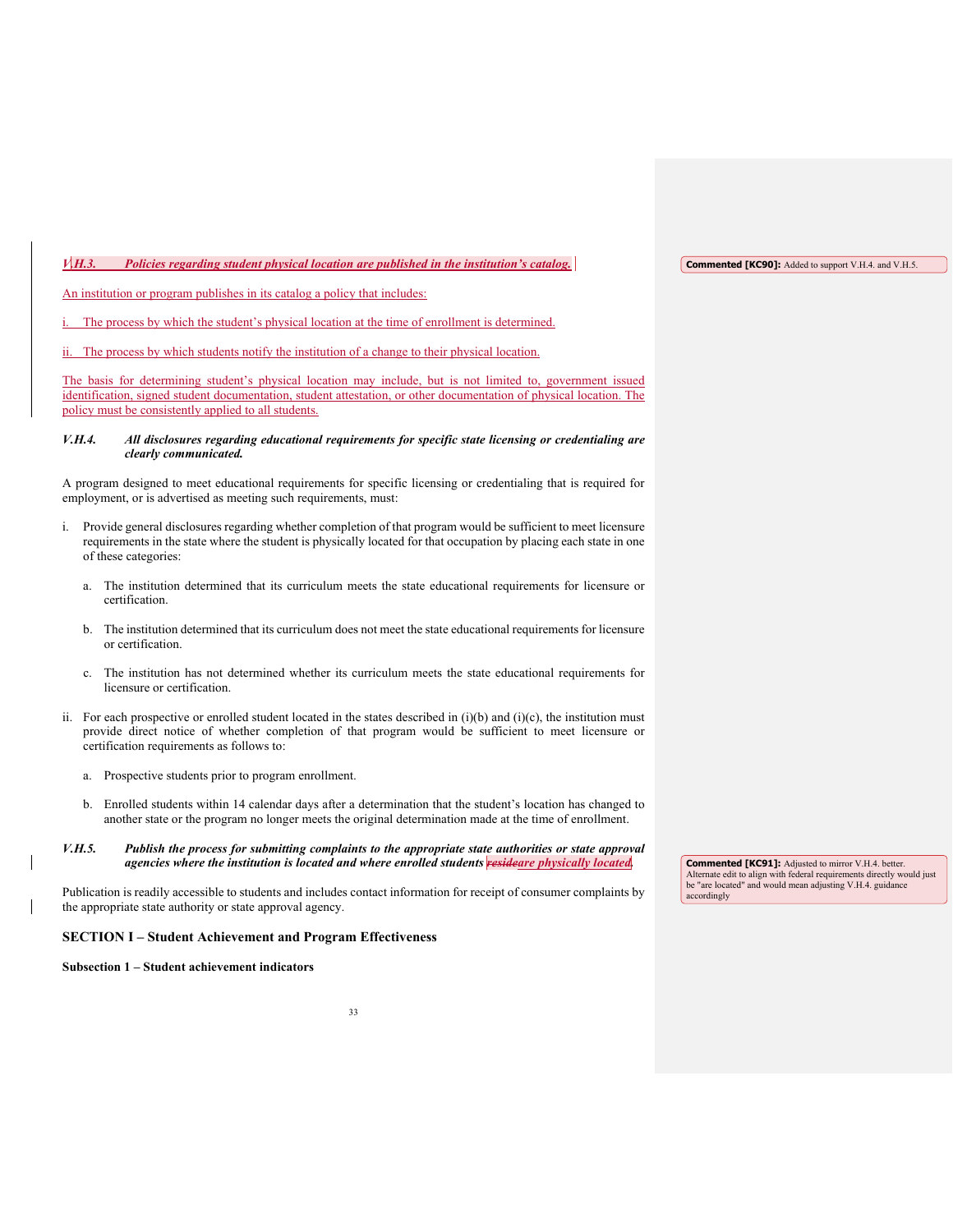#### *V.I.1.a. A program demonstrates that students complete their program.*

The retention rate is determined by using the ABHES required method of calculation, for the reporting period July 1 through June 30, as follows:

### **Retention Rate = (EE + G) / (BE + NS + RE)**

EE = Ending Enrollment (Number of students in class, on clinical experience and/or leave of absence on June 30)  $G =$ Graduates

- BE = Beginning Enrollment (Number of students in class, on clinical experience and/or leave of absence on July 1)
- NS = New Starts
- RE = Re-Entries (Number of students that re-enter into school who dropped from a previous annual report time period)

At a minimum, an institution maintains the names of all enrollees by program, start date, and graduation date using the ABHES Retention Back-Up Documentation Form.

#### *V.I.1.b. A program demonstrates that graduates participate in credentialing examinations required for employment.*

The participation of program graduates in credentialing or licensure examinations must be monitored and evaluated if either of the following are true:

- i. The only pathway to employment in the program field is attempting and passing a license or credential examination within six months or less of program completion as required by a regulatory body (e.g., state or other governmental agencies) ifn the state in which the student or program is located requires it; or
- ii. The program is accredited by another agency that requires program graduates to participate in a license or credentialing exam.

The credentialing participation rate is determined by using the ABHES required method of calculation, for the reporting period July 1 through June 30, as follows:

### **Examination participation rate = GT/GE**

 $GT = Total$  graduates taking examination GE = Total graduates eligible to sit for examination

*V.I.1.c. A program demonstrates that graduates are successful on credentialing examinations required for employment.*

The passage rate of program graduates in credentialing or licensure examinations must be monitored and evaluated if either of the following are true:

- i. The only pathway to employment in the program field is attempting and passing a license or credential examination within six months or less of program completion as required by a regulatory body (e.g., state or other governmental agencies) if the state in which the student or program is located requires it; or
- ii. The program is accredited by another agency that requires program graduates to participate in a license or credentialing exam.

**Commented [KC92]:** Edited to mirror other uses of program field and correct grammatical error

**Commented [KC93]:** Edited to mirror other uses of program field and correct grammatical error field and correct gramm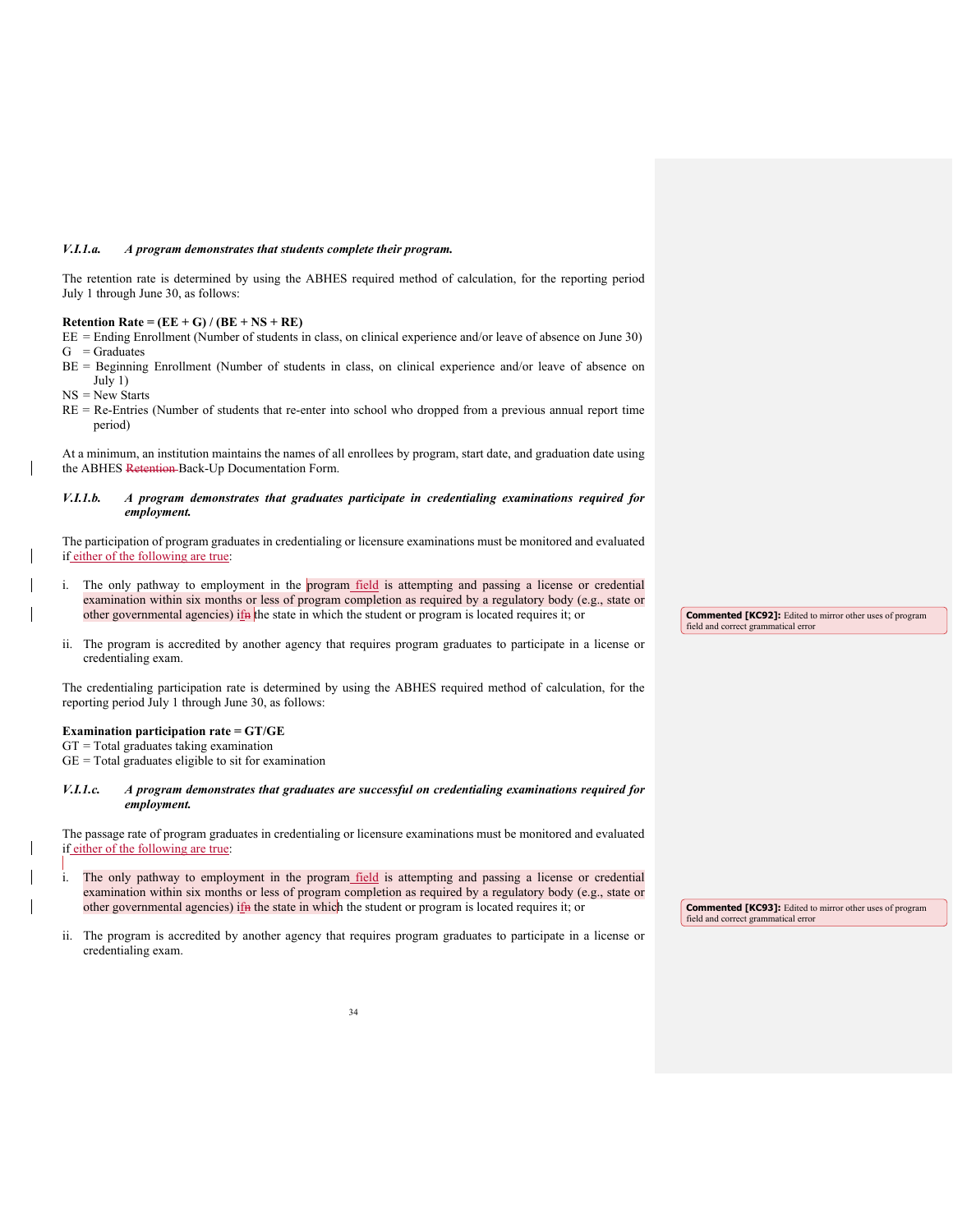This review includes curricular areas in need of improvement. A program maintains documentation of such review and any pertinent curricular changes made as a result.

The credentialing pass rate is determined by using the ABHES required method of calculation, for the reporting period July 1 through June 30, as follows:

#### **Examination Pass Rate = GP/GT**

 $GP = Graduates$  passing examination (any attempt)  $GT = Total$  graduates taking examination

At a minimum, the names of all graduates by program, actual graduation date, and the credentialing or licensure exam for which they are required to sit for employment are maintained using the ABHES Credentialing Back-Up Documentation Form.

#### *V.I.1.d. A program demonstrates that graduates are successfully employed in the field for which they were trained.*

An institution has a system in place to assist with the successful initial employment of its graduates. A graduate must be employed for 15 days and the verification must take place no earlier than 15 days after employment.

At a minimum, an institution maintains the names of graduates, place of employment, job title, employer telephone numbers, and employment and verification dates using the ABHES Placement Back-Up Documentation Form. Additionally, an institution must maintain additional documentation and rationale to justify graduates placed, when the graduate's job title does not match the title of the approved program. If the institution utilizes a graduate attestation, it must have a policy at the campus level to validate the attestation in place. All graduate attestations must be signed and dated by the graduate.

The placement rate is determined by using the ABHES required method of calculation, for the reporting period July 1 through June 30, as follows:

#### **Placement Rate = (P)/(G-U)**

- $P = Placed$  graduates
- $G = Total$  graduates
- $U =$ Graduates unavailable for placement

**Placed graduates** are defined as those employed in a position wherein the majority of the **graduate's** job functions are related to the skills and knowledge acquired through successful completion of the training program.

**Unavailable** is defined only as documented: health-related issues, military obligations, incarceration, continuing education status, or death. Institutions must have on file additional documentation and rationale to justify graduates identified in this category. Examples of documentation may include but is not limited to a doctor's note, military orders, arrest documentation, enrollment agreement, acceptance letter, or death certificate.

**Important Note:** graduates pending required credentialing/licensure in a regulated profession required to work in the field should be reported through back-up information required in the Annual Report. This fact will then be taken into consideration if the program placement rate falls below expectations and an Action Plan is required by ABHES.

#### *V.I.1.e. A program demonstrates that its required constituencies participate in completing program surveys.*

A program must evidence that it has a systematic process for regularly surveying the following constituencies: students, *external* clinical extern affiliates, graduates, and employers. The purpose of the surveys is to collect data **Commented [KC94]:** Implied so struck

**Commented [KC95]:** Reworded to clarify and tie to use of terminology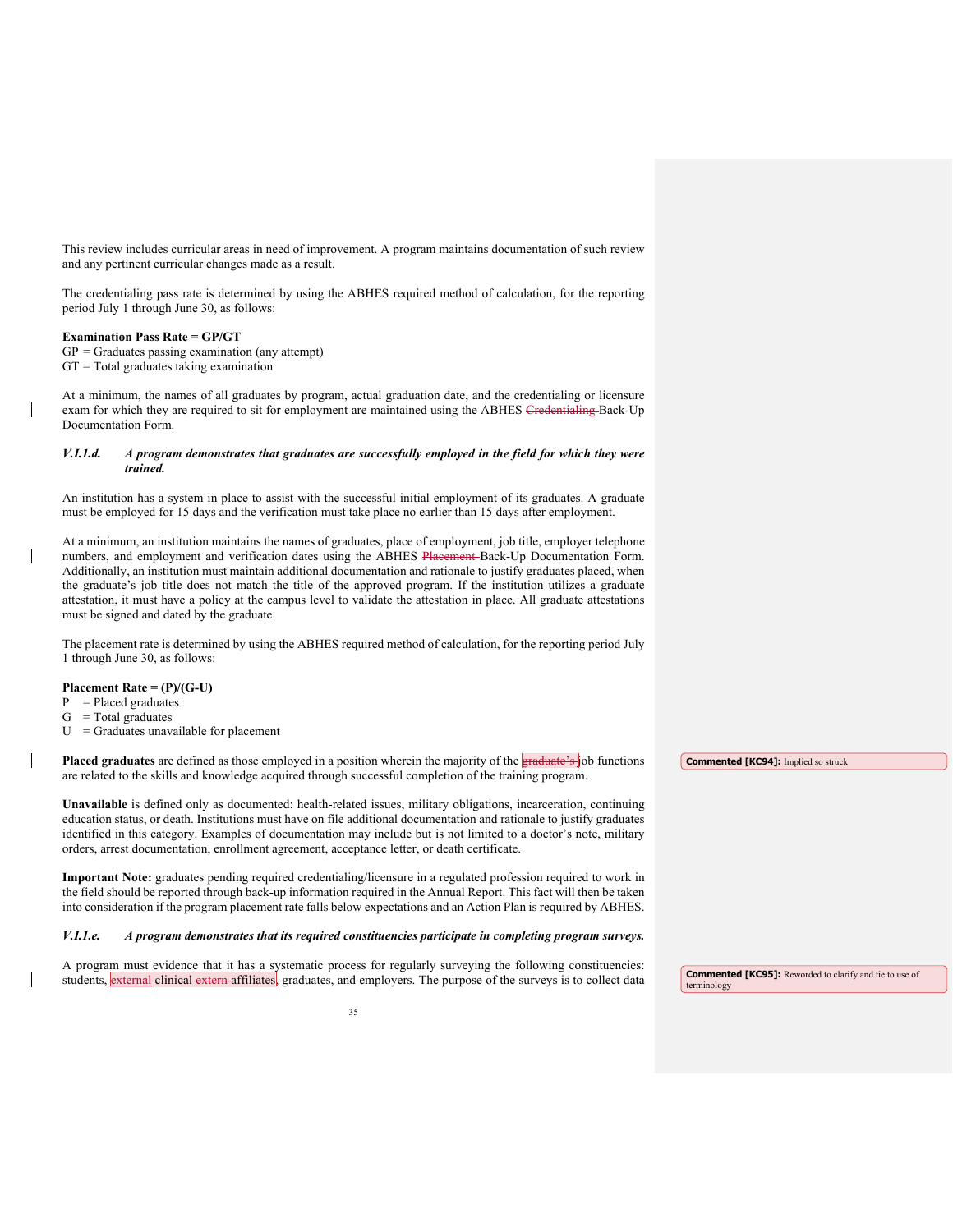regarding a perception of a program's strengths and weaknessesareas for improvement. Accordingly, a program must document that at a minimum the survey data included in its effectiveness assessment include the following:

#### **Student:**

Student surveys provide insight regarding student satisfaction relative to all aspects of the program, including the following:

- i. Instruction
- ii. Educational resources
- iii. Student services
- iv. Clinical experience

#### **External Cclinical extern affiliate:**

Clinical extern affiliate surveys provide insight regarding affiliates' satisfaction relative to program training, including the following:

- i. A critique of collective students<sup>2</sup> knowledge and skills upon completion of their in-school training and reflect how well the students are trained to perform their required tasks.
- An assessment of the strengths and weaknesses, and proposed changes, in the instructional activities for currently enrolled students.
- iii. Evaluate the responsiveness and support provided by the designated school representative, who visited the site and remained in contact with the site throughout the duration of the students' clinical experience extern

#### **Graduate**:

Graduate surveys provide insight regarding graduates' satisfaction with the following:

- i. Preparedness for entry into the program field
- ii. Training and education
- iii. Career services

# **Employer**:

Employer surveys provide insight regarding employers' satisfaction with the following:

- i. Skill level of employees
- ii. Would hire another graduate from the program

The survey participation rate is determined by using the ABHES required method of calculation, for the reporting period July 1 through June 30, as follows:

# **Survey Participation Rate = SP/NS**

 $SP =$  Survey Participation (those who actually filled out the survey)

NS = Number Surveyed (total number of surveys sent out)

# *V.I.1.f. A program demonstrates that each constituency satisfaction rate is determined based on program surveys.*

The satisfaction rate is determined by using the ABHES required method of calculation, for the reporting period July 1 through June 30, as follows:

**Satisfaction Rate = SL/SP**

SL = Satisfaction Level

 $SP =$  Survey Participation

**Commented [KC97]:** Better match terminology and helps with compliance (and to differentiate from assessment of and by students)

**Commented [KC96]:** Term update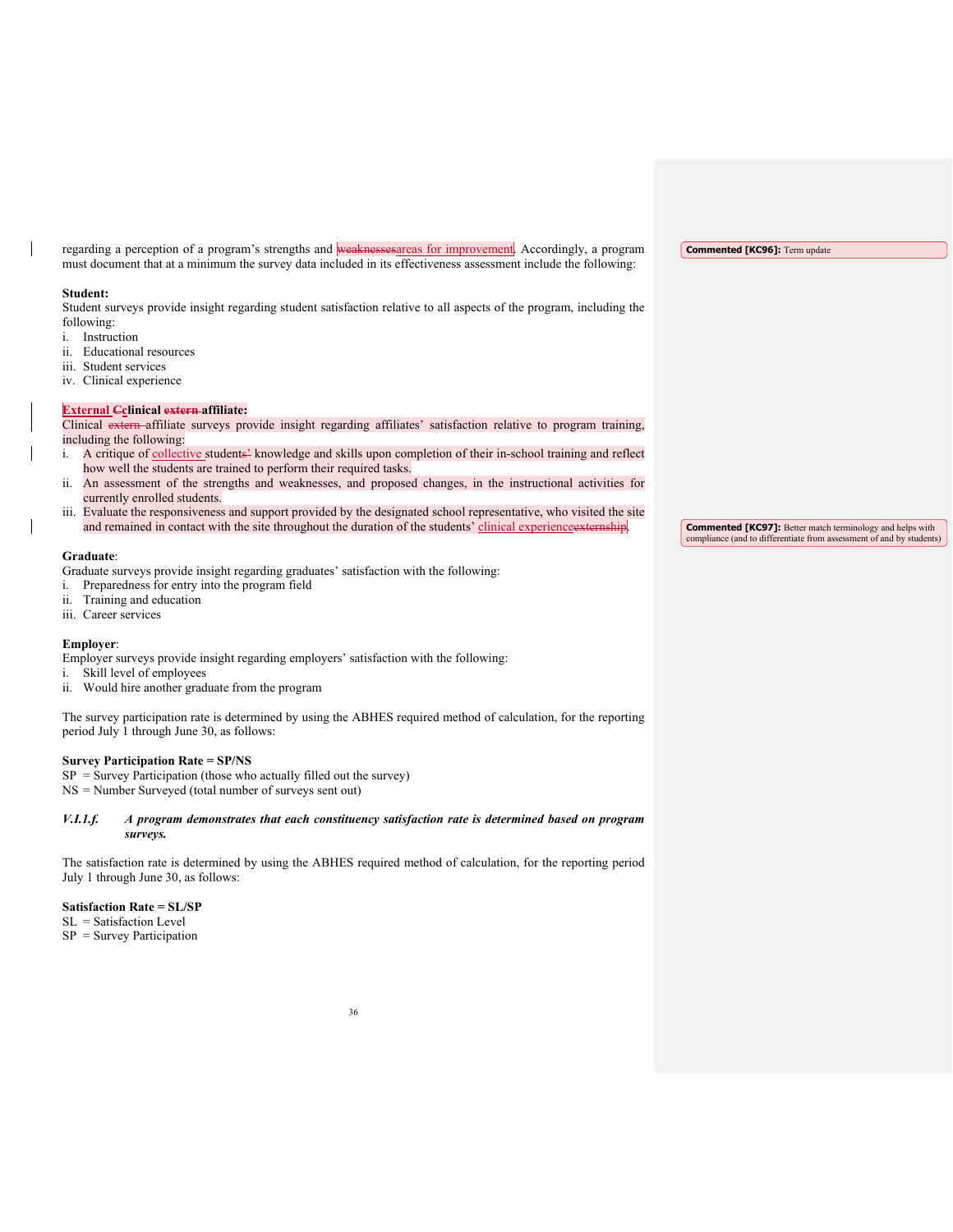The satisfaction level is determined by the institution and the definition must be provided in the institution's Program Effectiveness Plan (PEP). Satisfaction Level, Survey Participation, and calculation of Satisfaction Rate must be documented in the PEP; the rate alone is not acceptable.

# **Subsection 2 – Program Effectiveness Plan (PEP) content**

# *V.I.2. A program has an established documented plan for assessing its effectiveness annually as defined by specific outcomes.*

While each program must represent each element required below, the plan may be a comprehensive one which collectively represents all programs within the institution or may be individual plans for each distinct program. A plan should contain a cover page and identify the program objectives, which must be consistent with all other documents describing the program.

The PEP specifies a process and a timetable for the annual assessment of program effectiveness, and identifies the process for how data is collected, timetable for data collection, and parties responsible for data collection.

The Program Effectiveness Plan clearly describes the following elements:

#### **a. program retention rate**

The retention rate for the previous two years and the current year is identified which is determined by using the ABHES required method of calculation for the reporting period July 1 through June 30. Based upon these rates, the institution must conduct an analysis of the data to identify any trends, including those related to the student population (characteristics/demographics) and other applicable factors; and based upon the analysis, identify its retention rate goal for the next reporting year and the factors considered in determining such a goal and the activities undertaken to meet the goal. If any portion of a program is offered at a separate educational center that is beyond a reasonable and customary commuting distance, the PEP includes an assessment of the disaggregated retention rate.

### **b. credentialing examination participation rate**

The credentialing examination participation rate for the previous two years and the current year is identified which is determined by using the ABHES required method of calculation for the reporting period July 1 through June 30. Based upon these rates, the institution must conduct an analysis of the data to identify any trends, including those related to the student population (characteristics/demographics) and other applicable factors; and based upon the analysis, identify its credentialing participation rate goal for the next reporting year and the factors considered in determining such a goal and the activities undertaken to meet the goal. If any portion of a program is offered at a separate educational center that is beyond a reasonable and customary commuting distance, the PEP includes an assessment of the disaggregated examination participation rate.

# **c. credentialing examination pass rate**

The credentialing examination pass rate for the previous two years and the current year is identified which is determined by using the ABHES required method of calculation for the reporting period July 1 through June 30. Based upon these rates, the institution must conduct an analysis of the data to identify any trends, including those related to the student population (characteristics/demographics) and other applicable factors; and based upon the analysis, identify its credentialing pass rate goal for the next reporting year and the factors considered in determining such a goal and the activities undertaken to meet the goal. If any portion of a program is offered at a separate educational center that is beyond a reasonable and customary commuting distance, the PEP includes an assessment of the disaggregated examination pass rate.

#### **d. job placement rate**

The job placement rate for the previous two years and the current year is identified which is determined by using the ABHES required method of calculation for the reporting period July 1 through June 30. Based upon these rates,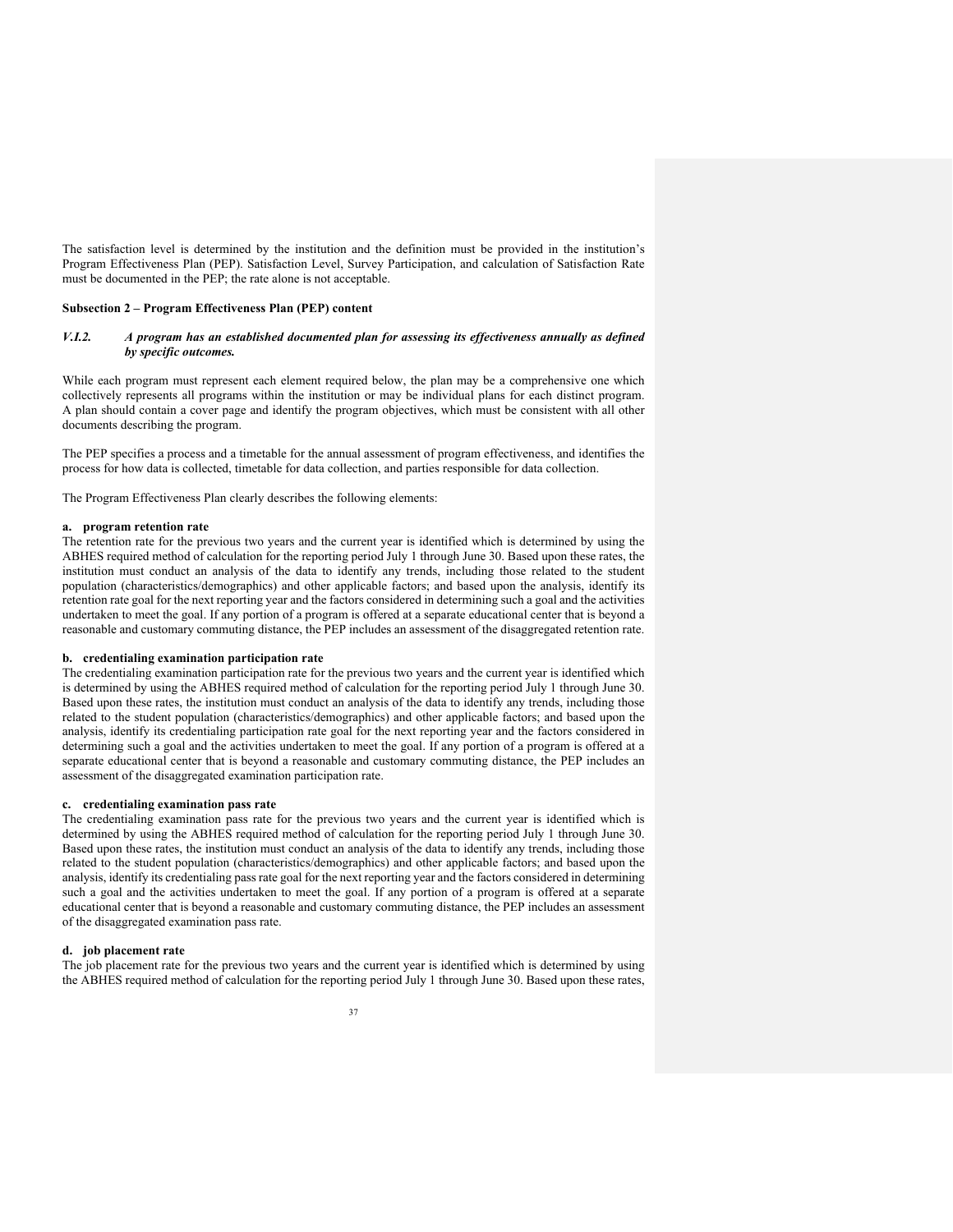the institution must conduct an analysis of the data to identify any trends, including those related to the student population (characteristics/demographics) and other applicable factors; and based upon the analysis, identify its placement rate goal for the next reporting year and the factors considered in determining such a goal and the activities undertaken to meet the goal. If any portion of a program is offered at a separate educational center that is beyond a reasonable and customary commuting distance, the PEP includes an assessment of the disaggregated job placement rate.

# **e. surveys of students, external clinical extern affiliates, graduates, and employers**

The survey participation rate and satisfaction rate for the previous two years and the current year is identified which is determined by using the ABHES required method of calculation for the reporting period July 1 through June 30. Based upon these rates, the institution, at a minimum, annually reviews the results of the surveys conducted, and the results are shared with administration, faculty, and advisory boards. Decisions and action plans are based upon review of the surveys, and any changes made are documented (e.g., meeting minutes, memoranda).

#### **f. delivery method assessment**

If program is offered in a blended or full distance education format, the PEP includes an assessment of the effectiveness of the instructional delivery method. Assessment may include input from constituency surveys, stakeholders, comparison of delivery method outcomes, changes in delivery method, student population, and scalability.

#### **g. curriculum assessment**

An assessment of the curriculum that uses the tools which might include examinations, advisory board input, competency and skill outcomes, faculty review of resource materials, and graduate and employer surveys. Results of the assessment are not required to be reported to ABHES but are considered in annual curriculum revision by such parties as the program supervisor, faculty, and the advisory board. Changes adopted are included in the program effectiveness plan.

# **SECTION J – Student Record Management**

*V.J.1. A program maintains academic transcripts indefinitely, and other academic records that comply with Appendix E, Section A (Records Maintenance).*

Academic transcripts must be maintained indefinitely and include:

- a. The program in which the student is/was enrolled.
- b. The student's start date and date of graduation, termination, or withdrawal.
- c. The student's academic achievement in terms of clock hours or units of credits for courses attempted and earned.
- d. The credential conferred to a program graduate.
- e. An explanation of the grading system. This grading scale must be consistent with that appearing in the institutional catalog.

Documentation to support compliance with recordkeeping maintenance is easily accessible and readily available.

*V.J.2. A program maintains records of externship and clinical site evaluation of student participation and performance during externships and external clinical experiences.*

Supporting documentation is easily accessible and readily available.

**Commented [KC98]:** Matches changes in V.I.1.e

**Commented [KC99]:** Added some examples of effectiveness indicators to better match the way g. is written

**Commented [KC100]:** Seems like it fits better in the guidance so moved down

**Commented [KC101]:** Tracking, monitoring, and evaluation tools for clinical experiences whether campus-based, field-based, or partially via a simulated experience should be documented. Suggested revisions modernize the language and capture the full picture of the student record to include participation (tracking of hours, case studies, etc.) and performance (any interim evaluations, competency check lists, final evaluation, etc.) during the clinical experience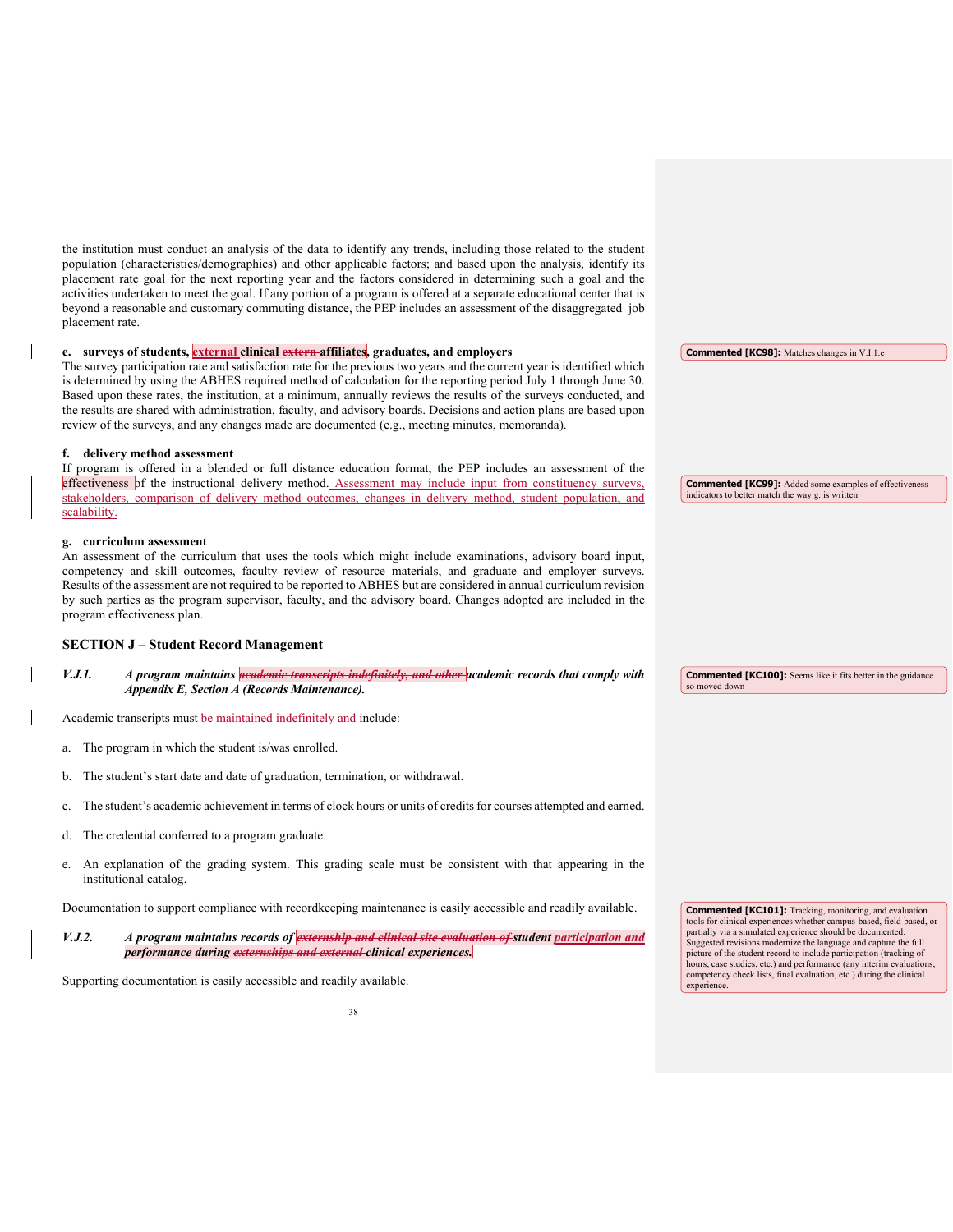# **CHAPTER VI – DEGREE PROGRAM STANDARDS**

The Accrediting Bureau of Health Education Schools is recognized by the U.S. Secretary of Education to accredit occupational science, applied science, academic associate, baccalaureate, and master's degrees. These degree programs must comply with all policies, procedures, and standards described throughout the *Accreditation Manual,* including the general evaluation standards (Chapter IV), applicable program standards (Chapters VI-VIII), and appendices. This chapter contains additional specific requirements for degree programs.

Degree programs represent a significant additional educational commitment by the institution. The purpose of this chapter is to ensure institutions offering degree programs have the ability to meet this educational commitment and only award degrees to eligible students.

Degree programs are normally measured in credit hours (quarter or semester) and accrediting standards pertaining to credits hours apply.

# **SECTION A – Occupational and Applied Science Degrees**

An Associate of Occupational Science (AOS), Associate of Applied Science (AAS), or another title as designated or permitted by state law or regulations may be awarded to students who complete an occupational program that provides preparation for entry-level employment in a specific occupational field.

# **Subsection 2 – Curriculum**

*VI.A.2.a. The program meets the required minimum level of credit hours (or its recognized equivalent) in total content and hours of core and general education coursesand contains appropriate content for the degree level.* 

**Commented [KC102]:** Aligned between sections

Associate of Occupational Science requires:

- i. 60 semester hours, 90 quarter hours, or its recognized clock hour equivalent in total content (normally two academic years);
- ii. 45 semester hours, 67.5 quarter hours, or its recognized clock hour equivalent in the core area for which the degree is awarded; and
- iii. 9 semester hours, 13.5 quarter hours, or its recognized clock hour equivalent in general education or applied general education courses.

Associate of Applied Science requires:

- i. 60 semester hours, 90 quarter hours, or its recognized clock hour equivalent in total content (normally two academic years);
- ii. 30 semester hours, 45 quarter hours, or its recognized clock hour equivalent in the core area for which the degree is awarded; and
- iii. 15 semester hours, 22.5 quarter hours, or its recognized clock hour equivalent in general education courses.

# *VI.A.2.b. Program curriculum reflects the vocational objectives.*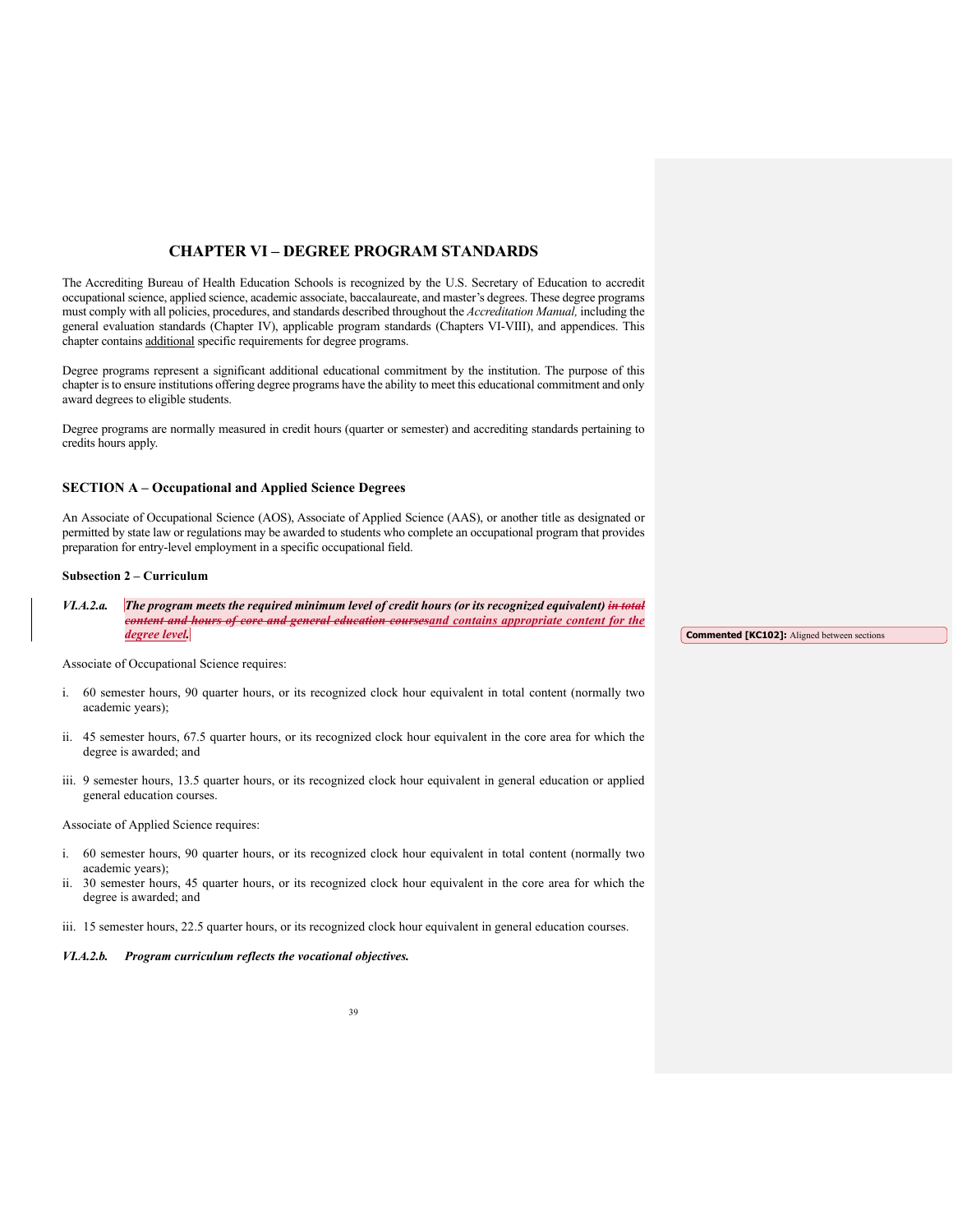The primary purpose of occupational and applied science degree programs is technical in nature with courses focused on the attainment of necessary skills to enter a chosen employment field. Core courses must be directly related to the occupational area for which a degree is awarded.

General education courses develop basic essential knowledge, skills, and abilities for continued learning and career development. These courses are distributed from offerings in the humanities, social sciences, or natural sciences. Courses in communications, mathematics, humanities, social sciences, and the arts are examples of courses in general education.

Applied general education courses directly apply to a specific occupation (e.g., technology, medication math, psychology for health professionals, and business math). Both "general education" and "applied general education" courses satisfy the general education requirements.

An institution may enter into a formal written articulation agreement with another institution to provide its general education requirements. Such an institution must be accredited by an agency recognized by the U.S. Department of Education or the Council for Higher Education Accreditation (CHEA).

An institution may accept transfer credit for subjects or courses completed at another accredited institution. However, 25 percent or more of required program credits are completed at the institution awarding the degree.

# **Subsection 3 – Learning resources**

*VI.A.3. Learning resources exist to complement the degree program.*

An institution has in place learning resources beyond those required for non-degree granting institutions that include (1) a budget and (2) holdings that reflect a degree-granting institution and support the general education component of educational programs. Reference, research, and information resources are available to support programs and to enhance student learning.

# **Subsection 4 – Faculty**

#### *VI.A.4. Faculty consists of qualified individuals.*

Faculty teaching core courses evidence the following:

- At a minimum  $of_7$  an associate degree from an institution accredited by an agency program recognized by the U.S. Secretary of Education or the Council for Higher Education Accreditation (CHEA) (applicable to faculty hired on or after January 1, 2020; whereas faculty hired prior to January 1, 2020, have until January 1, 2023, to evidence compliance with the associate degree requirement) and academic preparation in the specific courses being taught.
- ii. Three  $(3)$ -years of practical experience in the occupational field in which they teach.
- iii. A current license, certification, or other credential if required by local, state, and/or federal laws to work in the field.

 $i$ ndividuals hired prior to January 1, 2020, who do not meet the above education criteria may qualify through justifying documentation of alternative experience or education in the field (e.g., completed course work, related professional certifications, documentation of expertise).

individuals must evidence:

**Commented [KC103]:** More reflective of section

**Commented [KC104]:** Aligned across sections

**Commented [KC105]:** This edition of the manual will be past this date, so it becomes fully effective and applicable to all.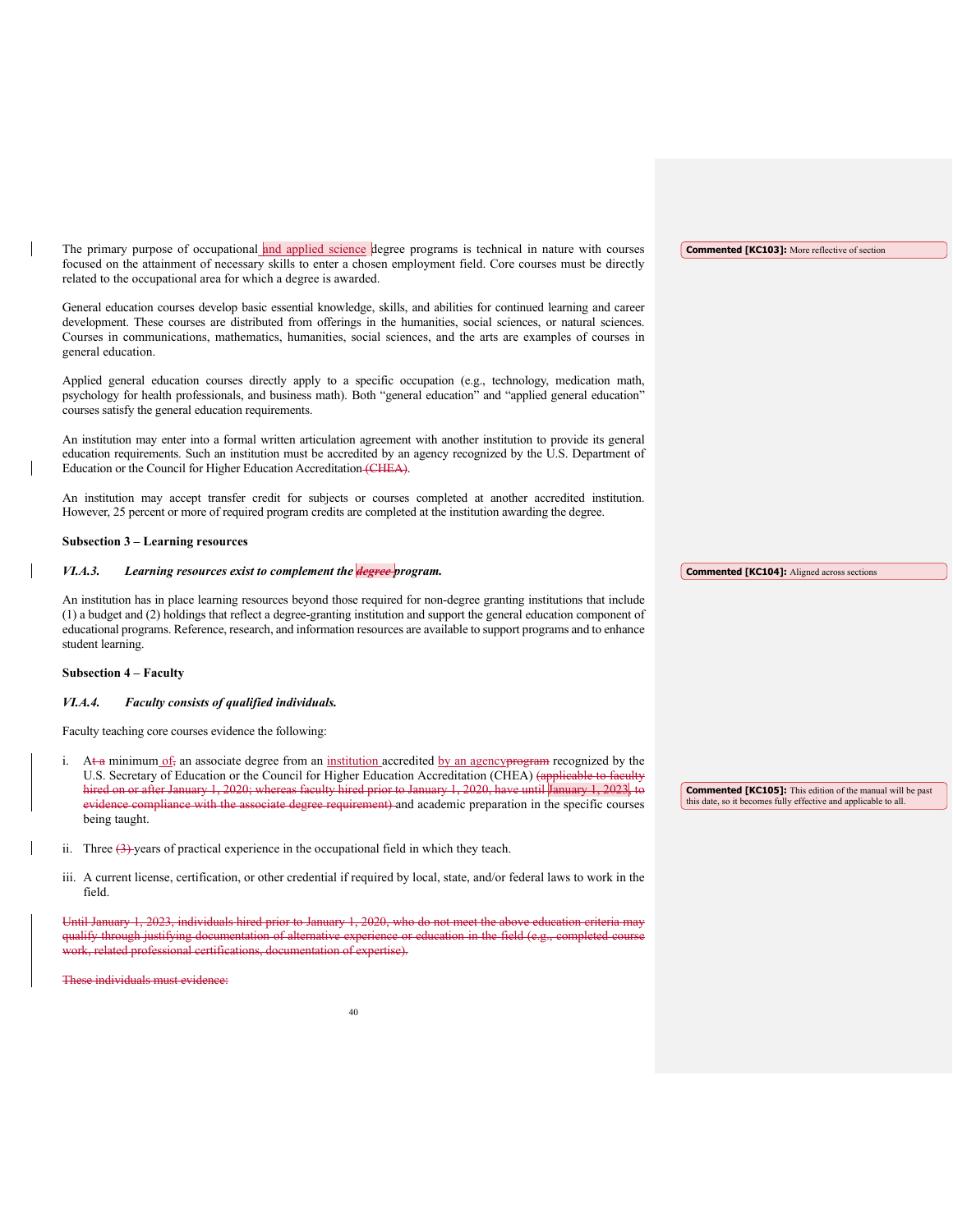other credential if required by local, other credential if required by local, the field. Faculty teaching general education courses possess a baccalaureate degree and academic preparation in specific courses being taught. The degree must be from an institution accredited by an agency recognized by the U.S. Secretary of Education or CHEA. **SECTION B – Academic Associate Degrees** Academic associate degrees may include Associate of Science, Associate of Arts, and any other academic associate degrees that meet the requirements of this section. **Subsection 2 – Curriculum** *VI.B.2.a. The program meets the required minimum level of credit hours (or its recognized equivalent) and contains appropriate content for the degree leveli<del>n total content and hours</del> education courses.*  The program requires: i. 60 semester hours, 90 quarter hours, or its recognized clock hour equivalent in total content (normally two academic years); ii. 30 semester hours, 45 quarter hours, or its recognized clock hour equivalent in the core area for which the degree is awarded; and iii. 15 semester hours, 22.5 quarter hours, or its recognized clock hour equivalent in general education courses. Core courses must be directly related to the area for which the degree is awarded and emphasize achievement of occupational objectives. *VI.B.2.b. Program curriculum reflects the achievement of academic and vocational objectives.*  The objectives of an academic associate degree program reflect the institution's mission and includes general education courses. An institution may enter into a formal written articulation agreement with another institution to provide its general education requirements. Such an institution must be accredited by an agency recognized by the U.S. Department of Education or the Council for Higher Education Accreditation (CHEA). An institution may accept transfer credit for subjects or courses completed at another accredited institution. Institutions must require at least 25 percent of program credits be completed at the institution awarding the degree. **Subsection 3 – Learning resources Commented [KC106]:** Consistent with other sections of this chapter **Commented [KC107]:** Aligned across sections **Commented [KC108]:** Aligned across sections

i. Four (4) years of practical experience in the occupational field in which they teach.

*VI.B.3.a. Learning resources exist to complement the degree program.*  **Commented [KC109]:** Aligned across sections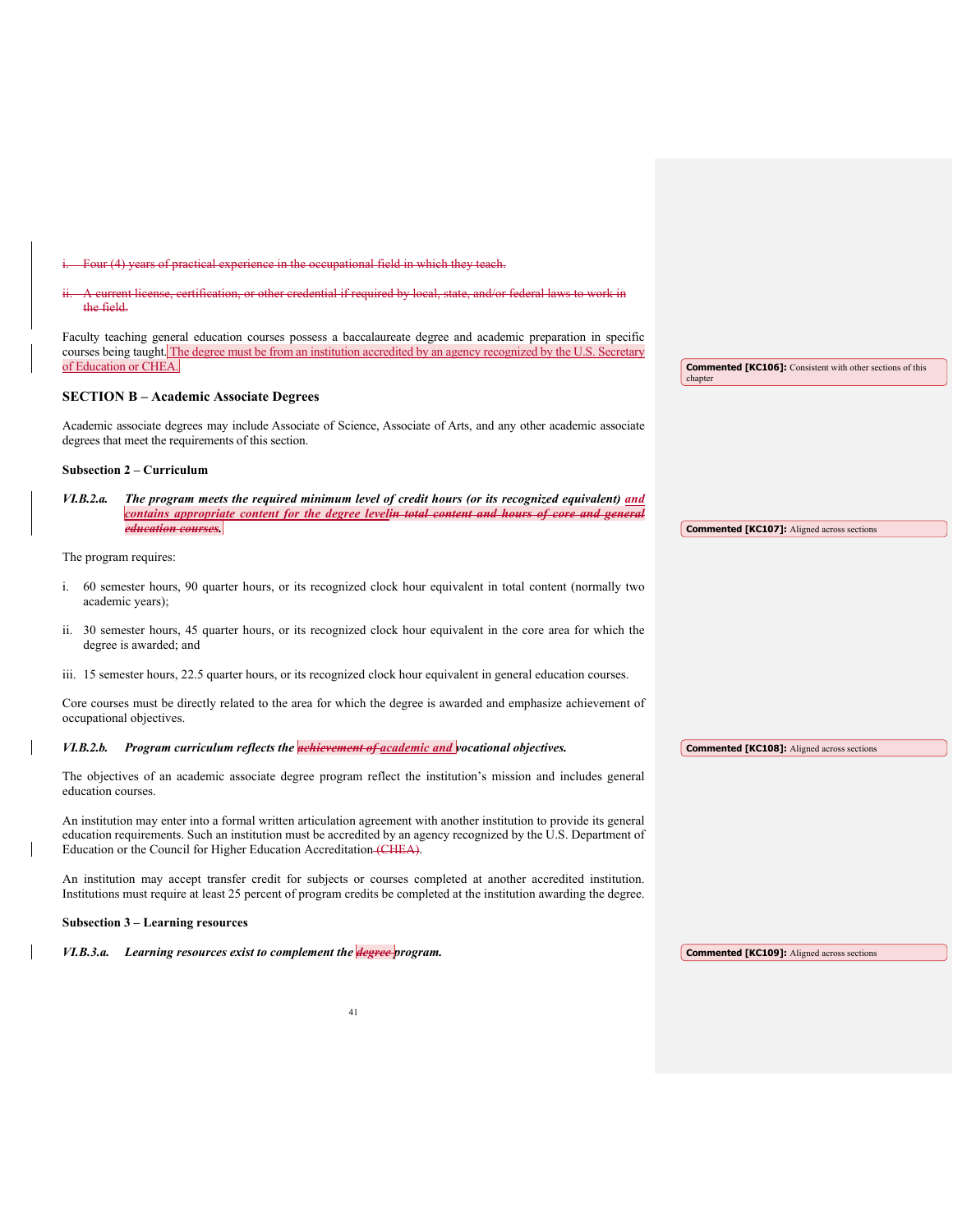An institution has in place learning resources beyond that required for non-degree granting institutions that include (1) a budget and (2) holdings that reflect a degree-granting institution and support the general education component of educational programs. Reference, research, and information resources are available to support programs and to enhance student learning.

# *VI.B.3.b. An individual with professional academic education and experience supervises an institution's library.*

A professionally trained librarian who holds a minimum of a bachelor's degree in library or information science or comparable program or state certification to work as a librarian must supervise and manage library and instructional resources, facilitate their integration into all phases of an institution's curricular and educational offerings, and assist students in their use. Librarians must participate in documented professional growth activities.

During scheduled library hours, there must be a trained individual on duty to supervise the library and to assist students with library functions. This individual must be competent both to use and to aid in the use of the technologies and resources available in the library.

### **Subsection 4 – Faculty**

#### *VI.B.4. Faculty consists of qualified individuals.*

Faculty evidence the following:

- i. A minimum of a baccalaureate degree from an institution accredited by an agency program recognized by the U.S. Secretary of Education or the Council for Higher Education Accreditation (CHEA).
- ii. Academic preparation in the specific courses being taught.
- iii. At least 15 semester credit hours or equivalent in the content area.

Faculty teaching core courses evidence the following:

- i. Three  $(3)$ -years of practical experience in the occupational field in which they teach or in a closely related field.
- ii. A current license, certification, or other credential if required by local, state, and/or federal laws to work in the field.

At least 50 percent of general education courses must be taught by faculty possessing a master's degree or higher. In all cases, the degree must be from an institution accredited by an agency recognized by the U.S. Secretary of Education or the Council on Higher Education AccreditationCHEA.

#### **Subsection 6 – Admissions**

*VI.B.6. Students admitted to associate degree programs possess, at a minimum, a regular An institution adheres to its admissions policies and enrolls students who possess, at a minimum, a high school diploma or recognized equivalent.* 

Evidence of the regular high school diploma or its recognized equivalent must be received prior to the first day of **attendance Commented [KC110]:** Aligned with VI.C.6.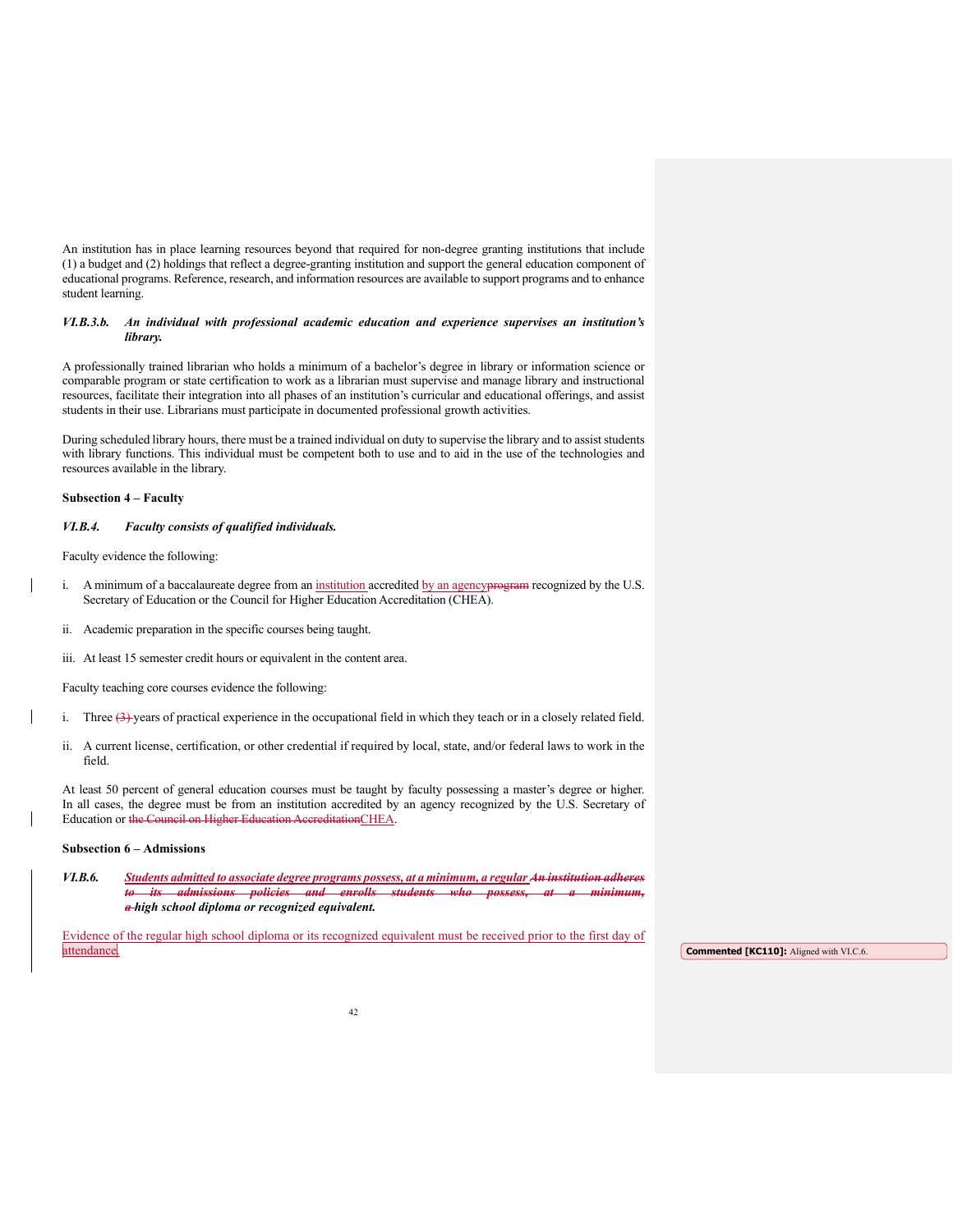# **SECTION C – Baccalaureate Degrees**

Baccalaureate degrees may include Bachelor of Science, Bachelor of Arts, and any other bachelor's degree that meets the requirements of this section.

#### **Subsection 1 – Basic requirements**

*VI.C.1. All courses are clearly postsecondary in nature and emphasize both the achievement of professional objectives in area of concentration and general education requirements.* 

This emphasis requires courses that are both quantitatively and qualitatively relevant to the chosen degree.

#### **Subsection 2 – Curriculum**

*VI.C.2.a. The program meets the required minimum level of credit hours (or its recognized equivalent) and contains appropriate content for the degree levelin total content and hours of professional and general education courses.* 

The program requires:

- i. 120 semester hours, 180 quarter hours, or their equivalent normally earned over a period of 8 semesters, 12 quarters, or their equivalent.
- ii. 60 semester hours, 90 quarter hours, or their equivalent in the area of concentration for which the degree is awarded, not to include subject matter considered general education courses; and
- iii. 36 semester hours, 54 quarter hours, or its recognized clock hour equivalent in general education courses. A minimum of 6 semester hours or 9 quarter credit hours of general education courses must be upper level courses.

The curriculum identifies courses for a baccalaureate degree using a distinct course numbering and sequencing system, which must be clearly outlined in the catalog.

The catalog states the expectations for all baccalaureate degree curriculum. Institutions offering baccalaureate degrees, including completion programs, must clearly describe the requirements for admission, completion of prerequisites, and general education courses in the catalog and program materials.

An institution may enter into a formal written articulation agreement with another institution to provide its general education requirements. Such an institution must be accredited by an agency recognized by the U.S. Departm Secretary of Education or the Council for Higher Education Accreditation (CHEA).

An institution may accept transfer credits for subjects or courses completed at another accredited institution. Institutions must require at least 25 percent of program credits be completed at the institution awarding the degree.

Credit may be awarded for life experiences through prior learning assessment (PLA), such as DANTES, CLEP, or ACE recommendations.

# *VI.C.2.b. Curriculum must approximate the academic community standards for the baccalaureate degree program.*

The curriculum must quantitatively and qualitatively approximate the standards at other institutions offering baccalaureate degrees. The curriculum is relevant, current, and demonstrates academic rigor appropriate for

**Commented [KC111]:** Aligned more with other sections **Commented [KC112R111]:** Area of concentration used below in VI.C.2.a.

**Commented [KC113]:** Aligned across sections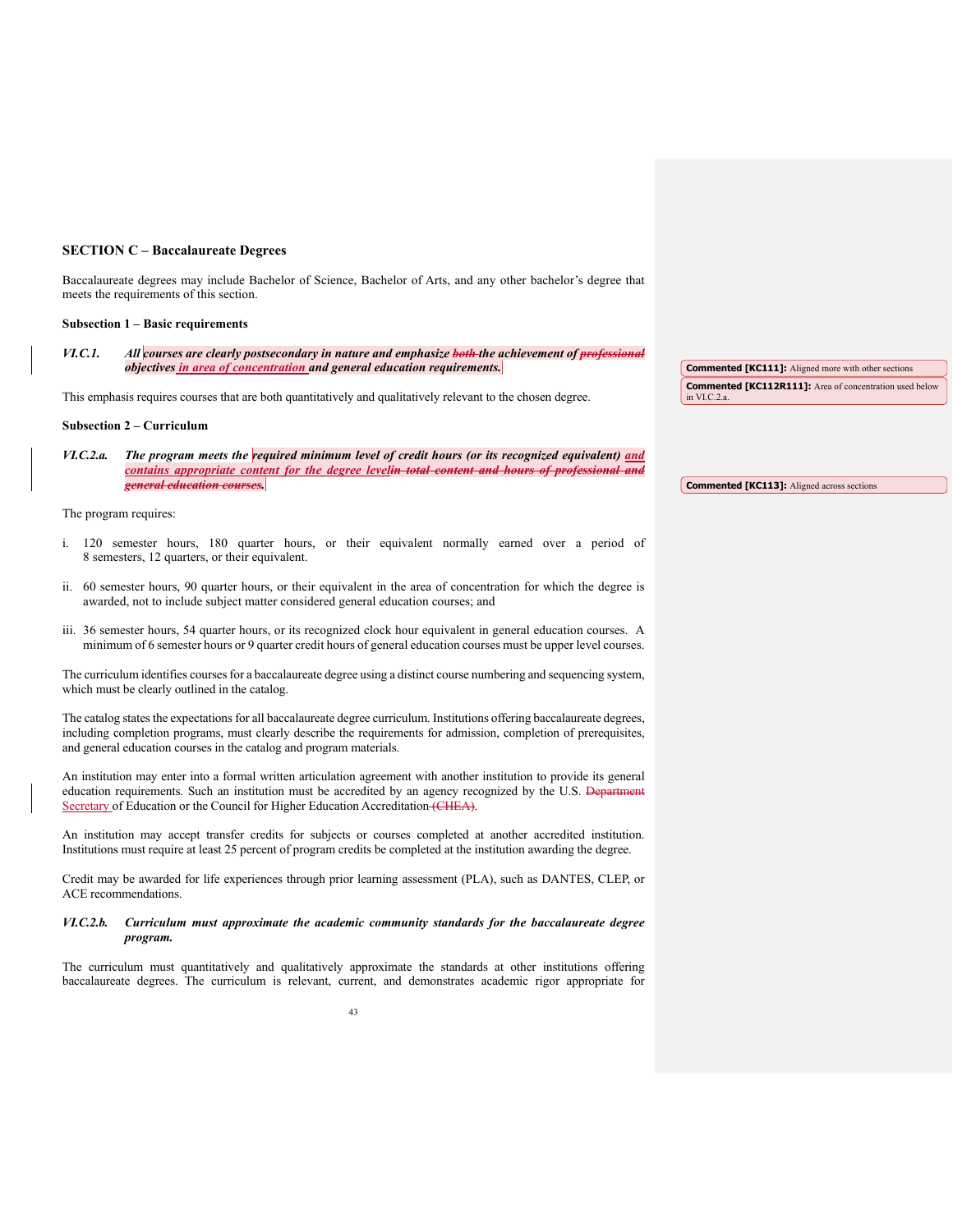baccalaureate degree studies. Emphasis is placed on high levels of critical thinking, research, and analytical skills essential for problem solving in the discipline of study. Curricular offerings must require the use of learning resources.

The sequence of instruction is structured from lower level courses to upper level courses to evidence academic rigor.

# **Subsection 3 – Learning and instructional resources**

#### *VI.C.3.a. Learning resources exist to complement the program.*

An institution has learning resources beyond that required for non-degree granting institutions that include (1) a budget to support the size and scope of the institution and programs offered and (2) holdings to support the professional objectives and general education requirements. Reference, research, and information resources are available to support programs and to enhance student learning.

# *VI.C.3.b. An individual who possesseswith professional academic education and experience supervises the institution's library.*

A professionally trained librarian supervises and manage library and instructional resources, facilitate their integration into all phases of the institution's curricular and educational offerings, and assist students in their use.

A professionally trained librarian is one who holds a baccalaureate or master's degree in library or information science or a comparable program, or state certification to work as a librarian, where applicable. The librarian participate**s** in documented professional growth activities.

During scheduled library hours, there must be a trained individual on duty at all times to supervise the library and to assist students with library functions. This individual must be competent both to use and to aid in the use of the technologies and resources available in the library.

# *VI.C.3.c. The institution encourages student and faculty use of the library and learning resources available.*

The faculty inspires, motivates, and directs student usage of the library resources. The library's adequacy ultimately is determined by the extent to which its resources support all the courses offered by the institution. For library resources, the Dewey decimal system, Library of Congress classification system, or other recognized system of classification is used. Records of circulation and inventory must be current and accurate and must be maintained to assist staff and faculty in evaluating the adequacy and utilization of the holdings.

Library materials and services are available at times consistent with the typical student's schedule in both day and evening programs. If computer software is utilized, a sufficient number of terminals must be provided for student use. If interlibrary agreements are in effect, provisions for such use must be practical and accessible and use must be documented. In determining the suitability of such agreements, consideration will be given to the nature of the participating library's collection, provisions for interlibrary loans, and the degree of accessibility to the students. An institution's library contains, at a minimum, a core collection of physical and/or on-line reference materials to support the offerings of the institution.

Library assessments and acquisitions are the joint responsibility of the faculty and library staff.

# **Subsection 4 – Program supervision and faculty**

*VI.C.4.a. A qualified individual supervises the program.*

**Commented [KC114]:** Aligned with other sections

**Commented [KC115]:** Ties back to chapter V and previous standards with learning resources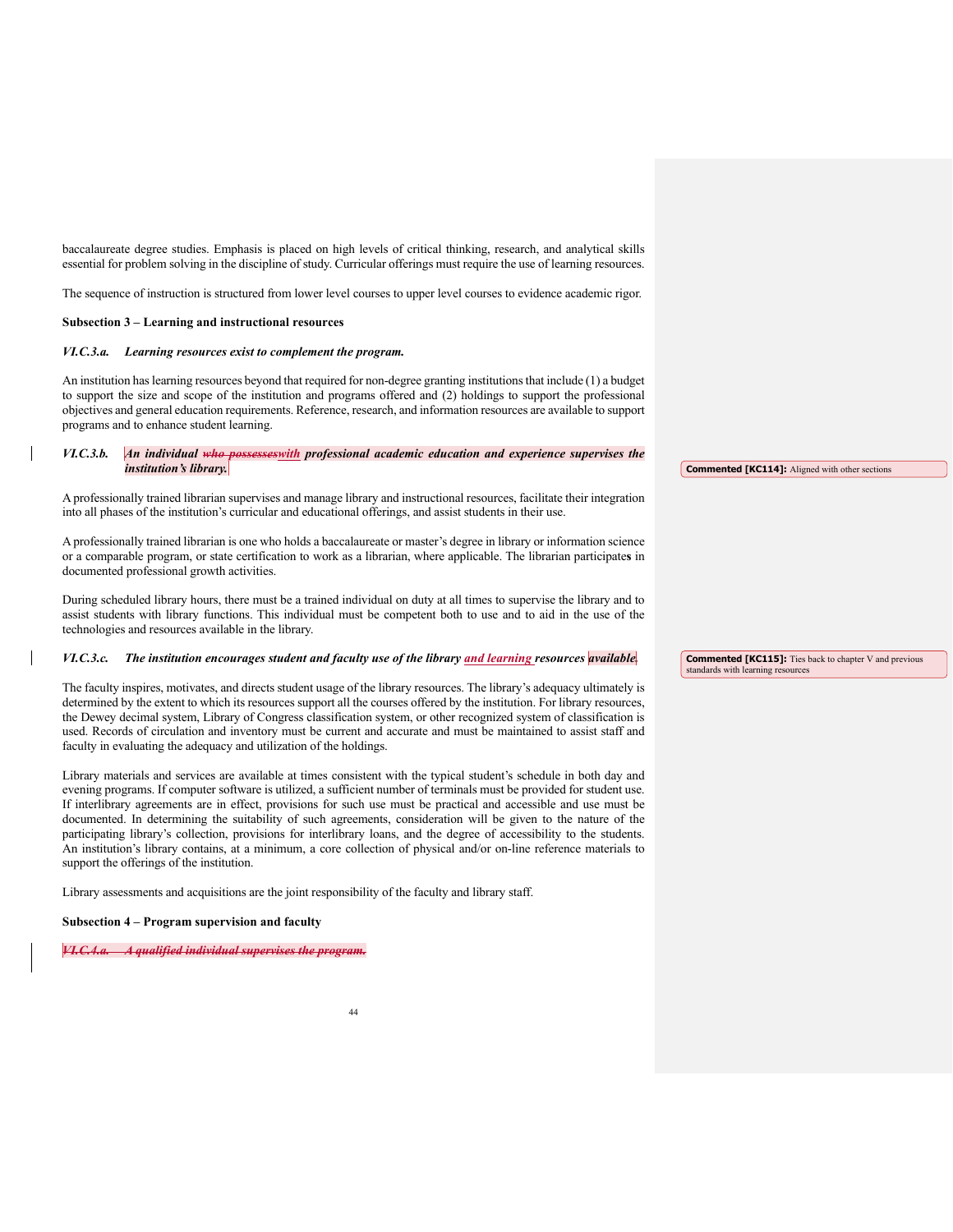| This individual supervises faculty, coordinates the training and teaching of the programs, and has communication<br>with and guidance of the Advisory Board. At a minimum, this individual possesses the following:                                                                                                                                                                                                                                                                            |                                                                                             |
|------------------------------------------------------------------------------------------------------------------------------------------------------------------------------------------------------------------------------------------------------------------------------------------------------------------------------------------------------------------------------------------------------------------------------------------------------------------------------------------------|---------------------------------------------------------------------------------------------|
| An earned master's degree.                                                                                                                                                                                                                                                                                                                                                                                                                                                                     |                                                                                             |
| A minimum of three years teaching or occupational experience in the content field or a closely related field.                                                                                                                                                                                                                                                                                                                                                                                  |                                                                                             |
| A current license, certification, or other credential if required by local, state, or federal laws to work in the field.                                                                                                                                                                                                                                                                                                                                                                       | <b>Commented [KC116]:</b> reordered                                                         |
| VI.C.4.ab. Faculty consists of qualified individuals.                                                                                                                                                                                                                                                                                                                                                                                                                                          |                                                                                             |
| Faculty evidence the following:                                                                                                                                                                                                                                                                                                                                                                                                                                                                |                                                                                             |
| i. A minimum of a master's degree from an institution accredited by an agency <del>program</del> recognized by the U.S.<br>Secretary of Education or the Council for Higher Education Accreditation (CHEA). Faculty members holding<br>graduate degrees, professional degrees such as J.D. or M.D., or baccalaureate degrees plus professional<br>certification through a nationally recognized and accredited certifying agency may meet the qualification<br>requirement with justification. |                                                                                             |
| ii. Academic preparation in the specific courses being taught.                                                                                                                                                                                                                                                                                                                                                                                                                                 |                                                                                             |
| iii. Instructors must have at least 15 semester credit hours or equivalent in the content area.                                                                                                                                                                                                                                                                                                                                                                                                |                                                                                             |
| VI.C.4.be. Faculty assignments and teaching loads must be reasonable.                                                                                                                                                                                                                                                                                                                                                                                                                          |                                                                                             |
| Teaching loads are justified by factors such as the number of different preparations required; the type and method<br>of instruction; the size of classes; the level of instruction; the qualifications of the instructor; the academic advising,<br>committee membership, and guidance and student organizations assigned; and the other administrative, research,<br>publication, and community relations responsibilities of the instructor.                                                |                                                                                             |
| VI.C.4.c. A qualified individual supervises the program.                                                                                                                                                                                                                                                                                                                                                                                                                                       |                                                                                             |
| This individual supervises faculty, coordinates the training and teaching of the programs, and has communication<br>with and guidance of the Advisory Board. At a minimum, this individual possesses the following:                                                                                                                                                                                                                                                                            |                                                                                             |
| An earned master's degree from an institution accredited by an agency recognized by the U.S. Secretary of<br>Education or the Council for Higher Accreditation.                                                                                                                                                                                                                                                                                                                                |                                                                                             |
| A minimum of three years teaching or occupational experience in the content field or a closely related field.                                                                                                                                                                                                                                                                                                                                                                                  |                                                                                             |
| iii. A current license, certification, or other credential if required by local, state, or federal laws to work in the field.                                                                                                                                                                                                                                                                                                                                                                  | <b>Commented [KC117]:</b> Moved down so that faculty come first<br>like in sections a and b |
| <b>Subsection 6 – Admissions</b>                                                                                                                                                                                                                                                                                                                                                                                                                                                               |                                                                                             |
| VI.C.6.<br>Students admitted to baccalaureate degree programs possess a regular high school diploma, or the<br>recognized equivalent-recognized by the state where the institution is authorized.                                                                                                                                                                                                                                                                                              |                                                                                             |
| The regular high school diploma or its recognized equivalent must be received prior to the first day of attendance.<br>A signed attestation is not sufficient evidence.                                                                                                                                                                                                                                                                                                                        |                                                                                             |
|                                                                                                                                                                                                                                                                                                                                                                                                                                                                                                | <b>Commented [KC118]:</b> Aligned across sections                                           |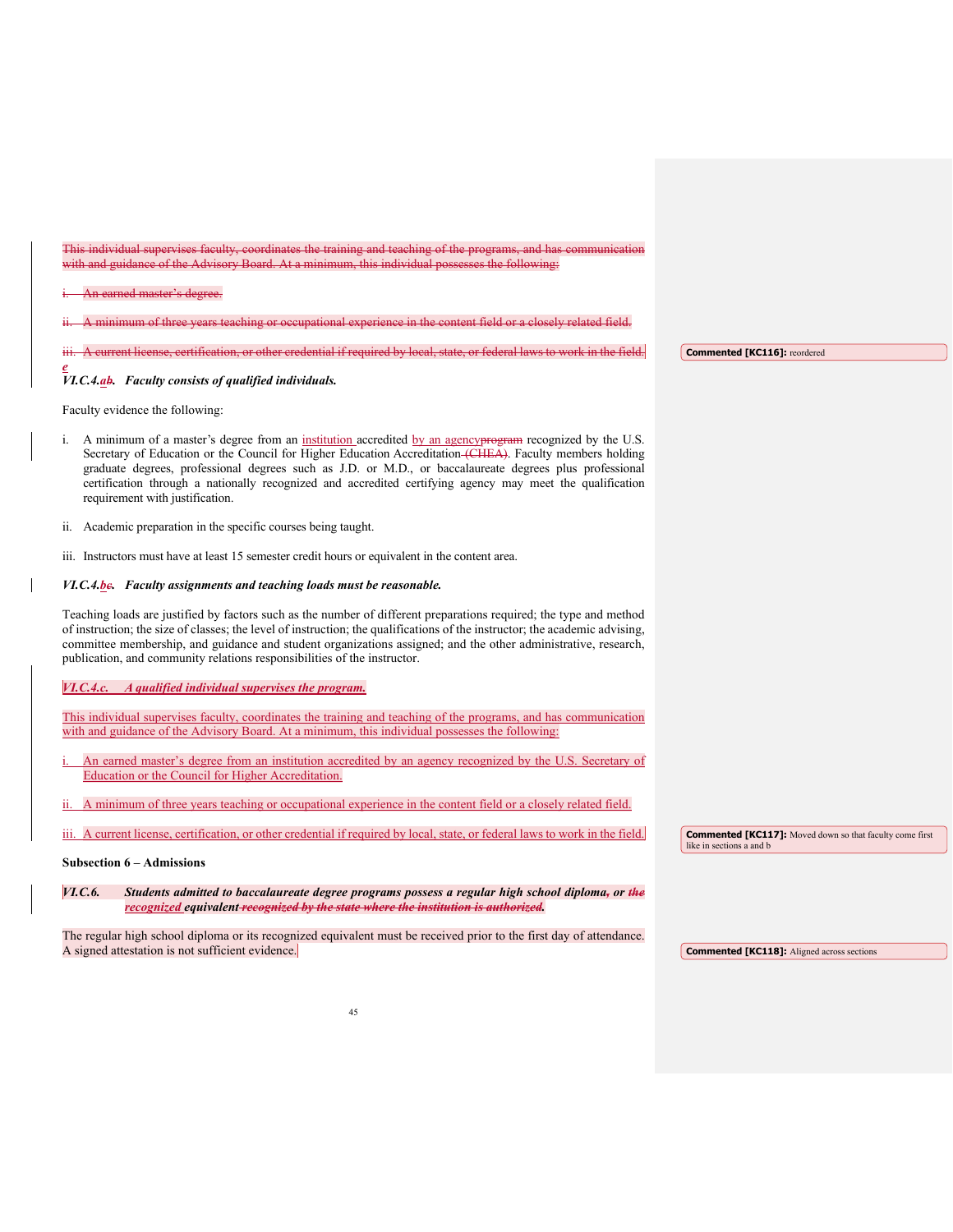### **Subsection 7 – Student services**

*VI.C.7. Institutions offering baccalaureate degree programs provide comprehensive services to support the number of programs and size and characteristics of the student body.* 

Student support services must be provided to support the academic success of students. These services encompass academic advising and support and relevant life skills. The individual(s) responsible for this function must have experience related to the services provided.

#### **SECTION D – Master's Degrees**

# **Subsection 2 – Curriculum**

*VI.D.2.a. The program meets the required minimum level of credit hours (or its recognized equivalent) and contains appropriate content for a master's the degree level.* 

The program incorporates content that enables students to learn the theory and principles of the discipline and apply that knowledge. The program content must be rigorous and emphasize research and analytical skills relevant to the discipline of study.

A minimum of 30 semester or 45 quarter credit hours of coursework is required. An additional 3 to 6 semester or 4 to 8 quarter credit hours are required as a culminating assessment. Examples of a culminating assessment include comprehensive examination, capstone, research project or thesis.

The catalog identifies courses for a master's degree program using a distinct course numbering and sequencing system.

A student must achieve a cumulative grade point average of 3.0 (on a typical 4.0 scale) to be considered eligible for graduation. Only courses completed with a minimum grade point of 2.0 may be applied toward program completion.

#### *VI.D.2.b. Curriculum must approximate the academic community standards for the master's degree program.*

The curriculum must quantitatively and qualitatively approximate the standards at other institutions offering master's degrees. The curriculum is relevant and current and demonstrates academic rigor appropriate for graduate studies. Emphasis is placed on high levels of critical thinking, research, and analytical skills that are essential for problem solving in the discipline of study.

#### **Subsection 3 – Library and instructional resources**

#### *VI.D.3.a. Library Learning resources exist to complement the program.*  **Commented [KC121]:** Aligned with previous sections

An annual library budget to support the size and scope of the institution and the level of programs offered must be established. The allocated budget must be expended for the purchase of books, subscriptions to appropriate online databases, periodicals, library equipment, and other resource and reference materials.

The library function is shaped by the educational programs of the institution. Program related reference, research, and information resources must be available to provide support for curricular and educational offerings at the master's level to enhance student learning.

*VI.D.3.b. An individual who possesseswith professional academic education and experience supervises the institution's library.*

**Commented [KC119]:** Struck as it does not seem to add any

**Commented [KC120]:** Aligned across sections

requirements beyond V.G.1.

**Commented [KC122]:** Aligned with previous sections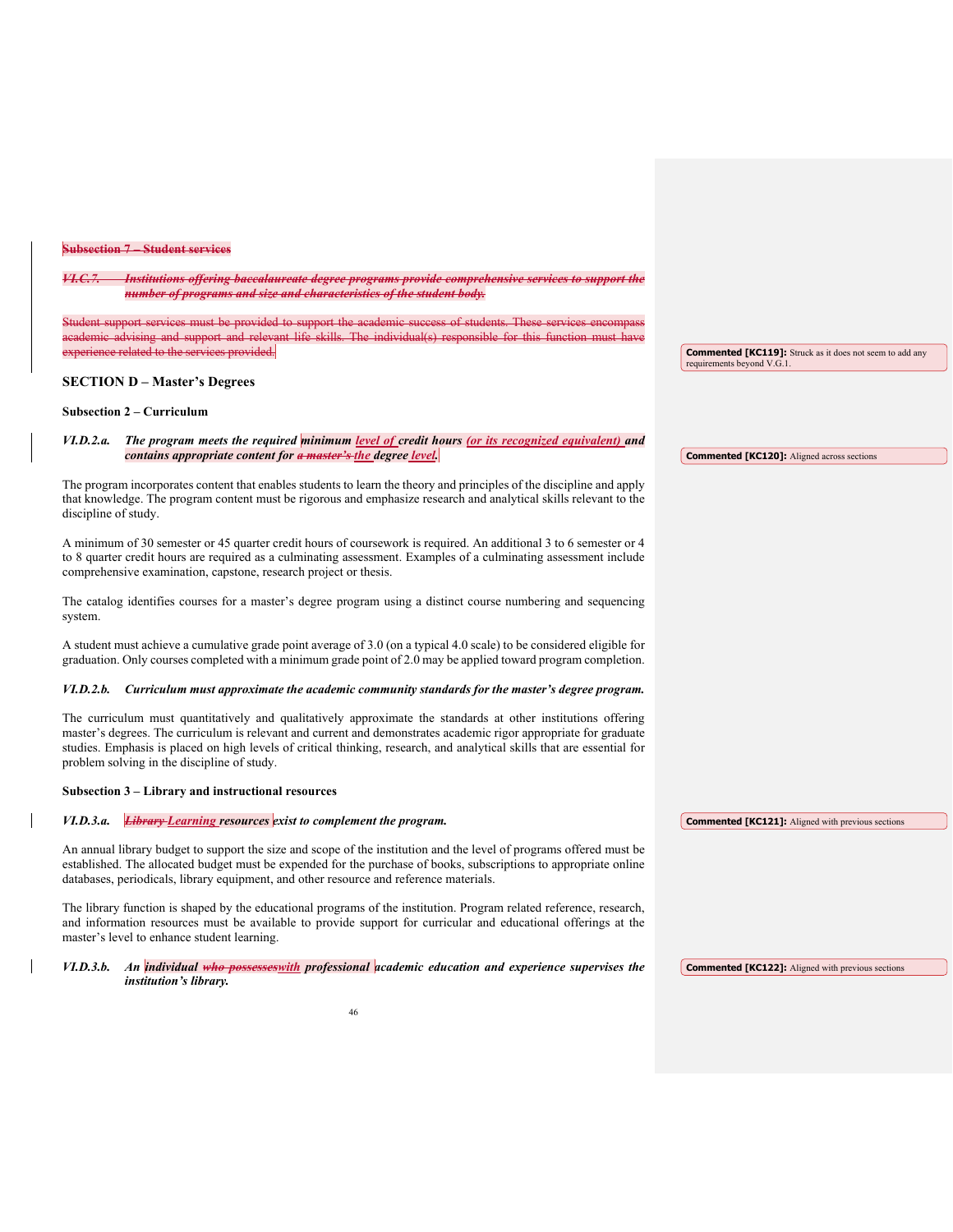A professionally trained librarian holds an earned master's degree in library or information science or a comparable program and, where applicable, meets state requirements to work as a librarian. The librarian participates in documented professional growth activities.

A professionally trained librarian:

- i. Supervises and manages library and instructional resources.
- ii. Facilitates the integration of these resources into the curriculum.
- iii. Assists graduate students and faculty in the use of these resources.

During scheduled library hours, there must be a trained individual on duty at all times to supervise the library and to assist students and faculty with library functions. This individual must be competent in using library technologies and proficient in assisting graduate students and faculty with scholarly research.

#### *VI.D.3.c. The institution encourages student and faculty use of the library and learning resources available.*

Graduate faculty and library staff are actively engaged in evaluation, selection, and acquisition of appropriate resources for the graduate program. The faculty requires and directs graduate student use of the library resources. The library's adequacy ultimately is determined by the extent to which its resources support all the courses offered by the institution.

For library resources, a recognized classification system is used. Current and accurate records of circulation and inventory must be maintained. Library staff and faculty continually evaluate the adequacy and use of the holdings.

Library materials and services are available at times consistent with the typical graduate student's schedule. If computer software is used, a sufficient number of terminals must be provided for student use. If interlibrary agreements are in effect, provisions must be practical and accessible. The use of such resources must be documented.

# **Subsection 4 – Program supervision and faculty**

*VI.D.4.a.* A qualified individual supervises the prog.

this individual possesses the following:

- n earned doctorate from an accredited program recognized by the U.S. Secretary of Education or the ncil for Higher Education Accreditation (CHEA).
- erience at the postsecondary level.
- Three (3) years of teaching experience in the content field or a closely related field.
- mse, certification, or other credential if required by local, state, or federal laws to work in the field.

*VI.D.4.ba. Faculty consists of qualified individuals.*

Faculty evidence the following:

**Commented [KC123]:** Aligned across sections and to tie back to V

**Commented [KC124]:** reordered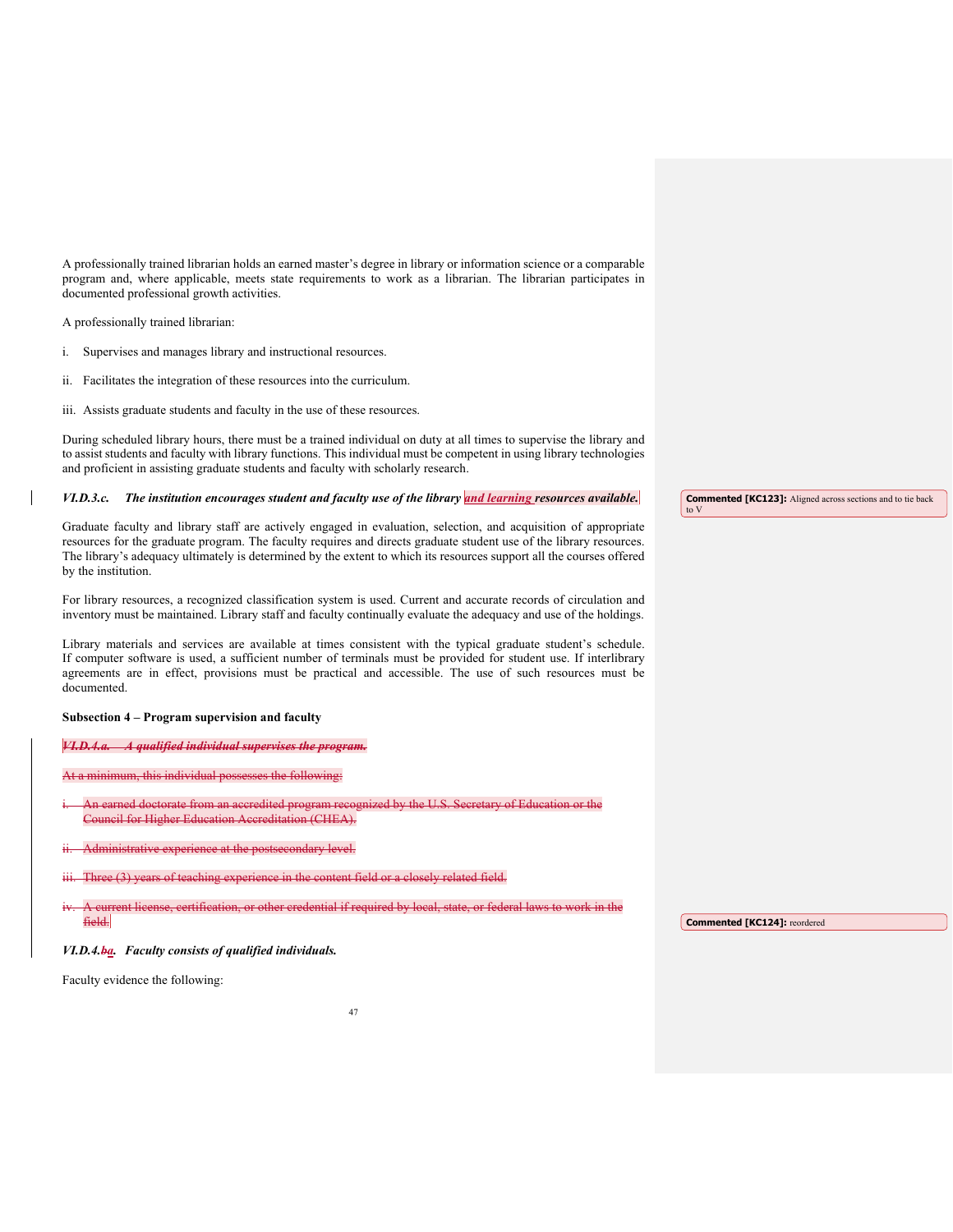- i. A minimum of a master's degree from an institution accredited by an agencyprogram recognized by the U.S. Secretary of Education or the Council for Higher Education Accreditation (CHEA). Faculty members holding a terminal degree, i.e., professional degrees such as J.D. or M.D., may meet the qualification requirement with justification.
- ii. Academic preparation in the discipline. The faculty member of record must have at least 18 semester credit hours or the equivalent in the subject area of instruction.
- iii. Three  $(3)$ -years of experience in the field.

A minimum of 50 percent of the faculty must have an earned doctorate. In all cases, the degree must be from an institution accredited by an agency recognized by the U.S. Secretary of Education or the Council for Higher Education Accreditation (CHEA).

# *VI.D.4.cb. Faculty assignments and teaching loads must be reasonable.*

Teaching loads are justified by factors such as: the number of different preparations required; the type and method of instruction; the size of classes; the level of instruction; the qualifications of the instructor; the academic advising, committee membership, and guidance and student organizations assigned; and the other administrative, scholarly work (e.g., research, publication, presentation), professional activities, and community relations responsibilities of the instructor.

# *VI.D.4.c. A qualified individual supervises the program.*

At a minimum, this individual possesses the following:

- An earned doctorate from an institution accredited by an agency recognized by the U.S. Department of Education or the Council for Higher Education Accreditation.
- Administrative experience at the postsecondary level.
- iii. Three years of teaching experience in the content field or a closely related field.
- iv. A current license, certification, or other credential if required by local, state, or federal laws to work in the field.

# **Subsection 6 – Admissions**

#### *VI.D.6. Students admitted to a master's degree program possess an earned baccalaureate.*

Admission standards and processes must ensure that students are capable of succeeding in the program.

An academic transcript to evidence the baccalaureate must be submitted prior to matriculation.

A baccalaureate earned within the United States and its territories must be from an institution accredited by an agency recognized by the U.S. Secretary of Education or the Council for Higher Education Accreditation (CHEA).

A baccalaureate from an institution located outside of the United States and its territories must supported by appropriate foreign education equivalency.be evaluated by a credential evaluation service provider. The provider must have published standards for membership, affiliations to U.S

**Commented [KC125]:** Moved to better mirror order of previous sections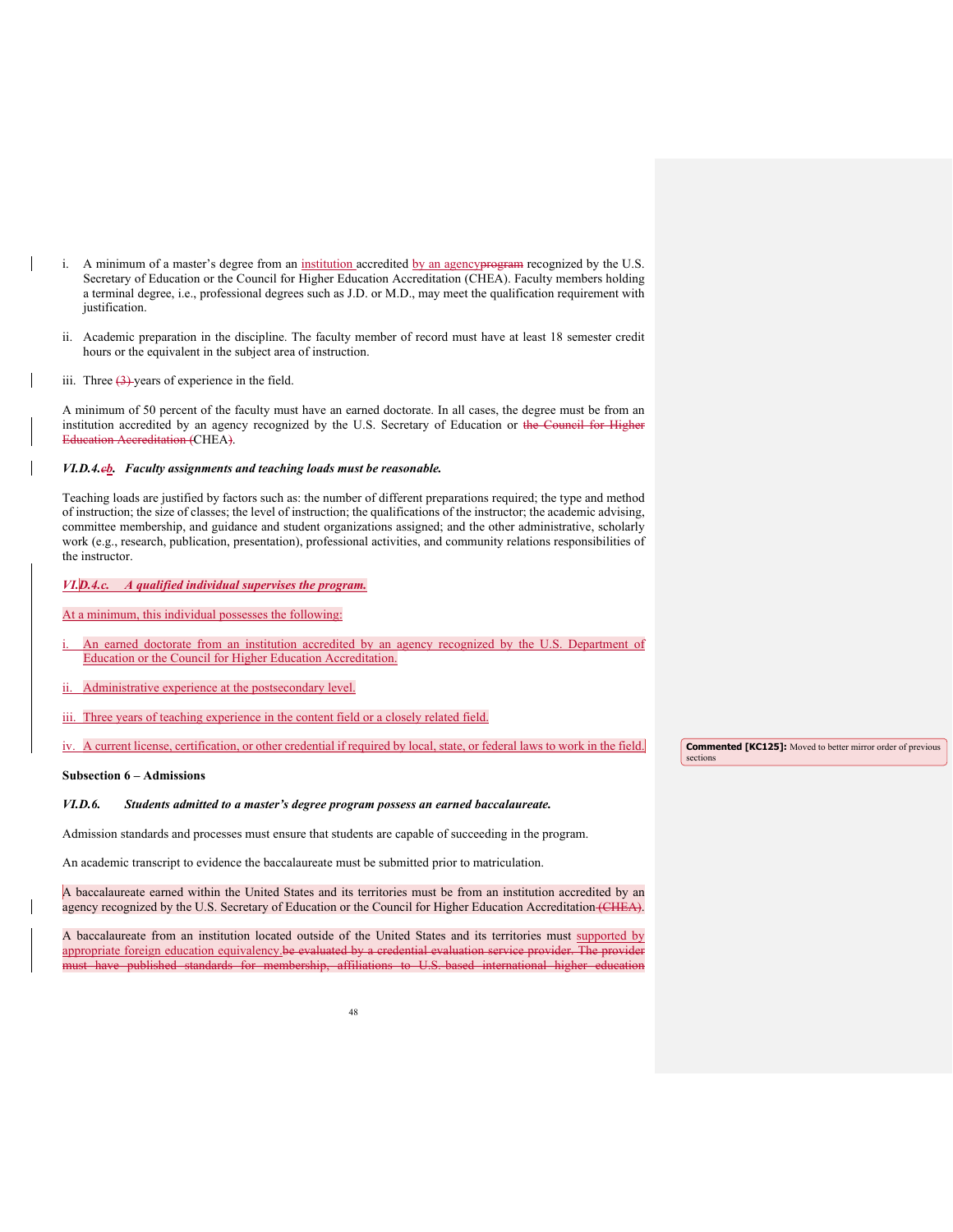associations, and be linked to and used by federal agencies, state agencies, educational institutions, and employers (e.g., NACES and AICE). **Commented [KC126]:** Aligned with other standard revisions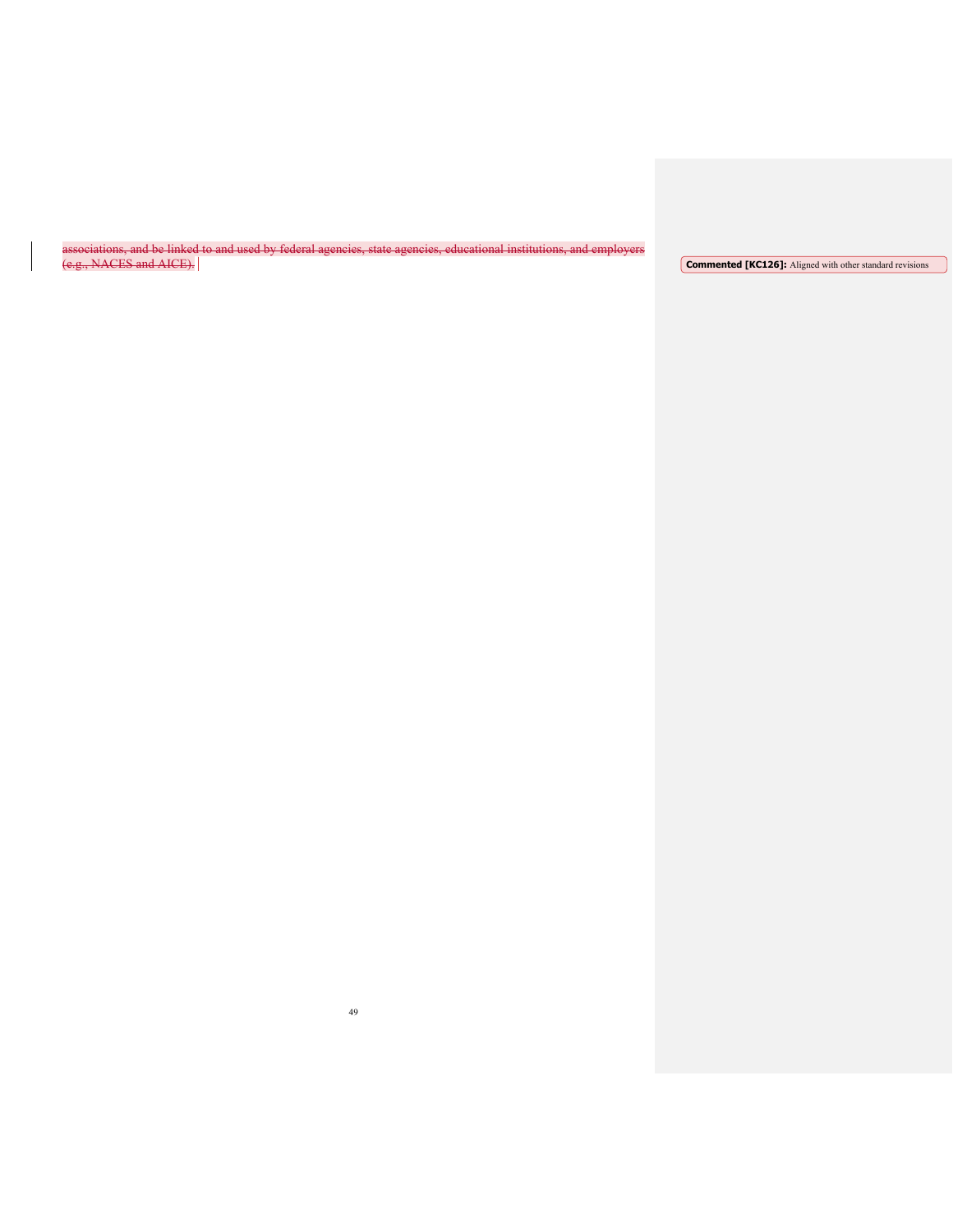# **CHAPTER VII – MA EVALUATION STANDARDS FOR MEDICAL ASSISTING**

# **SECTION A – Curriculum, Competencies, and Externship**

# *MA.A.2. A clinical experience is required for completion of the program.*

The following are considered in choosing, placing, and maintaining clinical site affiliations:

#### **(a) Assignment**

Prior to starting a clinical experience, students must successfully complete a nationally recognized CPR for healthcare providers course.

Clinical externships experiences include placement at a facility that performs a balance of administrative and clinical activities that will expose students to the necessary skills required of the profession.

#### **(b) Activities**

A clinicaln externship experience includes assisting clinical and administrative staff members with daily tasks while under direct supervision. Students should only perform duties within the scope of a medical assistant and the activities included in the program's curriculum. **(c) Supervision**

**Commented [KC127]:** Consistency of terminology related to clinical experiences

# **(d) Requirements for completion**

(*no additional requirements beyond Chapter V*)

*(no additional requirements beyond Chapter V)*

| <b>SECTION B – Program Supervision, Faculty, and Consultation Advisors</b> | <b>Commented [KC128]:</b> Felt the word "Consultation" does not    |
|----------------------------------------------------------------------------|--------------------------------------------------------------------|
|                                                                            | accurately describe the Advisory Board here and throughout VII and |
|                                                                            | VIII so revised                                                    |

**Subsection 1 – Supervision**

*MA.B.1. The program supervisor is qualified and experienced in the program field.* 

A program supervisor has:

- i. A minimum of an associate degree from an institution accredited by an agency recognized by the U.S. Secretary of Education or the Council for Higher Education Accreditation.
- ii. A minimum of three years of full-time experience in a healthcare facility with a minimum of one year of direct patient care in an ambulatory healthcare setting.
- iii. Classroom teaching experience.
- iv. A current medical assistant registration or certification through a nationally recognized and accredited certifying agency.

# **Subsection 2 – Faculty and consultation advisors**

*MA.B.2.a. Faculty formal education/training and experience support the goals of the program.*  (*no additional requirements beyond Chapter V*)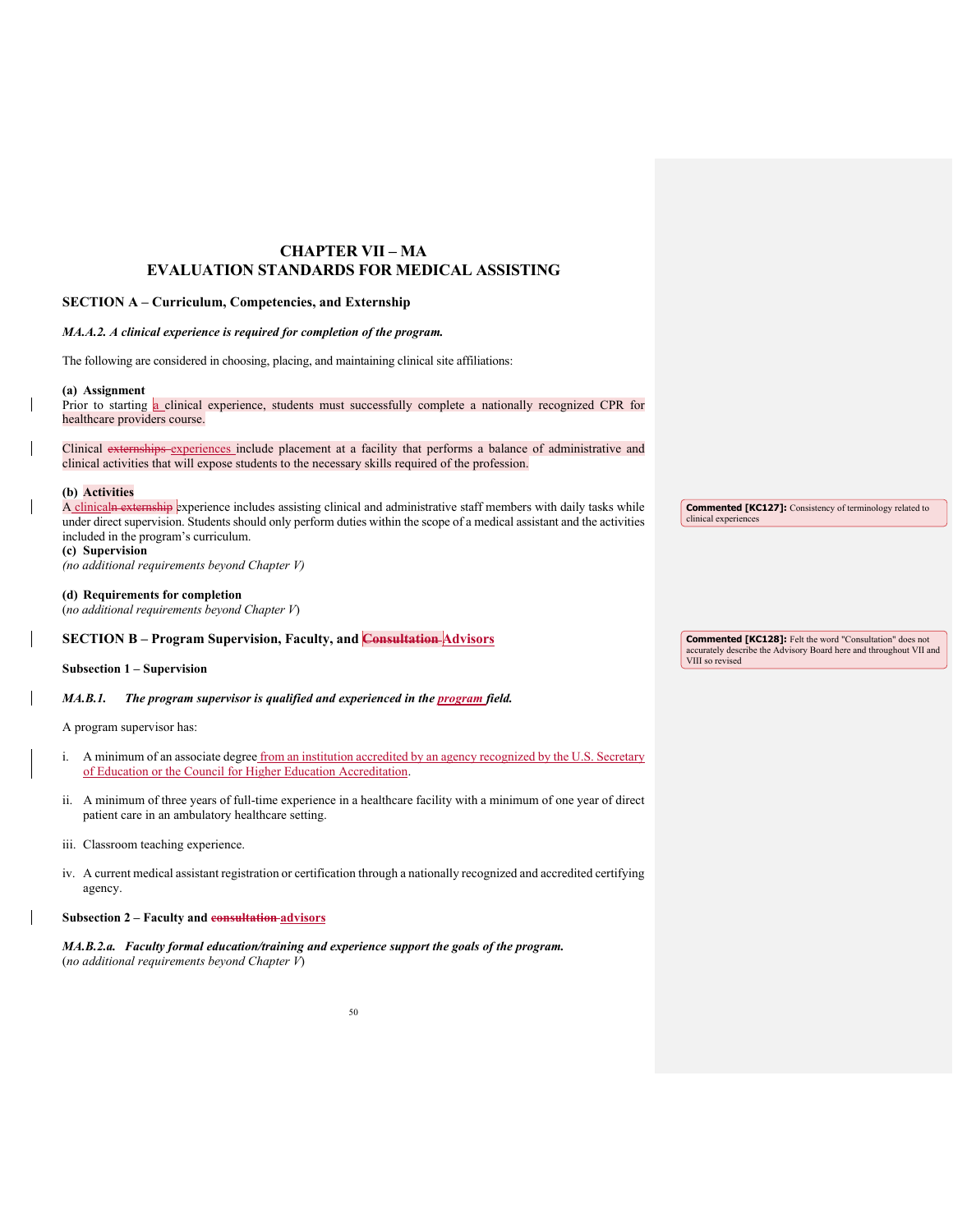# *MA.B.2.b. Faculty numbers and ratios support the goals of the program.* (*no additional requirements beyond Chapter V*)

# *MA.B.2.c. A program is served by an advisory board of program-related specialists to assist administration and faculty in fulfilling stated educational objectives.*

The program's advisory board consists of at least one current faculty member and at least one non-employee representative from each of the following communities of interest (an individual may not serve in more than one capacity):

- i. program graduate
- ii. employer
- iii. current medical assistant practitioner
- iv. licensed (within the United States or its territories) physician, physician assistant, or nurse practitioner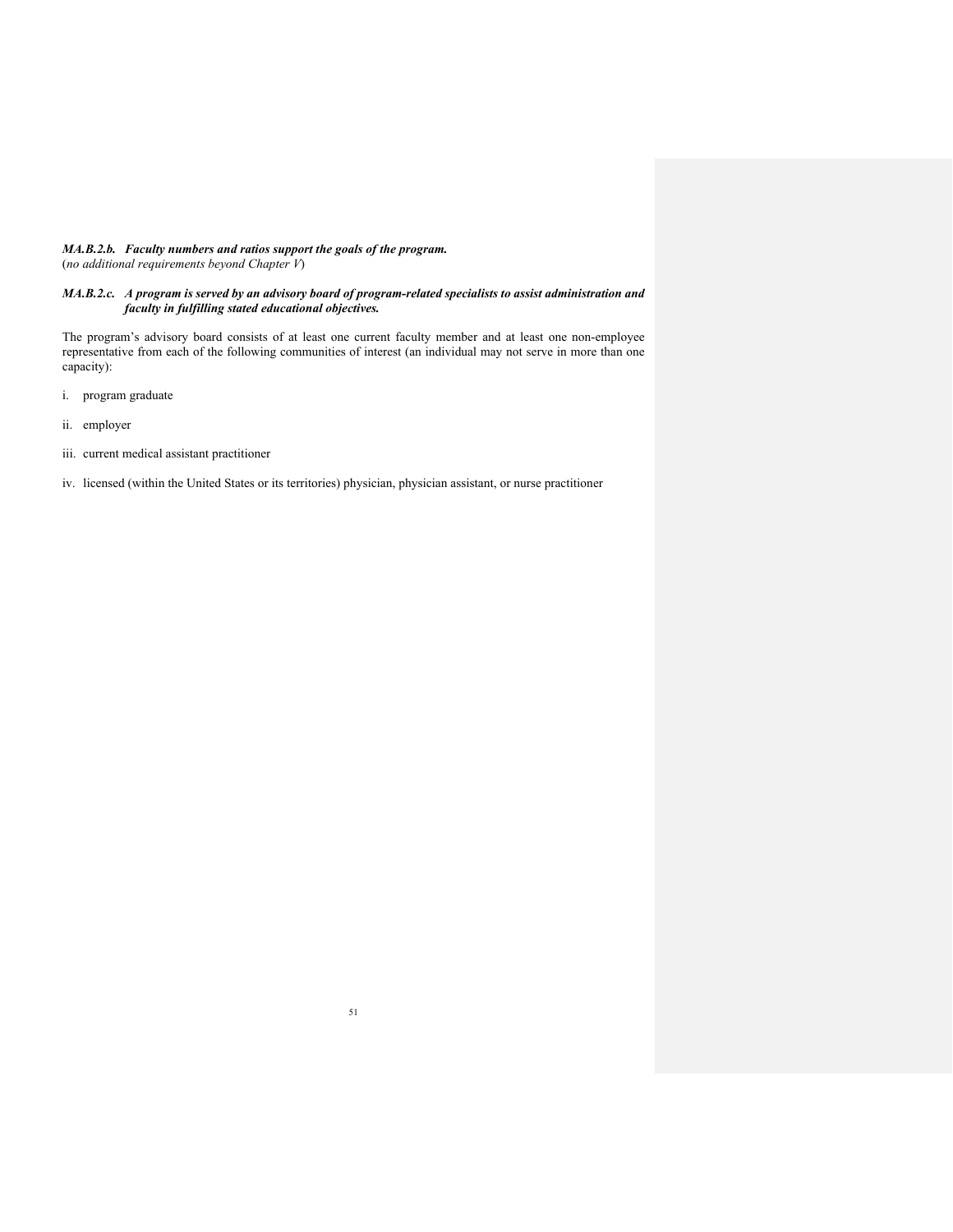# **CHAPTER VII – MLT EVALUATION STANDARDS FOR MEDICAL LABORATORY TECHNOLOGY**

**SECTION B – Program Supervision, Faculty, and Consultation Advisors** 

#### **Subsection 1 – Supervision**

*MLT.B.1. The program supervisor is credentialed and experienced in the program field.* 

The program supervisor holds a credential from a nationally recognized and accredited agency as a medical technologist or a clinical laboratory scientist and at a minimum holds a bachelor's degree in the sciences from an institution accredited by an agency recognized by the U.S. Secretary of Education or the Council for Higher Education Accreditation. The program supervisor has five years of practical laboratory experience.

# **Subsection 2 – Faculty and consultation advisors**

### *MLT.B.2.a. Faculty formal education/training and experience support the goals of the program.*

Program faculty must demonstrate knowledge and proficiency in their content areas, and faculty teaching didactic and clinical core courses must:

- i. Be currently credentialed by a nationally recognized and accredited agency as a medical laboratory technician or medical technology/clinical laboratory scientist.
- ii. Hold, at minimum, an associate degree from an institution accredited by an agency recognized by the U.S. Secretary of Education or the Council for Higher Education Accreditation.

Faculty participate in teaching courses, supervising applied laboratory learning experiences, evaluating student achievement, developing curriculum, formulating policy and procedure, and evaluating program effectiveness.

#### *MLT.B.2.b. Faculty size/numbers support the goals of the program.*

Student to instructor ratio in the laboratory does not exceed 10:1.

# *MLT.B.2.c. A program must be served by an advisory board of program-related specialists to assist administration and faculty in fulfilling stated educational objectives.*

The program's advisory board consists of at least one current faculty member and at least one non-employee representative from each of the following communities of interest (an individual may not serve in more than one capacity):

- i. program graduate
- ii. an affiliated clinical site preceptor
- iii. a current practitioner

**Commented [KC129]:** Conforming changes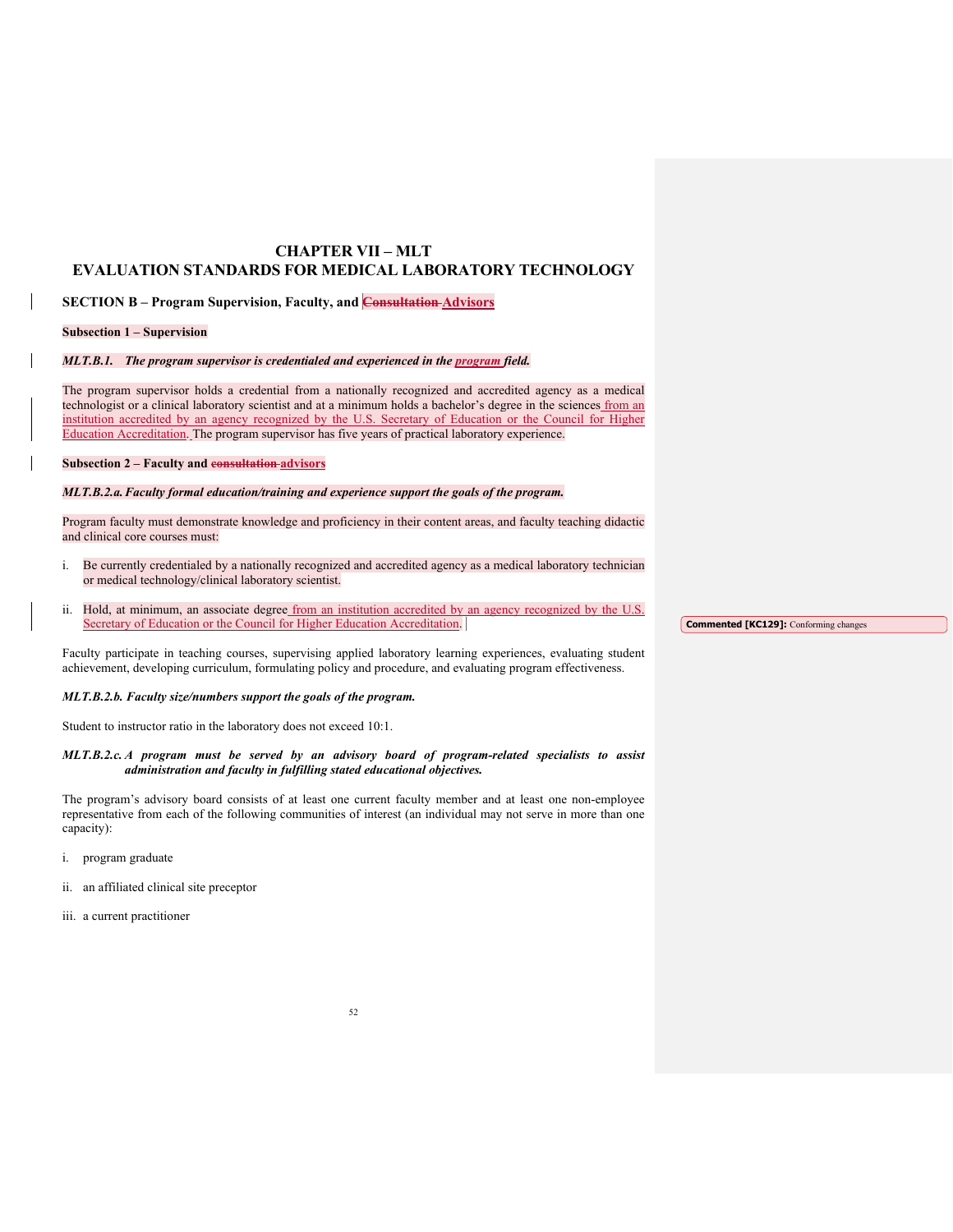# **CHAPTER VII – ST EVALUATION STANDARDS FOR SURGICAL TECHNOLOGY**

### **SECTION A – Curriculum, Competencies, and External and/or Internal Clinical Experience**

*ST.A.1. The depth and breadth of the program's curriculum enables graduates to acquire the knowledge and competencies necessary to become an entry-level professional in the surgical technology field.* 

The program's goals are:

- i. Documented and written in a manner to ensure that the curriculum is current with industry standards.
- ii. Meeting the demands of the communities of interest (e.g., students, graduates, employers, physicians, and the public).
- iii. Sufficiently comprehensive to ensure that students obtain appropriate hands-on training in the cognitive, psychomotor, and affective learning domains that enables them to be competent, entry-level surgical technologists.

Competencies required for successful completion of the program are:

- i. Clearly delineated.
- ii. Commonly accepted.
- iii. Aligned with the current Core Curriculum for Surgical Technology, produced by the Association of Surgical Technologists [\(www.ast.org\)](http://www.ast.org/), (herein referred to as the Core Curriculum).
- iv. Inclusive of an understanding of the core competencies for inter-professional collaborative practice (i.e., values/ethics, roles/responsibilities, interprofessional communication, teamwork)

Students are advised, prior to admission and throughout the program, of any credentialing requirements necessary to achieve employment in the field. Focus is placed on credentialing requirements and opportunities to obtain employment.

### *ST.A.2. A clinical experience is required for completion of the program.*

The following are considered in choosing, placing, and maintaining clinical experience site affiliations:

# **(a) Assignment**

Clinical sites include placement at a facility that performs various types of surgical procedures that will expose the student to the necessary skills required for entry-level practice in the profession. Placements may include limited time at out-patient surgical facilities.

Students may not replace existing staff while participating in clinical experiences and this fact is made known to the student.

In all cases, the clinical site used is properly licensed and regulated.

# **(b) Activities**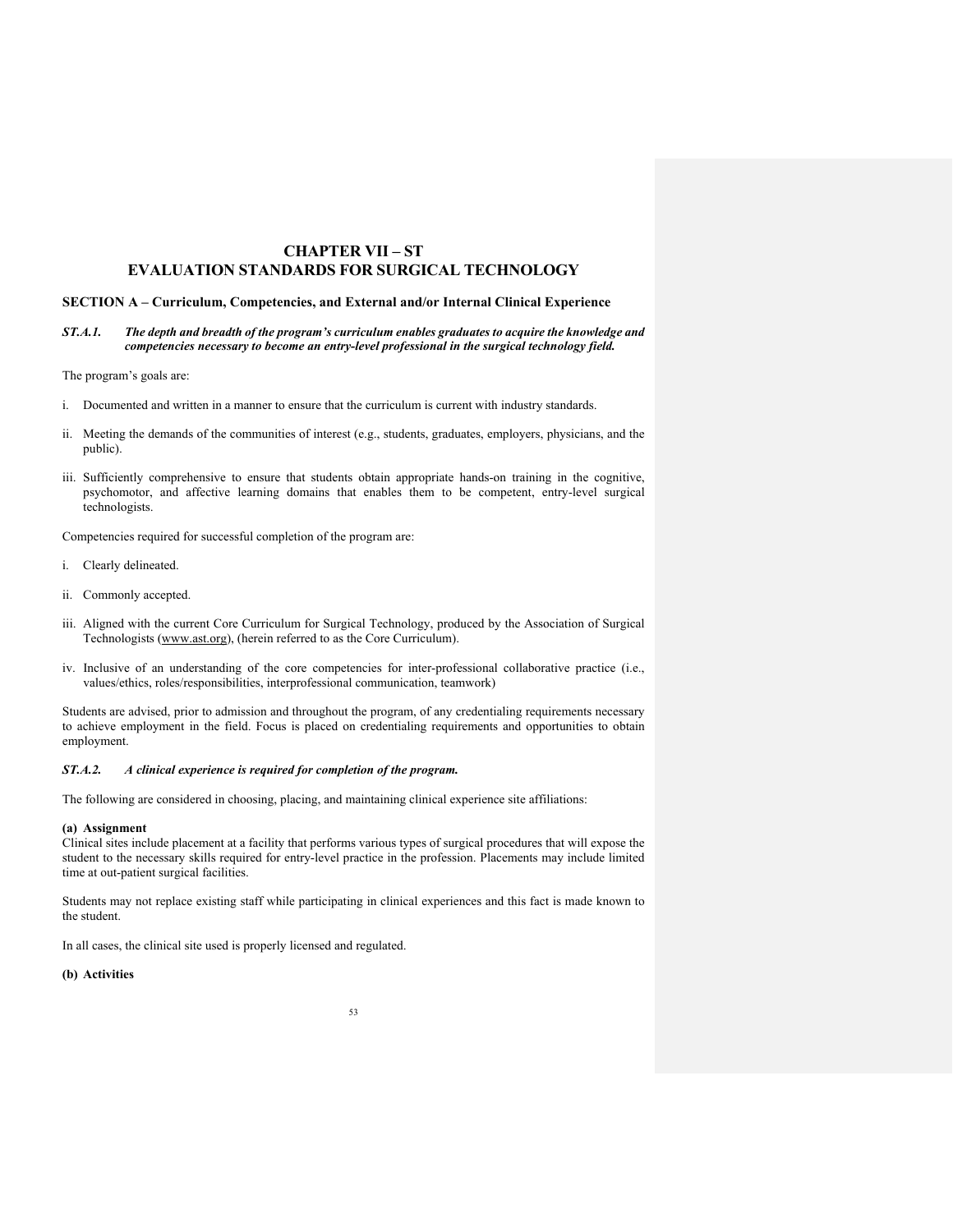### *(no additional requirements beyond Chapter V)*

#### **(c) Supervision**

An individual employed by the institution who meets the minimum qualifications of program faculty member is responsible for documenting routine on-site visits and weekly interaction, with both the student and facility, to evidence oversight and evaluation of student performance while at the clinical site.

#### **(d) Requirements for Completion**

Clinical assignments must allow the student to fulfill all of the requirements set forth in the current Core Curriculum. Simulation may not be substituted for the surgical cases outlined in the Core Curriculum required during clinical experiences.

Simulation may be substituted for up to 20 percent of the total required clinical hours in exceptional circumstances that make it impossible to complete total clinical hours (e.g., government regulations, regional or national disasters). Program that utilize simulated clinical experiences must maintain documentation demonstrating the need for simulation as well as how the program incorporated program management, applicable institutional administrators and management, and program advisory board input into its decision-making process.

*ST.A.3. The program administers to each student an examination by a nationally recognized and accredited credentialing agency after completion of curricula content and prior to graduation.*

The exam is proctored consistently with the credentialing agency's requirements.

 $\mu$ st demonstrate 100 percent examination participation and a 70 percent pass  $\mu$ **SECTION B – Program Supervision, Faculty, and Consultation Advisors Commented [KC130]:** Relocated to Chapter III, Section A, Subsection 10 **Commented [KC131]:** Conforming change

#### **Subsection 1 – Supervision**

*ST.B.1. The program supervisor is credentialed and experienced in the program field.*

Supervisors of a surgical technology program evidence the following:

- A minimum of an associate degree from a program accredited by an agency recognized by the U.S. Secretary of Education or the Council for Higher Education Accreditation (applicable to program supervisors hired on or after January 1, 2023; whereas, program supervisors hired before January 1, 2023, have until January 1, 2026, to evidence compliance with the associate degree requirement).
- $\frac{1}{1}$ . Hold a $\Delta$  credential in the surgical technology field from a nationally recognized and accredited credentialing agency.
- ii.iii. Possess aA minimum of three years of operating room experience in the scrub role within the last five years or three years teaching in the field of surgical technology prior to employment.
- Evidence eContinued education and training intended to maintain and enhance their professional knowledge of surgical technology instruction and administrative requirements as well as to promote necessary education, standards, and credentialing required in the surgical technology field (e.g., pursuit of advanced academic degrees and active participation in related state and national membership organizations).

**Subsection 2 – Faculty and consultationadvisors**

**Commented [KC132]:** since the profession is moving towards the associate degree level, the requirement needs to be increased for program supervisor. mirrors prior increased degree requirements in other parts of the manual and time allowed for completion.

**Commented [KC133R132]:** Note: this degree does not need to be in surgical technology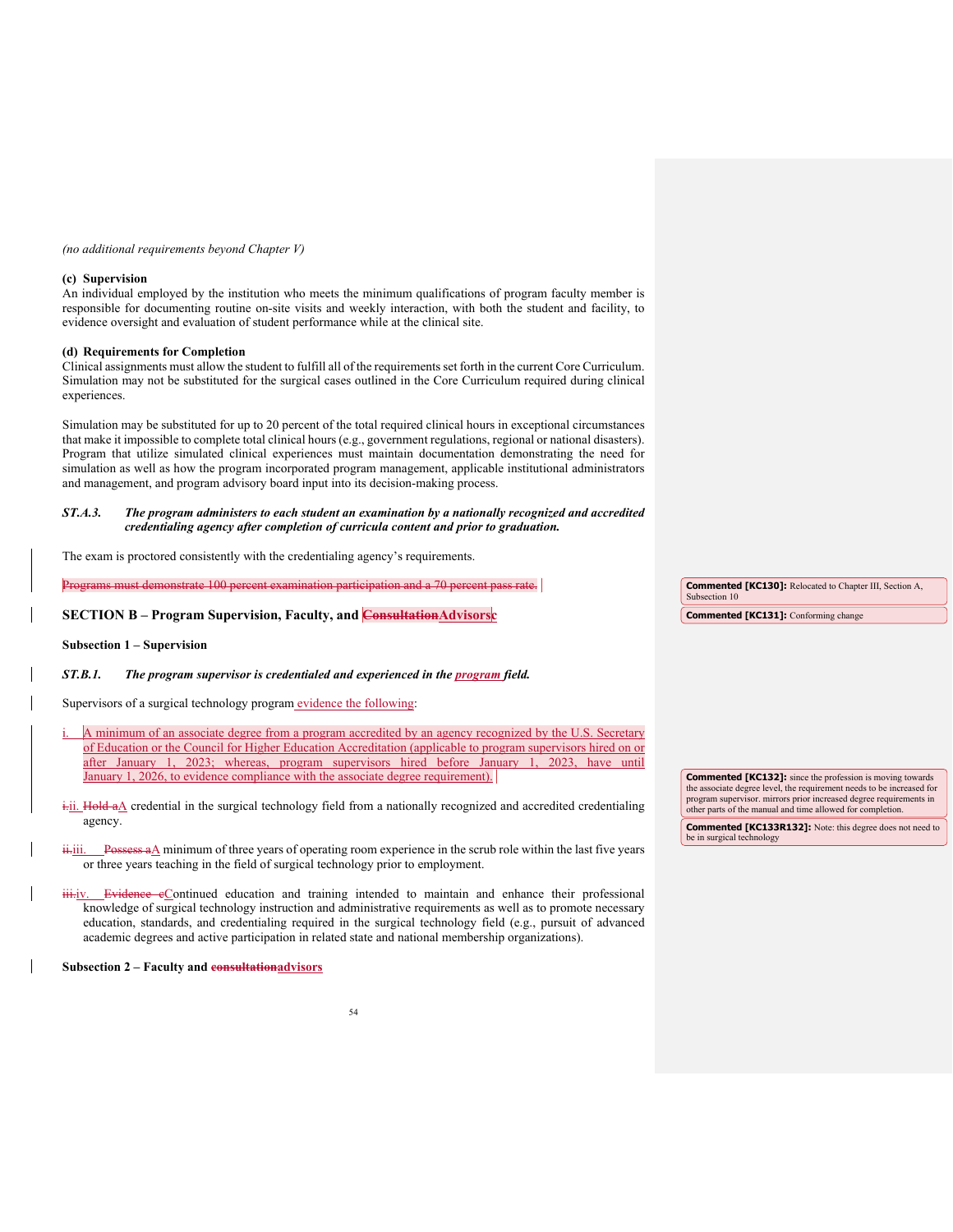### *ST.B.2.a. Faculty formal education/training and experience support the goals of the program.*

Faculty teaching core surgical technology courses (based on the current Core Curriculum):

- i. Work under the direction of the program supervisor.
- ii. Hold a credential in the surgical technology field from a nationally recognized and accredited credentialing agency.
- iii. Have within the last five years a minimum of three years of operating room experience or teaching in the field, or a combination of the two.

# *ST.B.2.b. Faculty numbers and ratio support the goals of the program.*

Supervision during laboratory instruction is defined as student to faculty ratio of 10:1.

#### *ST.B.2.c. A program employs a clinical coordinator.*

A clinical coordinator is:

- i. Qualified as program faculty.
- ii. Responsible for the supervision of clinical faculty, students, and the clinical experience.

Clinical coordinators may serve in more than one capacity (e.g., program supervisor, didactic or laboratory instructor, etc.).

# *ST.B.2.d. A program is served by an advisory board of program-related specialists to assist administration and faculty in fulfilling stated educational objectives.*

The program's advisory board consists of at least one current faculty member, a representative from the institution's administration, and at least one non-employee representative from each of the following communities of interest (an individual may not serve in more than one capacity):

- i. program student
- ii. program graduate
- iii. currently credentialed surgical technologist
- iv. employer
- v. licensed member of the surgical team with recent operating room experience
- vi. the public (public member is to serve in the role of "potential patient" in assessing continued assessment of public health and welfare)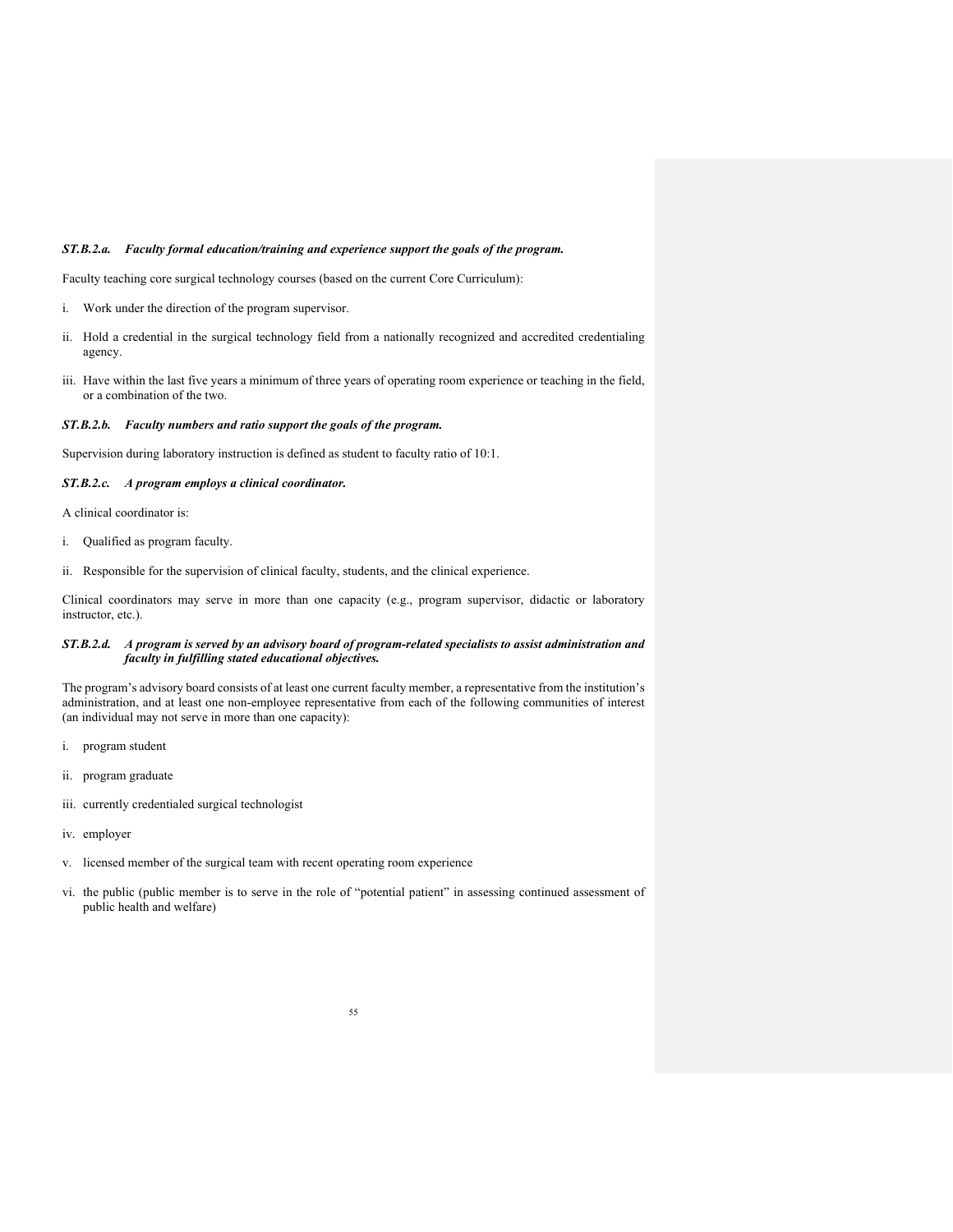# **CHAPTER VIII – DA I EVALUATION STANDARDS FOR DENTAL ASSISTING**

**SECTION B – Program Supervision, Faculty, and ConsultationAdvisors**

### **Subsection 1 – Supervision**

# *DAI.B.1. The program supervisor is credentialed and experienced in the program field.*

#### A program supervisor:

i. Holds a current dental assistant registration or certification through a nationally recognized and accredited certifying agency, or is a licensed dentist, and is proficient in four-handed and/or six-handed dentistry principle.

# ii. Has experience in the program field.

iii. Is sufficiently free from service and other non-educational duties to fulfill the educational and administrative requirements of the program.

# The responsibilities of the program supervisor include participation in:

- (a) Curriculum development and coordination
- (b) Selection and recommendation of individuals for faculty appointment and promotion
- (c) Supervision and evaluation of faculty
- (d) Determining faculty teaching assignments
- (e) Scheduling use of program facilities
- (f) Selection of extramural facilities and coordination of instruction in the facilities
- (g) Assessment of facilities and equipment periodically in relation to current concepts of dental assisting and recommends appropriate modifications

# **Subsection 2 – Faculty and consultationadvisors**

# *DAI.B.2.a. Faculty formal education/training and experience support the goals of the program.*

All core faculty possess:

- i. Current knowledge and experience in dental assisting. Faculty are proficient in didactic and clinical four-handed and/or six-handed dentistry.
- ii. Awareness of any applicable state requirements governing dental assisting programs.

# *DAI.B.2.b. Faculty size/numbers support the goals of the program.*

There is an adequate number of faculty to support student needs, including tutorial support. Supervision during laboratory instruction is defined as student to faculty ratio of no more than 12:1.

# *DAI.B.2.c. A program is served by an advisory board of program related specialists to assist administration and faculty in fulfilling stated educational objectives.*

The program's advisory board consists of at least one current faculty member, a representative from the institution's administration, and at least one non-employee representative from each of the following communities of interest:

**Commented [KC134]:** Conforming changes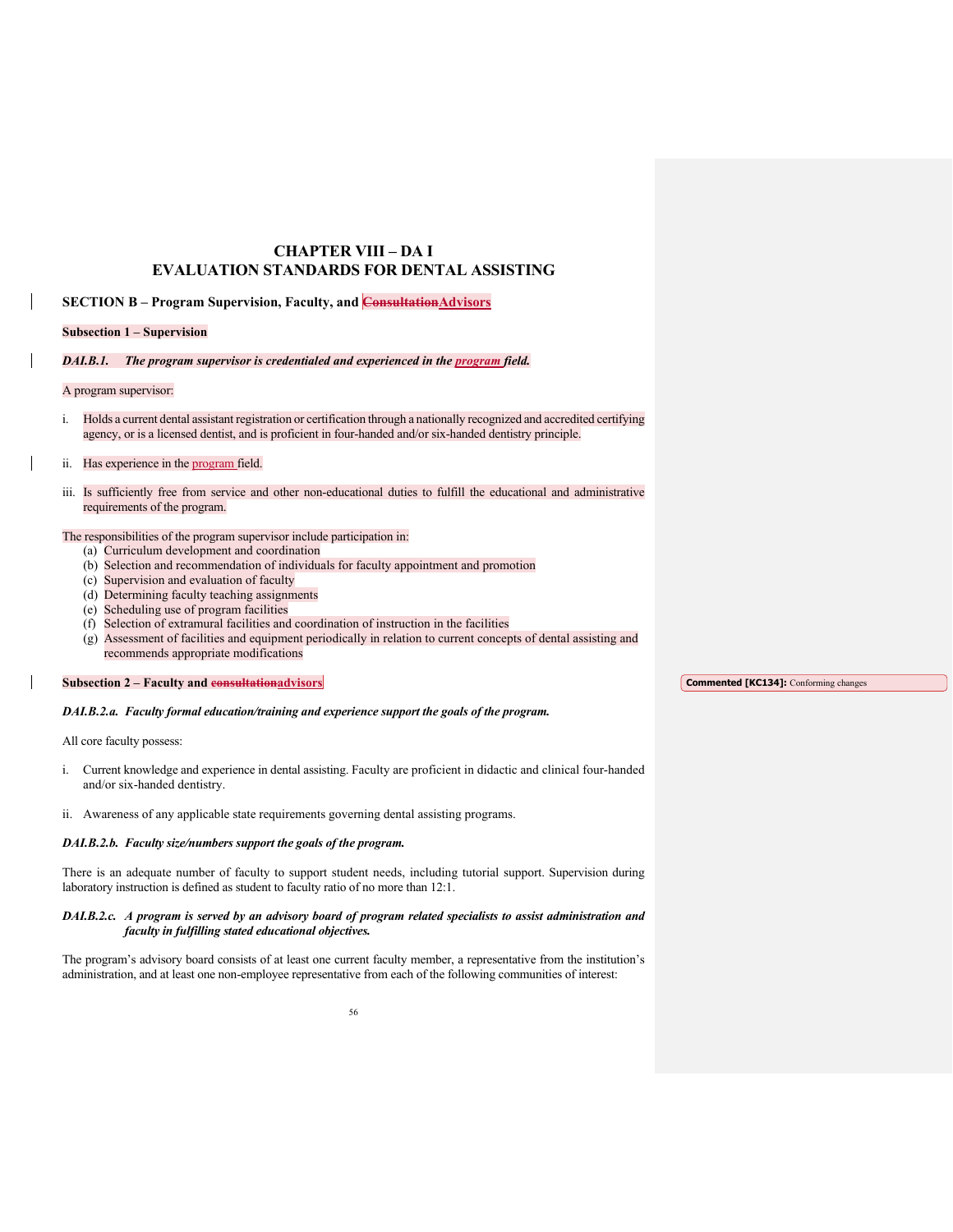- i. program student
- ii. program graduate
- iii. dental assistant
- iv. licensed dentist
- v. the public (public member is to serve in the role of potential patient assessing continued public health and
- welfare) vi. employer

An individual may not serve in more than one capacity.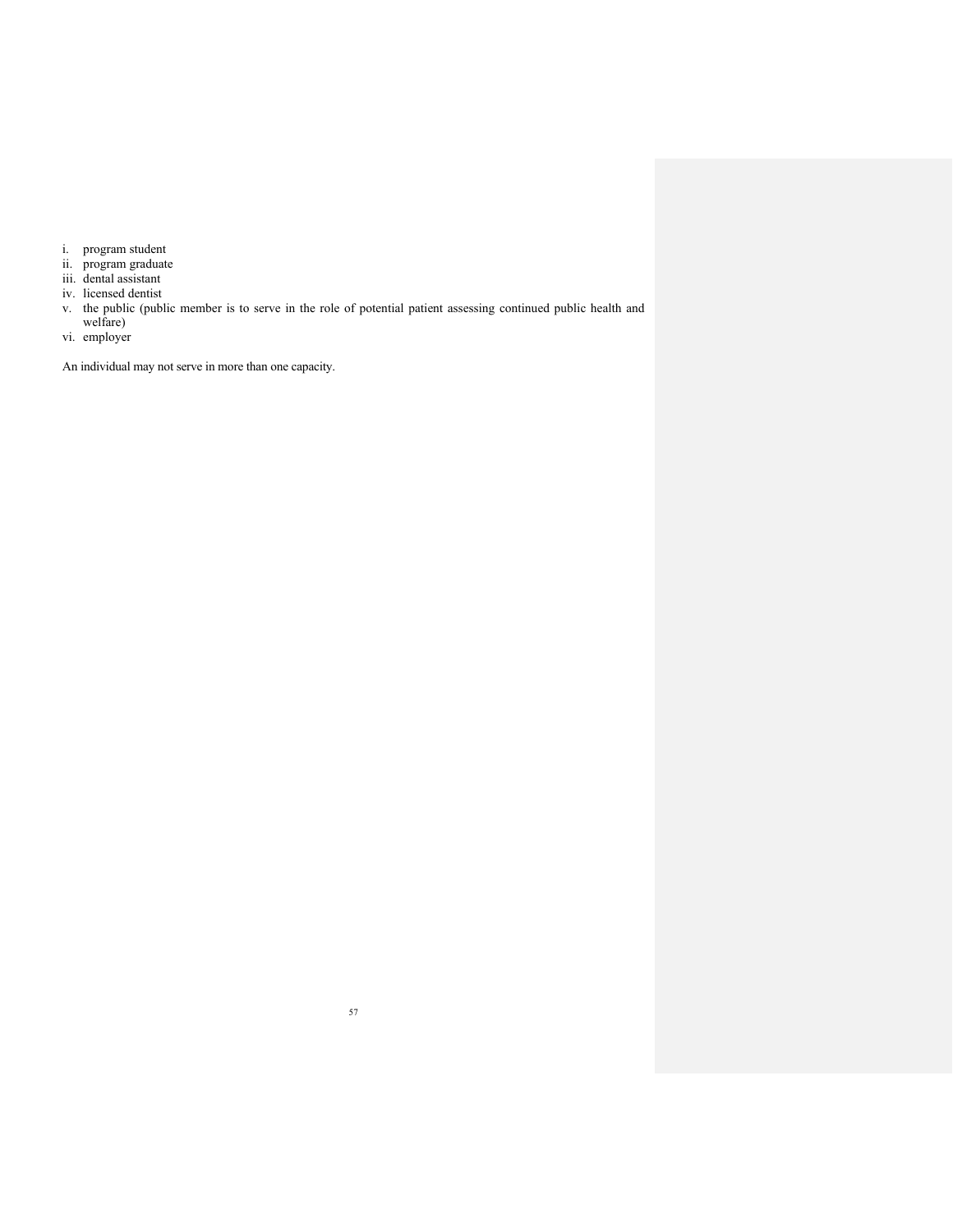# **CHAPTER VIII– DA II EVALUATION STANDARDS FOR DENTAL ASSISTING**

**SECTION B – Program Supervision, Faculty, and ConsultationAdvisors**

**Subsection 1 – Supervision**

*DAII.B.1. The program supervisor is credentialed and experienced in the program field.*

A program supervisor:

- i. Holds a current dental assistant registration or certification through a nationally recognized and accredited certifying agency, or is a licensed dentist, and is proficient in four-handed and/or six-handed dentistry principles.
- ii. Possesses a baccalaureate degree from an institution accredited by agency recognized by the U.S. Secretary of Education or the Council for Higher Education Accreditation.
- iii. Has experience in the program field and as an educator, including administrative functions, in a dental assisting program.
- iv. Is sufficiently free from service and other non-educational duties to fulfill the educational and administrative requirements of the program.

A licensed dental hygienist who was appointed as a dental assisting program supervisor prior to July 1, 2010, is exempt from requirement (i) regarding credentialing in the dental assisting field provided he or she possesses occupational experience in the application of clinical chairside dental assisting involving fourhanded dentistry.

The responsibilities of the program supervisor include participation in:

- (a) Budget preparation
- (b) Fiscal administration
- (c) Curriculum development and coordination
- (d) Selection and recommendation of individuals for faculty appointment and promotion
- (e) Supervision and evaluation of faculty
- (f) Determining faculty teaching assignments
- (g) Determining admissions criteria and procedures
- (h) Scheduling use of program facilities
- (i) Selection of extramural facilities and coordination of instruction in the facilities.
- (j) Assessment of facilities and equipment periodically in relation to current concepts of dental assisting and recommends appropriate modifications

#### **Subsection 2 – Faculty and consultationadvisors**

*DAII.B.2.a.Faculty formal education/training and experience support the goals of the program.* 

# All core faculty possess:

i. Current dental assistant registration or certification through a nationally recognized and accredited certifying agency. Faculty members who are dentists are not required to hold a current dental assistant registration or certification through a nationally recognized and accredited certifying agency.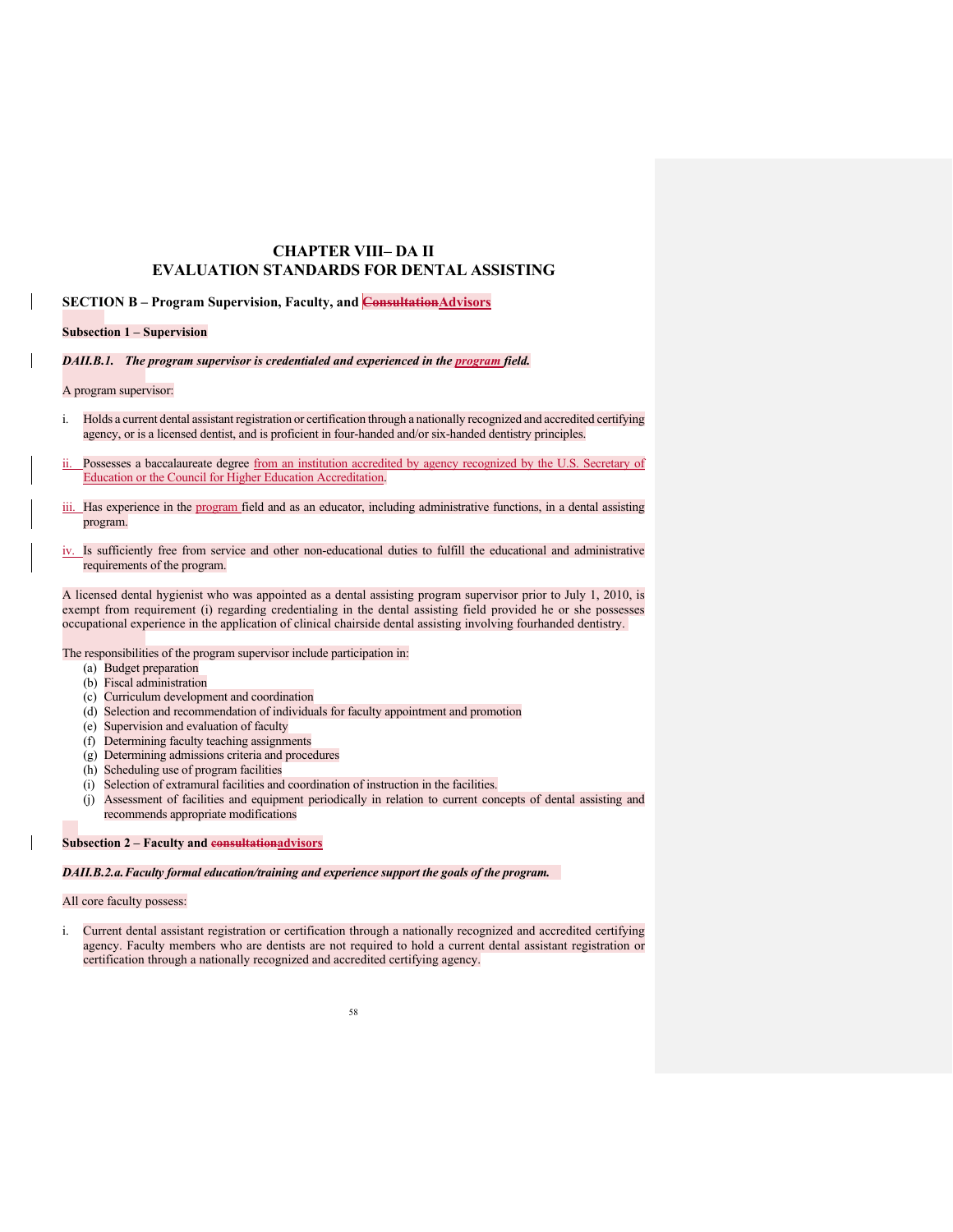# ii. State license, if required.

- iii. Current knowledge and experience in dental assisting. Faculty is proficient in didactic and clinical four-handed and/or six-handed dentistry.
- iv. An earned baccalaureate degree from an institution accredited by an agency recognized by the U.S. Secretary of Education or the Council for Higher Education Accreditation or be working toward completing a baccalaureate degree program in a timely manner. **Commented [KC135]:** Conforming changes

v. Awareness of any applicable state requirements governing dental assisting programs.

### *DAII.B.2.b.Faculty size/numbers support the goals of the program.*

There is an adequate number of faculty to support student needs, including tutorial support. Supervision during laboratory instruction is defined as student to faculty ratio of no more than 12:1.

# *DAII.B.2.c. A program is served by an advisory board of program related specialists to assist administration and faculty in fulfilling stated educational objectives.*

The program's advisory board consists of at least one current faculty member, a representative from the institution's administration, and at least one non-employee representative from each of the following communities of interest:

- i. program student
- ii. program graduate
- iii. dental assistant
- iv. licensed dentist
- v. the public (public member is to serve in the role of potential patient assessing continued public health and welfare)
- vi. employer

An individual may not serve in more than one capacity.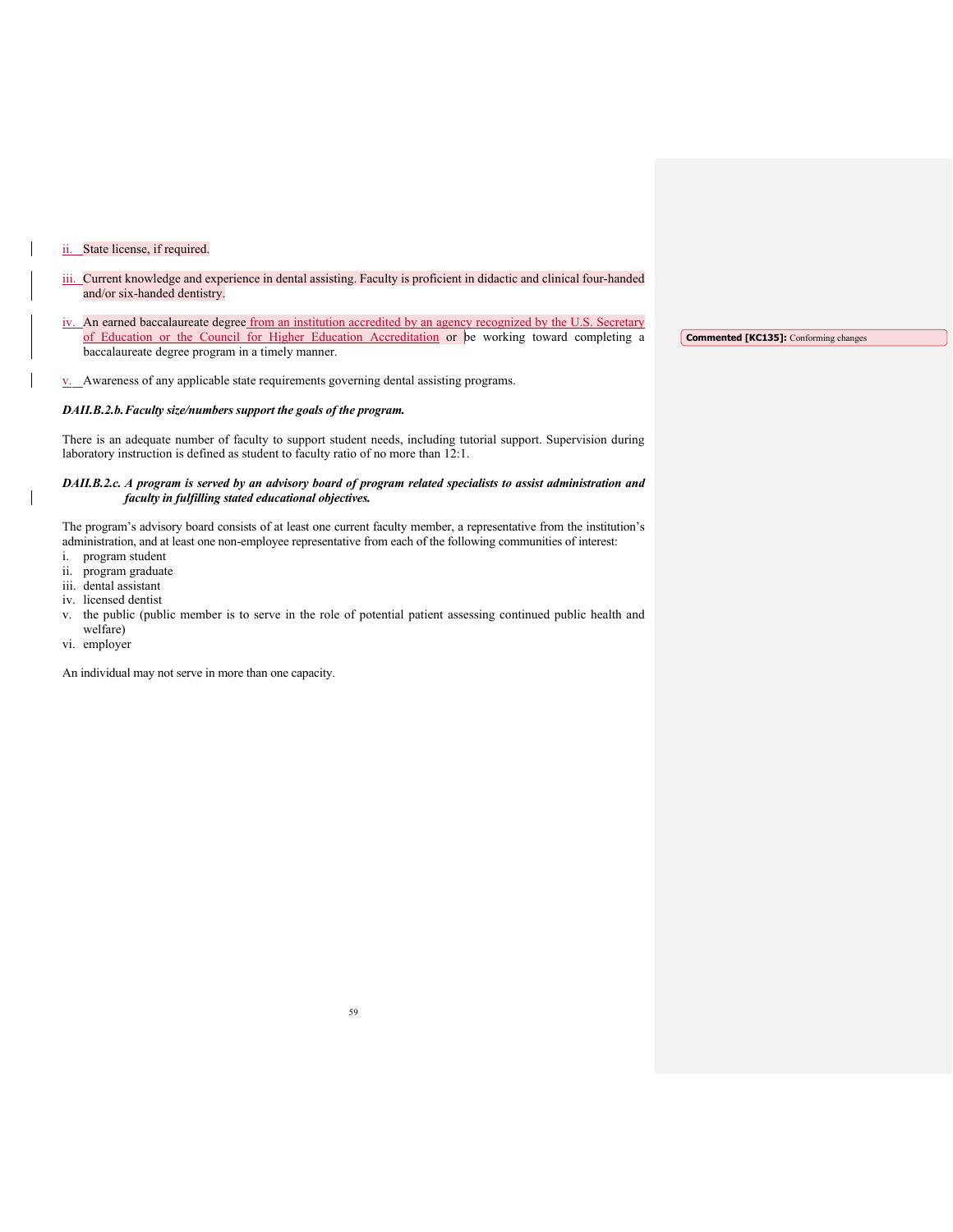# **CHAPTER VIII – DMS EVALUATION STANDARDS FOR DIAGNOSTIC MEDICAL SONOGRAPHY**

**SECTION B – Program Supervision, Faculty, and Advisors**

**Subsection 1 – Supervision** 

### *DMS.B.1. The program supervisor is credentialed and experienced in the program field.*

The program supervisor (program director):

i. Holds, at  $a\Delta$  minimum of, a bachelor's degree earned from at an institution accredited by an agency recognized by the U.S. Secretary of Education or the Council for Higher Education Accreditation (CHEA) or an otherwise recognized training entity (e.g., hospital-based program), or equivalent.

ii. Possesses three years of practical experience in the program field.

- iii. Has teaching experience.
- iv. Demonstrates academic and experiential background in the Diagnostic Medical Sonography profession.
- v. Possesses a current registration/credential from a nationally recognized sonography credentialing agency.
- vi. Possesses certification in any specialty overseen unless a faculty member, who oversees that concentration, is so credentialed.

# **Subsection 2 – Faculty and consultationadvisors**

**Commented [KC136]:** Conforming changes

# *DMS.B.2.a. Faculty formal education/training and experience support the goals of the program.*

Faculty maintain current registration/certification from a nationally recognized sonography credentialing agency and possess certification in any specialty areas in which they are instructing.

# *DMS.B.2.b. Faculty numbers and ratio support the goals of the program.*

Active scanning students to instructor ratio in the laboratory normally does not exceed 10:1. Deviations from this ratio are assessed in terms of their effectiveness.

# *DMS.B.2.c. A program is served by an advisory board of program related specialists to assist administration and faculty in fulfilling stated educational objectives.*

The program's advisory board consists of at least one current faculty member and at least one non-employee representative from each of the following communities of interest:

- i. student
- ii. graduate
- iii. employer
- iv. physician (licensed within the United State or its territories)
- v. the public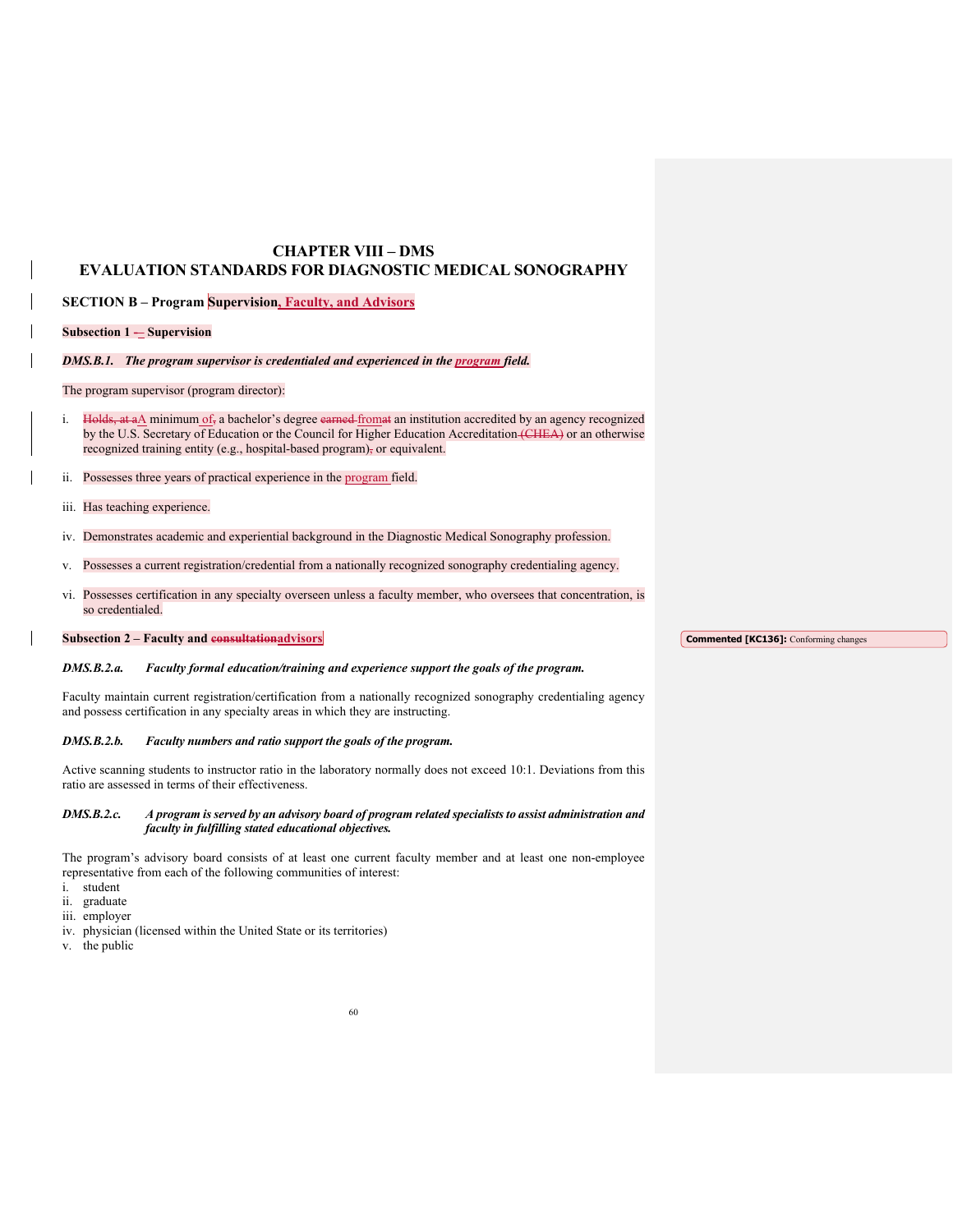A medical advisor attends advisory board meetings and acts as a consultant to the program by participating in goal determination, curriculum development, and outcomes assessment review. The medical advisor is a physician and is currently licensed within a jurisdiction of the United States. The medical advisor is board certified in a relevant medical specialty and has knowledge of the use of medical ultrasound.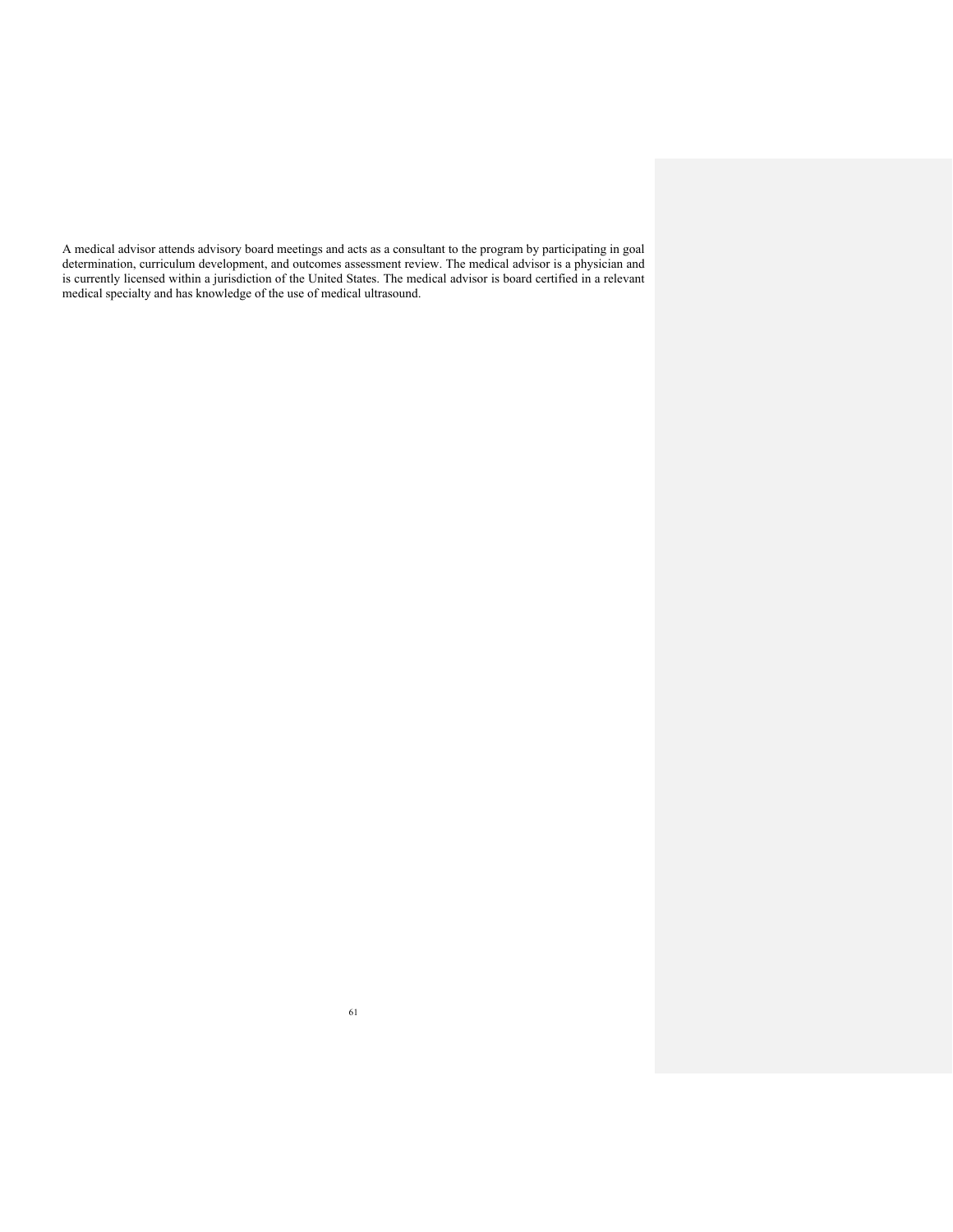# **CHAPTER VIII – MTB EVALUATION STANDARDS FOR MASSAGE THERAPY AND BODYWORK**

**SECTION B – Program Supervision, Faculty, and Consultation Advisors** 

# **Subsection 1 – Supervision**

*MTB.B.1. The program supervisor is credentialed and experienced in the program field.* 

### A program supervisor has:

- i. A minimum of an associate degree from an institution accredited by an agency recognized by the U.S. Secretary of Education or the Council for Higher Education Accreditation.
- ii. Teaching experience.
- iii. A current massage therapy registration, license, or certification through the state in which they work or nationally recognized agency.

# **Subsection 2 – Faculty and consultation advisors**

# *MTB.B.2.a. Faculty formal education/training and experience support the goals of the program.*

Program faculty must demonstrate knowledge and proficiency in their content area. Faculty teaching must evidence training, continuing education hours, or a certification(s) in the technique being taught.

# *MTB.B.2.b. Faculty numbers and ratios support the goals of the program.*

*(no additional requirements beyond Chapter V and, for distance education coursework, Chapter IX)* 

# *MTB.B.2.c. A program is served by an advisory board of program related specialists to assist administration and faculty in fulfilling stated educational objectives.*

*(no additional requirements beyond Chapter V)*

**Commented [KC137]:** Conforming changes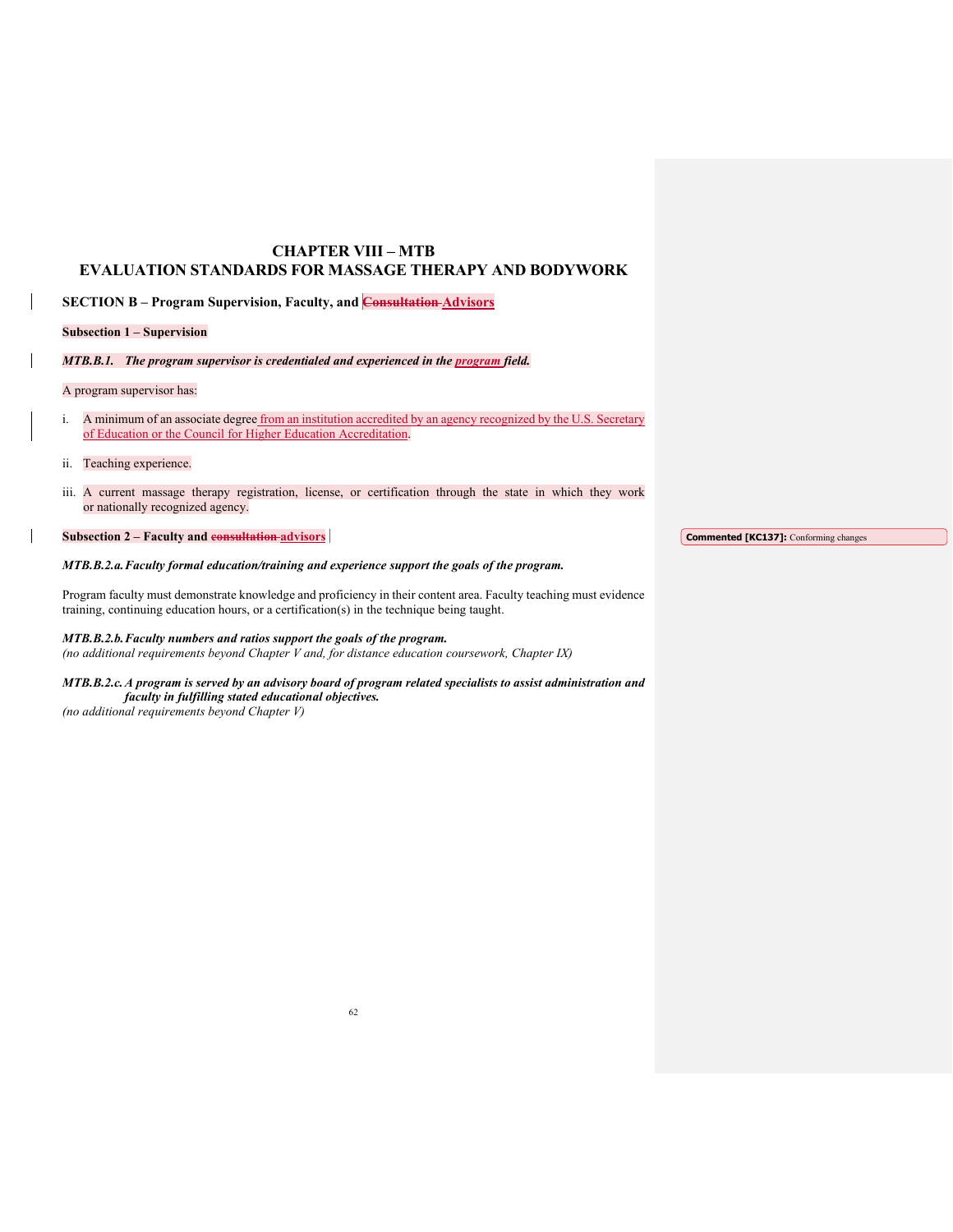# **CHAPTER VIII – PHT EVALUATION STANDARDS FOR PHARMACY TECHNOLOGY**

# **SECTION B - Program Supervision, Faculty, and Consultation Advisors**

# **Subsection 1 – Supervision**

# *PHT.B.1. The program supervisor is credentialed in the program field.*

The supervisor is either a licensed pharmacist or is a certified pharmacy technician by a nationally recognized and accredited credentialing agency and in good standing with the respective state board. A program supervisor must minimally possess an associate degree.

**Subsection 2 – Faculty and consultationadvisors**

**Commented [KC138]:** Conforming changes

# *PHT.B.2.a. Faculty formal education/training and experience support the goals of the program.*

Faculty must be qualified to instruct their assigned courses based on any applicable state board of pharmacy credentials or requirements.

# *PHT.B.2.b. Faculty numbers and ratio support the goals of the program.*

Laboratory student-to-faculty ratio does not exceed 12:1. The student-to-faculty ratio does not exceed 8:1 when performing sterile compounding.

# *PHT.B.2.c. A program is served by an advisory board of program related specialists to assist administration and faculty in fulfilling stated educational objectives.*

The program's advisory board consists of at least one current faculty member and at least one non-employee representative from each of the following communities of interest:

- i. currently licensed and practicing Pharmacist
- ii. program graduate
- iii. employer
- iv. public member (public member is to serve in the role of potential patient)

An individual may not serve in more than one capacity.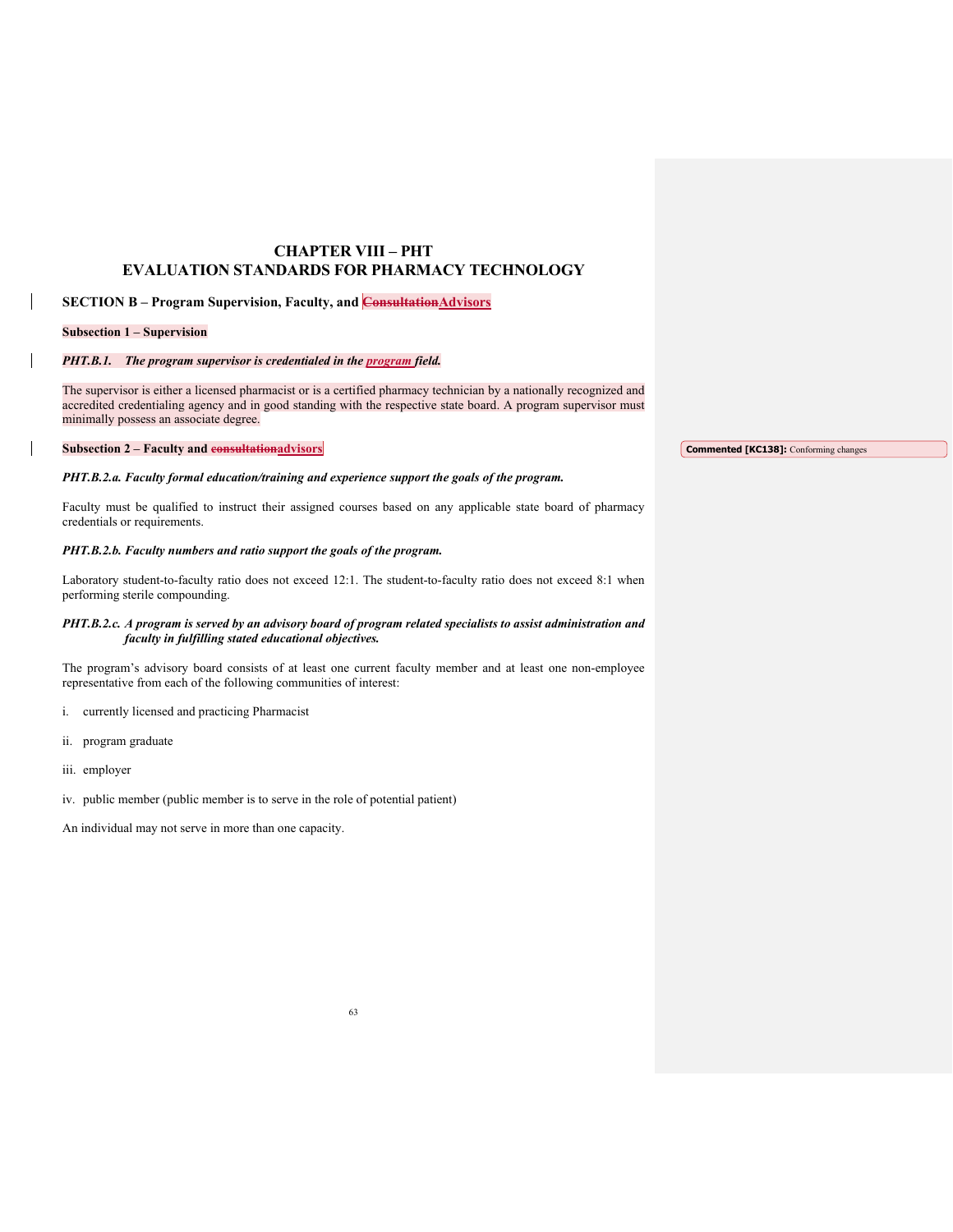# **CHAPTER VIII – RT EVALUATION STANDARDS FOR RADIOLOGIC TECHNOLOGY/RADIOGRAPHY**

**SECTION B – Program Supervision, Faculty, and Consultation Advisors**

# **Subsection 1 – Program supervision**

*RT.B.1. The program supervisor is credentialed and experienced in the program field.*

# The program supervisor:

- i. Graduated from an accredited radiography program.
- ii. Holds a minimum of a master's degree from an institution accredited by an agency recognized by the U.S. Secretary of Education or the Council for Higher Education Accreditation (CHEA).
- iii. Possesses current ARRT certification in radiography or equivalent (e.g., unrestricted state license).
- iv. Demonstrates minimum of three years of full-time clinical experience in medical imaging.
- Possesses two years of experience as an instructor in a program accredited by an agency recognized by the United States Department-Secretary of Education or the Council for Higher Education Accreditation (CHEA). United States <del>Department Secretary</del> of Education or the Council for Higher Education
- vi. Evidences experience in instruction, student evaluation, academic advising, educational methods, and supervision of personnel.

The program supervisor has input into budget preparation and may have limited teaching assignments. Such assignments must allow for adequate time for educational, accreditation and administrative responsibilities. The program supervisor is a full-time position. Full-time and part-time status is determined by and consistent with the sponsoring institution's definition. In cases when a program supervisor/faculty member's appointment is less than twelve (12) months and students are enrolled in didactic and/or clinical courses, the program supervisor must assure that all program responsibilities are fulfilled.

# **Subsection 2 – Faculty and consultationadvisors**

# *RT.B.2.a. Faculty formal education/training and experience support the goals of the program.*

All program faculty members work under the direction of the program supervisor. Job descriptions and responsibilities of program personnel are clearly explained to include, but are not limited to:

# **Clinical Coordinator (or Clinical Supervisor**):

- i. Graduated from an accredited radiography program.
- ii. Holds a minimum of a baccalaureate degree.
- iii. Possesses current ARRT certification in radiography or equivalent.
- iv. Demonstrates two years of full-time clinical experience in the diagnostic radiography.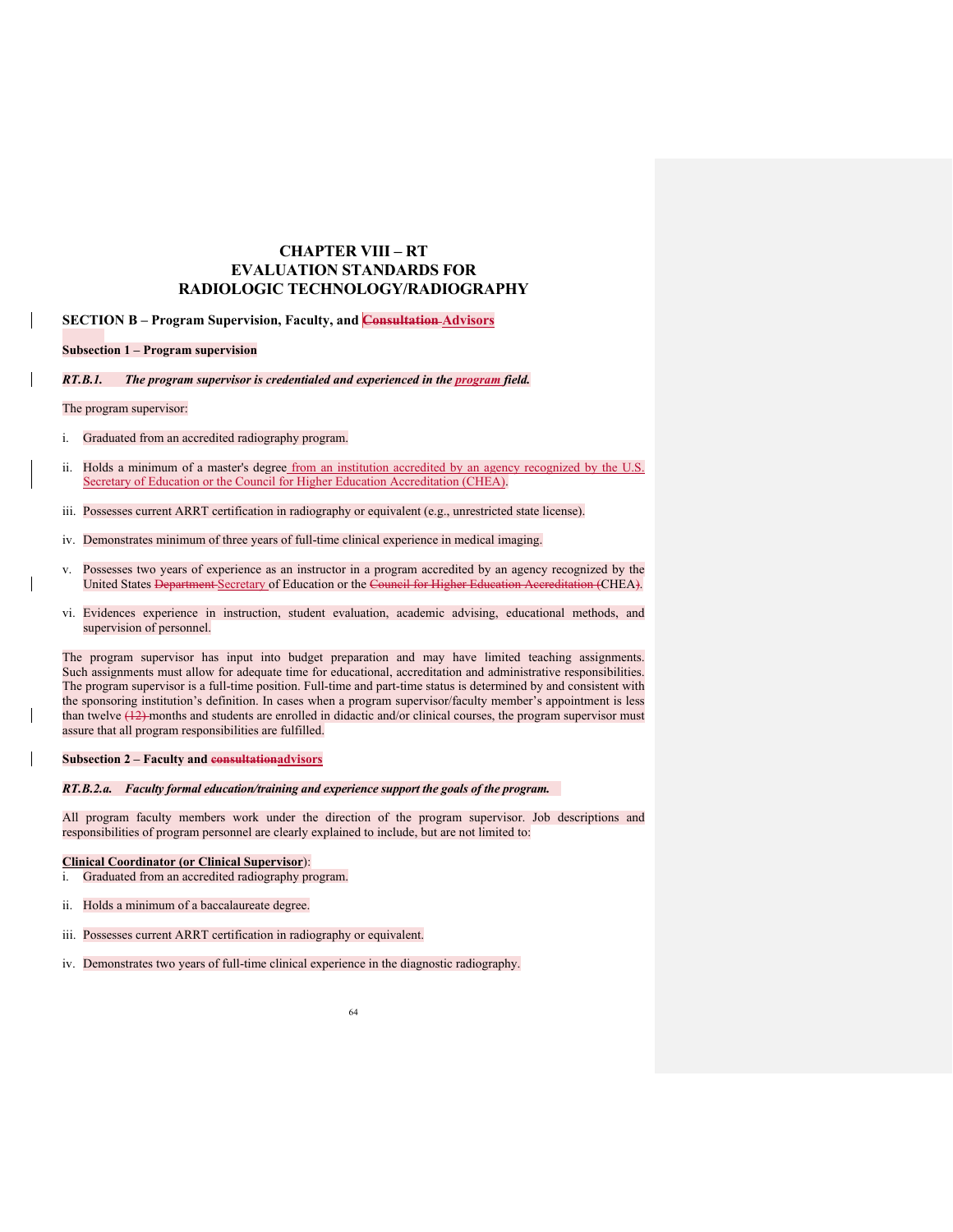- v. Possesses one year of experience as an instructor in a program accredited by an agency recognized by the United States Department Secretary of Education or the Council for Higher Education Accreditation (CHEA).
- vi. Evidences experience in instruction, student evaluation, and academic advising.

The Clinical Coordinator is responsible for the supervision and training of Clinical Instructors and preceptors and is the primary point of communication between the clinical site(s) and the program. The Clinical Coordinator is responsible for scheduling of students for all clinical assignments to ensure alignment with curriculum sequencing, as well as equitable and educationally valid experiences. The Clinical Coordinator may have limited teaching assignments; however, such assignments must allow for adequate time for administrative responsibilities. A fulltime Clinical Coordinator position is held by one individual or a collective role between no more than two qualified individuals; however, programs may have more than one full-time Clinical Coordinator position.

### **Program Faculty**

Program faculty are graduates of an accredited radiography program, hold a baccalaureate degree, and have a current ARRT certification in radiography or equivalent (e.g., unrestricted state license) with a minimum of two years of full-time clinical experience in diagnostic radiography. Courses which do not require expertise in the technical performance of radiography may be taught by individuals who possess qualifications commensurate with the individual courses being taught.

#### **Clinical Instructors/Preceptors**

Clinical Instructors/Preceptors hold a minimum of a certificate or diploma in radiography from an accredited program and current ARRT certification in radiography or equivalent (e.g., unrestricted state license) with a minimum of two years of clinical experience in medical imaging.

# One full-time equivalent clinical instructor/preceptor for every ten (10) students must be maintained. Preceptors are

sponsored by the clinical site and work under the direction of their clinical site supervisor. The program must have input in the nomination and appointment of preceptors. The program documents preceptor orientation and ongoing training to include responsibilities specific to clinical instruction and student competency evaluation, annual program updates, and documentation to support the communication between the program and the preceptor.

# **Clinical Staff**

Clinical staff hold a minimum of a certificate or diploma in radiography and current ARRT certification in radiography or equivalent (e.g., unrestricted state license). Clinical Staff are trained to supervise students and support the educational process.

#### *RT.B.2.b. Faculty numbers and ratio support the goals of the program.*

*(no additional requirements beyond Chapter V and, for distance education coursework, Chapter IX)* 

# *RT.B.2.c. A program is served by an advisory board of program related specialists to assist administration and faculty in fulfilling stated educational objectives.*

*(no additional requirements beyond Chapter V)*

**Commented [KC139]:** Conforming changes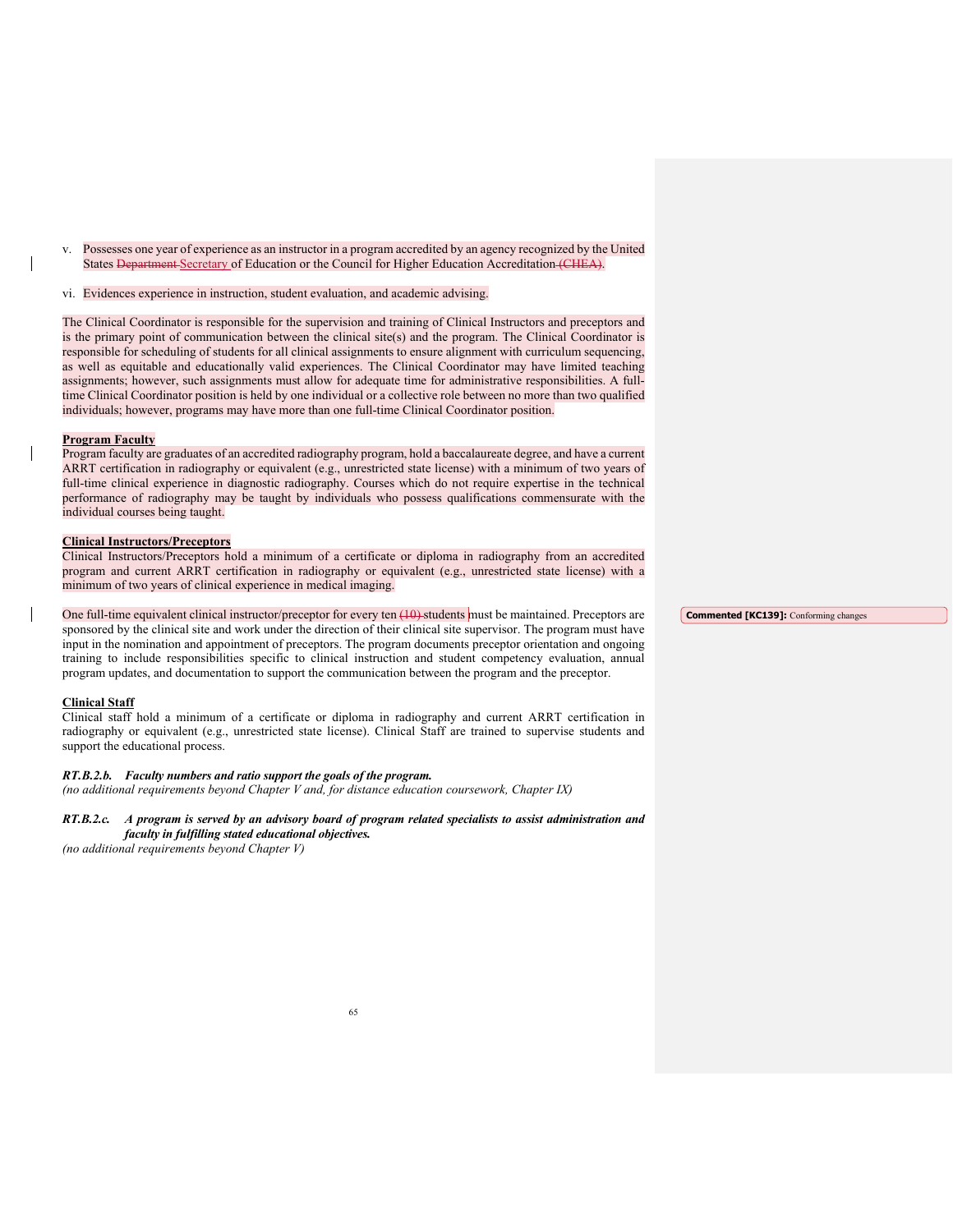# **CHAPTER IX – DISTANCE EDUCATION EVALUATION STANDARDS APPLICABLE TO ALL EDUCATIONAL PROGRAMS OFFERING DISTANCE EDUCATION**

# **SECTION D – Student Assessment**

# *IX.D.1. Establish admissions requirements for distance education programs or course(s) and assess whether students have the skills and competencies to succeed in distance education.*

Admissions requirements for distance education programs or courses should be published in the catalog and identify any special requirements in order to enroll in these types of courses. The institution is required to identify the process for assessing whether the students have the appropriate skills and competencies needed to succeed in taking courses through distance education. Assessment measures may reasonably include appropriate testing, review of credentials in the area of distance education, and/or a personal interview with each candidate.

| <b>SECTION E - Program Management</b> |  |
|---------------------------------------|--|
|---------------------------------------|--|

# **Subsection 2 – Faculty**

*IX.E.2.a. Distance education faculty are assessed on educational methods in the distance education environment by supervisory personnel within 30 days of beginning instruction, and annually thereafterhave performance reviews to assess their effectiveness in the distance education environment*.

Distance education faculty are evaluated within 30-days of beginning instruction in the distance education environment, and annually thereafter. Evidence of the 30-day (for new instructors) and annual evaluations (for continuing instructors) are on file at the respective campus location.

### *IX.E.2.b. Distance education faculty engage students in timely, regular, and substantive interactions within the distance education environment.*

Regular and substantive interactions between faculty and students are evidenced within the distance education delivery environment. The quality of interaction should approximate the residential instructional environment. This applies to both blended and full distance education delivery.

#### *IX.E.2.c. Evaluation of student performance is provided during distance laboratory experiences.*

An individual who meets the minimum qualifications of a program faculty member is responsible for instructing, assessing, and documenting students' competencies during laboratory experiences. Examples of distance laboratory experiences may include, but are not limited to, virtual, simulation, remote, or training kit-based instruction.

# **SECTION F – Approvals and Agreements**

#### *IX.F.1. Maintain documentation of ABHES and applicable local, state, and federal approvals for distance education delivery activities and compliance with all applicable local, state, and federal laws and regulations***.**

Institutions or programs that deliver distance education outside of the state in which the institutions or programs are physically located comply with all rules and regulations of the states in which they operate. For all states in which **Commented [KC140]:** With this here, removes need for standard IX.H.4.

**Commented [KC141R140]:** Note: Also proposing adding to Appendix C, but would want to keep here so applicable to programmatic members, too.

**Commented [KC142]:** Changes modeled on revisions in V made by src

**Commented [KC143]:** Revised to better connect to what we expect to see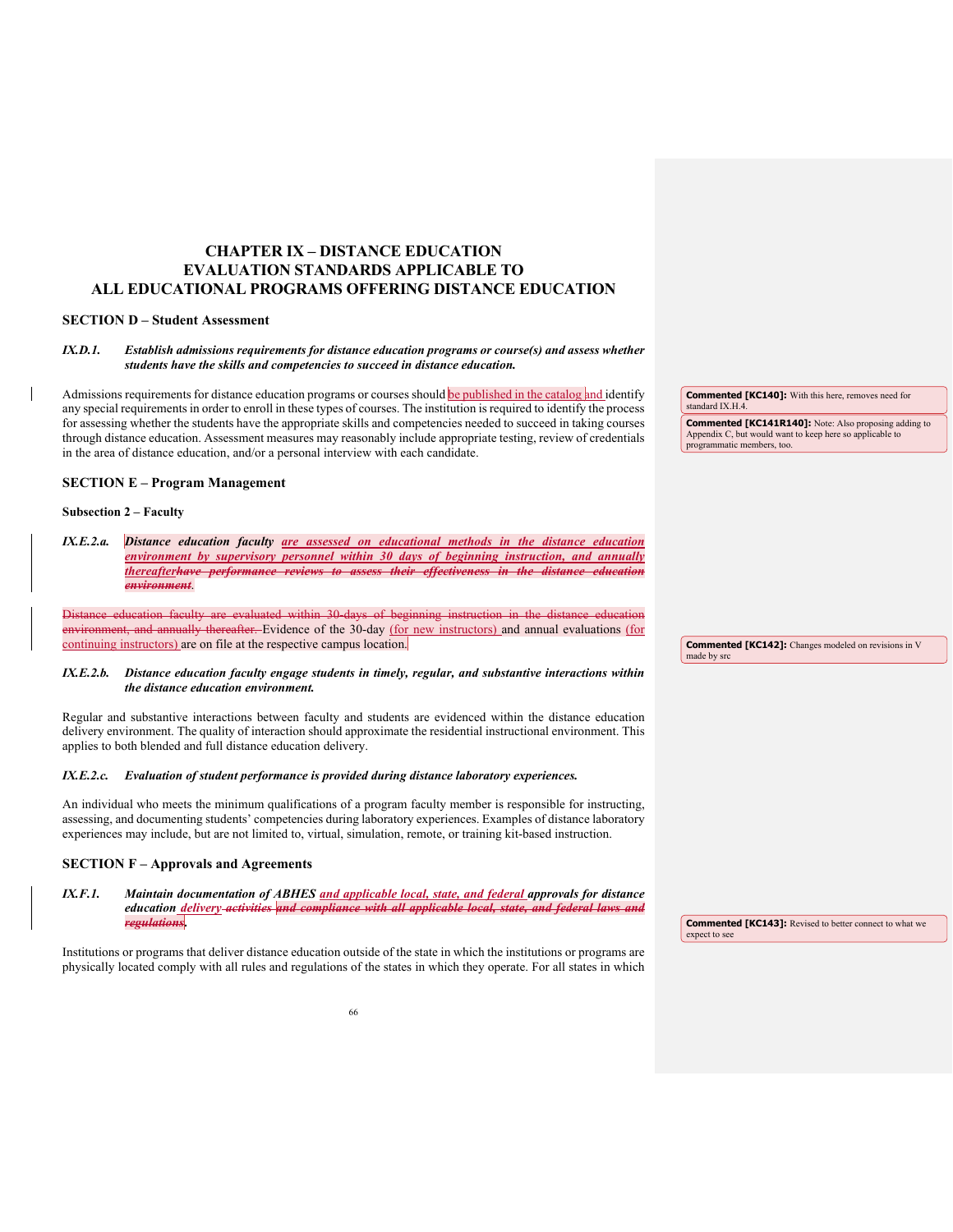the institution delivers distance education, the institution must have on file state authorizations, if required, and/or a list of states in which authorization is not required.

If an institution offers postsecondary education through distance education in a state that participates in a state authorization reciprocity agreement, and the institution is covered by that agreement, the institution is considered to meet state requirements for it to be legally offering postsecondary distance education courses in that state. The institution is subject to any limitations in that agreement and any additional requirements of that state.

*IX.F.2. Maintain records of third-party contractual arrangementseducation provider agreements and noninstructional service provider contracts regarding delivery of distance education.* 

An institution or program has on file up-to-date records of contractual relationships and arrangements with third-**Hivarty** external providers. This documentation must clearly delineate the responsibilities of the provider and institution or program and specify that the institution or program maintains responsibility for the academic quality of the offerings. Contracts with distance education delivery or learning management system (LMS) providers are on file.

# **SECTION H – Disclosures**

# *IX.H.1. Publish instructional delivery methods in the catalog.*

# *IX.H.2. Notify students at the time of enrollment of any projected additional student charges associated with distance education.*

If there are specialized or specific fees associated with distance education, this information must be clearly disclosed to the student in writing at the time of enrollment. If an institution does not charge additional or specialized fees for participation in distance education this should be made clear to the student at the time of enrollment.

#### *IX.H.3. Publish the technology resources required for successful program or course completion.*

An institution or program publishes the technical requirements necessary for participation in distance education, including hardware and software requirements, and reliable Internet connectivity, as applicable.

*IX.H.4. The catalog must include any admissions requirements that are unique for distance education courses or programs.* 

# *IX.H.5. Disclose in writing, prior to enrollment, any material circumstances that may adversely impact an applicant's ability to gain employment in the field for which the applicant is trained.*

If the institution or program offers distance education outside the state in which the institution or program is physically located, it must disclose to the student prior to enrollment, in writing, any barriers to employment for students receiving education in those states.

**Commented [KC144]:** Reflects updates in Chapter I for education provider agreements

**Commented [KC145]:** Added to IX.D.1. guidance and Appendix C so can strike this standard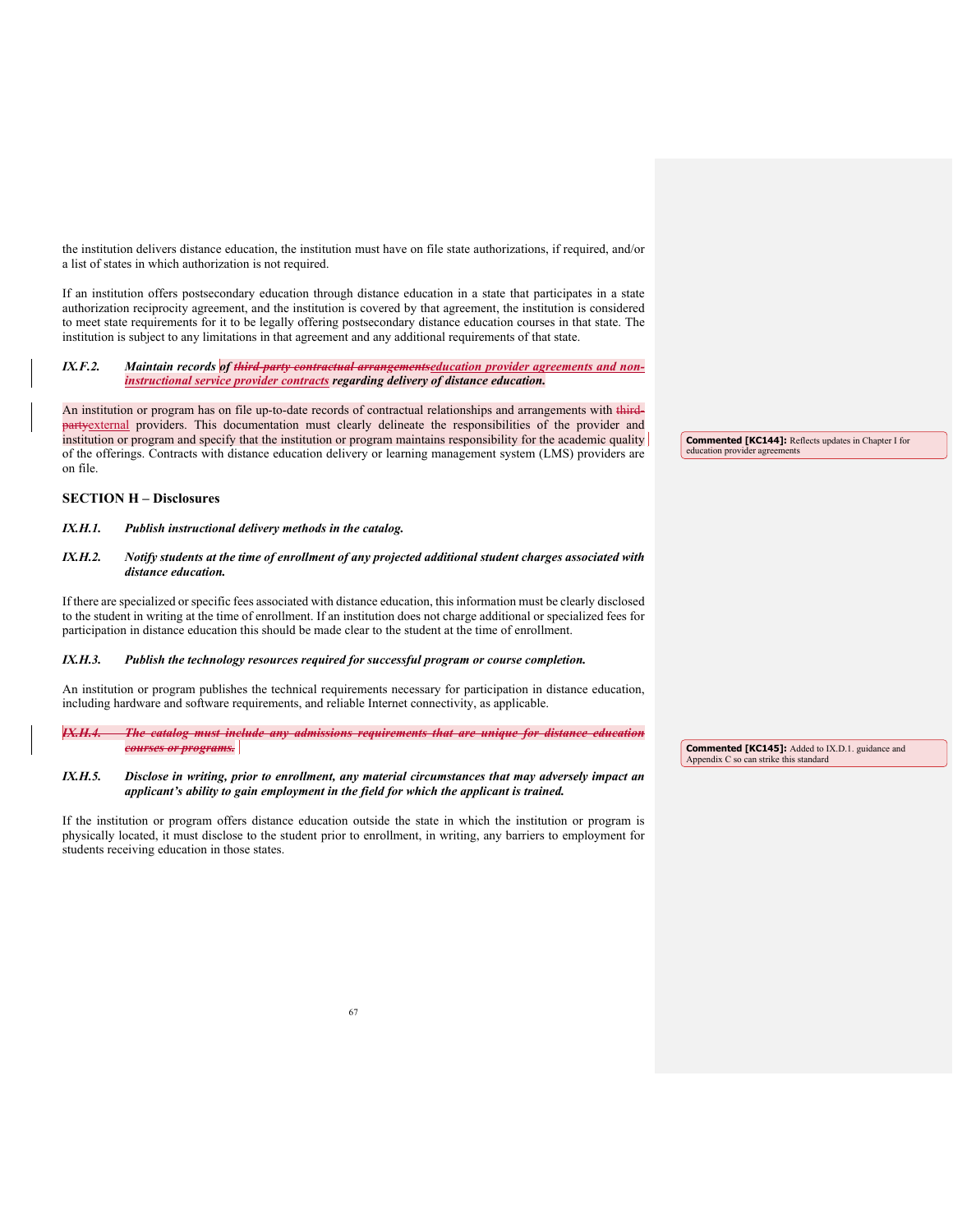# **APPENDIX A ENROLLMENT OF ABILITY – TO – BENEFIT STUDENTS**

ABHES requires that institutions accepting students, regardless of method of payment, who do not possess a high school diploma or its equivalent (General Equivalency Diploma), abide by the following requirements in admitting individuals to programs of 300 hours or more who may benefit from the training, hereby referred to as ability-to-benefit (ATB) students.

- 1. ATB students are not admitted into academic degree program(s).
- 2. An individual is beyond the age of compulsory school attendance in the state in which the institution is located and demonstrates the ability to benefit from the training offered.
- 3. An admission policy for all ATB students is based on the institution's stated objectives and is administered as written and published.
- 4. An institution consistently applies its criteria and maintains records for determining the student's ability to benefit from the training offered. These records include the following:
	- a. a signed recommendation by an appropriate individual(s) making the acceptance determination;
	- b. a passing score on an independently administeredration of a valid, recognized approved examinationstandardized test, prior to enrollment (if a timed testexam, the time limit must be observed and <del>no measured against an adhered to norm</del>), evidence of satisfactory completion of at least six credit hours or the equivalent coursework that are applicable toward a degree or certificate offered by the institution or evidence of completion of a State process which has been approved by the Secretary of Education;
	- c. practicum examinations, if applicable;
	- d. complete records of adequate pre-admission and continuous advising; and
	- e. remediation, as necessary.
- 5. An institution maintains complete student records that document testing, screening, and counseling and that validate the basis of admission of each student.
- 6. An institution demonstrates and fully documents the entire system used for accepting students deemed to have the ability-to-benefit from the training offered.
- 7. An institution determines the student may develop marketable skills.
- 8. An institution makes a preliminary assessment of student advising and remediation requirements.
- 9. Annual evaluations are performed to verify the reliability and validity of an institution's admission requirementsfor ATB students, including the relationship between the test scores and student retention and employment outcomes. Results of these evaluations are used in setting admission entrance requirements, including minimum test scores.

**Commented [KC146]:** To reflect HEA 484(d)(A) alternate pathways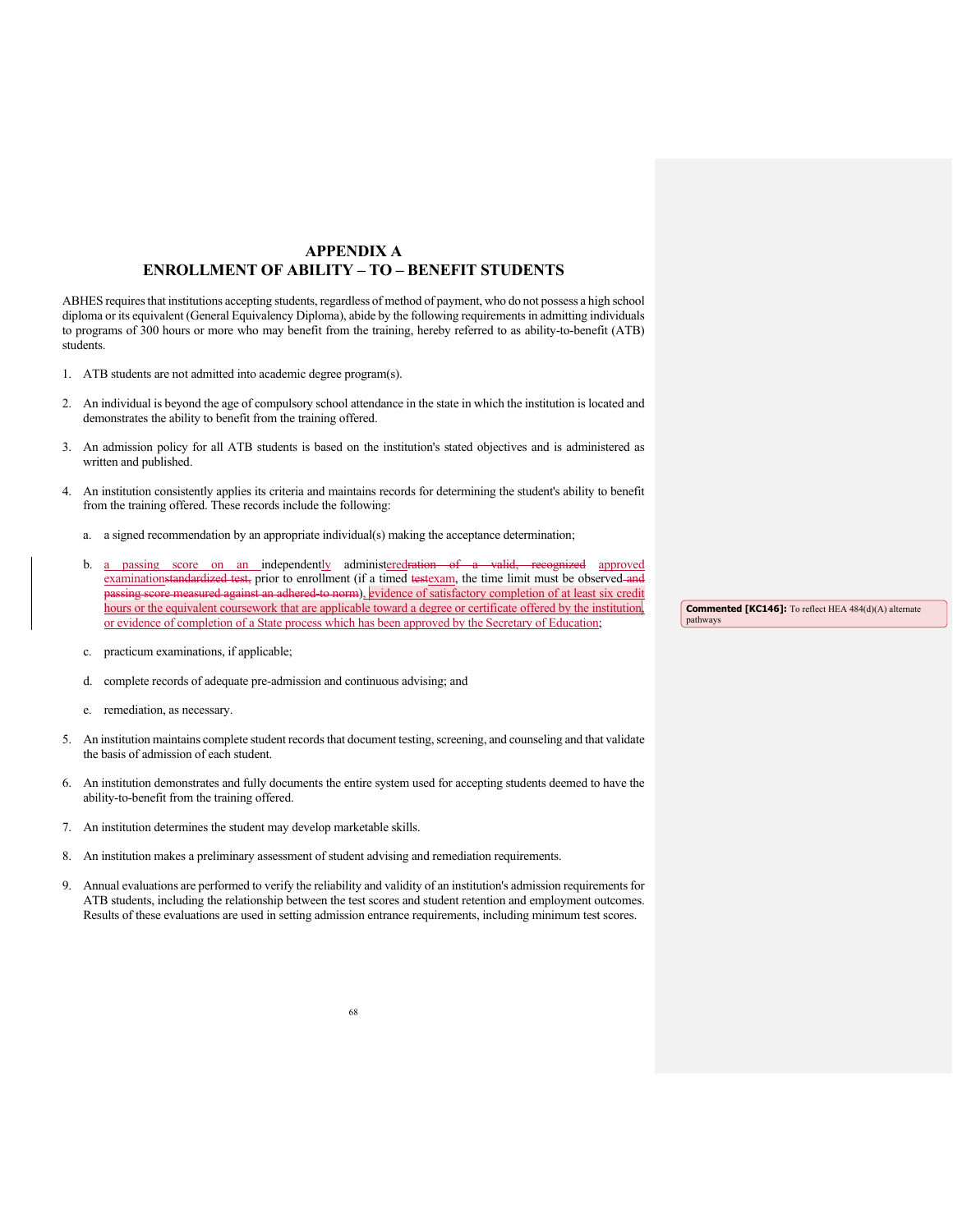# **APPENDIX C CATALOGS**

The following items are to be **accurate and** incorporated:

- 1. Name, full address, telephone number, website, and facility designation (main campus, non-main campus, separate educational center) for all locations covered by the catalog.
- 2. Date of catalog printing.
- 3. Statement of history and ownership.
- 4. Names of the officers.
- 5. Mission statement.
- 6. Listing of approvals, licensures, memberships in professional or trade associations (approvals or affiliations are clearly stated and properly presented, e.g., licensed by the state; member of associations).
- 7. Listing of agencies that accredit an institution, including the address, and telephone number, and website. The scope of accreditation is clearly designated (institutional or program accreditation).
- 8. Academic calendar listing program timelines, calendar break periods, and holidays.
- 9. Listing of administrative staff and faculty (full- and part-time) that includes each faculty member's level of education, degrees, and name of institution conferring same. If a faculty member is on a part-time basis, or is considered a consultant or adjunct, such facts are clearly stated. The names of the management team of an institution and their titles are listed.
- 10. Admission requirements and procedures, including any unique requirements for distance education programs or courses (if applicable, include a clear statement of requirements for students to be admitted under the ability-tobenefit standard).
- **Commented [KC148]:** Goes with revisions in Chapter IX. To catch up with requirements there

- 11. Educational programs offered, which includes the following information:
	- a. **Program Objectives:** clearly defined statement of goals of program, type of instruction, level of occupation for which training is intended and for whom the training is intended. The courses and academic standards required for successful completion of the programs and the credential given for successful completion are also stated.
	- b. **Program Schedule:** the number of total weeks and contact hours for the program. If credit hours are awarded, the credits are listed.
	- c. **Course Descriptions:** sufficiently detailed to define the scope and sequence, hours, and credit awarded, if applicable (subject or "course" descriptions appears in the catalog but may be listed in a
	- d. **Program Delivery:** an institution must identify the type of instructional delivery (i.e., residential, distance learning, or a combination of both).
- 12. Definition for credit (quarter or semester and its equivalent to clock hours) and clock hours, as applicable.

**Commented [KC149]:** Does not feel like it needs to be called out as in any particular section can be located anywhere in the catalog or appendix, as applicable

**Commented [KC147]:** modernization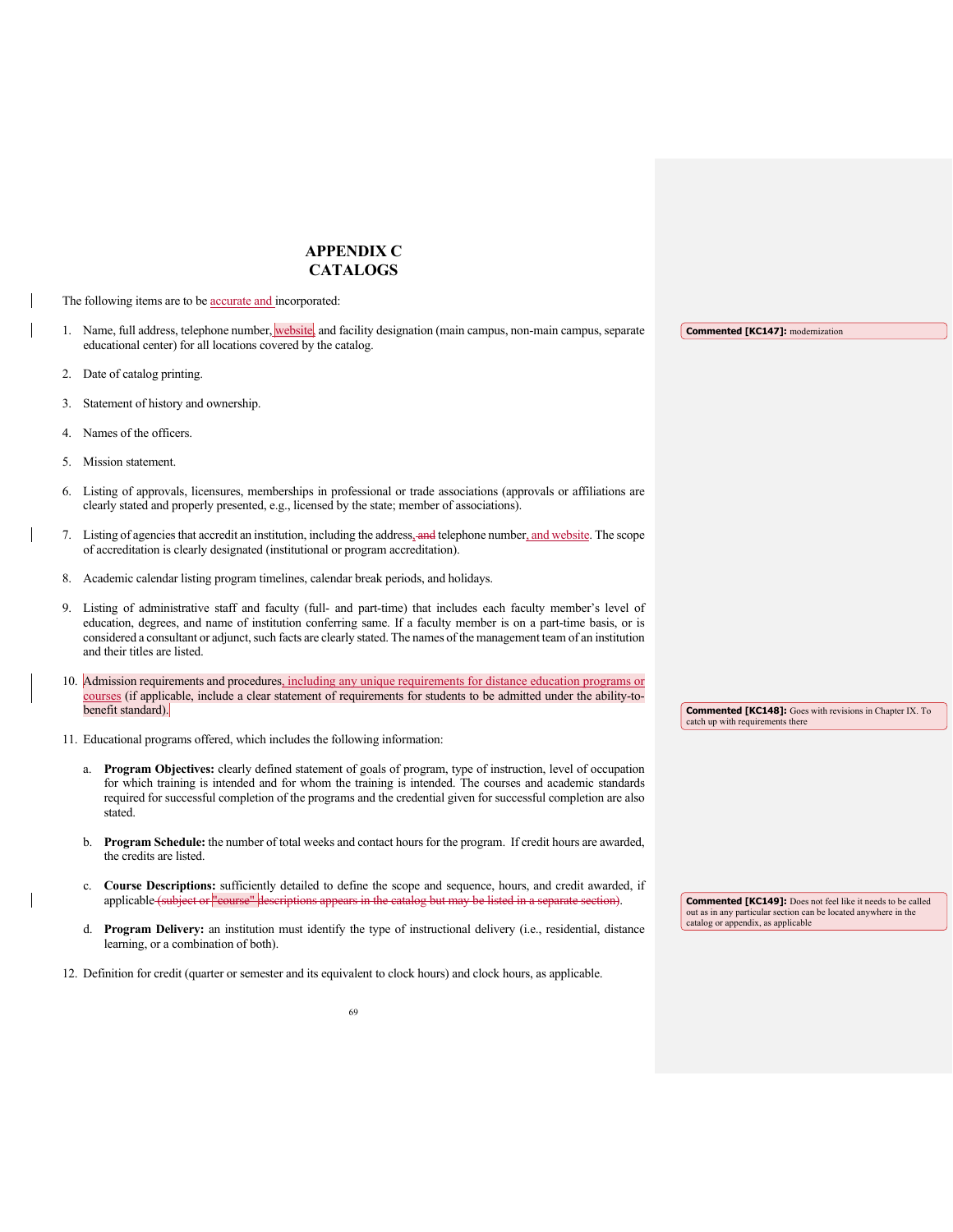- 13. A general description of the facility, including classrooms, laboratories, and equipment. All pictures used must be identified in the institutional catalog, brochures, and other printed material and clearly and explicitly state if they are not actually a part of the institution's facilities. All laboratories, classrooms, and physical facilities are those actually used by an institution in the instruction of its students and are properly labeled.
- 14. Standards of Satisfactory Academic Progress.
- 15. Grading scale (system).
- 16. Student services describing available services to students, such as academic advising, tutoring, career advising, placement assistance, and facilities, specifically regarding accessibility for disabled students.
- 17. Cancellation and refund policies and policies for refunds to Title IV programs.
- 18. Tuition breakdown, including registration fee, tuition, and any other fees charged for each program. Any other costs such as books, supplies, and any/all costs of equipment and materials required to complete the program must be listed. Tuition payment plans, financial aid information and policies are listed.
- 19. A clear statement that an institution does not guarantee employment.
- 20. Nondiscrimination statement.
- 21. Rules and regulations (may be included in a student handbook with proper references made in the catalog).
- 22. A policy and published criteria addressing advanced placement and credit for experiential learning (if the institution does not accept advanced placement and credit for experiential learning this fact must be stated).
- 23. Full and complete disclosure of any portion of a program that is delivered in a language other than English.
- 24. A policy for transfer of credit that requires consideration of credit or clock hours earned at another institution accredited by an agency recognized by the United States Department of Education (USDE) or the Council for Higher Education Accreditation (CHEA). If the institution accepts credits earned at another institution that is not located in the United States or its territories the policy must include that the specific education is supported by appropriate foreign education equivalency.evaluated by an agency which attests to the qualitative and qua equivalency of the foreign education and the specific course or courses for which transfer credit is to be awarded. The institution must use the credential evaluation services of an agency that has published standards for<br>membership, affiliations to international higher education associations, and are frequently linked to and used by mbership, affiliations to international higher education asso federal agencies, state agencies, educational institutions, and employers (e.g., NACES and AICE).

#### **If a common catalog is used for more than one institution, the following also applies:**

- 25. All institutions are of common ownership.
- 26. Any pictures of facilities are labeled to identify the institution.
- 27. Supervisory personnel from the corporate or highest administration level are identified.
- 28. Any information common to all institutions is clearly identified.
- 29. Full addresses are included and proper campus designation (main, non-main, separate educational center) is made.

**Commented [KC150]:** Conforming change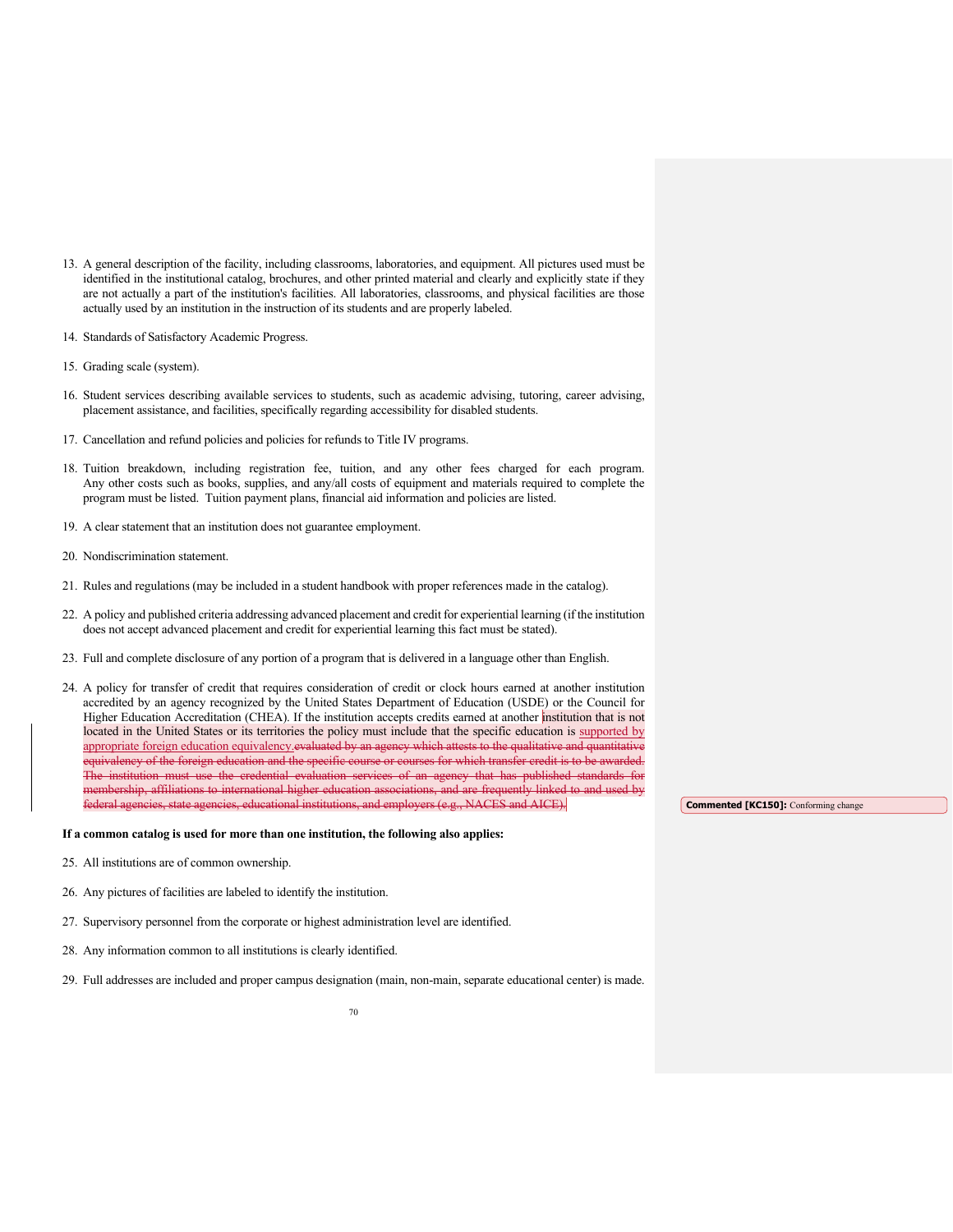# **APPENDIX D ENROLLMENT AGREEMENTS**

The following items are to be accurate and incorporated into an institution's enrollment agreement:

- 1. Title of agreement and date printed.
- 2. Name, address, and telephone number of the institution.
- 3. Program title.
- 4. Method of delivery.
- 5. Number of weeks typically required for completion.
- 6. Total clock hours if the program is a clock-hour program or total credit hours (quarter or semester) if the program is approved as a credit hour program.
- 7. Credential (degree, diploma, certificate) awarded upon completion.
- 8. Program tuition including registration fee and any other fees charged and the tuition period for which the agreement covers.
- 9. Estimated costs of learning resources that are required and available for purchase through the institution and any/all other costs of on-site equipment and materials required to complete the program.
- 10. Program start date and anticipated end date.
- 11. Employment guarantee disclaimer.
- 12. Acknowledgement that a student has received and read the agreement.
- 13. Signatures of applicant, parent or guardian, as applicable, and school official, and date signed.
- 14. Signature of institution's administrator responsible for making admission determination (excludes admission representative) and date signed.

**Commented [KC151]:** Moved from standard with striking there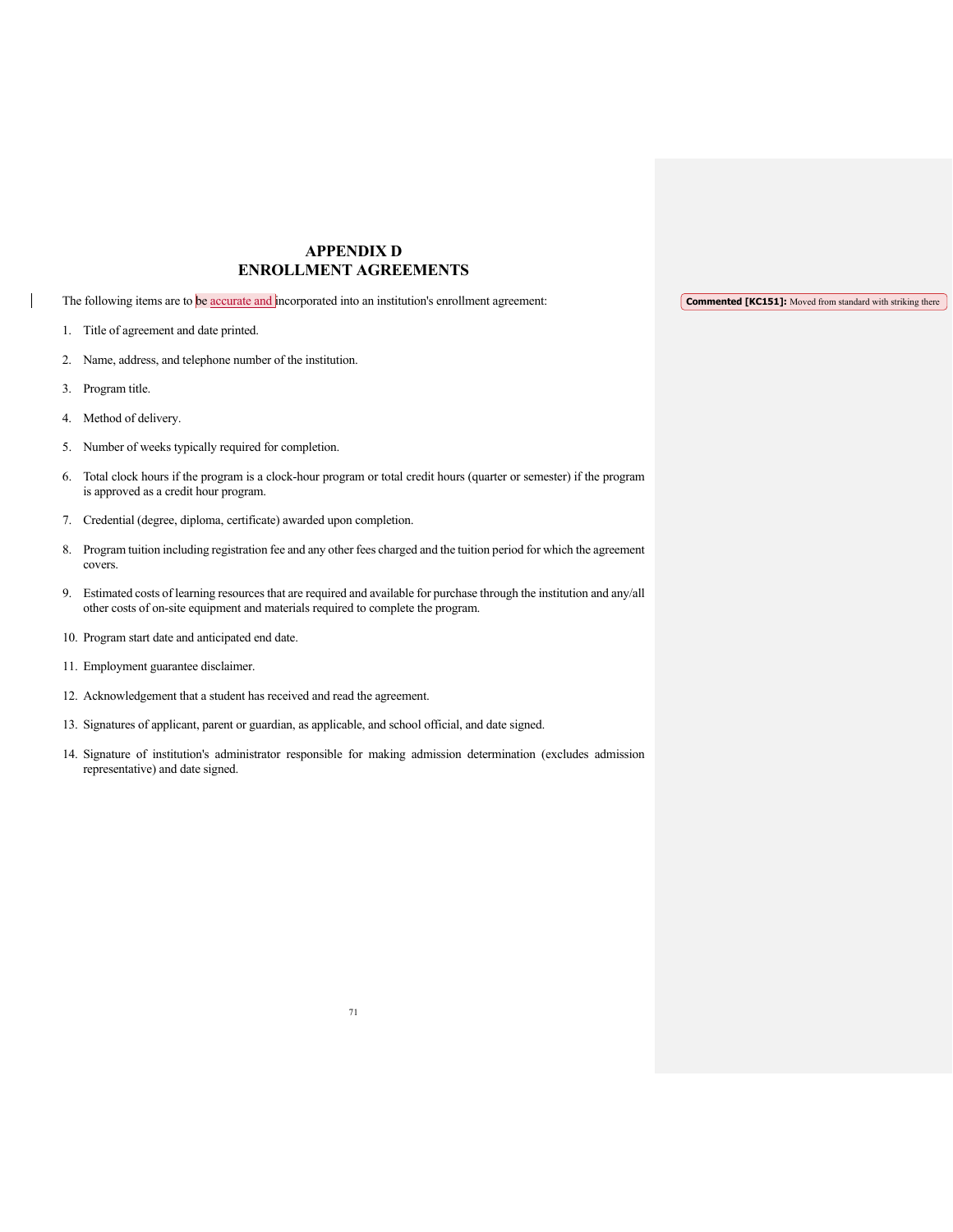## **APPENDIX E RECORDS MAINTENANCE**

Institutions and program(s) maintain up-to-date records in an easily accessible and orderly fashion. Minimally, the following records must be maintained. A variety of methods may be used for retention of these documents. **Commented [KC152]:** To follow with some revisions in Chapter V

## **A. Students (current, withdrawn, graduate, LOA)**

- 1. Enrollment agreement.
- 2. Signed attestation of high school graduation or equivalent (e.g., diploma, transcript, or GED).
- 3. Admission determination documentation (e.g., admission exam, counseling documentation for students admitted under an ability-to-benefit determination).
- 4. Financial records (e.g., required financial aid documentation, tuition payments, refund calculations and evidence of monies returned). Required for institutional members only.
- 5. Academic transcript (must be maintained indefinitely).
- 6. Attendance records (if applicable).
- 7. Progress reports or correspondence.
- 8. Evaluations for externships and/or internal clinical experiences
- 9. Documentation of placement activity.

Records must be maintained for a minimum of three (3) years after the end of the institution's most recent fiscal year during which the students were last enrolled.

## **B. Faculty**

- 1. Signed job description appropriate to position and level of responsibility.
- 2. Resume or curriculum vitae.
- 3. Academic transcripts (official or unofficial) for all certificates, diplomas, and/or degrees listed on the ABHES *Faculty Data Sheet* and institutional publications (e.g., catalog, website, etc.).
- 4. Evidence of current license, certification, or other credential as required by local, state, and/or federal laws to work in the field.
- ual performance evaluations by supervisor.
- 6.5. Evidence that eClassroom evaluation for new instructors is completed within 30 days of beginning instruction (for new instructors employed less than 12 months) or annual performance evaluation by supervisor (for continuing instructors employed 12 months or more).
- 7.6. Documentation of continued professional development.

**Commented [KC154]:** This change hopes to clarify when we expect to see a 30-day vs annual evaluation and to align with the changes made in Chapters V and IX regarding faculty evaluation

**Commented [KC155R154]:** Recheck IX.E.2.a. and the one in V for consistency in saying continuing or new elsewhere

**Commented [KC153]:** Now explicit in the Glossary that both are included under clinical experiences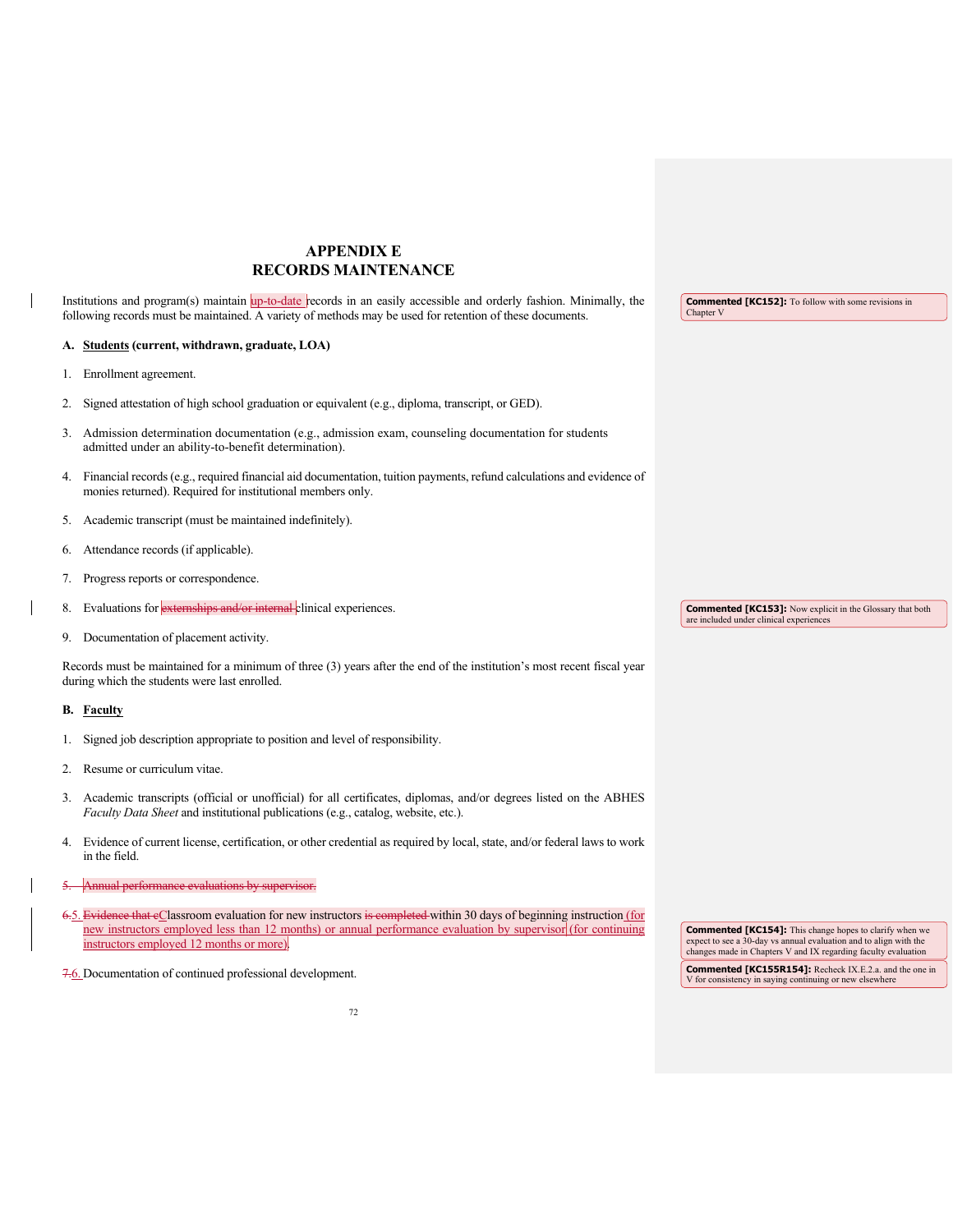8.7. Documentation of participation in in-service training.

- 9.8. Fully completed, signed, and annually updated ABHES Faculty Data Sheets.
- 10.9. Completed Hepatitis B immunization or declination forms for at risk faculty.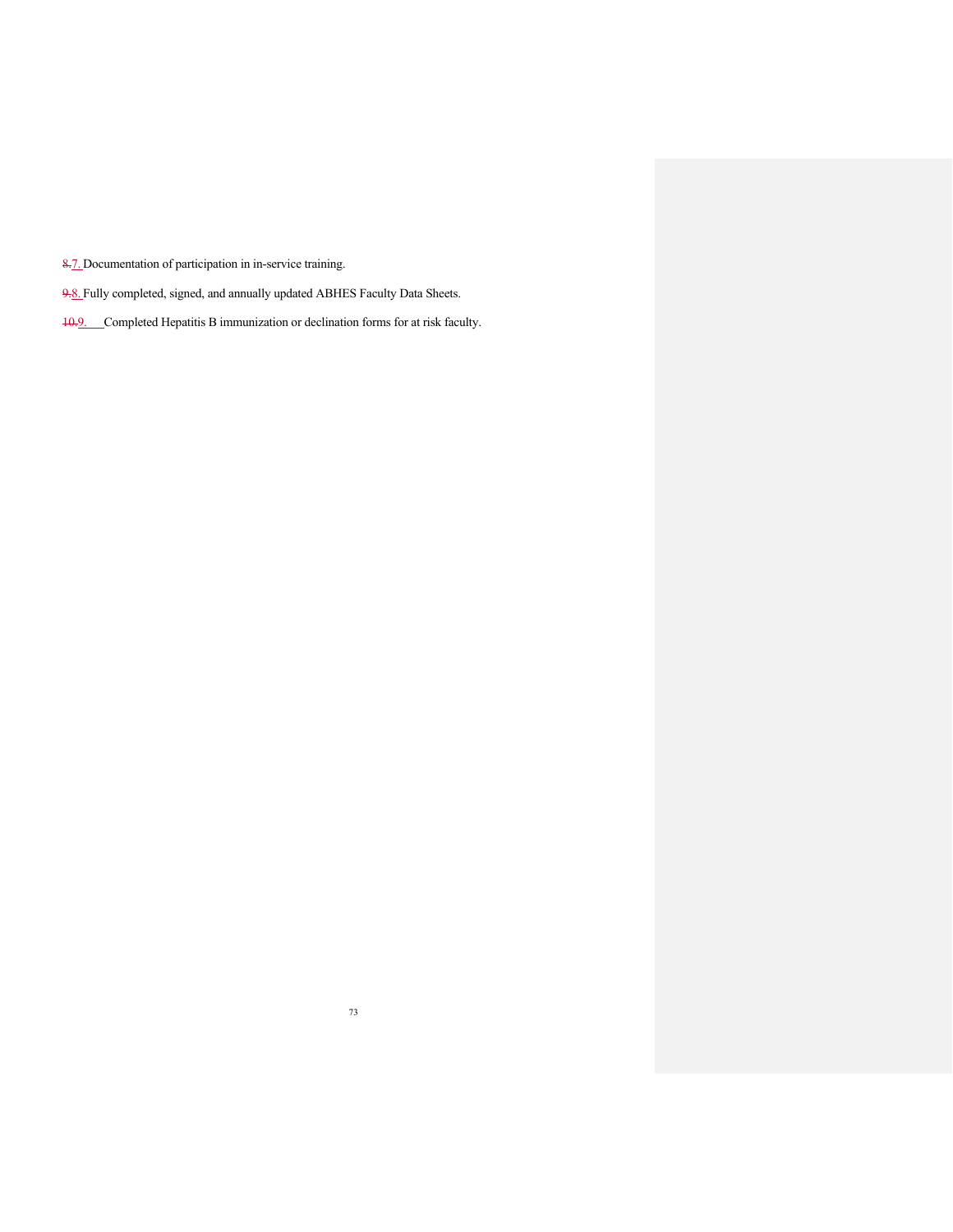## **GLOSSARY**

**Academic Engagement** – Active participation by a student in an instructional activity related to the student's course of study that is defined by the institution in compliance with applicable state and accreditation requirements, including attending a synchronous class, lecture, externship, or clinical or laboratory activitylecture, laboratory, or clinical experience, physically or online, where there is an opportunity for interaction between the instructor and students; submitting an academic assignment; taking an assessment or an exam; participating in an interactive tutorial, webinar, or other interactive computer-assisted instruction; participating in a student group, group project, or an online discussion that is assigned by the institution; or, interacting with an instructor about academic matters.

i. Academic engagement does not include living in institutional housing, participating in the institution's meal plan, logging into an online class or tutorial without further participation, or participating in academic counseling or advisement.

**Branch Campus** – A location of an institution that is geographically apart and independent of the main campus of the institution. A location is independent if it 1) is permanent in nature; 2) offers courses in educational programs leading to a degree, certificate, or other recognized educational credential; 3) has its own faculty and administrative or supervisory organization; and 4) has its own budgetary and hiring authority. (See Additional Location)

– Council for Higher Education Accreditation. A U.S. association of degree-granting colleges and universities that recognizes institutional and programmatic accrediting organizations

**Clinical Affiliate** – Site where clinical experience is conducted.

**Clinical Experiences** – A supervised practical experience where students demonstrate knowledge and skills acquired that includes specific learning objectives and evaluation criteria. This experience may be campus-based hternship) or field-based (i.e., externship) and may be actual or simulated. A field-based clinical experience includes a written agreement between the institution and the clinical site. A clinical experience may be referred to as an externship or internship.

**Clock Hours** – A period of time consisting of:

- i. A 50- to 60-minute class  $or_7$  lecture, or externship-in a 60-minute period;
- ii. A 50- to 60--minute faculty-supervised laboratory or clinical experience in a 60-minute period; or,
- iii. In distance education, 50- to 60-minute period of attendance in:
	- a. A synchronous or asynchronous class, lecture, elinical or externshiplaboratory, or clinical experience where there is opportunity for direct interaction between the instructor and students; or
	- b. An asynchronous learning activity involving academic engagement in which the student interacts with technology that can estimate the amount of time that the student participates in the activity.

| inecific content comprising all or part of a program for which instruction is offered within a specified<br>time period.                                                                                                           | <b>Commented [KC160]:</b> Not something struggling to define and<br>limits innovation with time period restrictions. It is not a term<br>defined in the federal regulations, so another reason to strike. |
|------------------------------------------------------------------------------------------------------------------------------------------------------------------------------------------------------------------------------------|-----------------------------------------------------------------------------------------------------------------------------------------------------------------------------------------------------------|
| <b>Default Management Plan</b> A plan of a Actions followed taken by an institution to decrease student defaults<br>pertaining to Title IV student financial aid programs.                                                         | <b>Commented [KC161]:</b> FRC may request a default management<br>plan                                                                                                                                    |
| <b>Distance Education (Blended)</b> – Lecture and/or laboratory instruction within a program or course is provided in<br>on-ground and distance education formats. (This is sometimes referred to as a hybrid program or course.). |                                                                                                                                                                                                           |

**Distance Education (Full)** – All lecture and laboratory instruction within a program is provided through distance education.

**Commented [KC156]:** SRC felt it was important to link it back to ABHES terminology through this link to the other glossary term

**Commented [KC157]:** Definition based on self-description at [www.chea.org/about-chea](http://www.chea.org/about-chea) **Commented [KC158]:** Feel this term will help with changes in V.I.1.e. and V.I.2.

**Commented [KC159]:** Not accurate so struck and explicit addition at the end about the fact that the umbrella clinical experience should include both externship and internship experiences

**Commented [KC162]:** Grammatical/formatting